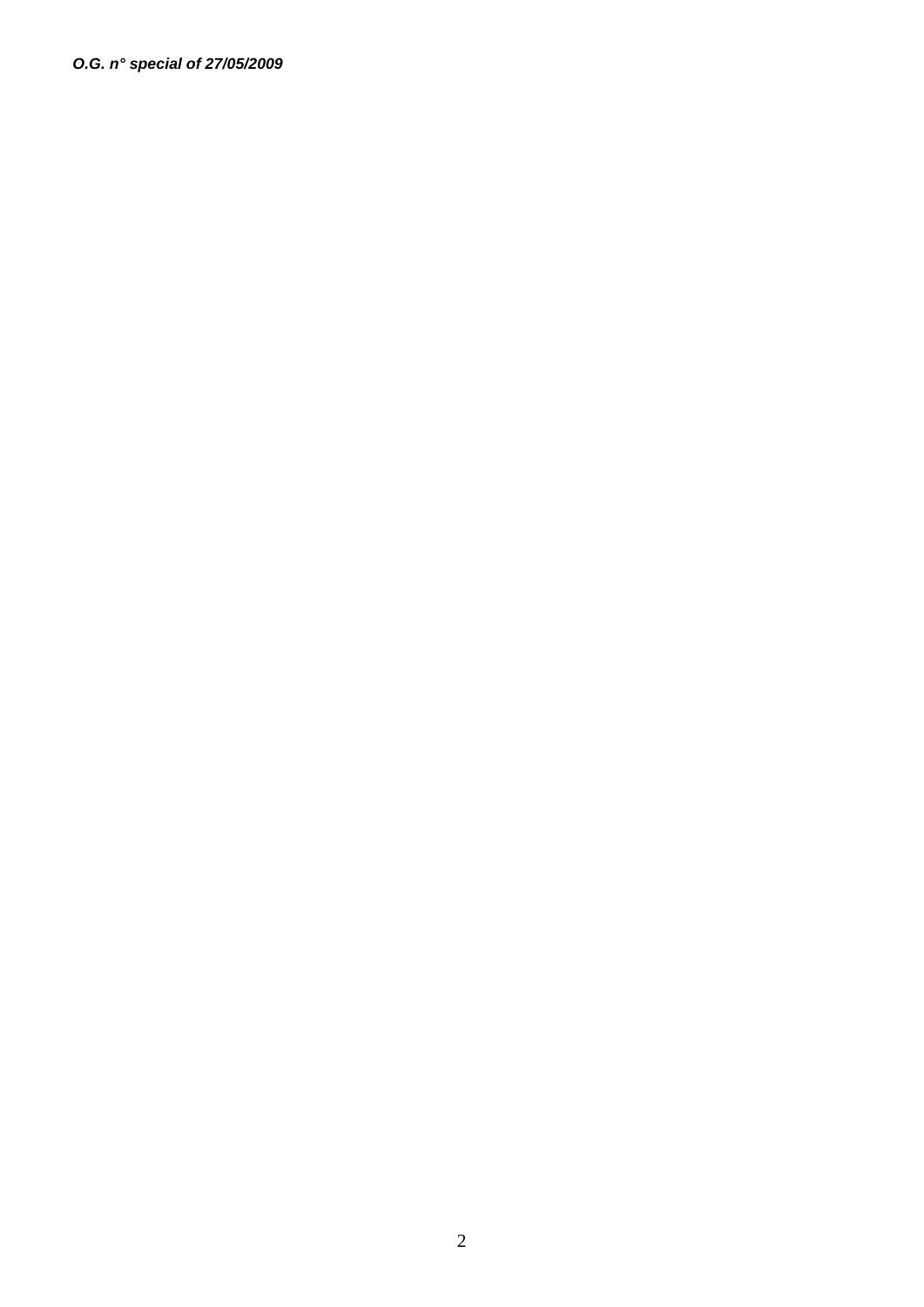*O.G. n° special of 27/05/2009* **ITEGEKO N° 13/2009 RYO KUWA 27/05/2009 RIGENGA UMURIMO MU REGULATING LABOUR IN RWANDA RWANDA AMASHAKIRO INTERURO YA MBERE: RUSANGE UMUTWE WA MBERE: IBISOBANURO BY'AMAGAMBO Ingingo ya mbere: Ibisobanuro by'amagambo UMUTWE WA KABIRI : IBIREBWA N'IRI CHAPTER II: SCOPE OF APPLICATION TEGEKO Ingingo ya 2 : Ibyo iri tegeko rireba Ingingo ya 3 : Abo iri tegeko ritareba UMUTWE WA GATATU: UBURENGANZIRA BW'IBANZE Icyiciro cya mbere: Ibuzwa ry'imirimo Section one: Child labour Prohibition y'abana Ingingo ya 4: Umurimo w'abana Ingingo ya 5: Ikiruhuko cy'umwana Ingingo ya 6: Imirimo ibujijwe ku bana LAW N° 13/2009 OF 27/05/2009 TABLE OF CONTENTS INGINGO TITLE ONE: GENERAL PROVISIONS CHAPTER ONE: DEFINITION OF TERMS Article One: Definition of terms Article 2: Scope of application Article 3: Exclusion from the scope of Article 3 : Exclusion du champ application CHAPTER III: FUNDAMENTAL RIGHTS Article 4: Child labour Article 5: Child's rest Article 6: Prohibited work for children LOI N° 13/2009 DU 27/05/2009 PORTANT REGLEMENTATION DU TRAVAIL AU RWANDA TABLE DES MATIERES TITRE PREMIER : DISPOSITIONS GENERALES CHAPITRE PREMIER : DEFINITION DES TERMES Article premier** : **Définition des termes CHAPITRE II :CHAMP D'APPLICATION Article 2 : Champ d'application d'application CHAPITRE III: DROITS FONDAMENTAUX Section première: Interdiction du travail des enfants Article 4: Travail des enfants Article 5: Repos de l'enfant Article 6: Travail interdit aux enfants**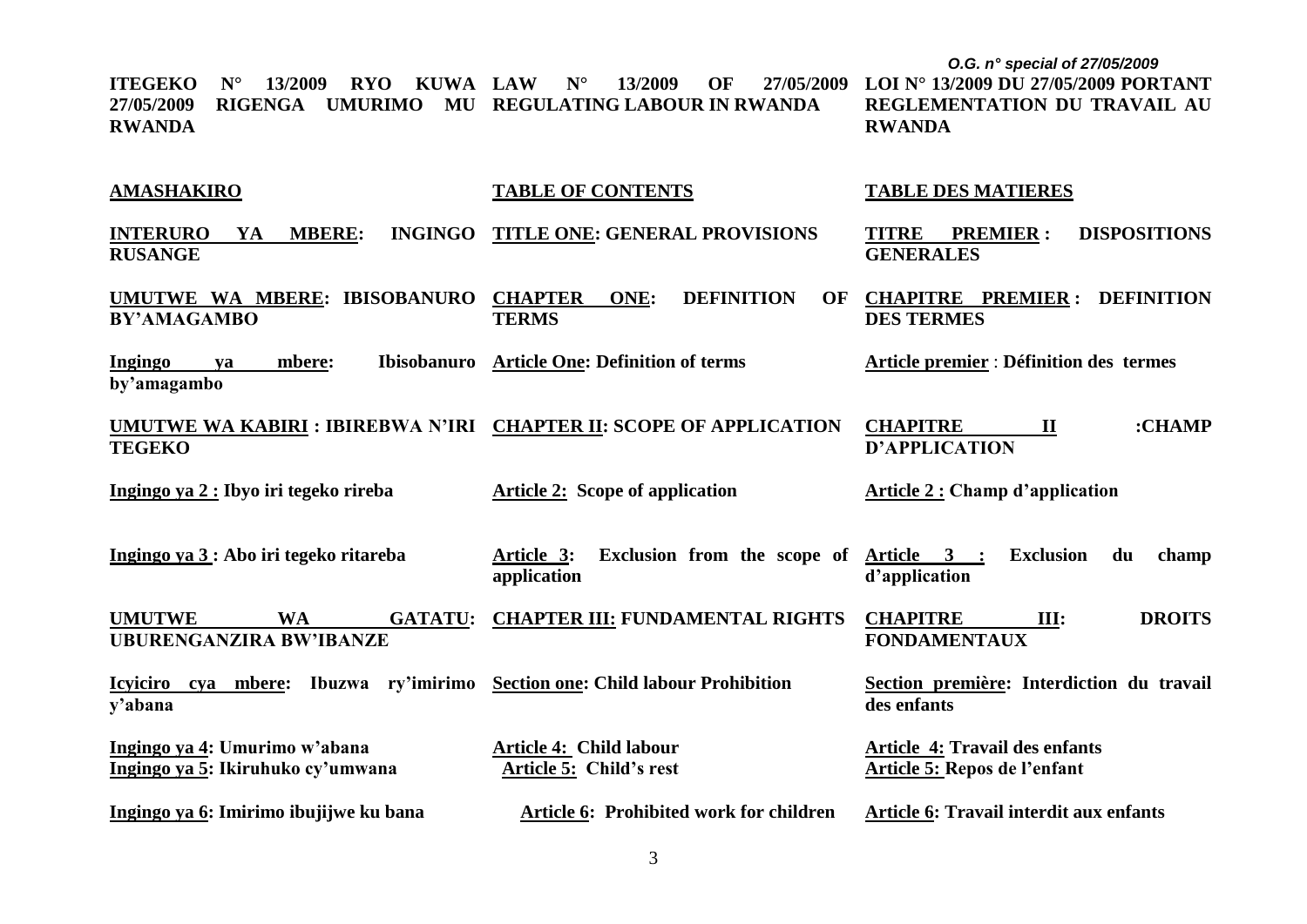| Ingingo ya 7: Uruhare rw'umugenzuzi Article 7: Labour Inspector's role<br>w'umurimo                                                             |                                                                                                           | Article 7: Rôle de l'Inspecteur du Travail                       |
|-------------------------------------------------------------------------------------------------------------------------------------------------|-----------------------------------------------------------------------------------------------------------|------------------------------------------------------------------|
| Icyiciro cya 2 : Imirimo y'agahato                                                                                                              | <b>Section 2: Forced works</b>                                                                            | <b>Section 2: Travaux forcés</b>                                 |
| Ingingo ya 8: Ibuzwa ry'imirimo y'agahato                                                                                                       | <b>Article 8: Prohibition of forced works</b>                                                             | Article 8: Interdiction des travaux forcés                       |
| Icyiciro cya gatatu:<br>Kurinda abakozi<br>ihohoterwa cyangwa kubuzwa amahwemo                                                                  | Section 3: Protection of workers against Section 3: Protection des travailleurs<br>violence or harassment | contre la violence ou le harcèlement                             |
| Ingingo ya 9: Ibuzwa ry'ihohoterwa Article 9: Prohibition of Gender based<br>rishingiye ku gitsina                                              | violence                                                                                                  | Article 9: Interdiction de la violence basée<br>sur le genre     |
| <b>Ukureka</b><br><b>Ingingo</b><br><b>10:</b><br>akazi<br>ya<br>kw'uwahohotewe                                                                 | <b>Article 10: Resignation in case of</b><br>violence                                                     | Article 10 : Démission en cas<br>de violence                     |
| Ingingo ya 11: Ibuzwa ryo guhanwa mu gihe Article 11: Prohibition of punishment in Article 11: Interdiction de sanction en cas<br>cy'ihohoterwa | case of violence                                                                                          | de violence                                                      |
| Icyiciro cya kane: Kubuza ivangura mu kazi                                                                                                      | Section 4: Prohibition of discrimination in<br>work matters                                               | Section 4: Interdiction de discrimination<br>en matière d'emploi |
| Ingingo ya 12 : Ibibujijwe                                                                                                                      | Article 12: Non discrimination criteria                                                                   | Article 12 : Critères de non discrimination                      |
| Icyiciro cya 5: Ubwisanzure mu gutanga Section 5: Freedom of opinion<br>ibitekerezo                                                             |                                                                                                           | Section 5 : Liberté d'opinion                                    |
| Ingingo ya 13: Uburenganzira mu gutanga Article 13: Freedom of opinion<br>ibitekerezo                                                           |                                                                                                           | Article 13 : Liberté d'opinion                                   |
| <b>INTERURO YA KABIRI: AMASEZERANO</b><br><b>Y'AKAZI</b>                                                                                        | <b>CONTRACT</b><br><b>TITLE</b><br>II:<br><b>OF</b><br><b>EMPLOYMENT</b>                                  | <b>TITRE II: CONTRAT DE TRAVAIL</b>                              |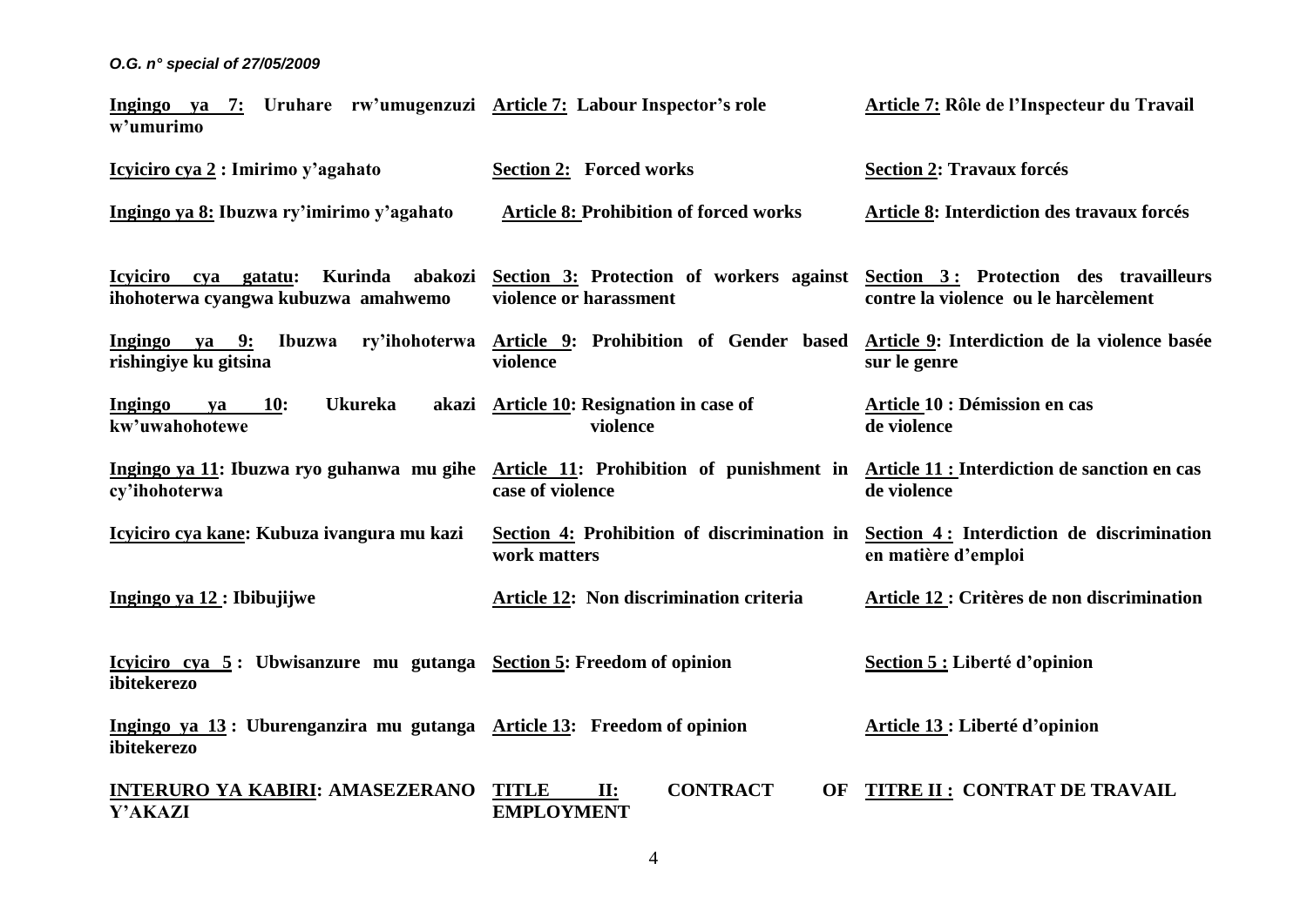|                                                                                                                                    |                                                                                                                             | O.G. n° special of 27/05/2009                                                |
|------------------------------------------------------------------------------------------------------------------------------------|-----------------------------------------------------------------------------------------------------------------------------|------------------------------------------------------------------------------|
| <b>UMUTWE</b><br><b>WA</b><br><b>MBERE:</b><br><b>IKORWA</b><br><b>N'IKURIKIZWA</b><br><b>RY'AMASEZERANO</b><br><b>Y'AKAZI</b>     | <b>CHAPTER ONE: CONCLUSION AND CHAPITRE PREMIER: CONCLUSION</b><br><b>EXECUTION OF THE CONTRACT OF</b><br><b>EMPLOYMENT</b> | ET EXECUTION DU CONTRAT DE<br><b>TRAVAIL</b>                                 |
| Icyiciro cya mbere: Ingingo zihuriweho                                                                                             | <b>Section One: Common provisions</b>                                                                                       | <b>Section première : Dispositions communes</b>                              |
| Ingingo ya 14: Gukora amasezerano y'akazi                                                                                          | Article 14: Conclusion of an employment Article 14: Formation du contrat de<br>contract                                     | travail                                                                      |
| Ingingo ya 15: Uburyo amasezerano y'akazi<br>akorwamo                                                                              | Forms<br>Article 15:<br>contract                                                                                            | of an employment Article 15: Formes du contrat de travail                    |
| Ingingo ya 16 : Isubirwamo ry'amasezerano<br>y'igihe kizwi                                                                         | <b>Article 16:</b> Renewing a fixed-term contract                                                                           | Article 16 : Renouvellement du contrat à<br>durée déterminée                 |
| Ingingo ya 17: Amasezerano akorwa mu<br>nyandiko                                                                                   | Article 17: Contracts concluded in a written Article 17: Contrats constatés par écrit<br>form                               |                                                                              |
| Ingingo ya 18: Umurimo w'abanyamahanga                                                                                             | Article 18: Foreigner's employment                                                                                          | Article 18: Travail des étrangers                                            |
| Icyiciro ya kabiri: Amasezerano y'akazi Section 2: Probation employment contract Section 2: L'engagement à l'essai<br>y'igeragezwa |                                                                                                                             |                                                                              |
| Ingingo ya 19:<br>Intego y'amasezerano<br>y'igeragezwa                                                                             | Article 19:<br>employment contract                                                                                          | Objective of probation Article 19: Objet de l'engagement à l'essai           |
| Ingingo ya 20 : Igihe cy'igeragezwa                                                                                                | <b>Probation period</b><br><b>Article 20:</b>                                                                               | Article 20 : Période d'essai                                                 |
| Icyiciro cya gatatu: Guhindura amasezerano<br>y'akazi                                                                              | Section 3: Modification of employment Section 3 : Modification du contrat de<br>contract                                    | travail                                                                      |
| Ingingo ya 21: Guhindura amasezerano<br>y'akazi                                                                                    | Article 21:<br>contract                                                                                                     | Modification of employment Article 21: Modification du contrat de<br>travail |
| Ingingo ya 22 : Ihinduka ry'imiterere y'ikigo                                                                                      | Article 22:<br>Entreprise's Legal                                                                                           | status Article 22: Modification de la situation                              |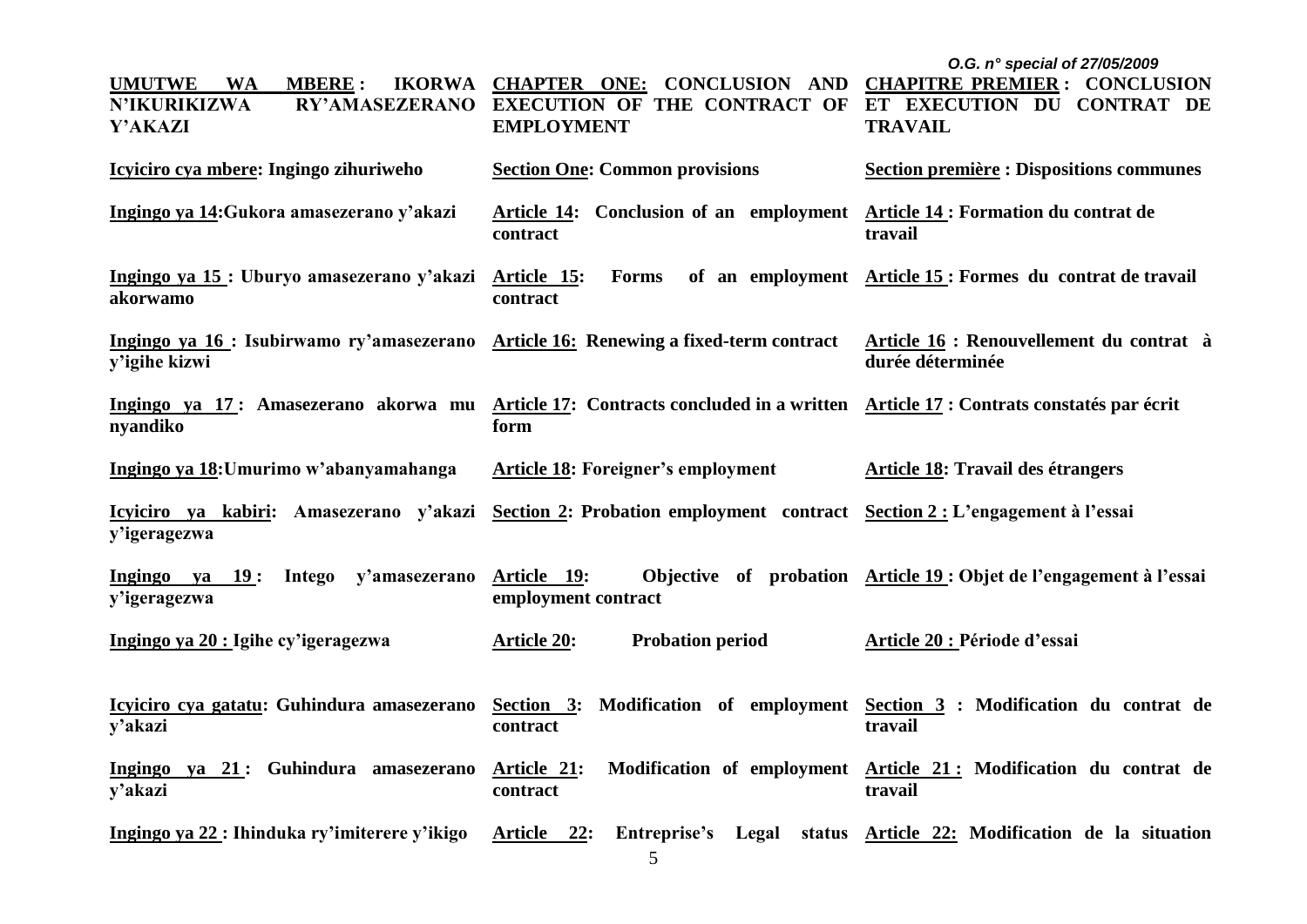|                                                                                                                                       | modification                                                                                                                                                                                                     | juridique de l'entreprise                                                                                                         |
|---------------------------------------------------------------------------------------------------------------------------------------|------------------------------------------------------------------------------------------------------------------------------------------------------------------------------------------------------------------|-----------------------------------------------------------------------------------------------------------------------------------|
| Kwimura amasezerano<br>Ingingo ya $23$ :<br>y'akazi                                                                                   | <b>Article 23: Transfer of contract of</b><br>employment                                                                                                                                                         | Article 23 : Transfert du contrat de travail                                                                                      |
| Icyiciro cya 4: Isubikwa ry' amasezerano<br>y'akazi n'impamvu zaryo                                                                   | Section 4: Suspension of a contract of Section 4: Suspension du contrat de travail<br>employment and its reasons                                                                                                 | et ses raisons                                                                                                                    |
| Gusubika<br>Ingingo ya $24$ :<br>amasezerano<br>y'akazi                                                                               | Suspension of a contract of <u>Article 24</u> : Suspension du<br><u>Article 24:</u><br>employment                                                                                                                | contrat de travail                                                                                                                |
| Impamvu z'isubikwa<br>Ingingo ya 25:<br>ry'amasezerano y'akazi                                                                        | Article 25: Reasons for the suspension of a Article 25: Raisons de suspension du<br>contract of employment                                                                                                       | contrat de travail                                                                                                                |
| Ingingo ya 26: Isubikwa ry'amasezerano<br>by'igihe<br>gito<br>y'akazi<br>kubera<br>impamvu<br>za<br>tekiniki                          | Article 26: Suspension of a contract due to Article 26: Supension du contract pour<br>technical reason                                                                                                           | cause des difficultés techniques                                                                                                  |
| Icyiciro cya 5: Gusesa amasezerano y'akazi                                                                                            | Section 5: Termination of the contract of Section 5: Résiliation du contrat de travail<br>employment                                                                                                             |                                                                                                                                   |
| Ingingo ya 27: Igihe cy'integuza                                                                                                      | <b>Article 27: Notice period</b>                                                                                                                                                                                 | Article 27 : Durée du préavis                                                                                                     |
| Ingingo ya 28: Iseswa ry'amasezerano y'akazi<br>y'igihe kizwi                                                                         | Article 28: Termination of a fixed term<br><b>Contract</b>                                                                                                                                                       | Article 28 : Cessation du contrat de travail<br>à durée déterminée                                                                |
| Ingingo ya 29: Iseswa ry'amasezerano y'akazi<br>y'igihe kitazwi                                                                       | Article 29: Termination of an open-ended Article 29: Résiliation du contrat de<br>contract                                                                                                                       | travail à durée indéterminée                                                                                                      |
| Icyiciro cya 6: Imenyekanisha ry'integuza<br>n'iseswa ry'akazi mu gihe<br>cy'ikiruhuko cyangwa<br>Ingingo ya 30: Kumenyeshwa integuza | Section 6: Notification of the notice period Section 6: Notification du préavis et<br>and termination of employment<br>during leave or suspension period<br><b>Article 30: Notification of the notice period</b> | contract résiliation du contrat de travail pendant la<br>période de congé ou de suspension<br>Article 30: Notification du préavis |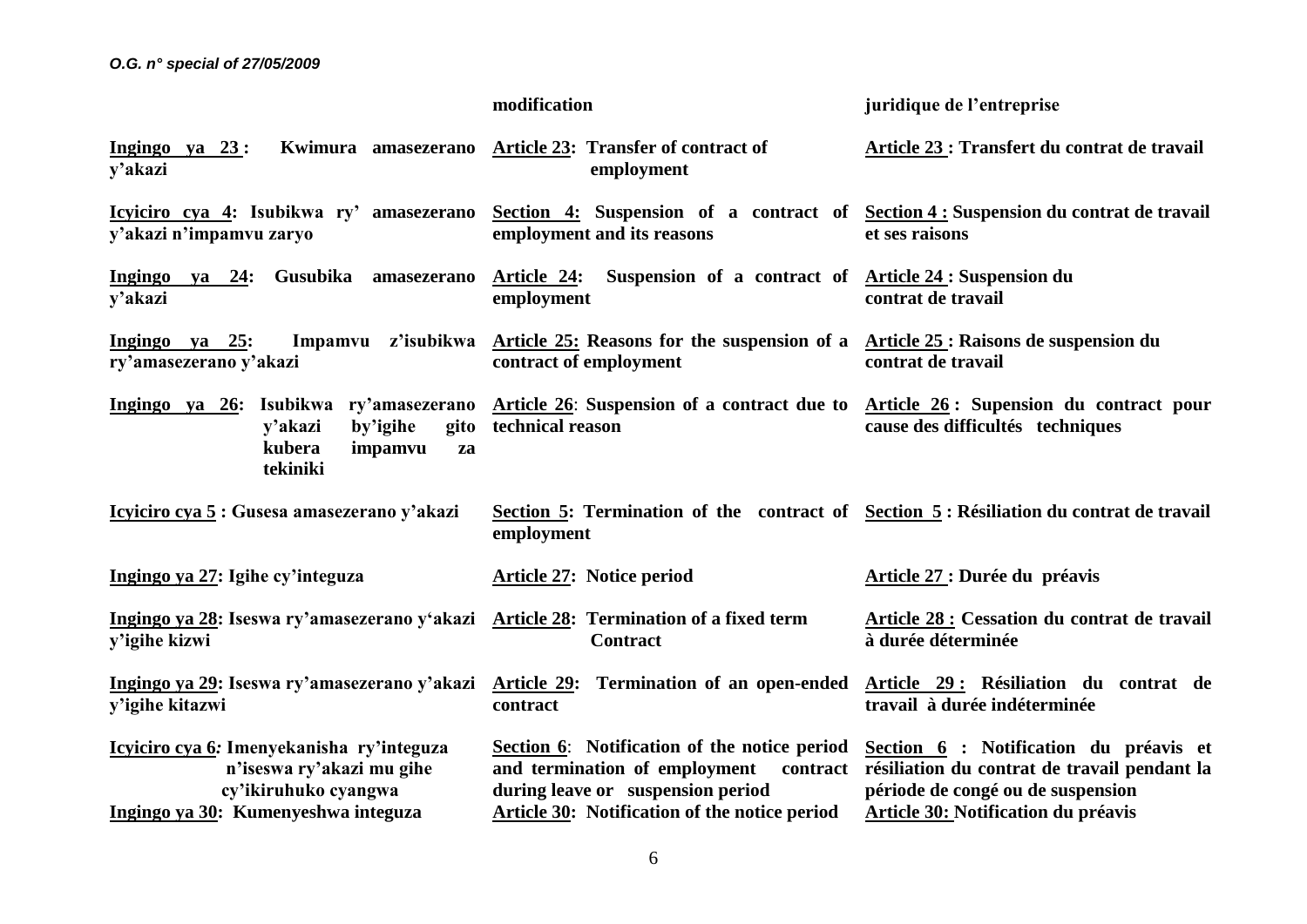| Ingingo ya 31 : Gusesa amasezerano y'akazi Article 31: Termination of employment<br>gihe<br>cy'ikiruhuko<br>mu<br>cy'ihagarikwa | cyangwa contract during leave or suspension period                       | O.G. n° special of 27/05/2009<br>Article 31 : Résiliation du contrat de<br>travail pendant le congé ou la période de<br>suspension |
|---------------------------------------------------------------------------------------------------------------------------------|--------------------------------------------------------------------------|------------------------------------------------------------------------------------------------------------------------------------|
| Icyiciro cya 7 : Kwishyura integuza                                                                                             | <b>Section 7: Payment for dismissal notice</b>                           | Section 7 : Indemnité compensatrice de<br>préavis                                                                                  |
| Ingingo ya 32: Iyishyurwa ry'integuza                                                                                           | <b>Article 32: Payment for notice</b>                                    | Article 32 : Paiement du préavis                                                                                                   |
| Ingingo 33: Indishyi z'akababaro                                                                                                | <b>Article 33: Damages</b>                                               | <b>Article 33 : Dommages et intérêts</b>                                                                                           |
| Icyiciro cya 8: Isezererwa rishingiye ku Section 8: Dismissal for economic reasons<br>mpamvu z'ubukungu n'ikoranabuhanga        | and technological transfers                                              | Section 8: Licenciement pour motif<br>économique et consécutif aux mutations<br>technologiques                                     |
| Ingingo ya 34: Gusezererwa bishingiye ku<br>mpamvu z'ubukungu n' ikoranabuhanga                                                 | Article 34: Dismissal for economic and<br>technological reasons          | Article 34: Licenciement pour motif<br>économique et consécutif à des mutations<br>technologiques                                  |
| Icyiciro cya 9: Imperekeza zishingiye ku<br>guhagarika akazi burundu                                                            | <b>Section 9: Compensation for termination of</b><br>employment contract | Section 9: Indemnité de cessation définitive<br>du travail                                                                         |
| Ingingo ya 35: Imperekeza zishingiye ku Article 35: Dismissal compensation<br>isezererwa                                        |                                                                          | Article 35: Indemnité de licenciement                                                                                              |
| Ingingo ya 36: Imperekeza y'izabukuru                                                                                           | Article 36: Accompanying allowance for a<br>retired worker               | Article 36: Indemnité de départ à la<br>retraite                                                                                   |
| Ingingo ya 37: Amafaranga yo gushyingura Article 37: Funeral indemnities<br>umukozi                                             |                                                                          | <b>Article 37 : Indemnités funéraires</b>                                                                                          |
| 38 : Icyemezo cy'imirimo Article 38: Work certificate<br>Ingingo ya<br>yakozwe                                                  |                                                                          | <b>Article 38 : Certificat de travail</b>                                                                                          |
| Icyiciro cya 10: Amasezerano yo kwitoza<br>umurimo no kwimenyereza akazi mu kigo                                                | Section 10: Apprenticeship and Internship<br>contracts                   | Section 10: Contrat d'apprentissage et<br>stage pratique                                                                           |

7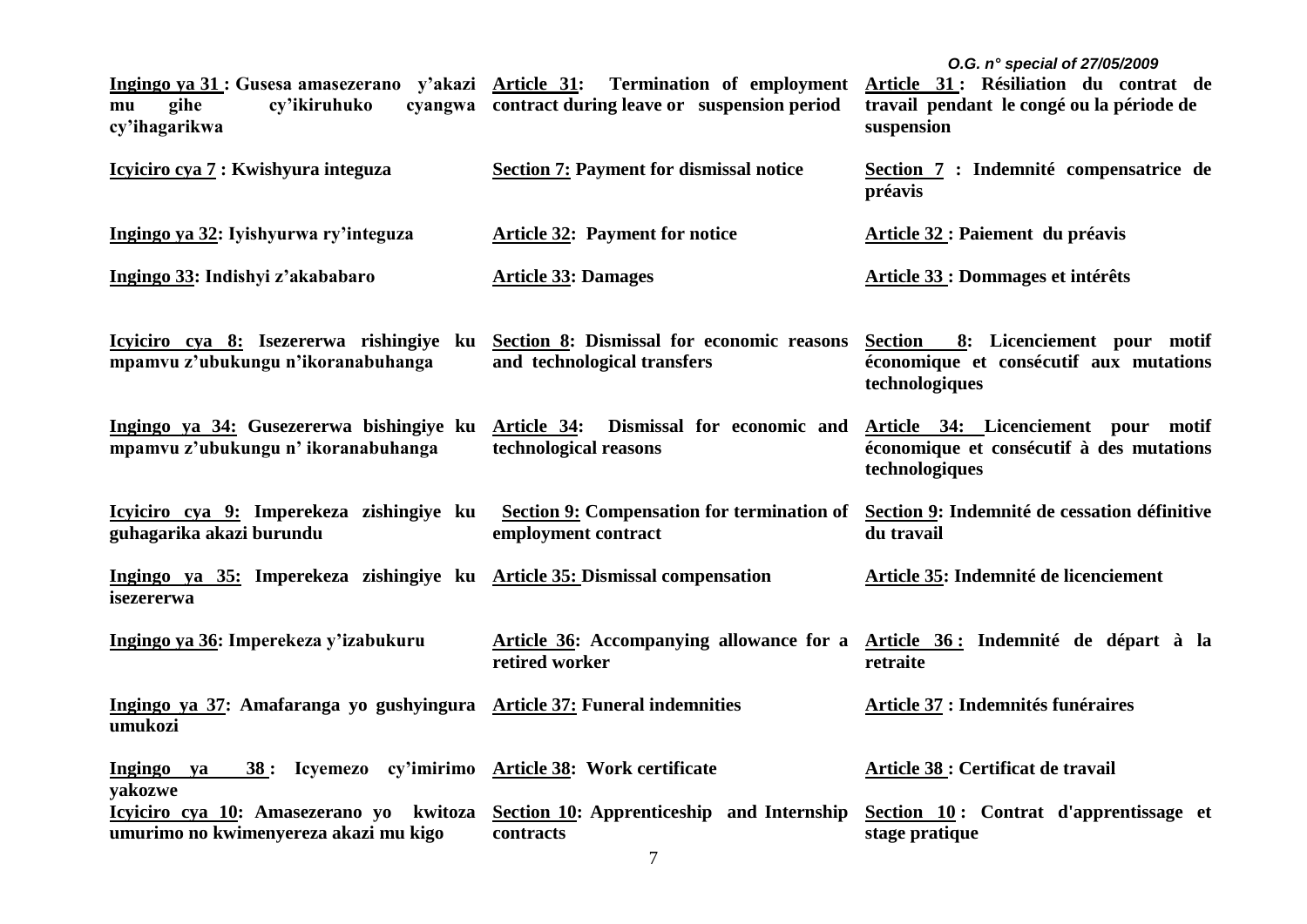**Ingingo ya 39 : Amasezerano yo kwitoza Article 39: Apprenticeship contract umurimo**

**Article 39: Contrat d'apprentissage**

**CHAPITRE II : CONTRAT DE SOUS-**

**Article 42: Objet du contrat de sous-**

**TRAITANCE**

**traitance**

**Ingingo ya 40**: **Amasezerano yo kwimenyereza akazi Article 40 : Internship contract Article 40 : Contrat de stage pratique**

**Ingingo ya 41: Imiterere y'amasezerano yo kwitoza umurimo no kwimenyereza akazi mu apprenticeship and internship contracts kigo Nature and form Article 41: Nature et forme des contrats d'apprentissage et de stage pratique dans l'entreprise**

## **UMUTWE WA II : AMASEZERANO YO CHAPTER II: SUB CONTRACT KU RWEGO RWA KABIRI**

**Ingingo ya 42 :Intego y'amasezerano yo ku Article 42: Subject of the sub contract rwego rwa kabiri**

**Ingingo ya 43: Itegeko rikurikizwa Ingingo ya 44: Inshingano z'umukoresha wo ku rwego rwa kabiri Ingingo ya 45 : Kumenyekanisha umukoresha wo ku rwego rwa mbere n'urwa kabiri Ingingo ya 46: Kumenyekanisha amasezerano yo ku rwego rwa kabiri INTERURO YA GATATU: IMIRIMO IKORWAMO UMUTWE WA MBERE: INSHINGANO CHAPTER ONE: OBLIGATIONS OF THE CHAPITRE PREMIER : OBLIGATIONS Article 43: Applicable law Article 44: Responsibilities of the sub-Article 44: Responsabilités du souscontractor Article 45: Identification of the principal employer and the sub contractor Article 46: Notification of sub contract** UBURYO TITLE III: GENERAL WORKING **CONDITIONS Article 43: Loi applicable contractant Article 45: Identification du principal employeur et du sous-contractant Article 46 : Notification du contrat de soustraitance TITRE III : CONDITIONS GENERALES DE TRAVAIL**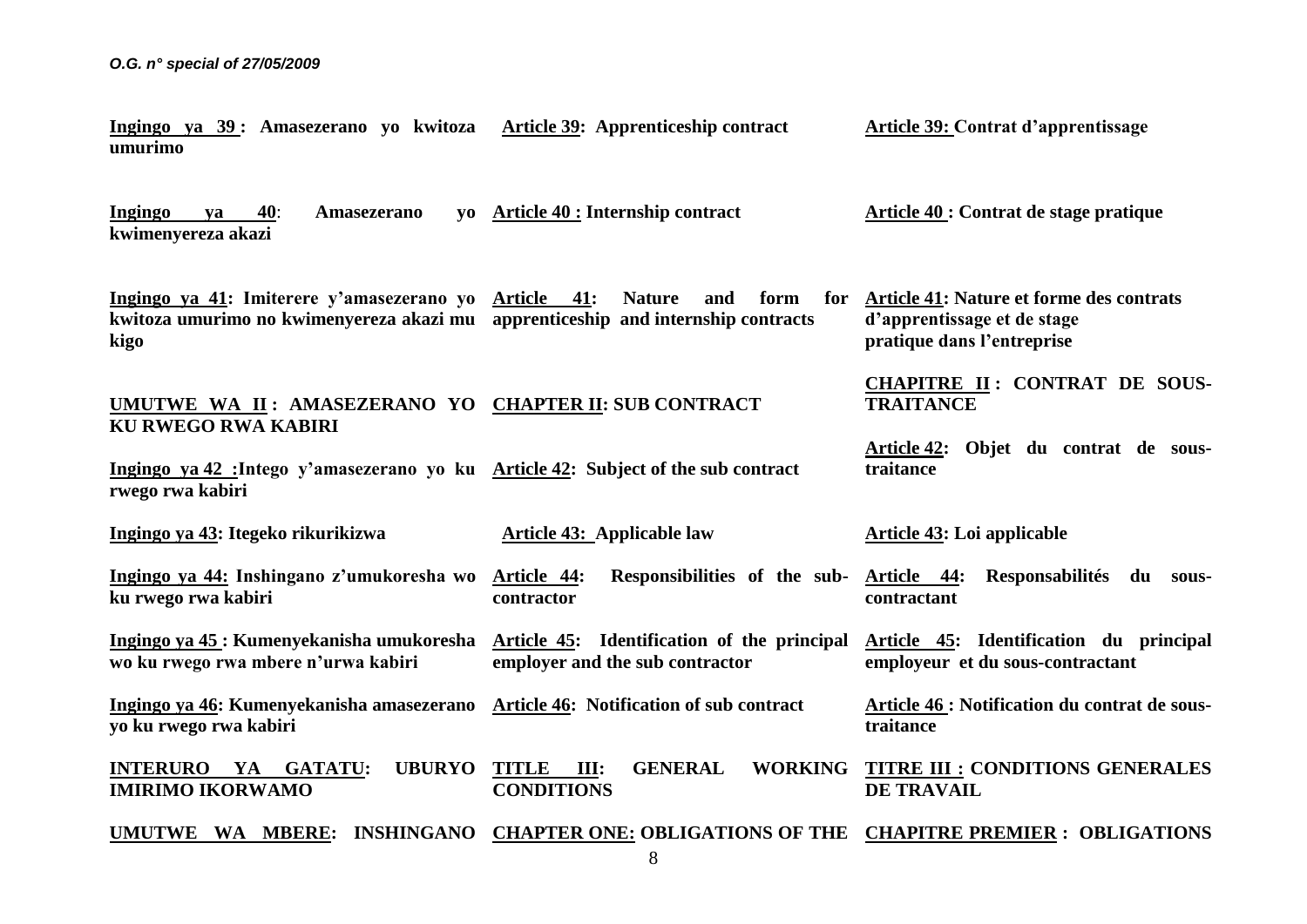| Z'UMUKORESHA N'UMUKOZI                                                                                                                                                                                                   | <b>EMPLOYER AND THE WORKER</b>                                | O.G. n° special of 27/05/2009<br>L'EMPLOYEUR<br><b>DU</b><br>DE<br>EТ<br><b>TRAVAILLEUR</b> |
|--------------------------------------------------------------------------------------------------------------------------------------------------------------------------------------------------------------------------|---------------------------------------------------------------|---------------------------------------------------------------------------------------------|
| Ingingo ya 47: Inshingano z'umukoresha                                                                                                                                                                                   | <b>Article 47: Obligations of the employer</b>                | <b>Article 47: Obligations de l'employeur</b>                                               |
| Ingingo ya 48: Inshingano z'umukozi                                                                                                                                                                                      | <b>Article 48: Obligations of the worker</b>                  | <b>Article 48 : Obligations du travailleur</b>                                              |
| <b>UMUTWE</b><br><b>KABIRI:</b><br><b>AMASAHA</b><br>WA<br>Y'AKAZI                                                                                                                                                       | <b>EMPLOYMENT</b><br><b>CHAPTER</b><br>II:<br><b>DURATION</b> | <b>CHAPITRE II : DUREE DE TRAVAIL.</b>                                                      |
| Ingingo ya 49: Igihe cy'akazi cyemewe Article 49: Legal duration of work<br>n'amategeko                                                                                                                                  |                                                               | Article 49: Durée légale de travail                                                         |
| Ingingo ya 50 : Ishyirwa mu bikorwa Article 50: Implementation of the duration Article 50: Modalités d'application de la<br>ry'amasaha mirongo ine n'atanu (45) mu of work of forty five (45) hours per week<br>cyumweru |                                                               | durée de travail de quarante-cinq (45)<br>heures par semaine                                |
| Ingingo ya 51: Ingengabihe y'akazi                                                                                                                                                                                       | <b>Article 51: Work schedule</b>                              | Article 51: Horaire de travail                                                              |
| Ingingo ya 52: Ikiruhuko mu cyumweru                                                                                                                                                                                     | Article 52: Weekly rest                                       | <b>Article 52: Repos hebdomadaire</b>                                                       |
| <b>UMUTWE WA GATATU: IBIRUHUKO</b>                                                                                                                                                                                       | <b>CHAPTER III: LEAVES</b>                                    | <b>CHAPITRE III: CONGES</b>                                                                 |
| Icyiciro cya mbere: Ikiruhuko cya buri Section One: Annual leave<br>mwaka                                                                                                                                                |                                                               | Section première : Congé annuel                                                             |
| Ingingo ya 53: Uburenganzira ku kiruhuko                                                                                                                                                                                 | <b>Article 53: Right to leave</b>                             | Article 53: Droit au congé                                                                  |
| Ingingo ya 54: Ingengabihe n'ubuzime                                                                                                                                                                                     | <b>Article 54: Calendar and prescription</b>                  | <b>Article 54 : Calendrier et prescription</b>                                              |
| Ingingo ya 55: Amafaranga umukozi ahabwa<br>agiye mu kiruhuko                                                                                                                                                            | <b>Article 55: Leave allocation</b>                           | Article 55 : Pécule de congé                                                                |
| Ingingo ya 56: Kuriha iminsi y'ikiruhuko                                                                                                                                                                                 | <b>Article 56: Compensation for leave</b>                     | Article 56: Compensations des congés                                                        |

9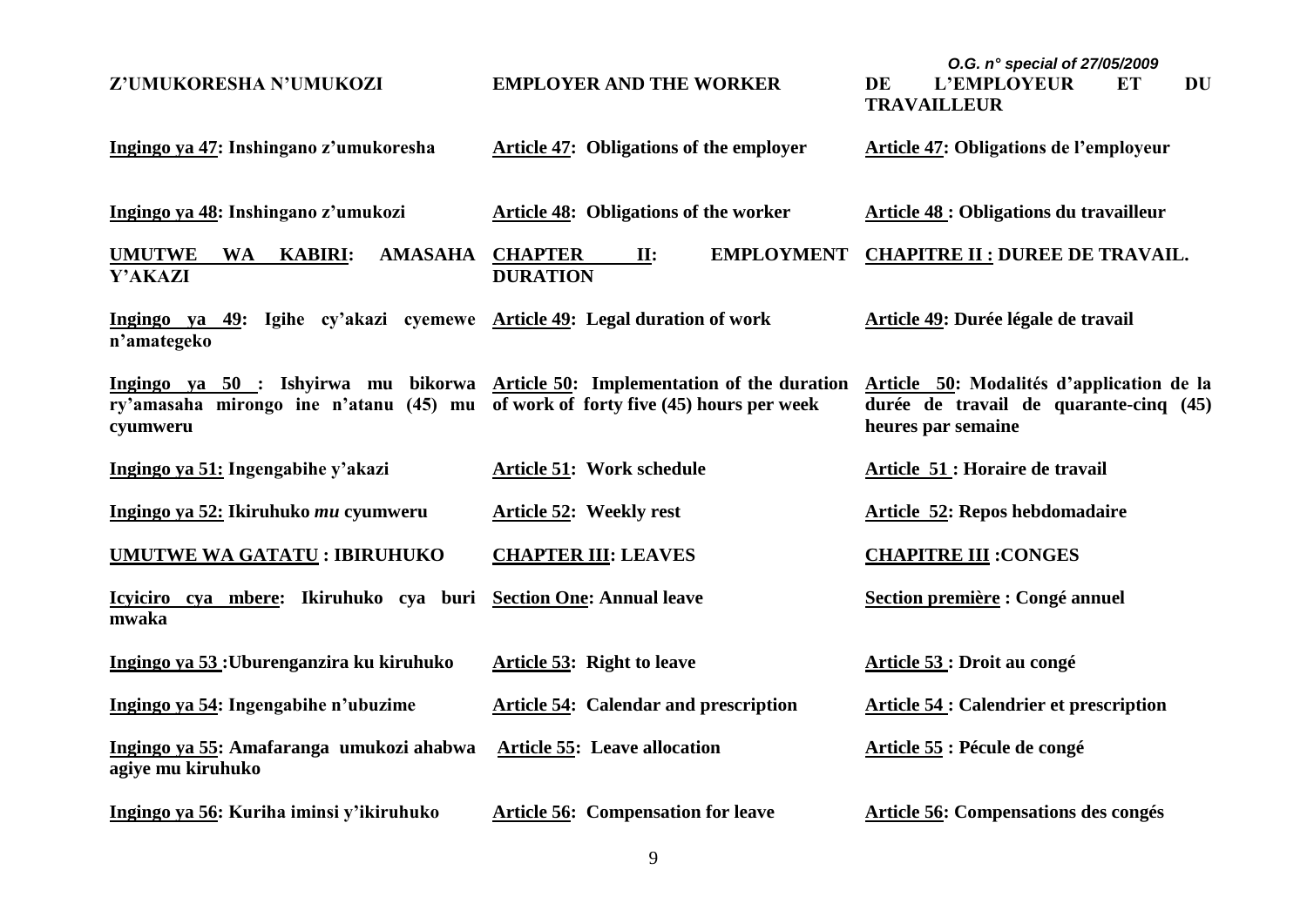| Ingingo<br>57:<br>ya<br>y'insimburakiruhuko                                                                          | Amafaranga Article 57: Leave compensative indemnity        | Article 57: Indemnité compensatrice de<br>congé                     |
|----------------------------------------------------------------------------------------------------------------------|------------------------------------------------------------|---------------------------------------------------------------------|
| Ingingo ya 58: Ikiruhuko kidasanzwe                                                                                  | <b>Article 58: Incidental leave</b>                        | <b>Article 58 : Congé occasionnel</b>                               |
| Ingingo ya 59: Iminsi y'ikiruhuko iteganywa<br>n'amategeko                                                           | <b>Article 59: Official holidays</b>                       | Article 59 : Jours fériés officiels                                 |
| Ingingo ya 60 : Gusiba bihemberwa                                                                                    | Article 60: Paid absence                                   | <b>Article 60: Absences payées</b>                                  |
| <u>Icyiciro cya 2</u> : Ikiruhuko cy'uburwayi <u>Section 2:</u> Sick and incidental leave<br>n'ikiruhuko cy'ingoboka |                                                            | Section 2 : Congé de maladie et congé de<br>circonstances           |
| Ingingo ya 61: Uburyo<br>ikiruhuko cy'uburwayi                                                                       | bwo gutanga Article 61: Modalities for granting sick leave | Article 61 : Modalités d'octroi de congé de<br>maladie              |
| Ingingo ya $62$ :<br>kidahemberwa                                                                                    | Ikiruhuko cy'uburwayi Article 62: A non paid sick leave    | Article 62 : Congé de maladie non payé                              |
| Ingingo ya 63: Igihe gitangwamo ikiruhuko Article 63: Events giving right to incidental<br>cy' ingoboka              | leave                                                      | Article 63 : Evenements donnant droit aux<br>congés de circonstance |
| <u>Icyiciro cya 3</u> : Ikiruhuko cyo kubyara.                                                                       | <b>Section 3: Maternity leave</b>                          | Section 3 : Congé de maternité                                      |
| Ingingo ya 64: Igihe cy'ikiruhuko cyo kubyara                                                                        | <b>Article 64: Maternity leave duration</b>                | Article 64: Durée de congé de maternité                             |
| Ingingo ya 65 : Igihe cyo konsa                                                                                      | <b>Article 65: Breastfeeding period</b>                    | <b>Article 65 : Durée de l'allaitement</b>                          |
| Ingingo ya 66: Umushahara mu kiruhuko Article 66: Remuneration during maternity<br>cy'ububyeyi                       | leave                                                      | Article 66: Rémunération pendant le<br>congé de maternité           |
| Ingingo ya 67: Gusubira ku kazi ku mugore<br>wabyaye                                                                 | <b>Article 67:</b> Resuming work after maternity<br>leave  | Article 67: Reprise du travail après le<br>congé de maternité       |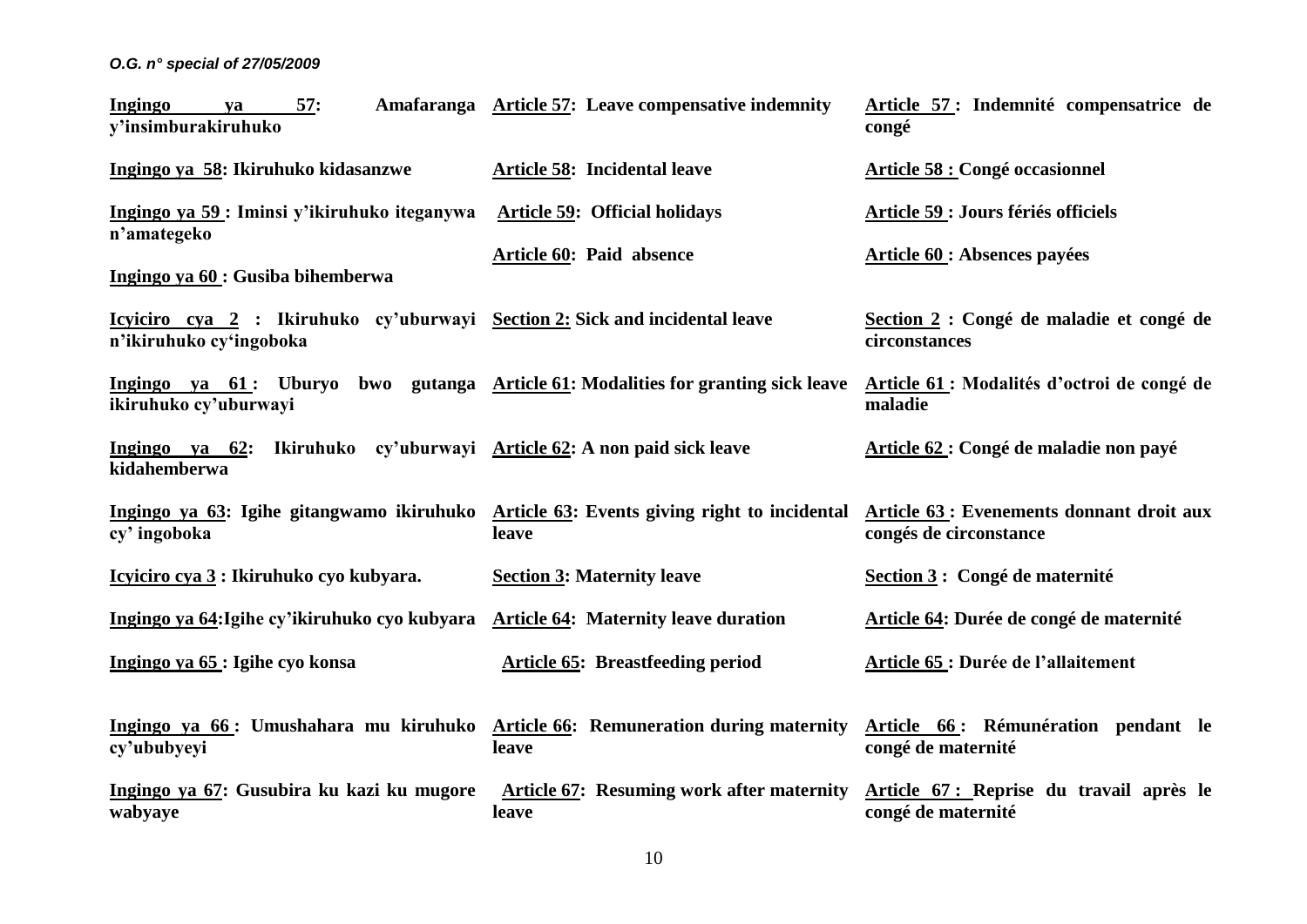| Ingingo ya 68: Icyemezo cya muganga                                                                                                         | Article 68: Medical certificate                                                                                            | O.G. n° special of 27/05/2009<br><b>Article 68 : Certificat médical</b>                                                     |
|---------------------------------------------------------------------------------------------------------------------------------------------|----------------------------------------------------------------------------------------------------------------------------|-----------------------------------------------------------------------------------------------------------------------------|
| Ingingo ya 69: Ikiruhuko cy'inyongera mu<br>gihe habaye ingorane                                                                            | Article 69:<br>complications                                                                                               | Additional leave in case of Article 69: Congé supplémentaire en cas<br>de complications                                     |
| ubushobozi<br>Icyiciro cya 4:<br>Kongera<br>bw'abakozi                                                                                      | Section 4:<br>Professional<br>training<br>and<br>upgrading                                                                 | Section 4: Renforcement des capacités des<br>travailleurs.                                                                  |
| Ingingo ya 70: Uruhare rw'umukoresha ku<br>mahugurwa y'abakozi                                                                              | Article 70: Role of the employer in the<br>workers'professional<br>training<br>and<br>upgrading                            | Article 70: Contribution de l'employeur<br>formation<br>actions<br>et<br>de<br>aux<br>de<br>perfectionnement professionnels |
| Ingingo ya 71: Igenwa ry'amahugurwa ku Article 71:<br>mukozi                                                                                | <b>Modalities</b><br>for<br>professional training                                                                          | granting Article 71: Conditions d'octroi<br>des<br>formations au travailleur                                                |
| <b>UMUTWE</b><br><b>IMIRIMO</b><br><b>WA</b><br><b>KANE:</b><br>KU<br><b>ABAGORE</b><br><b>IBUJIJWE</b><br>BANA,<br><b>BATWITE N'ABONSA</b> | <b>CHAPTER IV: WORKS PROHIBITED CHAPITRE IV: TRAVAUX INTERDITS</b><br>FOR CHILDREN, PREGNANT<br><b>BREASTFEEDING WOMEN</b> | AND AUX ENFANTS ET AUX FEMMES<br><b>ENCEINTES ET ALLAITANTES</b>                                                            |
| Icyiciro cya mbere: Imirimo ibujijwe ku bana<br>n'imiterere yayo                                                                            | Section one: Prohibited child labour and its Section première : Travaux interdits aux<br>nature                            | enfants et leur nature                                                                                                      |
| Ingingo ya 72: Kurinda imirimo mibi ku Article 72: Protection of children against<br>bana                                                   | worst forms of child labour                                                                                                | <b>Article 72: Protection des enfants contre</b><br>les pires formes de travail des enfants                                 |
| Ingingo ya 73: Imiterere y'imirimo mibi ku<br>bana n'uburyo bwo kuyibarinda                                                                 | Article 73: Nature of the worst forms of<br>child works and prevention mechanisms                                          | Article 73: Nature des pires formes du<br>travail des enfants et mécanismes de<br>prévention                                |
| <u>Icyiciro cya 2:</u> Imirimo ibujijwe ku bagore<br>batwite n'abonsa n'imiterere yayo                                                      | Section 2: Works prohibited to pregnant or<br>breastfeeding women and their nature                                         | Section 2: Travaux interdits aux femmes<br>enceintes ou allaitantes et leur nature                                          |
| Ingingo ya 74: Imirimo ibujijwe abagore<br>batwite cyangwa bonsa                                                                            | Article 74: Works prohibited to pregnant or<br>breastfeeding women                                                         | <b>Article 74 : Travaux interdits aux femmes</b><br>enceintes ou allaitantes                                                |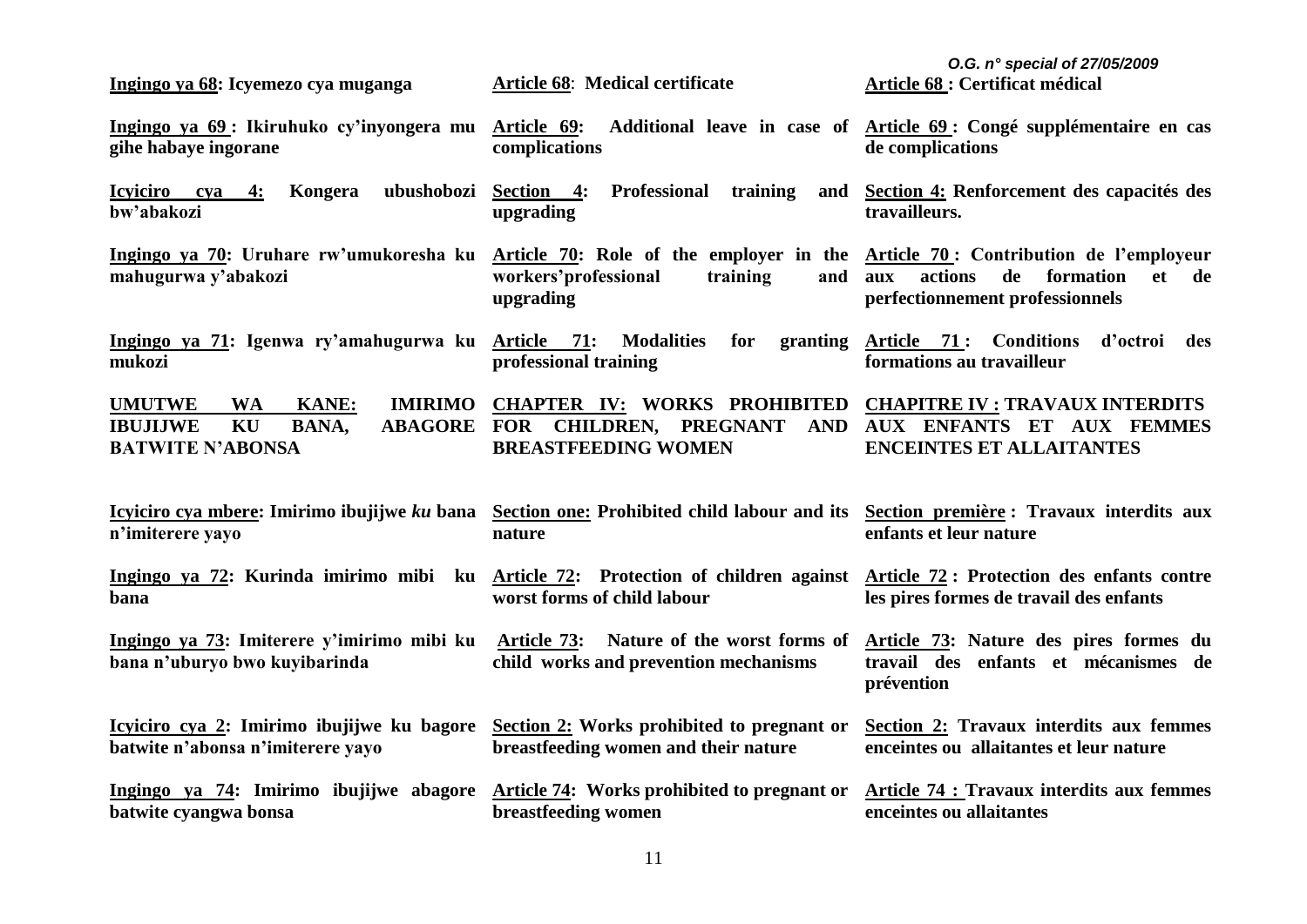| <b>INTERURO YA KANE: UMUSHAHARA</b>                                                                         | <b>TITLE IV: SALARY</b>                                                                                                                                                  | <b>TITRE IV : SALAIRE</b>                                                                                                                                           |
|-------------------------------------------------------------------------------------------------------------|--------------------------------------------------------------------------------------------------------------------------------------------------------------------------|---------------------------------------------------------------------------------------------------------------------------------------------------------------------|
| <b>UMUTWE</b><br><b>WA</b><br><b>MBERE:</b><br><b>UKO</b><br><b>UMUSHAHARA UGENWA</b>                       | <b>CHAPTER ONE: DETERMINATION OF</b><br><b>THE SALARY</b>                                                                                                                | <b>CHAPITRE</b><br><b>PREMIER:</b><br>DETERMINATION DU SALAIRE                                                                                                      |
| Icyiciro cya mbere: Igenwa ry'umushahara<br>Ingingo ya 75: Uburenganzira ku mushahara                       | <b>Section one: Determination of the salary</b><br><b>Article 75: Right to salary</b>                                                                                    | Section première : Détermination<br>du<br>salaire<br><b>Article 75: Droit au salaire</b>                                                                            |
| Ingingo ya 76: Igenwa ry'imishahara fatizo                                                                  | Article 76: Determining of the minimum Article 76: Fixation du salaire minimum<br>guaranteed interprofessional wage                                                      | interprofessionnel garanti                                                                                                                                          |
| Ingingo ya 77: Ibara ry'umushahara n'ibindi<br>bijyanye na wo hashingiwe ku ijanisha<br>ry'ibyakozwe        | Article 77: Determination of salary and Article 77: Eléments de calcul du salaire<br>other benefits depending on the rate of the au prorata des prestations<br>work done |                                                                                                                                                                     |
| Ingingo ya 78: Ibigenerwa umukozi mu gihe<br>yimutse by'igihe gito aho yakoreraga kubera<br>impamvu z'akazi | Article 78: Allowances allocated to the<br>worker on an occasional and temporary<br>travel outside his/her usual workplace                                               | 78:<br><b>Article</b><br><b>Indemnités</b><br>versées<br>au<br>travailleur<br>de<br>déplacement<br>en<br>cas<br>occasionnel hors de son lieu habituel de<br>travail |
| Icyiciro cya 2: Kwishyura umushahara                                                                        | <b>Section 2: Payment of salary</b>                                                                                                                                      | Section 2: Mode de paiement du salaire                                                                                                                              |
| <b>Ingingo</b><br>79:<br>Igihe<br>umushahara<br>ya<br>wishyurirwa                                           | <b>Article 79:</b> Intervals in payment of salary                                                                                                                        | Article 79 : Intervalles dans le paiement du<br>salaire                                                                                                             |
| Ingingo ya 80: Uburyo bwo kwishyura Article 80: Means of payment of salary<br>umushahara                    |                                                                                                                                                                          | Article 80 : Moyens de paiement du salaire                                                                                                                          |
| Ingingo ya 81: Kwishyura umushahara<br>amasezerano y'akazi arangiye                                         | <b>Article 81:</b> Payment of salary after expiry<br>of contract                                                                                                         | Article 81 : Paiement du salaire à la fin du<br>contrat                                                                                                             |
| Ingingo ya 82: Urupapuro ruhemberwaho                                                                       | <b>Article 82: Payroll</b>                                                                                                                                               | Article 82 : Bulletin de paie                                                                                                                                       |
| Ingingo ya 83: Ubuzime bw'iyishyurwa                                                                        | <b>Article 83: Prescription of salary payment</b>                                                                                                                        | Article 83: Prescription de paiement du                                                                                                                             |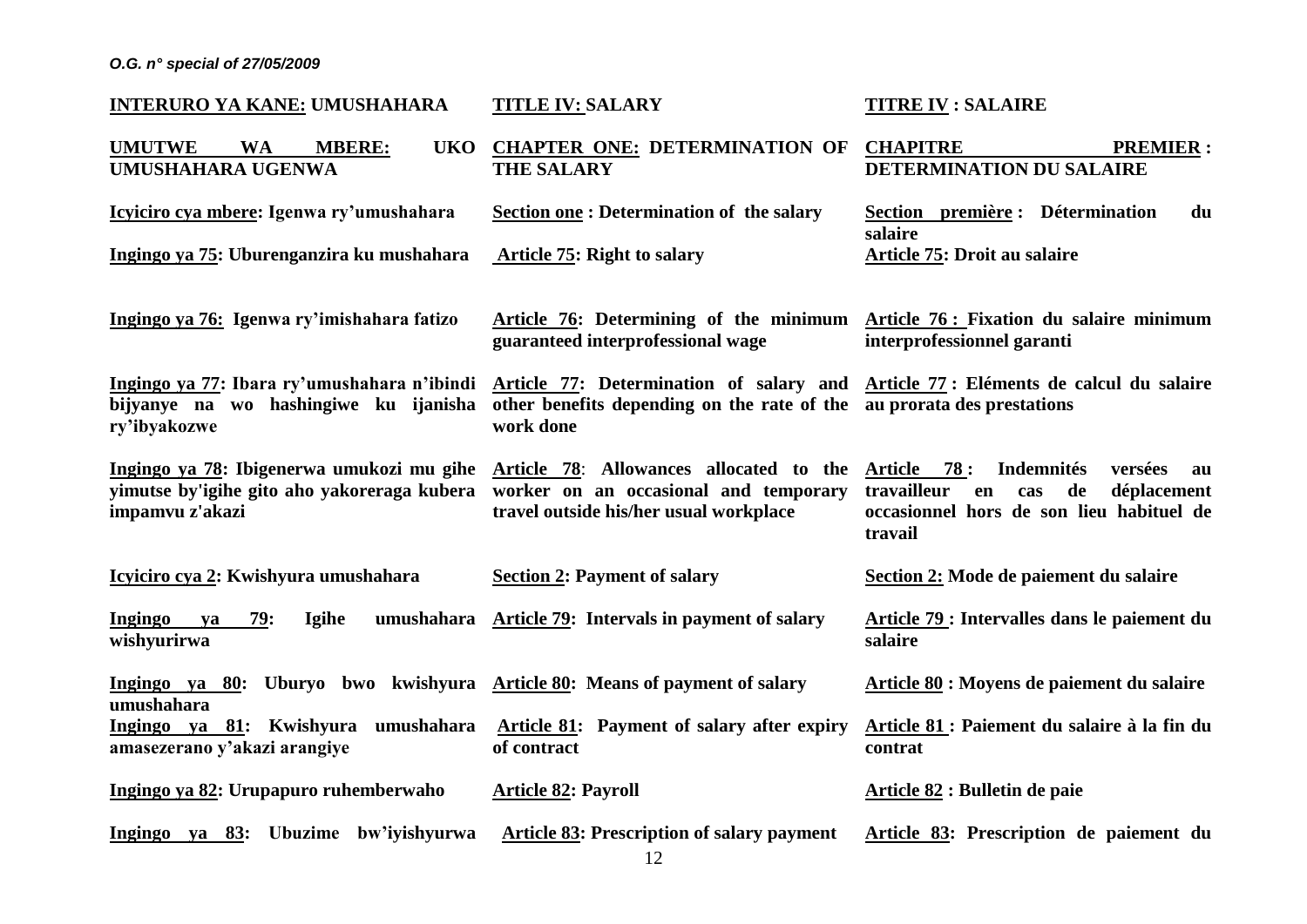**ry'umushahara**

*O.G. n° special of 27/05/2009*

**Article 84 : Caractère privil**é**gi**é **de paiement** 

**salaire**

**du salaire**

**Icyiciro cya kabiri: Ubwishingire Section 2: Guarantee to pay the salary bw'iyishyurwa ry'umushahara Section 3 : Garantie de paiement du salaire**

**Ingingo ya 84: Uburenganzira bwihariye ku Article 84: Privileged nature in salary rwego rwa mbere mu kwishyura umushahara payment**

**Ingingo ya 85: Uburenganzira bwihariye Article 85**: **Worker's privilege in case of bw'umukozi mu gihe cy'ihomba cyangwa insolvency or liquidation iseswa ry'ikigo Article 85 : Privilèges du travailleur en cas de faillite ou de liquidation judiciaire**

**UMUTWE WA KABIRI: IFATIRA CHAPTER II: SEIZURE OF SALARY CHAPITRE II : SAISIE DU SALAIRE RY'UMUSHAHARA N'IBINDI BIJYANYE AND RELATED MATTERS NA BYO ET AUTRES ACTES Y RELATIFS**

**Icyiciro cya mbere: Ukurindwa Section One: Protection of salary kw'umushahara Section première : Protection du salaire**

**Ingingo ya 86: Ifatirwa ry'umushahara Article 86**: **Seizure of salary Article 86 : Saisie du salaire**

**Ingingo ya 87: Ifatira ry'umushahara ryemewe Article 87: Permitted deductions Article 87 : Saisie et cession permises du salaire**

**Ingingo ya 88: Ingano y'igice cy'umushahara Article 88: Assignable and seizable portion Article 88: Quotité cessible et saisissable gishobora gutangwa cyangwa gufatirwa of salary** 

**Ingingo ya 89: Inyungu ku mafaranga yakaswe mu buryo budakurikije amategeko Article 89: Interests in case of illegal salary deductions Article 89 : Intérêts en cas de retenue illégale**

**INTERURO YA GATANU :UBUZIMA TITLE V: HEALTH AND SAFETY AT TITRE V : SANTE ET SECURITE AU BW'ABAKOZI NO IMPANUKA KU MURIMO KWIRINDA WORKPLACE LIEU DE TRAVAIL**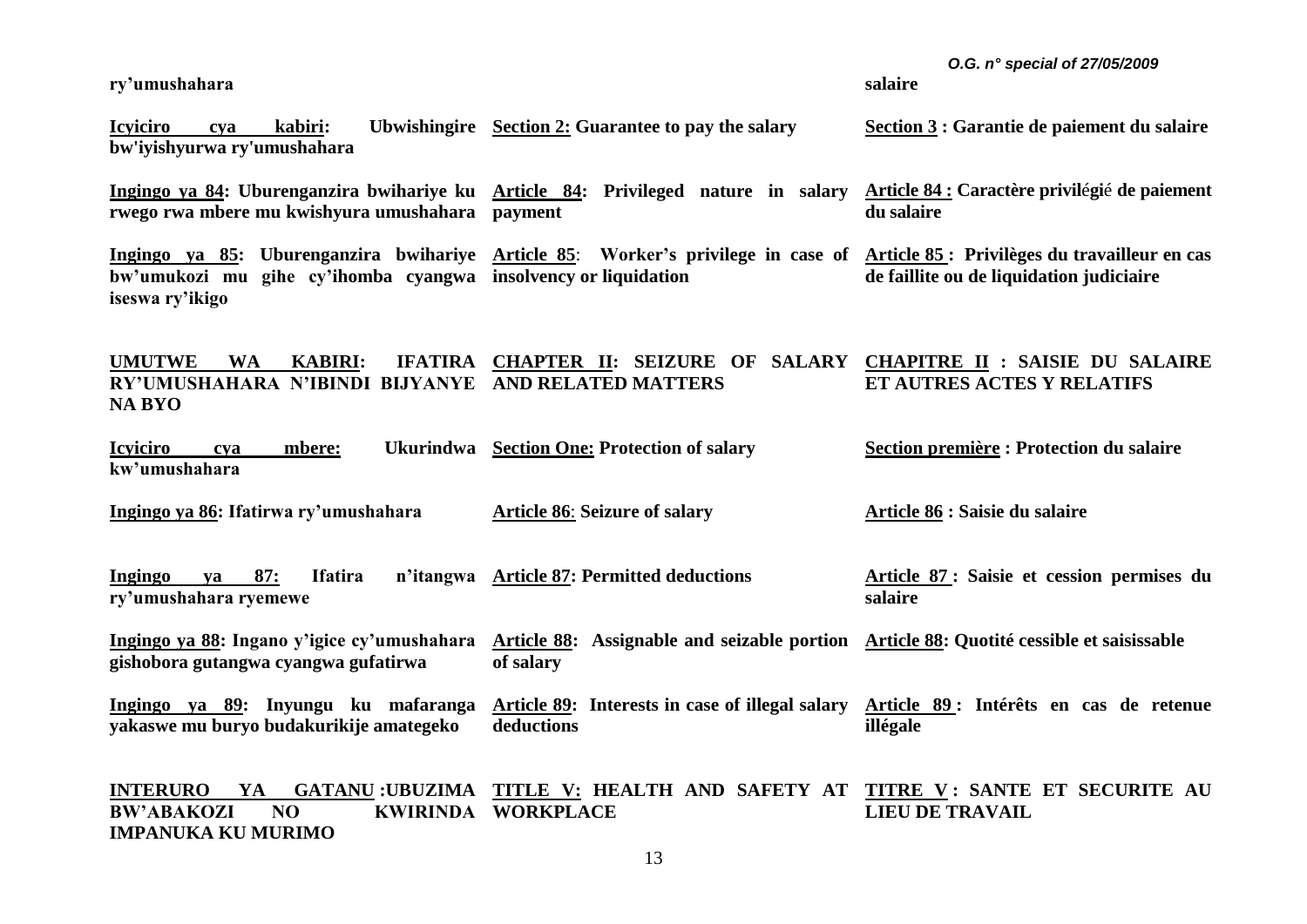**KU BAFITE UBUMUGA**

| UMUTWE WA MBERE: INGAMBA ZO<br><b>KWIRINDA</b>                                                                                                                                                                                                                                                                                                                                                                | <b>CHAPTER</b><br>ONE:<br><b>PREVENTION</b><br><b>PRINCIPLES</b>               | <b>CHAPITRE PREMIER: PRINCIPES DE</b><br><b>PREVENTION</b>                           |
|---------------------------------------------------------------------------------------------------------------------------------------------------------------------------------------------------------------------------------------------------------------------------------------------------------------------------------------------------------------------------------------------------------------|--------------------------------------------------------------------------------|--------------------------------------------------------------------------------------|
| <b>Icyiciro</b><br>Inshingano<br>mbere:<br>cya<br>z'umukoresha                                                                                                                                                                                                                                                                                                                                                | <b>Section One: Employer's responsibilities</b>                                | Section première : Responsabilités de<br>l'employeur                                 |
| Ingingo ya 90: Isuku y'ahakorerwa                                                                                                                                                                                                                                                                                                                                                                             | <b>Article 90:</b> Cleanliness at work place                                   | Article 90 : Propreté du lieu de travail                                             |
| Ingingo ya 91: Ibikoresho birinda impanuka                                                                                                                                                                                                                                                                                                                                                                    | <b>Article 91: Protection equipments</b>                                       | Article 91 : Equipement de protection                                                |
| Ingingo ya 92: Inyubako n'ibikoresho Article 92: Premises and equipments not Article 92: Locaux et équippement ne<br>bidahungabanya ubuzima bw'umukozi                                                                                                                                                                                                                                                        | detrimental to worker's health                                                 | consituant aucun danger pour la santé du<br>travailleur                              |
| Ingingo ya 93:<br>n'ay'umwihariko ku buzima no kwirinda for health and safety at the workplace<br>impanuka ku kazi                                                                                                                                                                                                                                                                                            | Amabwiriza rusange Article 93: General and specific conditions                 | Article 93: Conditions générales et<br>particulières de santé et sécurité au travail |
| Ingingo ya 94: Imenyekanisha ry'ibyago Article 94: Declaration of occupational risks<br>bikomoka ku kazi                                                                                                                                                                                                                                                                                                      |                                                                                | Déclaration<br>Article 94:<br>des risques<br>professionnels                          |
| Icyiciro cya kabiri: Komite y'ubuzima<br>n'umutekano n'ibikorwa by'ubuvuzi ku kazi                                                                                                                                                                                                                                                                                                                            | Section 2: Committee on health and safety<br>and medical services at workplace | Section 2: Comité de santé et sécurité et<br>service de santé au lieu de travail     |
| Ingingo ya 95: Ishyirwaho rya komite                                                                                                                                                                                                                                                                                                                                                                          | <b>Article 95: Setting up the Committee</b>                                    | Article 95: Création du comité                                                       |
| Ingingo ya 96: Agasanduku k'ubutabazi no<br>kuvuza abakozi                                                                                                                                                                                                                                                                                                                                                    | Article 96: Emergency box and medical<br>care                                  | Article 96: Boîte de secours et soins<br>médicaux                                    |
| <b>INTERURO</b><br>YA<br>$\overline{O}$ $\overline{O}$ $\overline{O}$ $\overline{O}$ $\overline{O}$ $\overline{O}$ $\overline{O}$ $\overline{O}$ $\overline{O}$ $\overline{O}$ $\overline{O}$ $\overline{O}$ $\overline{O}$ $\overline{O}$ $\overline{O}$ $\overline{O}$ $\overline{O}$ $\overline{O}$ $\overline{O}$ $\overline{O}$ $\overline{O}$ $\overline{O}$ $\overline{O}$ $\overline{O}$ $\overline{$ | GATANDATU: TITLE VI:<br>PROFESSIONAL TITRE                                     | <u>VI</u> :<br><b>RECLASSEMENT</b>                                                   |

**GUHINDURIRWA AKAZI N'UMURIMO REDEPLOYMENT AND EMPLOYMENT PROFESSIONNEL ET EMPLOI DES OF THE DISABLED PEOPLE PERSONNES HANDICAPEES**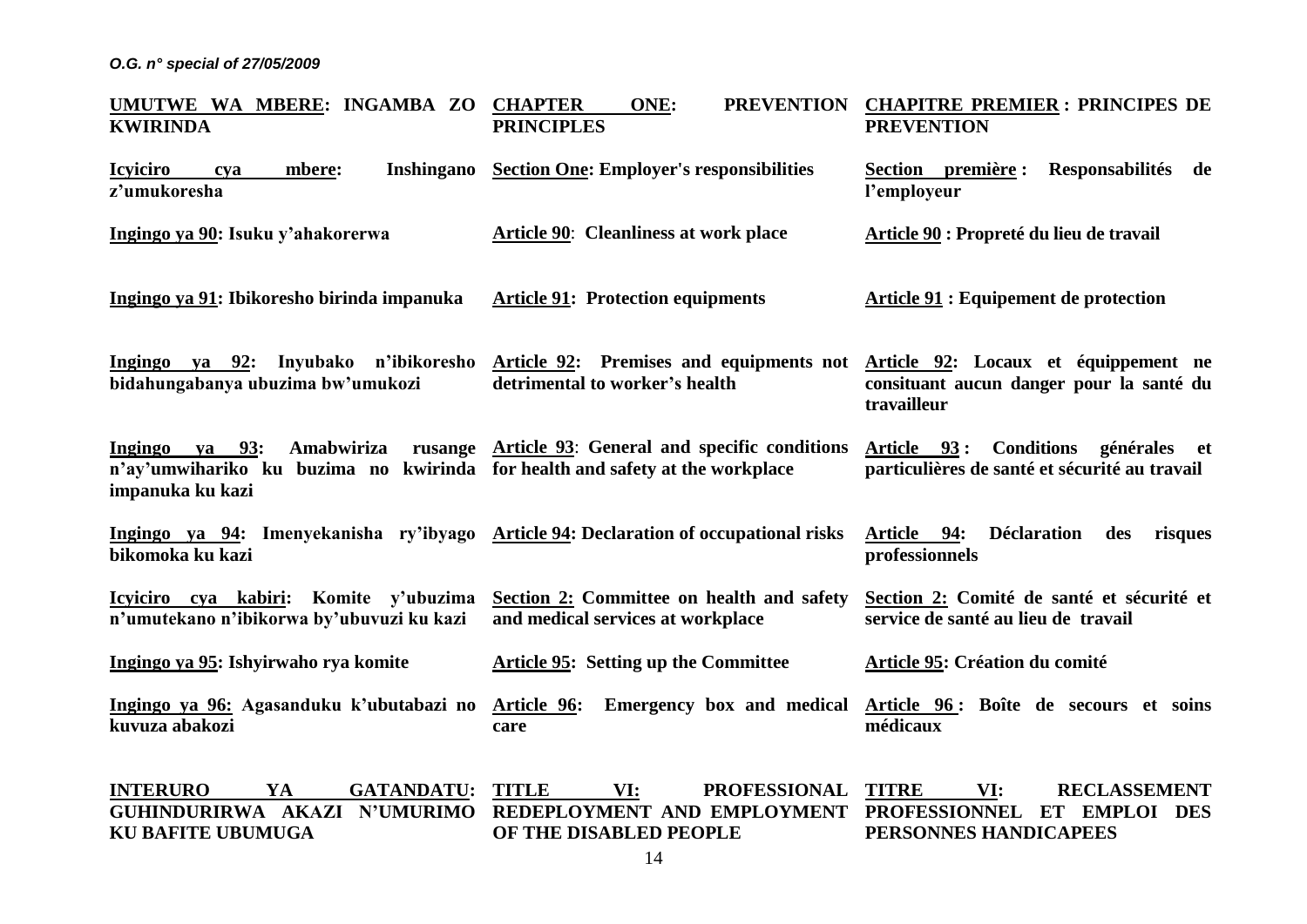| <b>UMUTWE</b><br>WA MBERE:<br><b>UMURIMO</b><br><b>W'ABAFITE UBUMUGA</b>                                                                                    | CHAPTER ONE: EMPLOYMENT OF CHAPITRE PREMIER: EMPLOI DES<br>THE DISABLED PEOPLE                                            | O.G. n° special of 27/05/2009<br>PERSONNES HANDICAPEES                                                 |
|-------------------------------------------------------------------------------------------------------------------------------------------------------------|---------------------------------------------------------------------------------------------------------------------------|--------------------------------------------------------------------------------------------------------|
| Ingingo ya 97: Kutavangura ku kazi                                                                                                                          | <b>Article 97:</b> Non discrimination at workplace                                                                        | Article 97: Non discrimination au lieu de<br>travail                                                   |
| Ingingo ya 98: Uburyo umurimo ukorwamo<br>ku bafite ubumuga                                                                                                 | Disabled people working<br>Article 98:<br>conditions                                                                      | Article 98: Conditions de travail des<br>personnes handicapées                                         |
| <b>UMUTWE WA KABIRI: GUHINDURIRWA</b><br><b>AKAZI</b>                                                                                                       | <b>CHAPTER</b><br><b>PROFESSIONAL</b><br>$\Pi$ :<br><b>REDEPLOYMENT</b>                                                   | <b>CHAPITRE</b><br><b>RECLASSEMENT</b><br>$\mathbf{II}$ :<br><b>PROFESSIONNEL</b>                      |
| Ingingo ya 99: Guhindurirwa akazi                                                                                                                           | <b>Article 99: Professional redeployment</b>                                                                              | <b>Article 99: Reclassement professionnel</b>                                                          |
| Ingingo ya 100: Imenyekanisha ry'isubizwa<br>cyangwa isezererwa ku kazi                                                                                     | Article 100: Notification of redeployment or<br>dismissal                                                                 | Article 100: Notification du reclassement<br>ou du licenciement                                        |
| <b>INTERURO</b><br>YA<br><b>KARINDWI:</b><br><b>UBWIFATANYE</b><br><b>BW'ABAKOZI</b><br><b>CYANGWA BW'ABAKORESHA</b>                                        | <b>TITLE</b><br><b>EMPLOYERS'</b><br><b>AND</b><br>VII:<br><b>WORKERS'</b><br><b>PROFESSIONAL</b><br><b>ORGANISATIONS</b> | TITRE VII: ORGANISATIONS<br><b>DES</b><br><b>DES</b><br><b>TRAVAILLEURS</b><br>ET<br><b>EMPLOYEURS</b> |
| UMUTWE WA MBERE: UBWISANZURE CHAPTER<br><b>BW'AMASENDIKA</b><br>N'AMASHYIRAHAMWE<br>Y'ABAKORESHA                                                            | <b>LIBERTY</b><br>ONE:<br>OF<br><b>WORKERS'</b><br><b>AND</b><br><b>EMPLOYERS'</b><br><b>ORGANISATIONS</b>                | <b>CHAPITRE</b><br><b>LIBERTE</b><br><b>PREMIER:</b><br><b>SYNDICALE ET PATRONALE</b>                  |
| Icyiciro cya mbere:<br>masendika<br>$\mathbf{n}$<br>ku<br>y'abakoresha                                                                                      | Uburenganzira ku Section one: Freedom of trade unions and<br>mashyirahamwe employers' professional organizations          | Section première : Liberté syndicale et<br>patronale                                                   |
| Ingingo ya 101: Ishingwa rya sendika Article 101: Setting up a trade union and an Article 101 : Constitution du syndicat et<br>n'ishyirahamwe ry'abakoresha | employers' professional organization                                                                                      | d'une organisation patronale                                                                           |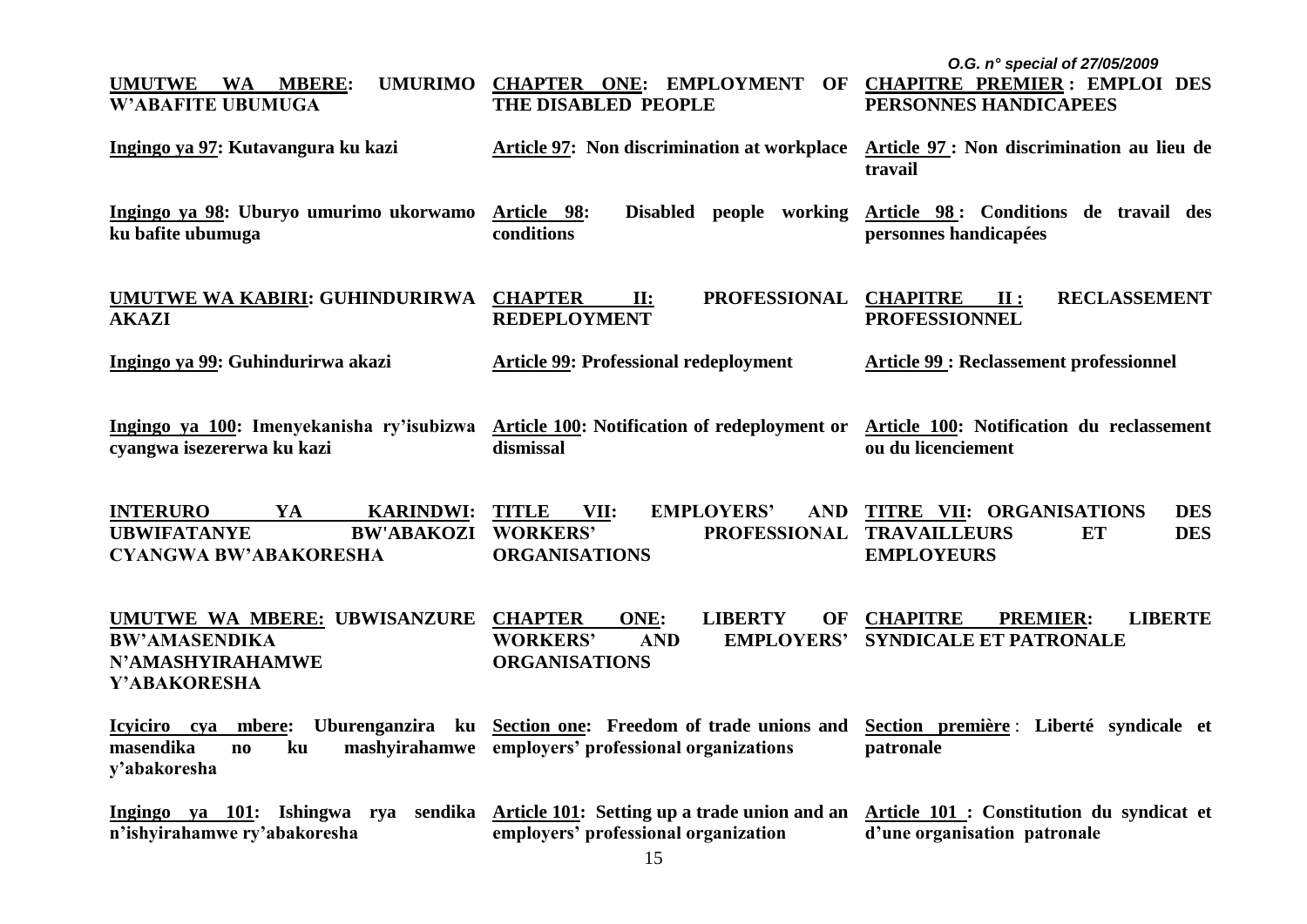| Ingingo ya 102: Kwandikisha sendika Article 102: Registration of trade union or Article 102: Modalités d'enregistrement<br>cyangwa ishyirahamwe ry'abakoresha                  | employers' professional organisation                                                                              | d'un<br>syndicat ou d'une organisation<br>patronale                                                            |
|--------------------------------------------------------------------------------------------------------------------------------------------------------------------------------|-------------------------------------------------------------------------------------------------------------------|----------------------------------------------------------------------------------------------------------------|
| Icyiciro cya 2: Kurinda uburenganzira Section 2: Protection of rights of trade Section 2: Protection du droit syndical et<br>n'amashyirahamwe<br>bw'amasendika<br>y'abakoresha | unions<br>employers'<br>professional<br>and<br>organisation                                                       | d'organisations patronales                                                                                     |
| Ingingo ya 103: Uburenganzira bwa sendika<br>n'ubw'ishyirahamwe ry'abakoresha                                                                                                  | Article 103: Rights of a trade union and an Article 103: Droits d'un syndicat et d'une<br>employer's organization | organisation patronale                                                                                         |
| Ingingo ya 104: Ubuzima gatozi                                                                                                                                                 | Article 104: Legal status                                                                                         | <b>Article 104 : Personnalité juridique</b>                                                                    |
| Ingingo ya 105: Ikoreshwa ry'umutungo wa<br>sendika<br>uw'ishyirahamwe<br>cyangwa<br>ry'abakoresha                                                                             | Article 105: Use of trade union's or<br>employer's organisation property                                          | Article 105 : Utilisation des ressources du<br>syndicat ou d'une organisation patronale                        |
| Icyiciro cya 3: Ikoreshwa ry'uburenganzira<br>bwa sendika mu kigo                                                                                                              | Section 3: Exercising trade union rights in<br>enterprise                                                         | Section 3: Exercice du droit syndical dans<br>l'entreprise                                                     |
| Ingingo ya 106: Gukoresha uburenganzira Article 106: Exercising trade union rights<br>bwa sendika                                                                              |                                                                                                                   | Article 106: Exercice du droit syndical                                                                        |
| Ingingo ya 107: Guhagararirwa kw'abakozi<br>muri sendika                                                                                                                       | <b>Article 107:</b><br>Workers representation in a <b>Article</b><br>trade union                                  | 107:<br>Représentation<br>des<br>travailleurs au syndicat                                                      |
| Ingingo ya 108: Inshingano z'abahagarariye<br>sendika                                                                                                                          | Mission of the trade union Article 108:<br><u>Article 108:</u><br>representatives                                 | <b>Mission</b><br>délégués<br>des<br>syndicaux                                                                 |
| Ingingo ya 109: Ibigenerwa abahagarariye<br>sendika ngo bashobore kuzuza inshingano<br>zabo                                                                                    | Benefits granted to trade<br>Article 109:<br>union representatives in fulfilment of their<br>duties               | Facilités<br>Article 109:<br>accordées<br>aux<br>délégués syndicaux pour l'accomplissement<br>de leur fonction |
| Ingingo ya $110$ :<br>Inyandiko zikubiyemo<br>ubutumwa bwa sendika                                                                                                             | <b>Article 110: Trade union communications</b>                                                                    | <b>Article 110: Communications syndicales</b>                                                                  |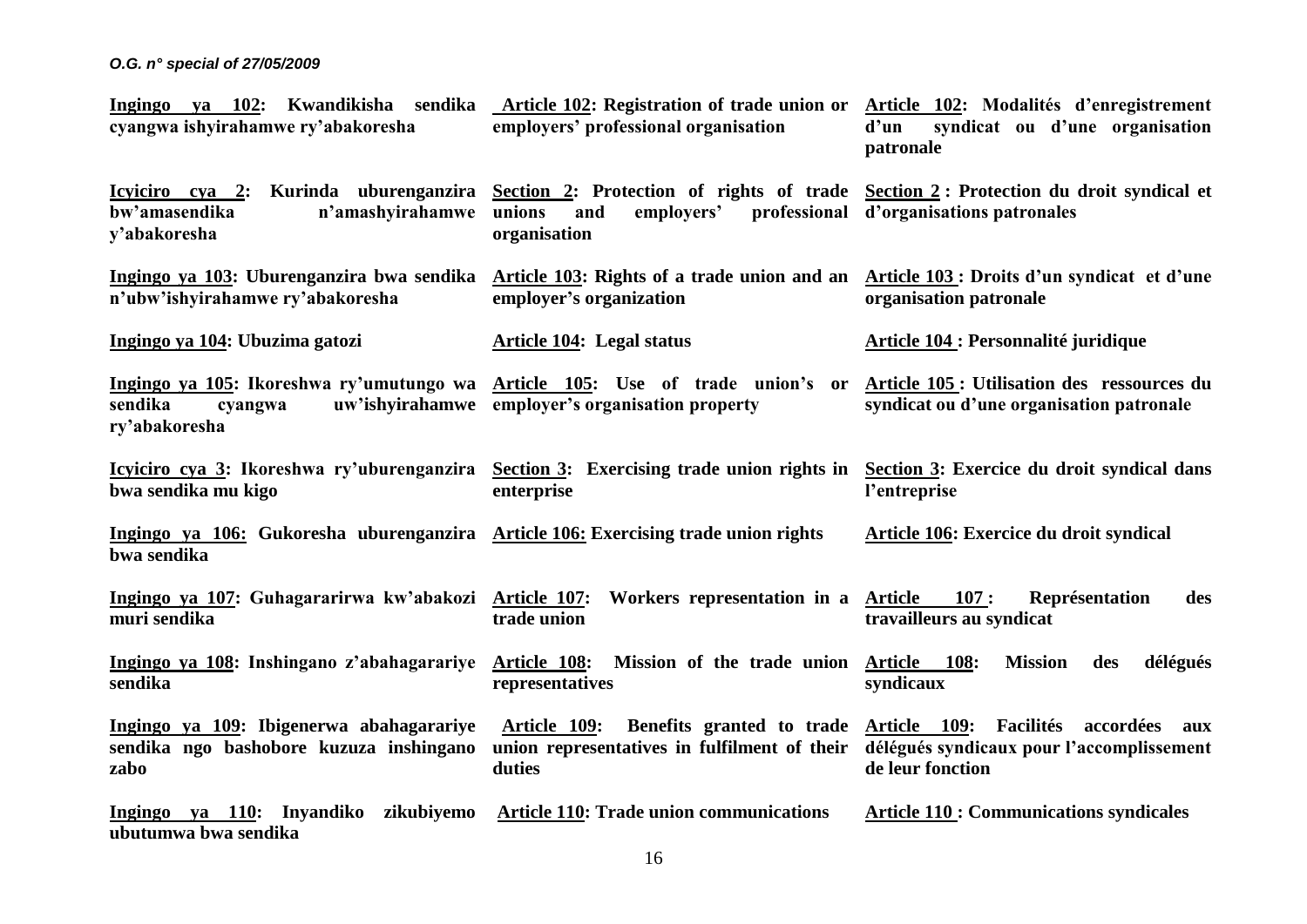| Ingingo ya 111: Kugenera sendika aho Article 111:<br>ikorera                                                                                        | union                                                                                                                                                           | O.G. $n^{\circ}$ special of 27/05/2009<br>Availing office for a trade Article 111: Affectation d'un<br>local de<br>travail à un syndicat |
|-----------------------------------------------------------------------------------------------------------------------------------------------------|-----------------------------------------------------------------------------------------------------------------------------------------------------------------|------------------------------------------------------------------------------------------------------------------------------------------|
| Ingingo ya 112: Imenyekanisha ry'amazina<br>y'abagize biro ya sendika                                                                               | Article 112: Notification of names of trade Article 112: Notification des noms des<br>union bureau members                                                      | membres du bureau syndical                                                                                                               |
| <b>Ukurengerwa</b><br>Ingingo<br><b>113:</b><br>ya<br>kw'abahagarariye sendika                                                                      | <u>Article 113:</u><br>representatives                                                                                                                          | Protection of trade union Article 113: Protection des<br>délégués<br>syndicaux                                                           |
| Ingingo ya 114: Ibibujijwe umukoresha                                                                                                               | <b>Article 114: Prohibitions to the employer</b>                                                                                                                | <b>Interdictions</b><br><u>Article 114:</u><br>faites<br>à<br>l'employeur                                                                |
| <b>UMUTWE</b><br><b>WA</b><br><b>KABIRI:</b><br>N'INSHINGANO<br><b>UBURENGANZIRA</b><br>Z'AMASENDIKA N'AMASHYIRAHAMWE<br>Y'ABAKORESHA               | <b>CHAPTER</b><br>II:<br><b>RIGHTS</b><br><b>AND</b><br><b>OBLIGATIONS OF THE TRADE UNIONS</b><br>AND EMPLOYERS'<br><b>PROFESSIONAL</b><br><b>ORGANIZATIONS</b> | <b>CHAPITRE</b><br>II:<br><b>DROITS</b><br>ET<br><b>OBLIGATIONS DES</b><br><b>SYNDICATS</b><br>ET<br>DES ORGANISATIONS PATRONALES        |
| Uburenganzira<br><b>Icyiciro</b><br>mbere:<br>cya<br>bw'amasendika<br>y'abakoresha                                                                  | <b>Section One: Rights of the trade unions and</b><br>n'amashyirahamwe employers' organizations                                                                 | Section première : Droits des syndicats et<br>des organisations patronales.                                                              |
| <b>Ingingo</b><br><u>115:</u><br>ya<br>bw'amasendika                                                                                                | Uburenganzira Article 115: Rights of trade unions                                                                                                               | <b>Article 115 : Droits des syndicats</b>                                                                                                |
| <b>116:</b><br><b>Uburenganzira</b><br>Ingingo<br>ya<br>bw'amashyirahamwe y'abakoresha                                                              | <b>Rights</b><br>Article 116:<br>of<br>employers'<br>professional organisations                                                                                 | Article 116:<br>Droits des organisations<br>patronales                                                                                   |
| Icyiciro cya 2: Inshingano z'amasendika<br>n'iz'amashyirahamwe y'abakoresha                                                                         | Section 2: Obligations of trade unions and<br>employers' professional organizations                                                                             | Section 2: Obligations des syndicats et des<br>organisations patronales                                                                  |
| Ingingo ya 117: Inshingano z'amasendika<br>n'iz'amashyirahamwe y'abakoresha                                                                         | <b>Article 117:</b> Obligations of the trade unions<br>and employers' professional organizations                                                                | Article 117: Obligations des syndicats et<br>des organisations patronales                                                                |
| Ingingo ya 118: Amategeko akurikizwa ku Article 118:<br>mpuzamasendika, ku mpuzamashyirahamwe federations, confederations and unions<br>no ku ngaga | <b>Provisions</b> applicable<br>to                                                                                                                              | <b>Article 118: Dispositions applicables aux</b><br>fédérations, confédérations et unions                                                |

17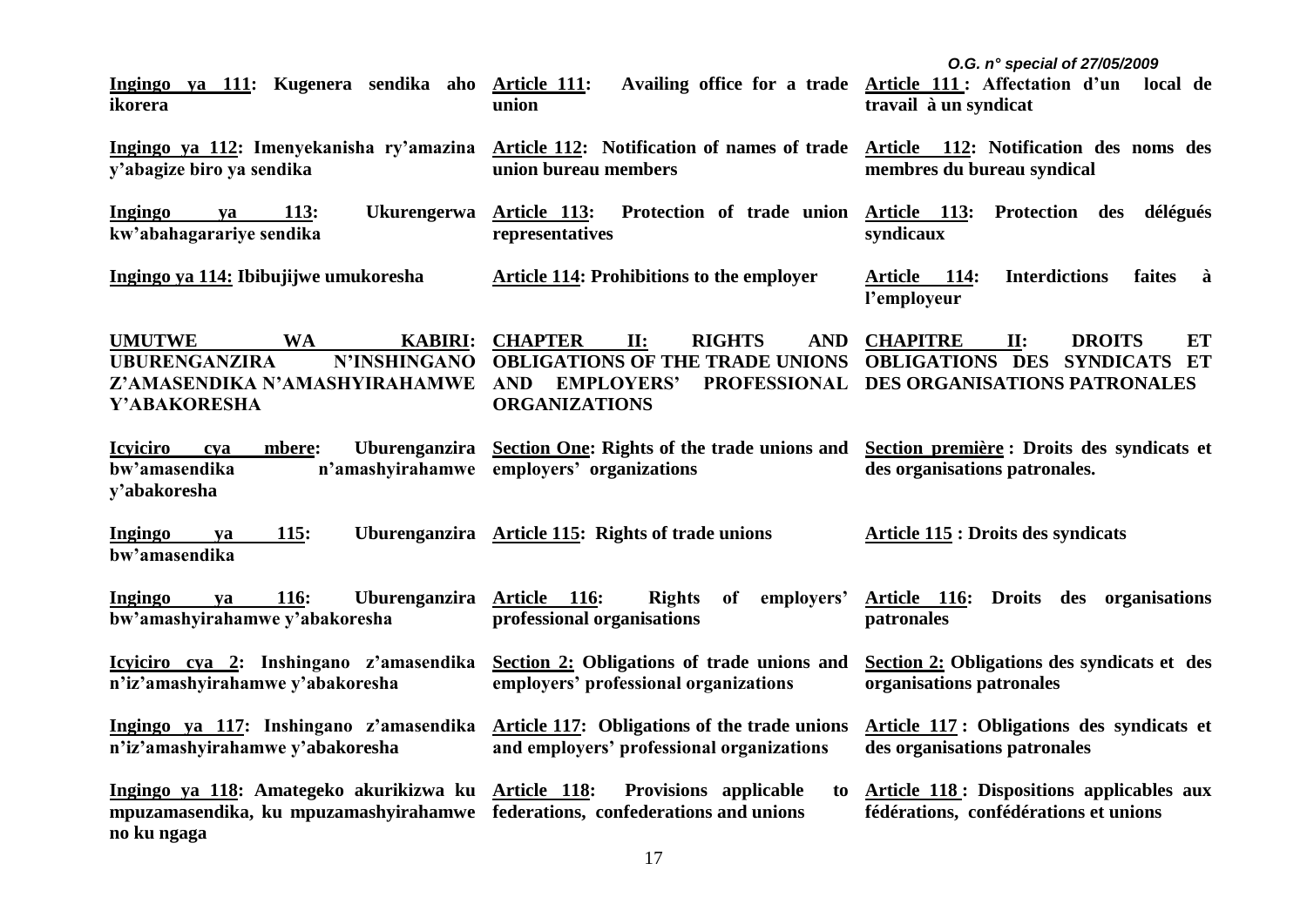| <b>INTERURO</b><br>YA<br><b>MUNANI:</b><br><b>AMASEZERANO</b><br><b>RUSANGE</b><br>AGENGA<br><b>N'AMATEGEKO</b><br><b>AGENGA</b><br><b>UMURIMO</b><br><b>ABAKOZI</b> | TITLE VIII: LABOUR CONVENTIONS<br><b>INTERNAL</b><br><b>RULES</b><br><b>AND</b><br><b>AND</b><br><b>REGULATIONS</b><br><b>WORKERS</b>                       | <b>TITRE</b><br><b>VIII</b><br><b>CONVENTIONS</b><br>$\ddot{\cdot}$<br><b>COLLECTIVES</b><br>DE<br><b>TRAVAIL</b><br>ET<br><b>GOVERNING REGLEMENT</b><br><b>INTERNE</b><br><b>DU</b><br><b>PERSONNEL</b> |
|----------------------------------------------------------------------------------------------------------------------------------------------------------------------|-------------------------------------------------------------------------------------------------------------------------------------------------------------|----------------------------------------------------------------------------------------------------------------------------------------------------------------------------------------------------------|
| <b>UMUTWE WA MBERE: AMASEZERANO</b><br><b>RUSANGE AGENGA UMURIMO</b>                                                                                                 | <b>CHAPTER</b><br>ONE:<br><b>CONVENTIONS</b><br><b>AND</b><br><b>AGREEMENTS</b>                                                                             | <b>LABOUR CHAPITRE PREMIER : CONVENTIONS</b><br><b>COLLECTIVE COLLECTIVES DU TRAVAIL</b>                                                                                                                 |
| <b>Icviciro</b><br>Ishyirwaho<br>mbere:<br>cya<br>ry'amasezerano rusange y' umurimo                                                                                  | Section one: Conclusion of labour collective Section<br>conventions                                                                                         | première :<br><b>Conclusion</b><br>des<br>conventions collectives de travail                                                                                                                             |
| Ingingo ya 119: Imiterere y'amasezerano<br>rusange y'umurimo                                                                                                         | Article 119: Form of labour collective Article 119: Forme de la convention<br>convention                                                                    | collective de travail                                                                                                                                                                                    |
| Ingingo ya 120: Ibigaragara mu masezerano<br>rusange y'umurimo                                                                                                       | Article 120: Content of labour collective<br>conventions                                                                                                    | Article 120: Contenu de la convention<br>collective de travail                                                                                                                                           |
| Ingingo ya 121: Imishyikirano rusange                                                                                                                                | <b>Article 121: Collective negotiation</b>                                                                                                                  | <b>Article 121 : Négociation collective</b>                                                                                                                                                              |
| Ingingo ya 122: Sendika ihagarariye abakozi<br>benshi                                                                                                                | Article 122: Trade union representing a Article 122: Syndicat représentatif de la<br>large number of workers                                                | majorité des travailleurs                                                                                                                                                                                |
| Ingingo ya 123: Ishyirahamwe rihagarariye<br>abakoresha benshi                                                                                                       | Article 123:<br>Employers' professional Article 123:<br>organization representing a big number of représentative de la majorité des employeurs<br>employers | <b>Organisation</b><br>patronale                                                                                                                                                                         |
| Ingingo ya 124: Igenzura ry'ibitabo                                                                                                                                  | <b>Article 124: Checking registers</b>                                                                                                                      | <b>Article 124 : Vérification des registres</b>                                                                                                                                                          |
| Ingingo ya 125: Ikurikizwa ry'amasezerano<br>rusange                                                                                                                 | Article 125: Implementation of the labour<br>collective convention                                                                                          | Article 125 : Application de la convention<br>collective                                                                                                                                                 |
| Ingingo ya 126: Abarebwa n'amasezerano<br>rusange                                                                                                                    | Article 126: Those bound by collective Article 126: Ceux qui sont liés par une<br>convention                                                                | convention collective                                                                                                                                                                                    |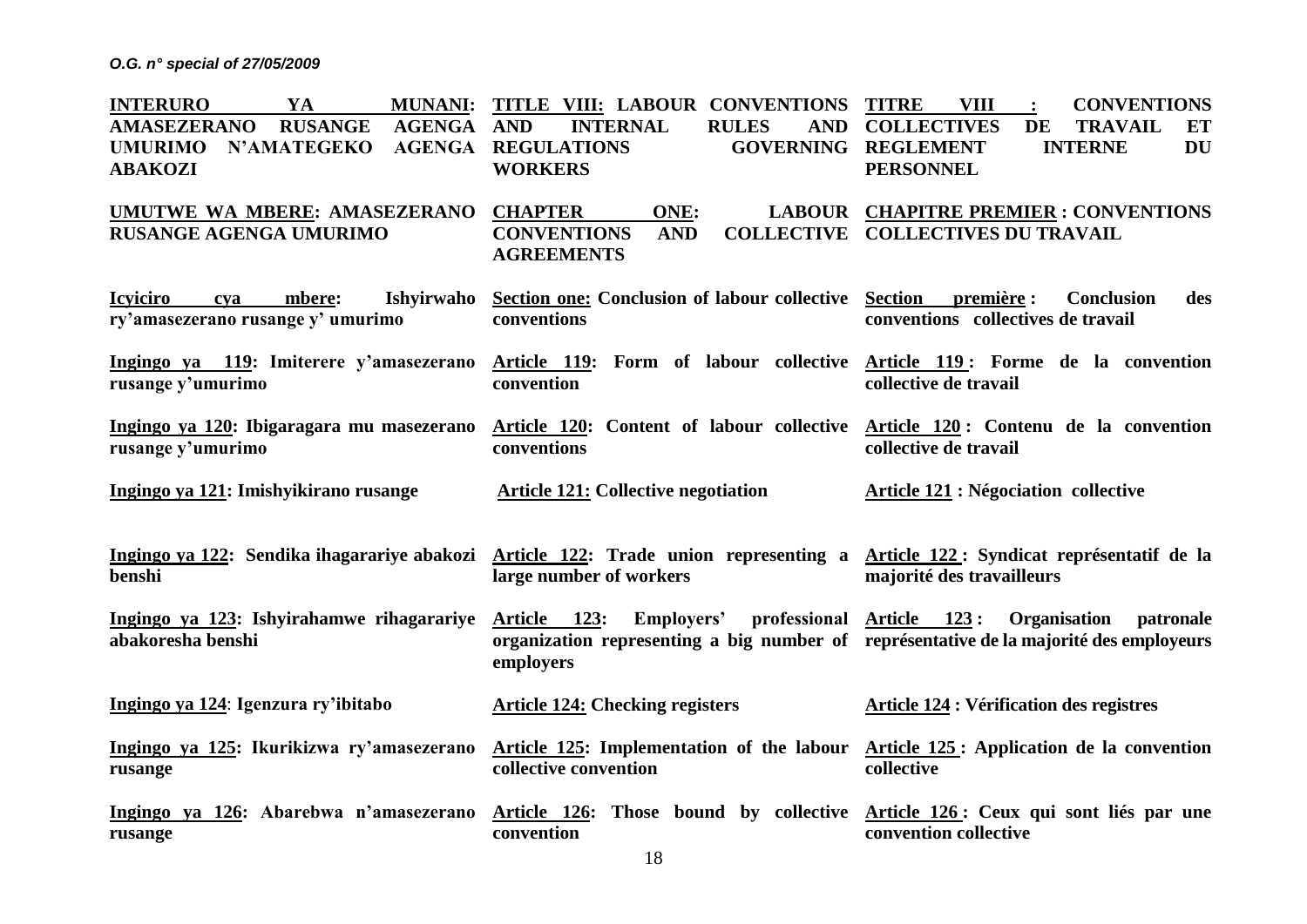**Ingingo ya 127: Abarebwa n'amasezerano Article 127: Scope of application rusange n'imbibi zayo** 

*O.G. n° special of 27/05/2009* **Article 127: Champ d'application de la convention ou accord collectif**

**collective**

**Ingingo ya 128 : Igihe amasezerano rusange amara Article 128: Duration of the labour Article 128 : Durée de la convention ou collective convention accord collectif**

**Ingingo ya 129: Iyandikwa ry'amasezerano rusange Article 129: Registration of collective Article 129: Enregistrement de la convention convention collective**

**Ingingo ya 130: Imenyekanisha ry'amasezerano rusange Article 130: Notification of collective Article 130: Notification de la convention convention**

**Ingingo ya 131: Igihe amasezerano rusange atangira gukurikizwa Article 131: Commencement of collective convention Article 131: Entrée en vigueur de la convention collective**

**Ingingo ya 132: Kumanika amasezerano Article 132: Display of collective convention rusange Article 132 : Affichage de la convention collective**

**Icyiciro cya kabiri: Kwagura amasezerano Section 2: Extension of collective convention rusange y'umurimo Section 2 : Extension de la convention ou accord collectif**

**Ingingo ya 133: Iyagurwa ry'imbibi z'amasezerano rusange Article 133: Extension of the collective Article 133 : Extension de la convention convention collective**

**Ingingo ya 134: Ikurikizwa ry'amasezerano rusange yaguye Article 134: Application of the extended collective convention Article 134 : Force obligatoire de la convention collective étendue**

**Icyiciro cya gatatu: Gukurwaho no gusonerwa mu ishyirwa mu bikorwa ry'amasezerano rusange yaguye Section 3: Suppression of and exemption Section 3 : Suppression et exemption à from the application of extended collective l'application d'une convention collective convention étendue**

**Ingingo ya 135 : Gukuraho ukwagurwa mu ishyirwa mu bikorwa ry'amasezerano application of the extended collective l'application de la convention collective rusange yaguye Article 135: Request for exemption of Article 135 : Suppression de l'extension de convention étendue**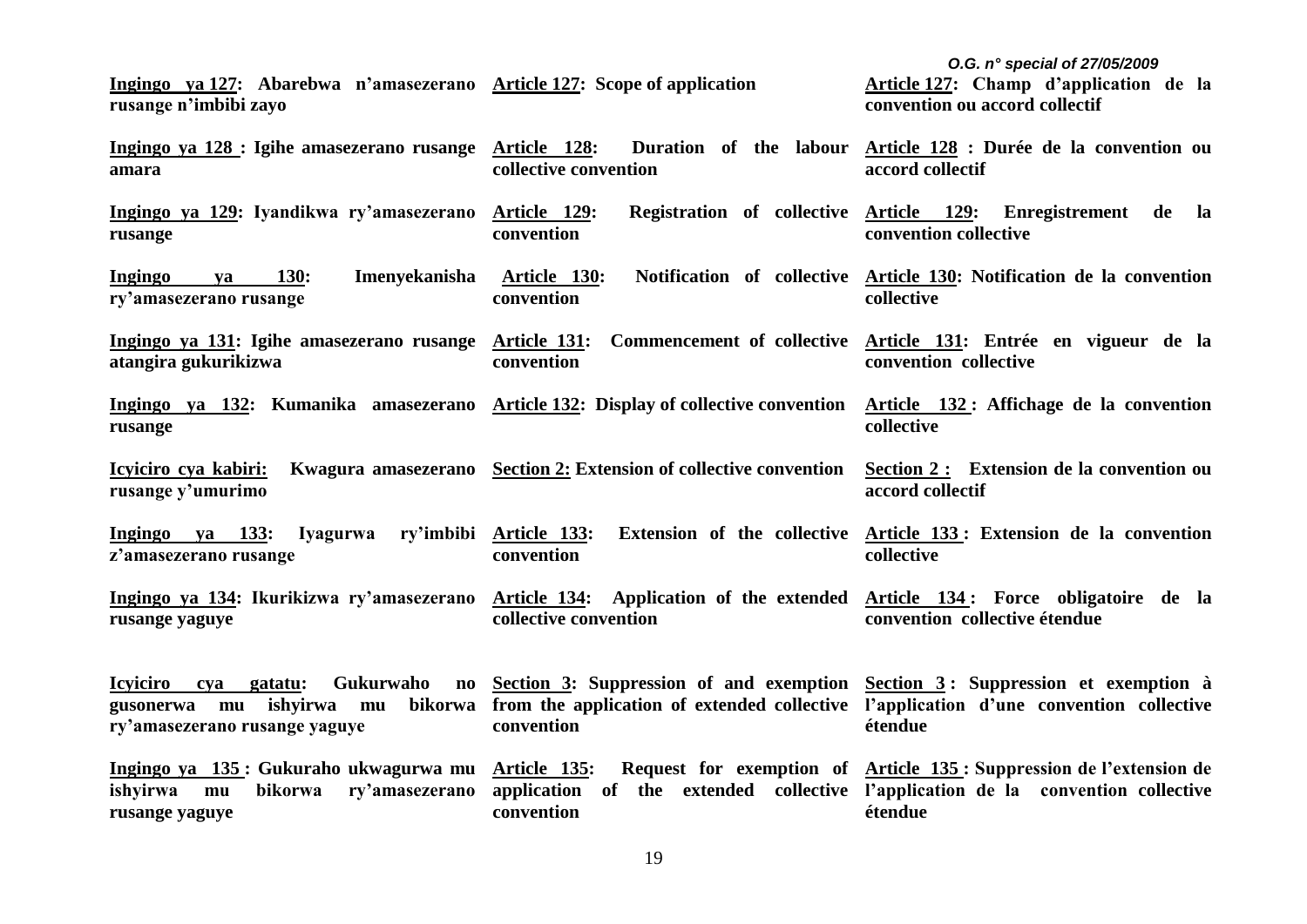| 136: Gusaba kudakurikiza<br>Ingingo ya<br>amasezerano rusange yaguye                                                                                                   | Article 136:<br>application of the extended collective l'application de la convention collective<br>convention | Request for exemption of <u>Article 136</u> : Demande d'exemption de<br>étendue                                |
|------------------------------------------------------------------------------------------------------------------------------------------------------------------------|----------------------------------------------------------------------------------------------------------------|----------------------------------------------------------------------------------------------------------------|
| UMUTWE WA KABIRI: AMATEGEKO<br><b>AGENGA ABAKOZI MU KIGO</b>                                                                                                           | <b>CHAPTER II: EMPLOYEES' INTERNAL CHAPITRE II : REGLEMENT INTERNE</b><br><b>REGULATIONS</b>                   | <b>DU PERSONNEL</b>                                                                                            |
| Ingingo ya 137: Amategeko ngengamikorere Article 137: Internal rules and regulations<br>mu kigo                                                                        | within a firm                                                                                                  | Article 137: Règlement interne<br>du<br>personnel au sein de l'établissement                                   |
| Ingingo ya 138: Ibikubiye mu mategeko<br>ngengamikorere mu kigo                                                                                                        | Content of internal rules and<br><u> Article 138:</u><br>regulations                                           | Article 138 : Contenu du règlement interne<br>du personnel                                                     |
| Ingingo ya 139 : Ikurikizwa ry'amategeko Article 139: Enforcement of internal rules Article 139: Entrée en vigueur du<br>ngengamikorere mu kigo                        | and regulations                                                                                                | règlement interne du personnel                                                                                 |
| INTERURO YA CYENDA: IMPAKA KU TITLE IX: LABOUR DISPUTES<br><b>KAZI</b>                                                                                                 |                                                                                                                | TITRE IX : DIFFERENDS DU TRAVAIL                                                                               |
| <u>UMUTWE WA MBERE:</u><br><b>GUKEMURA</b><br><b>IMPAKA KU KAZI</b>                                                                                                    | <b>CHAPTER ONE: LABOUR DISPUTES</b><br><b>SETTLEMENT</b>                                                       | <b>CHAPITRE PREMIER : REGLEMENT</b><br>DES DIFFERENDS DU TRAVAIL                                               |
| Icyiciro cya mbere: Impaka zihariye ku kazi                                                                                                                            | <b>Section one: Individual labour disputes</b>                                                                 | Section première : Différend individuel du<br>travail                                                          |
| Ingingo ya 140: Gukemura impaka zihariye Article 140: Settlement of individual labour<br>ku kazi                                                                       | dispute                                                                                                        | Article 140: Règlement des différends<br>individuels du travail                                                |
| Ingingo ya 141: Ububasha bw'Umugenzuzi Article 141: Labour Inspector's powers to<br>w'Umurimo mu gukemura impaka zihariye settle individual labour disputes<br>ku kazi |                                                                                                                | Article 141: Pouvoirs de l'Inspecteur du<br>Travail dans le règlement des différends<br>individuels du travail |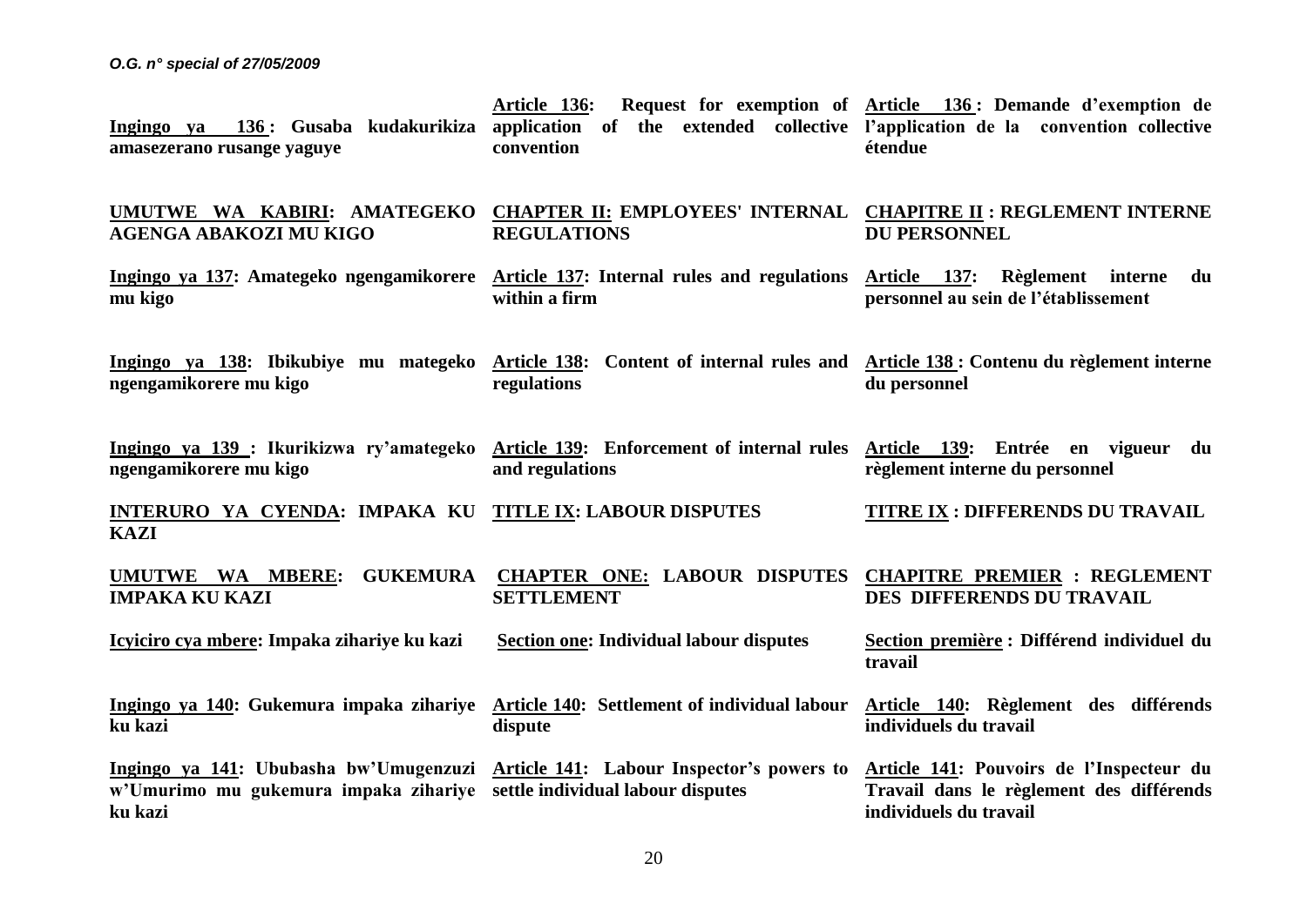| Ingingo ya 142: Ubuzime bw'ikirego                                                                         | <b>Article 142: Prescription of claim</b>                                                                          | O.G. $n^{\circ}$ special of 27/05/2009<br><b>Article 142 : Prescription</b>  |
|------------------------------------------------------------------------------------------------------------|--------------------------------------------------------------------------------------------------------------------|------------------------------------------------------------------------------|
| Icyiciro cya 2: Impaka rusange z'akazi                                                                     | <b>Section 2: Collective labour disputes</b>                                                                       | Section 2 : Différends collectifs du travail                                 |
| Ingingo ya 143: Gukemura impaka rusange<br>ku kazi                                                         | Article 143: Settlement of collective labour<br>disputes                                                           | Article 143: Règlement des différends<br>collectifs de travail               |
| Kwitabaza<br>Ingingo<br>va 144:<br>nkemurampaka                                                            | komite Article 144:<br>committee                                                                                   | Referral to the arbitration Article 144: Saisine du comité d'arbitrage       |
| Ingingo ya 145:<br>nkemurampaka                                                                            | Imikorere ya komite Article 145: Functioning of the arbitration Article 145: Fonctionnement du comité<br>committee | d'arbitrage                                                                  |
| Ingingo ya 146: Ububasha bwa komite Article 146: Powers of the arbitration Article 146:<br>nkemurampaka    | committee                                                                                                          | <b>Pouvoirs</b><br>du<br>comité<br>d'arbitrage                               |
| Ingingo ya 147: Ibyemezo bya komite<br>nkemurampaka                                                        | Article 147: Decisions by the arbitration<br>committee                                                             | <b>Décisions</b><br>comité<br>Article<br>147:<br>du<br>d'arbitrage           |
| Ingingo ya 148: Ishyirwa mu bikorwa<br>ry'ibyemezo bya komite nkemurampaka                                 | Article 148: Implementing decisions of the<br>arbitration committee                                                | Article 148 : Exécution des décisions du<br>comité d'arbitrage               |
| Ingingo ya 149:<br>Isobanura ry'ingingo<br>z'amasezerano rusange                                           | Article 149: Interpretation of collective<br>convention                                                            | <b>Article 149 : Interprétation des conventions</b><br>ou accords collectifs |
| Ingingo ya 150: Imenyekanisha ry'ibyemezo Article 150: Notification of the decisions<br>byafashwe          |                                                                                                                    | Article 150: Notification des décisions<br>rendues                           |
| <u>Icyiciro cya gatatu:</u> Guhagarika imirimo no Section 3: Right to strike and lock out<br>gufunga ikigo |                                                                                                                    | Section 3 : Droit de grève et de lock-out                                    |
| 151:<br><b>Ingingo</b><br><b>Uburenganzira</b><br>bwo<br>ya<br>guhagarika imirimo n'ubwo gufunga ikigo     | Article 151: Exercise of rights to strike and<br>lock out                                                          | Article 151 : Exercice du droit de grève et<br>de lock out                   |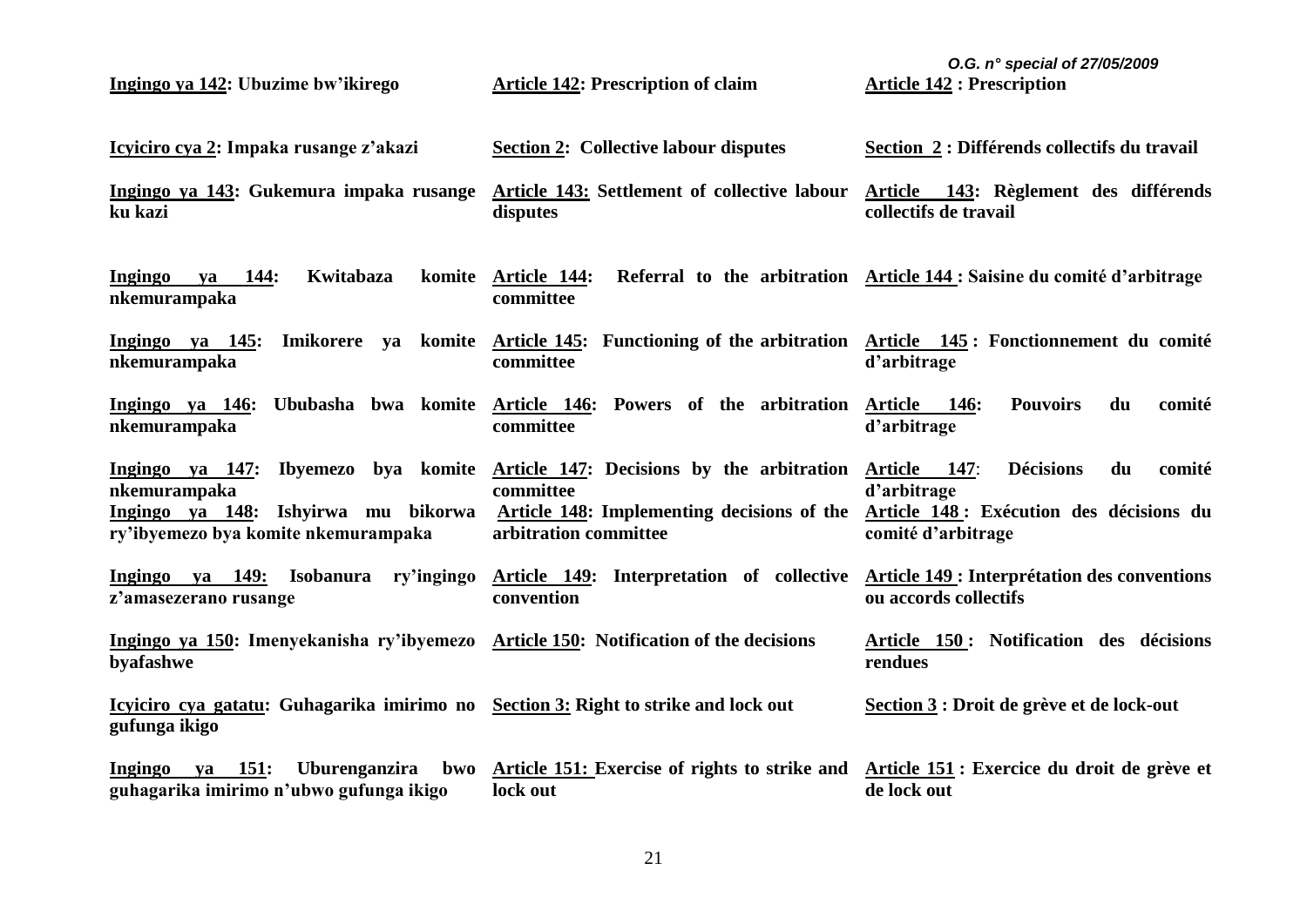**Ingingo ya 152: Kwemeza ko guhagarika Article 152: Decision on illegal strike or Article 152 : Confirmation du caractère imirimo cyangwa gufunga ikigo bidakurikije lock out amategeko illégal de la grève ou du lock-out**

**Ingingo ya 153: Ingaruka zo guhagarika Article 153: Consequences of illegal strike imirimo bitemewe n'amategeko**

**Article 153 : Conséquences de la grève illégale**

**Ingingo ya 154: Ingaruka zo gufunga ikigo Article 154: Consequences of illegal lock Article 154: Conséquences du lock out illégal bitemewe n'amategeko out**

**Ingingo ya 155: Uburyo bwo gukoresha Article 155: Exercising the right to strike in Article 155 : Exercice du droit de grève uburenganzira bwo guhagarika imirimo mu indispensable services bikorwa bidahungabanywa dans les services indispensables**

**INTERURO YA CUMI: Z'UMURIMO N'UBURYO BW'IGENZURA AND MEANS OF CONTROL INZEGO TITLE X: ADMINISTRATIVE ORGANS TITRE TIMES THE SET ORGANES ADMINISTRATIFS DU TRAVAIL ET MOYENS DE CONTROLE**

**UMUTWE WA MBERE: Z'UBUYOBOZI BW'UMURIMO INZEGO CHAPTER ONE: ADMINISTRATIVE ORGANS CHAPITRE PREMIER : ORGANES ADMINISTRATIFS DU TRAVAIL**

**Icyiciro cya mbere: Ubuyobozi bw'umurimo n'ubwiteganyirize bw'abakozi Section one: Labour Directorate and Social Security Section première : Administration du travail et de la Sécurité Sociale**

**Ingingo ya 156: Ubuyobozi bw'umurimo Article 156: Labour Directorate** **Article 156 : Administration du travail**

**Ingingo ya 157 : Inshingano z'Ubugenzuzi bw'Umurimo Article 157: Mission of the Labour Article 157 : Mission de l'Inspection du Inspectorate Travail**

**Ingingo ya 158 : Ububasha bw'Umugenzuzi Article 158: Labour Inspector's powers w'umurimo Article 158 : Pouvoirs de l'Inspecteur du Travail**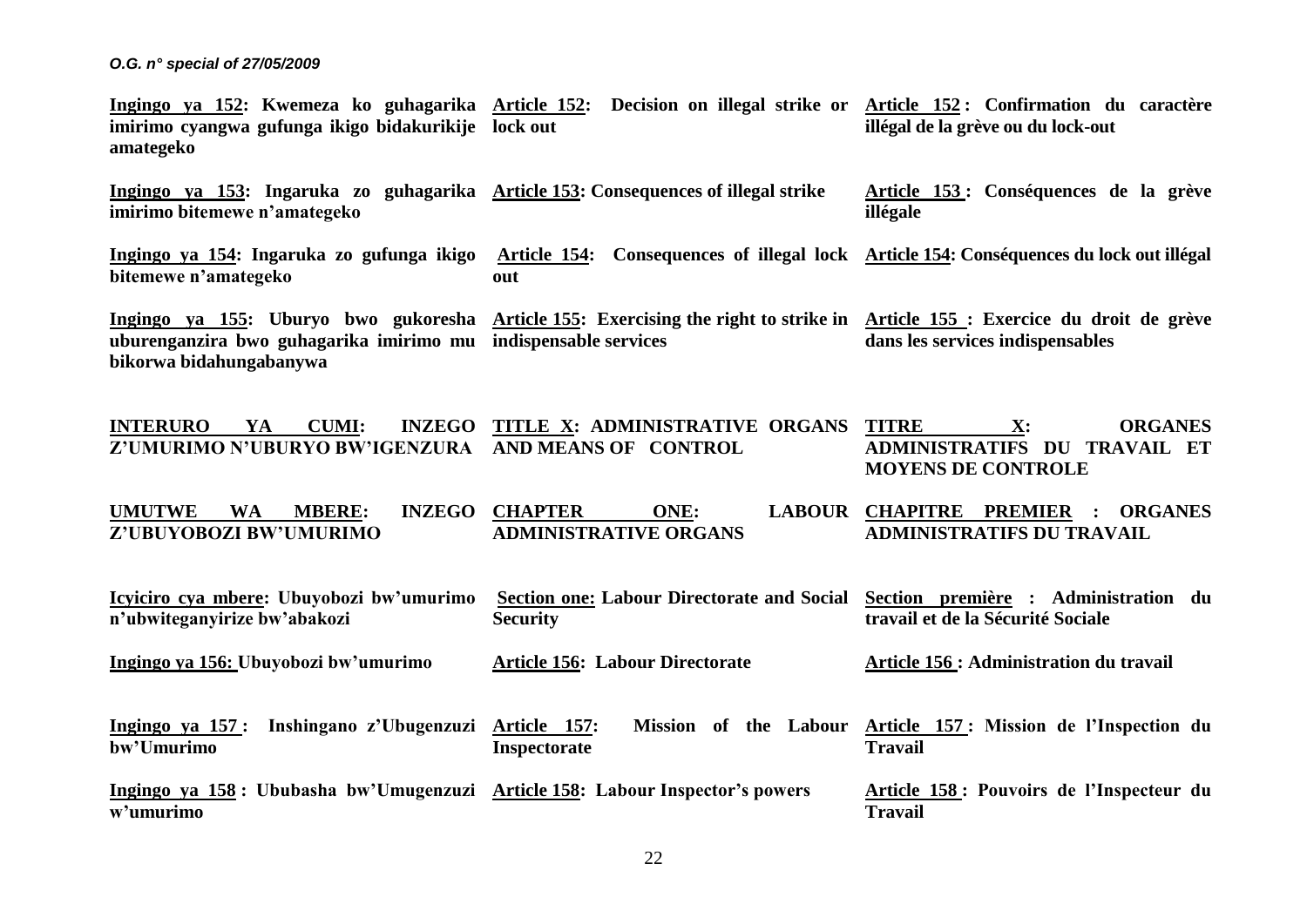| Ingingo ya 159: Imikorere y'Umugenzuzi Article 159:<br>w'Umurimo                                                                                                | <b>Functioning</b><br>of<br><b>Inspector</b>                                                                         | O.G. n° special of 27/05/2009<br>Labour Article 159 : Fonctionnement de<br>l'Inspecteur du Travail                                                    |
|-----------------------------------------------------------------------------------------------------------------------------------------------------------------|----------------------------------------------------------------------------------------------------------------------|-------------------------------------------------------------------------------------------------------------------------------------------------------|
| Ingingo ya 160: Ububasha bw'Umuyobozi Article 160: Powers of the Labour Director<br>w'umurimo<br>byerekeye<br>ku<br>bw'umurimo                                  | ubugenzuzi in relation to Labour Inspection                                                                          | Article 160: Pouvoirs du Directeur du<br>Travail en matière d'Inspection du Travail                                                                   |
| Icyiciro cya kabiri: Intumwa z'abakozi                                                                                                                          | <b>Section 2: Workers' representatives</b>                                                                           | Section 2 : Délégués du personnel                                                                                                                     |
| Inshingano<br>z'intumwa<br>Ingingo ya 161:<br>z'abakozi                                                                                                         | <b>Article 161:</b><br>Mission of the workers'<br>representatives                                                    | Article 161: Attributions des délégués du<br>personnel                                                                                                |
| <b>Ingingo</b><br>162:<br>Amatora<br>y'intumwa<br>ya<br>z'abakozi                                                                                               | <b>Article</b><br><b>Election</b><br>162:<br>of<br>workers'representatives                                           | Article 162: Election des délégués du<br>personnel                                                                                                    |
| Article 163: Inama y'Igihugu y'Umurimo                                                                                                                          | <b>Article 163: National Labour Council</b>                                                                          | Article 163: Conseil National du Travail                                                                                                              |
| <b>UBURYO</b><br><b>UMUTWE</b><br><b>WA</b><br><b>GATATU:</b><br><b>BW'IGENZURA RY'IBIGO</b><br>Imenyekanisha<br><b>Icyiciro</b><br>mbere:<br>cya<br>ry'abakozi | <b>CHAPTER</b><br>III:<br><b>MEANS</b><br><b>CONTROLLING FIRMS</b><br><b>Section one: Declaration of the workers</b> | OF CHAPITRE<br><b>MOYENS</b><br>DE<br>Ш<br>$\ddot{\cdot}$<br><b>CONTROLE D'ETABLISSEMENTS</b><br>Section première : Déclaration de la main<br>d'œuvre |
| Ingingo ya 164: Imenyekanisha ry'abakozi                                                                                                                        | <b>Article 164: Declaration of workers</b>                                                                           | Article 164: Déclaration de la main                                                                                                                   |
| Ingingo ya 165: Igitabo cy'umukoresha                                                                                                                           | Article 165: Employer register                                                                                       | d'oeuvre<br>Tenue du registre de<br><u>Article 165:</u><br>l'employeur                                                                                |
| Ingingo ya 166: Uburyo bw'imenyekanisha                                                                                                                         | <b>Article 166: Modalities of declaration</b>                                                                        | Article 166: Modalités de déclaration                                                                                                                 |
| <b>INTERURO</b><br><b>CUMI NA RIMWE:</b><br>YA<br><b>IBIHANO</b>                                                                                                | <b>TITLE XI: PENALTIES</b>                                                                                           | <b>TITRE XI: PENALITES</b>                                                                                                                            |
| 167: Ibihano<br>Ingingo ya<br>gukoresha imirimo y'agahato                                                                                                       | bijyanye no Article 167: Penalties for forced labour                                                                 | Article 167: Pénalités pour les travaux<br>forcés                                                                                                     |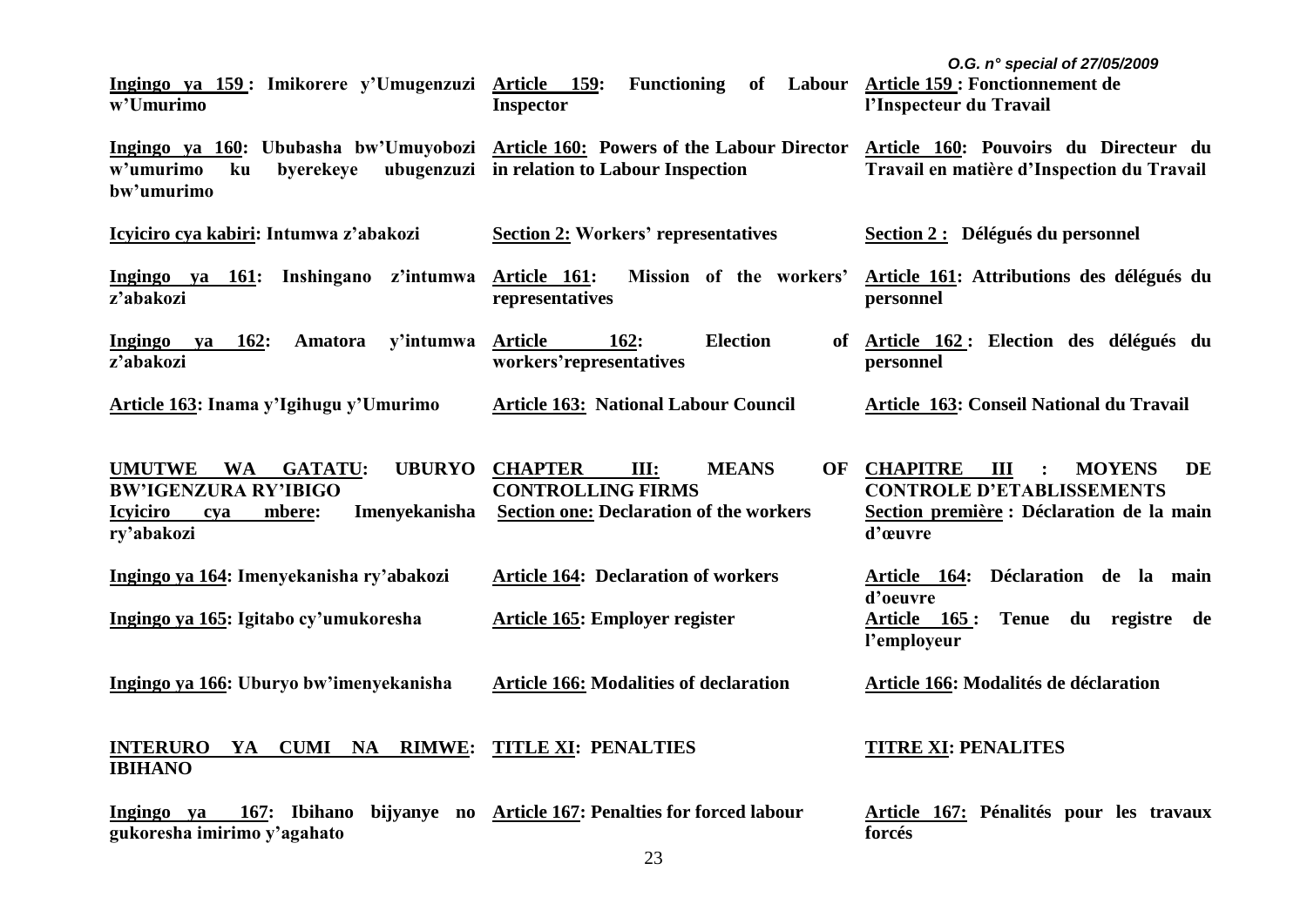| 168: Ibihano bijyanye no<br>Ingingo ya<br>gukoresha abana imirimo mibi.                                                                 | Article 168: Penalties for worst forms of Article 168: Pénalités pour les pires formes<br>child labour | de travail des enfants                                                        |
|-----------------------------------------------------------------------------------------------------------------------------------------|--------------------------------------------------------------------------------------------------------|-------------------------------------------------------------------------------|
| Ingingo ya 169: Ibihano rusange                                                                                                         | <b>Article 169: General penalties</b>                                                                  | Article 169 : Pénalités générales                                             |
| <b>KABIRI:</b><br><b>INTERURO</b><br><b>CUMI</b><br><b>NA</b><br>YA<br><b>INGINGO Z'INZIBACYUHO N'IZISOZA</b>                           | TITLE XII: TRANSITIONAL AND FINAL<br><b>PROVISIONS</b>                                                 | <b>TITRE</b><br>XII:<br><b>DISPOSITIONS</b><br><b>TRANSITOIRES ET FINALES</b> |
| Ingingo ya 170 : Inzibacyuho                                                                                                            | <b>Article 170: Transitional provisions</b>                                                            | <b>Article 170: Dispositions transitoires</b>                                 |
| va 171:<br>ry'ingingo<br>Ingingo<br>Ivanwaho<br>zinyuranyije n'iri tegeko                                                               | Article 171: Repealing of inconsistent Article 171: Disposition abrogatoire<br>provisions              |                                                                               |
| Ingingo ya 172: Itegurwa n'isuzumwa ry'iri Article 172: Drafting and consideration of Article 172: Initiation et examen de la<br>tegeko | this Law                                                                                               | présente loi                                                                  |
| Ingingo ya 173: Igihe itegeko ritangirira Article 173: Commencement<br>gukurikizwa                                                      |                                                                                                        | Article 173 : Entrée en vigueur                                               |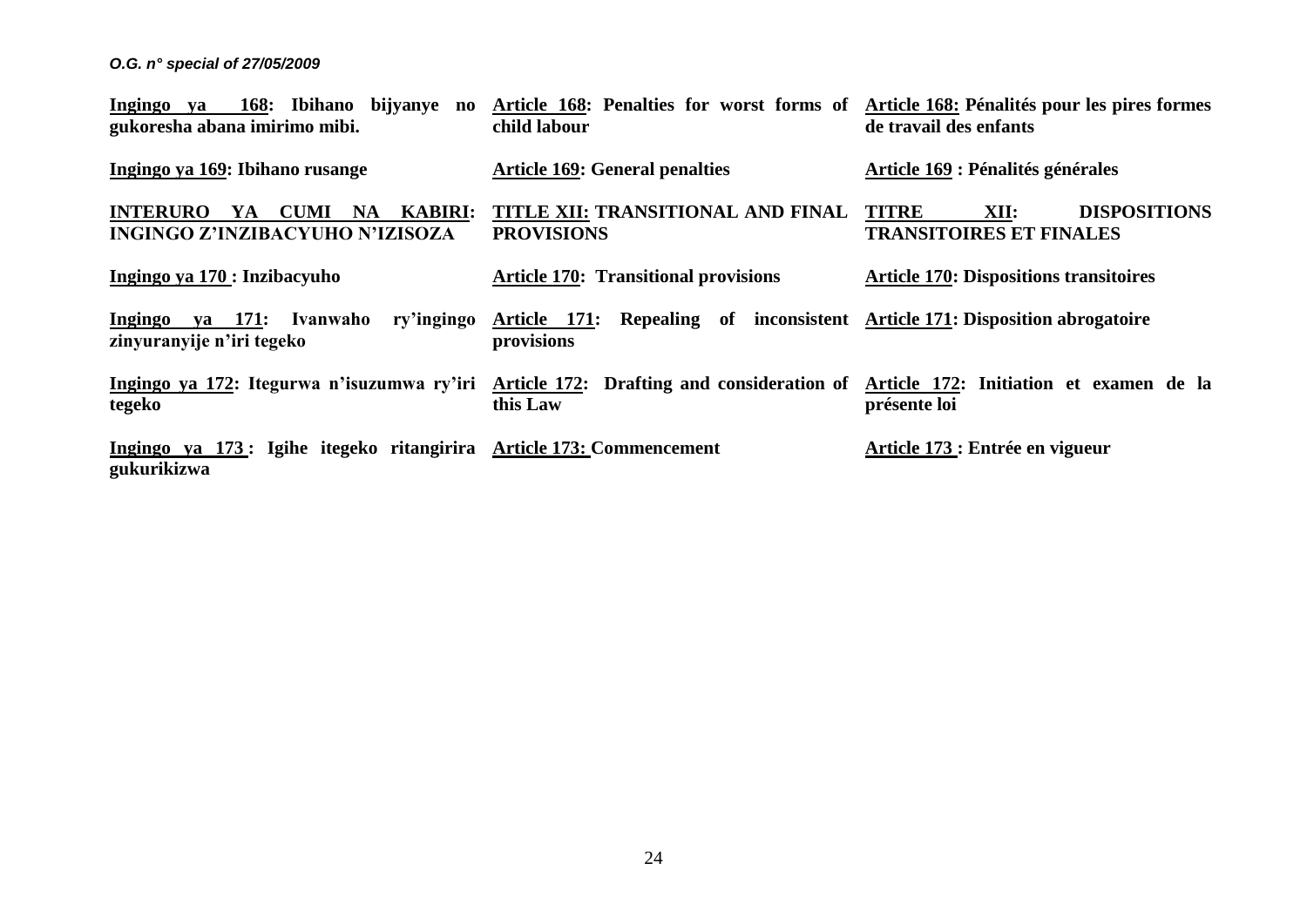**ITEGEKO N° 13/2009 RYO KUWA 27/05/2009 RIGENGA UMURIMO MU REGULATING LABOUR IN RWANDA RWANDA N° 13/2009 OF 27/05/2009 LOI LOI N°. 13/2009 DU 27/05/2009 PORTANT REGLEMENTATION DU TRAVAIL AU RWANDA**

**Twebwe, KAGAME Paul,** Perezida wa Repubulika;

**We, KAGAME Paul,**  President of the Republic; **Nous, KAGAME Paul,** Président de la République;

**INTEKO ISHINGA AMATEGEKO THE PARLIAMENT HAS ADOPTED AND LE PARLEMENT A ADOPTE ET NOUS YEMEJE, NONE NATWE DUHAMIJE, WE SANCTION, PROMULGATE THE SANCTIONNONS, PROMULGUONS LA DUTANGAJE ITEGEKO RITEYE RITYA FOLLOWING LAW AND ORDER IT TO LOI DONT LA TENEUR SUIT ET KANDI DUTEGETSE KO RYANDIKWA BE PUBLISHED IN THE OFFICIAL ORDONNONS QU'ELLE SOIT PUBLIEE**  MU IGAZETI YA LETA YA REPUBULIKA GAZETTE OF THE REPUBLIC OF AU JOURNAL OFFICIEL DE LA **Y'U RWANDA**

**RWANDA**

**REPUBLIQUE DU RWANDA**

**INTEKO ISHINGA AMATEGEKO:**

Gicurasi 2009;

**THE PARLIAMENT**:

**LE PARLEMENT:**

| Umutwe w'Abadepite, mu nama yawo yo ku wa The Chamber of Deputies, in its session of 26 La Chambre des Députés, en sa séance du 26<br>26 Gicurasi 2009; | May 2009; | mai 2009;                              |
|---------------------------------------------------------------------------------------------------------------------------------------------------------|-----------|----------------------------------------|
| Umutwe wa Sena, mu nama yawo yo ku wa 19 The Senate, in its session of 19 May 2009;                                                                     |           | Le Sénat, en sa séance du 19 mai 2009; |

Ishingiye ku Itegeko Nshinga rya Repubulika y'u Rwanda ryo ku wa 04 Kamena 2003, nk'uko ryavuguruwe kugeza ubu, cyane cyane mu ngingo zaryo**,** iya 5, iya 9, iya 11, iya 15, iya 16, iya 27, iya 28, iya 35, iya 37, iya 38, iya 39, iya 93,94, 95, 108, 190 and 201; 62, iya 66, iya 67, iya 88, iya 89, iya 90**,** iya 92, iya 93, iya 94, iya 95, iya 108, iya 190, n'iya 201;

 Pursuant to the Constitution of the Republic of Rwanda of June 4, 2003 as amended to date, especially in its Articles 5, 9, 11, 15, 16, 27, 28, 35, 37, 38, 39, 62, 66, 67, 88, 89, 90, 92, 16, 27, 28, 35, 37, 38, 39, 62, 66, 67, 88, 89,

Vu la Constitution de la République du Rwanda du 4 juin 2003 telle que révisée à ce jour, spécialement en ses articles 5, 9, 11, 15, 90, 92, 93, 94, 95, 108, 190 et 201;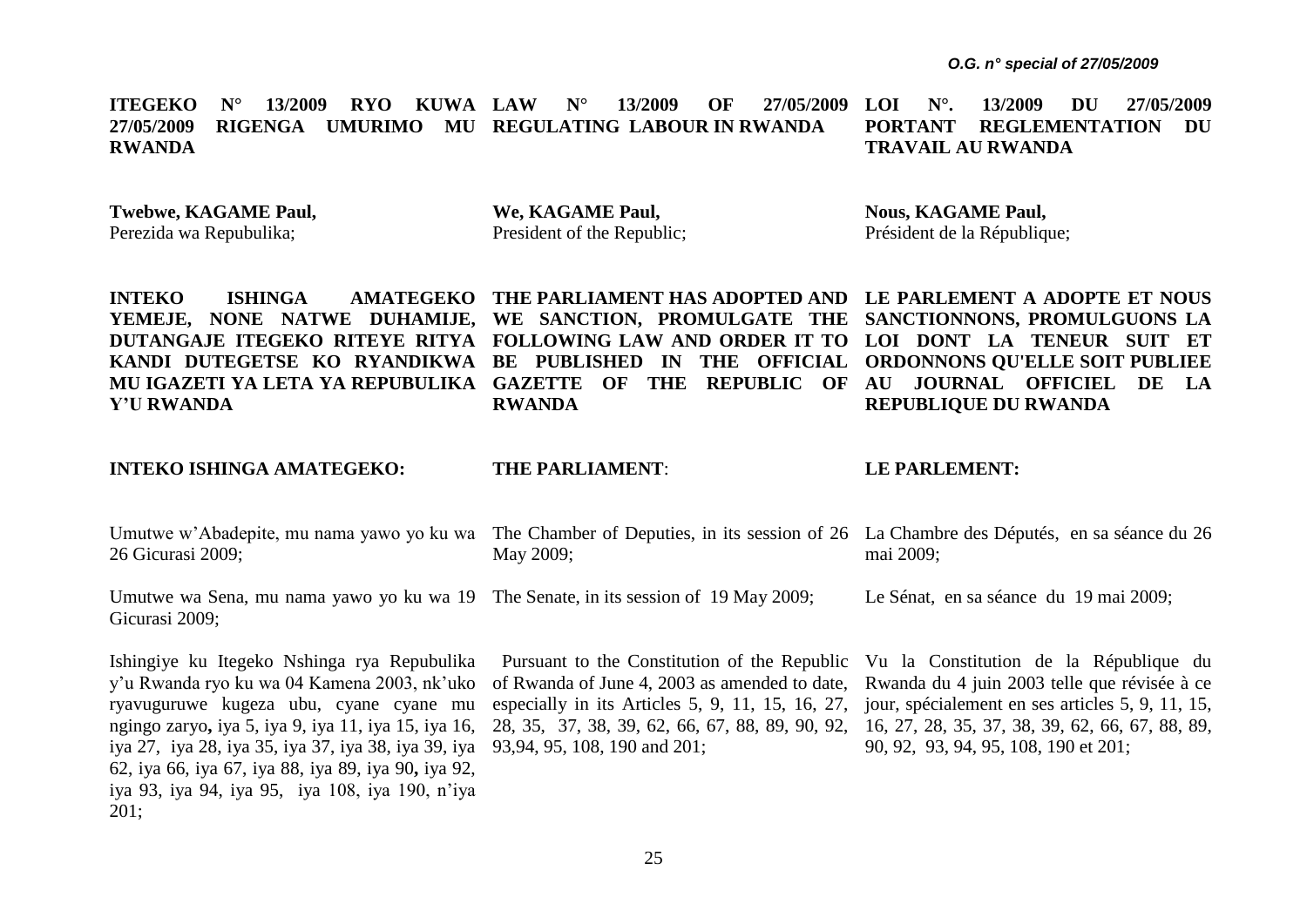Ishingiye ku Masezerano mpuzamahanga yo Pursuant to international Convention of, Vu le Pacte international du 19 décembre kuwa 19 Ukuboza 1966, arebana n'uburengazira December 19, 1966 relating to economic, 1966 relatif aux droits économiques, sociaux mu by'ubukungu, imibereho no mu by'umuco;

Ishingiye ku Masezerano y'Umuryango Pursuant to the International Labour Vu la Convention de l'Organisation Mpuzamahanga wita ku Murimo n° 29 yo ku wa Convention n° 29 of June 28, 1930 concerning Internationale du Travail n° 29 du 28 juin 28 Kamena 1930 yerekeye imirimo y'agahato ;

Ishingiye ku Masezerano y'Umuryango Pursuant to the International Labour Vu la Convention de l'Organisation Mpuzamahanga wita ku Murimo n° 87 yo ku wa Convention n° 87 of July 9, 1948 concerning Internationale du Travail n° 87 du 9 juillet 9 Nzeri 1948 yerekeye uburenganzira bwo Freedom of Association and Protection of the 1948 concernant la liberté syndicale et la kwishyira hamwe ku bakozi;

Mpuzamahanga wita ku Murimo n° 98 yo ku wa Convention n° 98 of July 1st, 1949 concerning Internationale du Travail n° 98 du 1<sup>er</sup> juillet 1 Nyakanga 1949 yerekeye uburenganzira the Right to Organize and Collective 1949 sur le droit d'organisation et de abakozi bafite bwo kwishyira hamwe no Bargaining; kumvikana n'abakoresha babo ku mikorere y'akazi;

Mpuzamahanga wita ku Murimo n° 100 yo ku Convention n° 100 of June 29, 1951 Internationale du Travail n° 100 du 29 juin wa 29 Kamena 1951 yerekeye umushahara concerning Equal Remuneration for Men and 1951 concernant l'égalité de rémunération umwe ku mugabo n'umugore bakora umurimo Women Workers for Work of Equal Value. ufite agaciro kamwe;

Ishingiye ku Masezerano Mpuzamahanga wita ku Murimo n° 105 yo ku Convention n° 105 of June 25, 1957 Internationale du Travail n° 105 du 25 juin wa 25 Kamena 1957 yerekeye guca burundu concerning the Abolition of Forced Labour; imirimo y'agahato;

social and cultural rights;

Forced Labor;

Right to Organize;

et culturels ;

1930 concernant le travail forcé ou obligatoire ;

protection du droit syndical ;

Ishingiye ku Masezerano y'Umuryango Pursuant to the International Labour Vu la Convention de l'Organisation négociation collective ;

Ishingiye ku Masezerano y'Umuryango Pursuant to the International Labour Vu la Convention de l'Organisation entre la main-d'œuvre masculine et la maind'œuvre féminine pour un travail de valeur égale ;

> Pursuant to the International Labour Vu la Convention de l'Organisation 1957 concernant l'abolition du travail forcé ;

Ishingiye ku Masezerano y'Umuryango Pursuant to the International Labour Vu la Convention de l'Organisation Mpuzamahanga wita ku Murimo n° 111 yo ku Convention n° 111 of June 25, 1958 Internationale du Travail n° 111 du 25 juin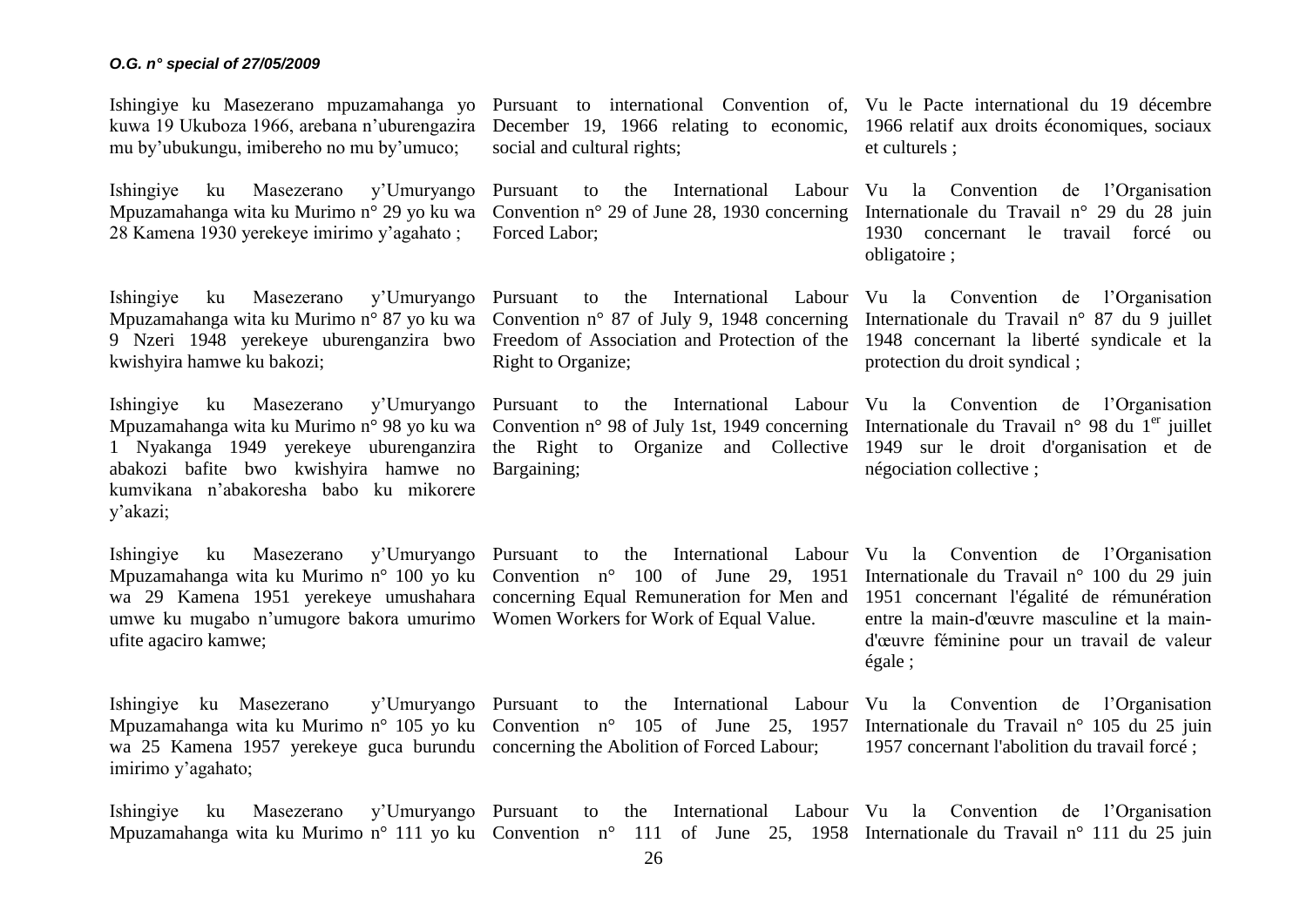wa 25 Kamena 1958 yerekeye ivangura ku concerning Discrimination in respect of 1958 concernant la discrimination en matière murimo no ku mwuga;

Ishingiye ku Masezerano y'Umuryango Pursuant to the International Labour Vu la Convention de l'Organisation Mpuzamahanga wita ku Murimo n° 123 yo ku Convention n° 123 of June 22, 1965 Internationale du Travail n°123 du 22 juin wa 22 Kamena 1965 yerekeye imyaka ya concerning the Minimum Age for Admission 1965 concernant l'âge minimum d'admission ngombwa kugira ngo umuntu akore imirimo to Underground Work in Mines; y'ubucukuzi bw'amabuye y'agaciro mu birombe;

Mpuzamahanga wita ku Murimo n° 138 yo ku Convention n° 138 of June 26, 1973 Internationale du Travail n°138 du 26 juin wa 26 Kamena 1973 yerekeye imyaka ya concerning the Minimum Age for admission to 1973 concernant l'âge minimum d'admission ngombwa kugira ngo umuntu ahabwe akazi;

Mpuzamahanga wita ku mirimo n° 182 yo ku Convention n° 182 of June 17, 1999 Internationale du Travail n°182 du 17 juin wa 17 Kamena 1999 yerekeye imirimo mibi concerning Worst Forms of Child Labour; ikoreshwa abana;

ryose rikorerwa abagore yo kuwa 18 Ukuboza Discrimination against Women; 1979.

kuwa 09 Nzeri 2008 rigena imiterere, imikorere, n'ububasha by'inkiko cyane cyane mu ngingo organization, functioning and jurisdiction of fonctionnement et compétence judiciaires zaryo, iya 77, iya 81, n'iya 82;

Ishingiye ku Itegeko teka ryo kuwa 22 Kanama Pursuant to Decree law of August 22, 1974 Vu le Décret-loi du 22 août 1974 portant 1974 rigenga ubwiteganyirize nk'uko ryahinduwe kandi ryujujwe kugeza ubu; modified and complemented to date;

Employment and Occupation;

Employment;

Ishingiye ku Masezerano Mpuzamahanga Pursuant to the Convention of December 18, Vu la Convention du 18 décembre 1979 sur yerekeye guca burundu ivangura iryo ari ryo 1979 on the Elimination of All Forms of l'élimination de toutes les formes de

d'emploi et de profession ;

aux travaux souterains dans les mines ;

Ishingiye ku Masezerano y'Umuryango Pursuant to the International Labour Vu la Convention de l'Organisation à l'emploi ;

Ishingiye ku Masezerano y'Umuryango Pursuant to the International Labour Vu la Convention de l'Organisation 1999 concernant l'interdiction des pires formes de travail des enfants ;

discrimination à l'égard des femmes ;

Ishingiye ku Itegeko Ngenga n° 51/2008 ryo Pursuant to organic Law n° 51/2008 of Vu la Loi organique n° 51/2008 du 09 septembre 2008 portant code d'organisation, spécialement en ses articles 77, 81 et 82;

bw'Abakozi relating to organization of social security as

courts, especially in its articles 77, 81 and 82;

9, 2008 determining the

organisation de la sécurité sociale telle que modifiée et complétée à ce jour ;

Ishingiye ku Itegeko n°18/2004 ryo ku wa 20 Pursuant to Law n° 18/2004 of june 20, 2004 Vu la loi n°18/2004 du 20 juin 2004 portant Kanama 2004 ryerekeye imiburanishirize relating to the civil, commercial, labor and code des procédures civile, commerciale,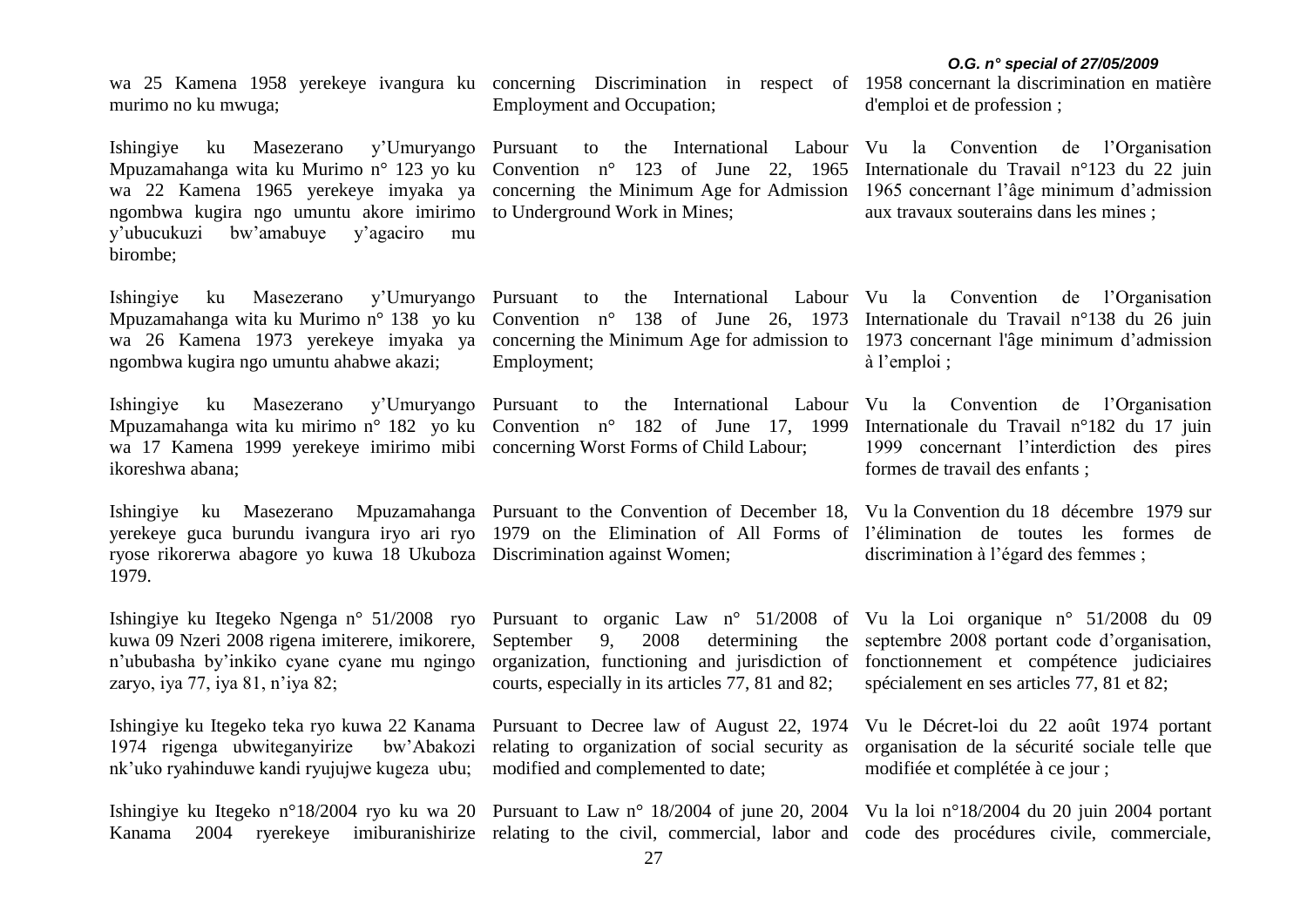y'imanza z'imbonezamubano, iz'ubucuruzi, administrative procedures as modified and sociale et-administrative-telle-que-modifiée-etiz'umurimo n'iz'ubutegetsi, nk'uko ryahinduwe complemented to date, especialy Chapter one complétée à ce jour, spécilament le Chapitre kandi ryujujwe kugeza ubu, cyane cyane mu of Title VI; Mutwe wa mbere w'Interuro ya VI; premier du Titre VI ;

Isubiye ku Itegeko n° 51/2001 ryo ku wa 30 Having revisited the law n°51/2001 of 30 Revu la Loi n°51/2001 du 30 décembre 2001 Ukuboza 2001 rishinga amategeko agenga December 2001 establishing the labor code; umurimo; portant code du travail;

**YEMEJE** :

**ADOPTS**:

**ADOPTE :**

| <b>INTERURO</b><br><b>MBERE:</b><br><b>INGINGO</b><br>YA<br><b>RUSANGE</b>                                                                           | <b>TITLE ONE: GENERAL PROVISIONS</b>                                                                                                                       | <b>DISPOSITIONS</b><br><b>TITRE</b><br><b>PREMIER:</b><br><b>GENERALES</b>                                                                                     |
|------------------------------------------------------------------------------------------------------------------------------------------------------|------------------------------------------------------------------------------------------------------------------------------------------------------------|----------------------------------------------------------------------------------------------------------------------------------------------------------------|
| UMUTWE WA MBERE: IBISOBANURO<br><b>BY'AMAGAMBO</b>                                                                                                   | <b>DEFINITION</b><br><b>CHAPTER</b><br>ONE:<br>OF<br><b>TERMS</b>                                                                                          | <b>CHAPITRE PREMIER: DEFINITION</b><br><b>DES TERMES</b>                                                                                                       |
| Ingingo<br><b>Ibisobanuro</b><br>mbere:<br>va<br>by'amagambo                                                                                         | <b>Article One: Definition of terms</b>                                                                                                                    | <b>Article premier: Définition des termes</b>                                                                                                                  |
| bisobanuro:                                                                                                                                          | Muri iri tegeko, amagambo akurikira afite ibi As used in this Law, the following terms shall<br>have the meanings indicated herein:                        | Au sens de la présente loi, les termes repris<br>ci-après ont la signification suivante:                                                                       |
| 1. Amasezerano<br>rusange:<br>amasezerano<br>yanditse arebana n'uburyo umurimo ukorwa<br>cyangwa arebana n'inyungu rusange;                          | <b>Collective Agreement:</b> written agreement<br>1.<br>relating to the terms and conditions of<br>employment or any other mutual interest;                | 1. Convention collective : accord écrit<br>relatif<br>conditions<br>termes<br>et<br>aux<br>d'emploi ou toute autre question<br>d'intérêt mutuel;               |
| y'akazi : amasezerano<br>2. Amasezerano<br>yanditse cyangwa atanditse umuntu agirana<br>n'undi mu gihe yemeye kumukorera agamije<br>kubona igihembo; | Contract of employment: any contract,<br>2.<br>either oral or written, by virtue of which a<br>person agrees to work for an employer in<br>return for pay; | 2. Contrat de travail : accord oral ou<br>écrit par lequel un individu s'engage à<br>travailler pour le compte d'une autre<br>personne moyennant rémunération; |
|                                                                                                                                                      | 3. Gufunga ikigo: Kwangira abakozi gukora 3. Lock-out: the refusal by one or several                                                                       | 3. Lock-out: refus par un ou plusieurs                                                                                                                         |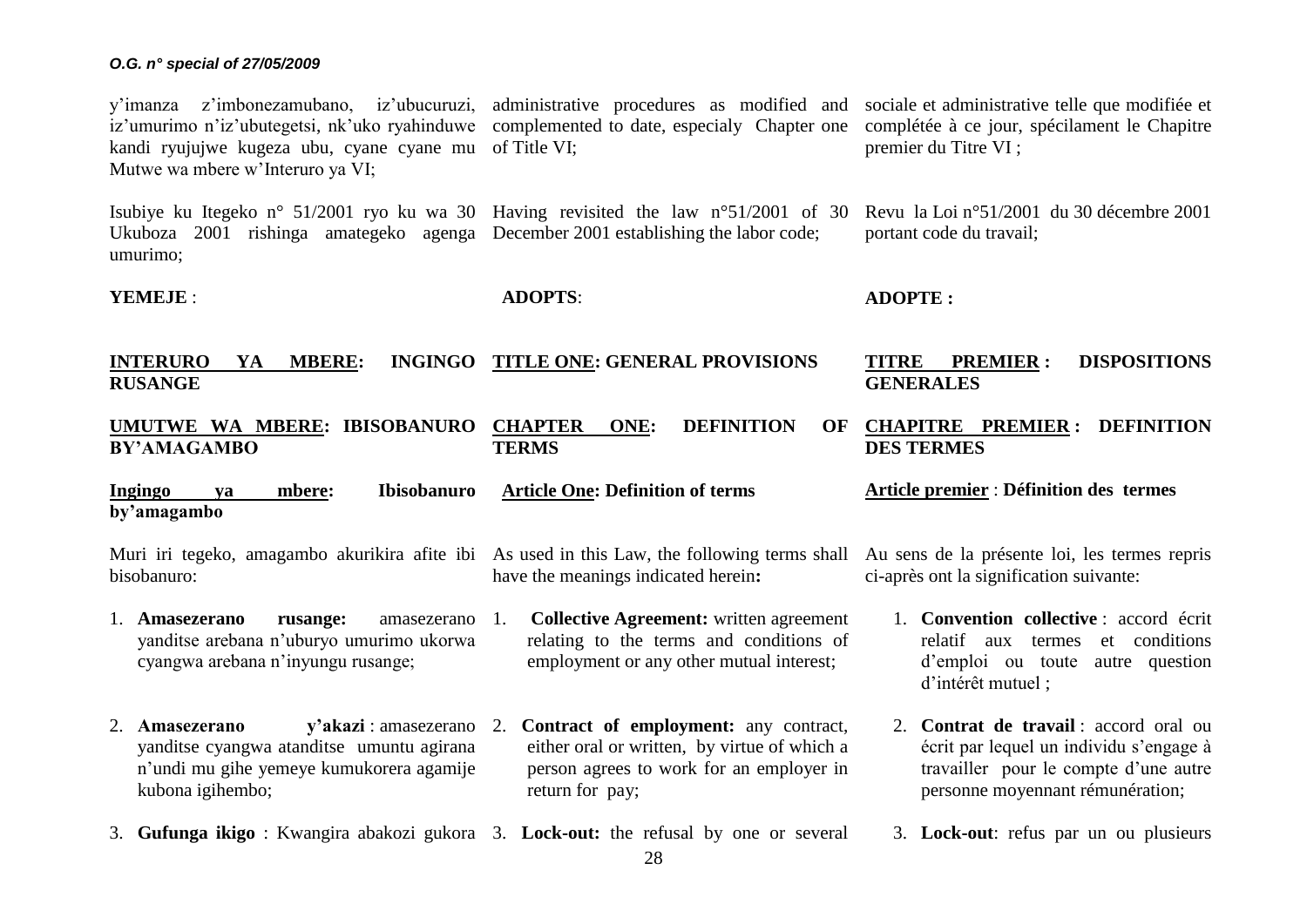biturutse ku mukoresha umwe cyangwa benshi, bigamije gutuma abo bakozi cyangwa ab'undi mukoresha bemera, bahindura cyangwa bareka ibyo basaba;

- 4. **Guhagarika imirimo :** ihagarikwa ry'akazi ku gice cy'abakozi cyangwa ku bakozi bose, cyangwa ikerererwa ku kazi bigamije guhatira umukoresha cyangwa irindi shyirahamwe umukoresha arimo, kwemera, guhindura cyangwa kureka icyemezo runaka;
- 5. **Ibikorwa bidahungabanywa** : Ibikorwa bidashobora guhagarikwa hatitawe ku miterere bwite cyangwa rusange y'ubikora. Ibyo bikorwa bigamije gutuma uburenganzira bw'ibanze bw'abandi budahungabanywa, nk'uburenganzira bwo kubaho, uburenganzira ku buzima bwiza, uburenganzira ku bwigenge n'umutekano, uburenganzira bwo kujya aho ushaka, uburenganzira bwo guhererekanya amakuru no kumenya akenewe;
- 6. **Ihohoterwa mu bitekerezo ku kazi** : 6. **Moral harassment at work:** we no gutuma adashobora gukora neza;

employers to allow one or several workers to work with a purpose to force such workers or those of another employer to accept, modify or abandon their claims;

- **Strike**: interruption of work or late arrival for work by some or all workers with a purpose to oblige the employer or any other organization to which the employer is affiliated to accept, modify or abandon a certain decision;
- **Indispensable services:** services that cannot be interrupted regardless of the service provider's public or private nature. Such services are meant to saveguard people's basic rights and freedoms such as the rights to life, health, freedom and security, freedom of circulation, and freedom of communication and information;

ibikorwa byose by'itotezwa ku murimo Abusive behavior of any origin, external or byaba bituruka imbere mu kigo cyangwa internal to the company or institution, made hanze yacyo byerekanwa n'imyitwarire, evident by behavior, speech, intimidation or amagambo, iterabwoba, inyandiko zitagira anonymous written communications aiming at ba nyirazo bigamije gutesha agaciro or resulting in the breach of a worker's umukozi ku kazi, kwangiza isura y'umurimo personality and dignity in the course of the carrying out their work liable to endanger

## *O.G. n° special of 27/05/2009*

employeurs, de fournir du travail aux employés en vue de les contraindre d'accepter, de modifier ou d'abandonner leurs revendications ou de contraindre pareillement des salariés d'un autre employeur;

- 4. **Grève** : interruption partielle ou totale ou le retard du travail par l'ensemble ou une partie des travailleurs lorsque l'interruption ou le retard a pour objet d'obliger l'employeur ou tout autre organisation patronale à laquelle l'employeur est affilié, à accepter, modifier ou abandonner une décision quelconque:
- 5. **Services indispensables :** prestations, indépendamment du caractère public ou privé du prestataire, dont le fonctionnement doit être maintenu pour préserver les droits et libertés fondamentaux de la personne tels que le droit à la vie, à l'intégrité physique et à la protection de la santé, la liberté et la sécurité, la libre circulation, la liberté de communication et de l'information ;
- 6. **Harcèlement moral au travail** : tout acte de harcèlement au travail de toute origine, externe ou interne à l'entreprise qui se manifeste notamment par des comportements, des paroles, des intimidations et des écrits anonymes ayant pour objet d'affecter la dignité d'un travailleur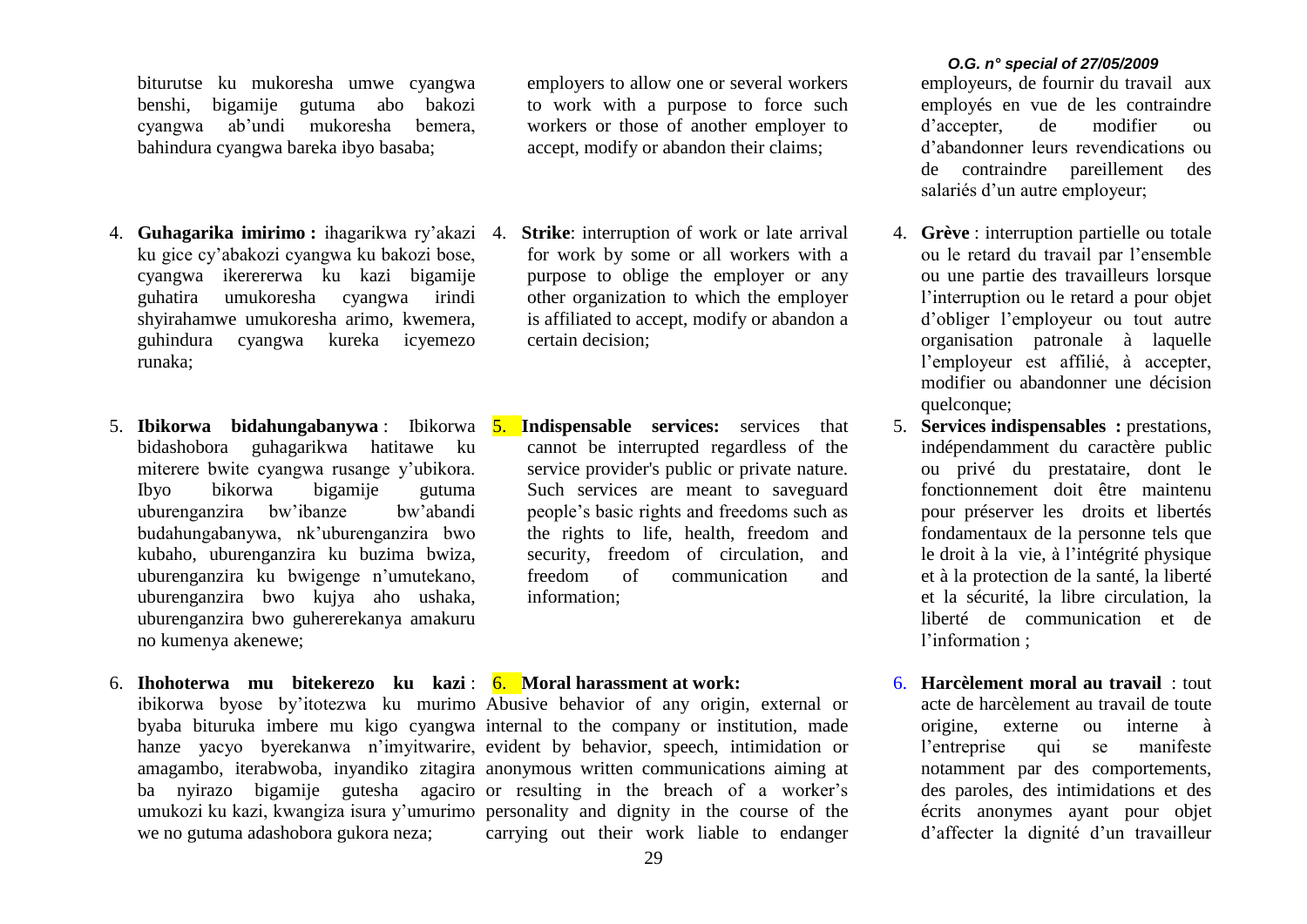his/her job and create an offensive work environment;

- 7. **Ihohoterwa rishingiye ku gitsina**: Igikorwa icyo ari cyo cyose gikorerwa umuntu haba ku mubiri, mu mitekerereze, ku myanya ndangagitsina no ku mutungo kubera ko ari uw'igitsinagore cyangwa uw'igitsinagabo. Icyo gikorwa kimuvutsa uburenganzira bwe kandi kikamugiraho ingaruka mbi.
- 8. **Ikiruhuko kidasanzwe**: igihe umukozi asiba ku kazi abiherewe uruhushya n'umukoresha;
- 9. **Imirimo y'agaciro kangana**: imirimo isa hatitawe ku mubare n'imiterere by'ibiyitandukanya kandi isaba ubumenyi, ubushobozi n'inshingano zishobora kugereranywa ndetse n'uburyo ikorwamo bushobora kugereranywa;
- 10. **Imishyikirano rusange:** Ibiganiro biba 10. **Collective negotiation:** discussions hagati y'uruhande rw'umukoresha umwe cyangwa benshi n'uruhande rw'abahagarariye sendika imwe cyangwa nyishi zanditse, bikaba bishobora kubera ku rwego rw'igihugu, urw'ibyiciro by'imirimo isa cyangwa urw'ibigo by'imirimo;
- 7. **Gender based violence**: any kind of physical, psychological or sexual gestures or actions directed at a person or an assault on their property on the grounds of their sex. Such action or gesture deprives them of their rights and negatively affects them.
- **Occasional leave:** the period of absence of the worker allowed by his/ her employer and for which full salary is paid out;
- 9. **Works of equal value**: a works that are similar in spite of the number and nature of the observed differences and which requires similar knowledge, competences and responsibilities and the manner they are executed is similar;
- between one or several employers and representatives of one or several registered trade unions that can take place at national level or at the levels of categories of similar professions or service firms;

sur le lieu de travail, de mettre en péril son emploi et constituer un obstacle à sa performance ;

- 7. **Violence basée sur le genre** : tout acte de nature pshyique, psychique ou sexuelle à l'encontre d'une personne ou de nature à porter atteinte à ses biens en raison de son sexe. Cet acte a pour effet de porter atteinte aux droits de la personne et d'affecter son intégrité;
- 8. **Congé occasionnel** : période d'absence du travailleur autorisée par son employeur et rémunéré à plein salaire ;
- 9. **Travaux de valeur égale**: travaux similaires sans tenir compte du nombre et de la nature des différences constatées et qui exigent des connaissances, compétences, responsabilités comparables et de la manière dont ils sont exécutés peut être comparable;
- 10. **Négociation collective:** discussions entre un ou plusieurs employeurs et des représentants d'un ou de plusieurs syndicats qui peuvent se tenir au niveau national ou au niveau des catégories de professions similaires ou des entreprises de services ;

11. **Différend :** tout désaccord relatif à

11. **Impaka** : ukutumvikana bishingiye ku 11. **Dispute:** any disagreement relating to legal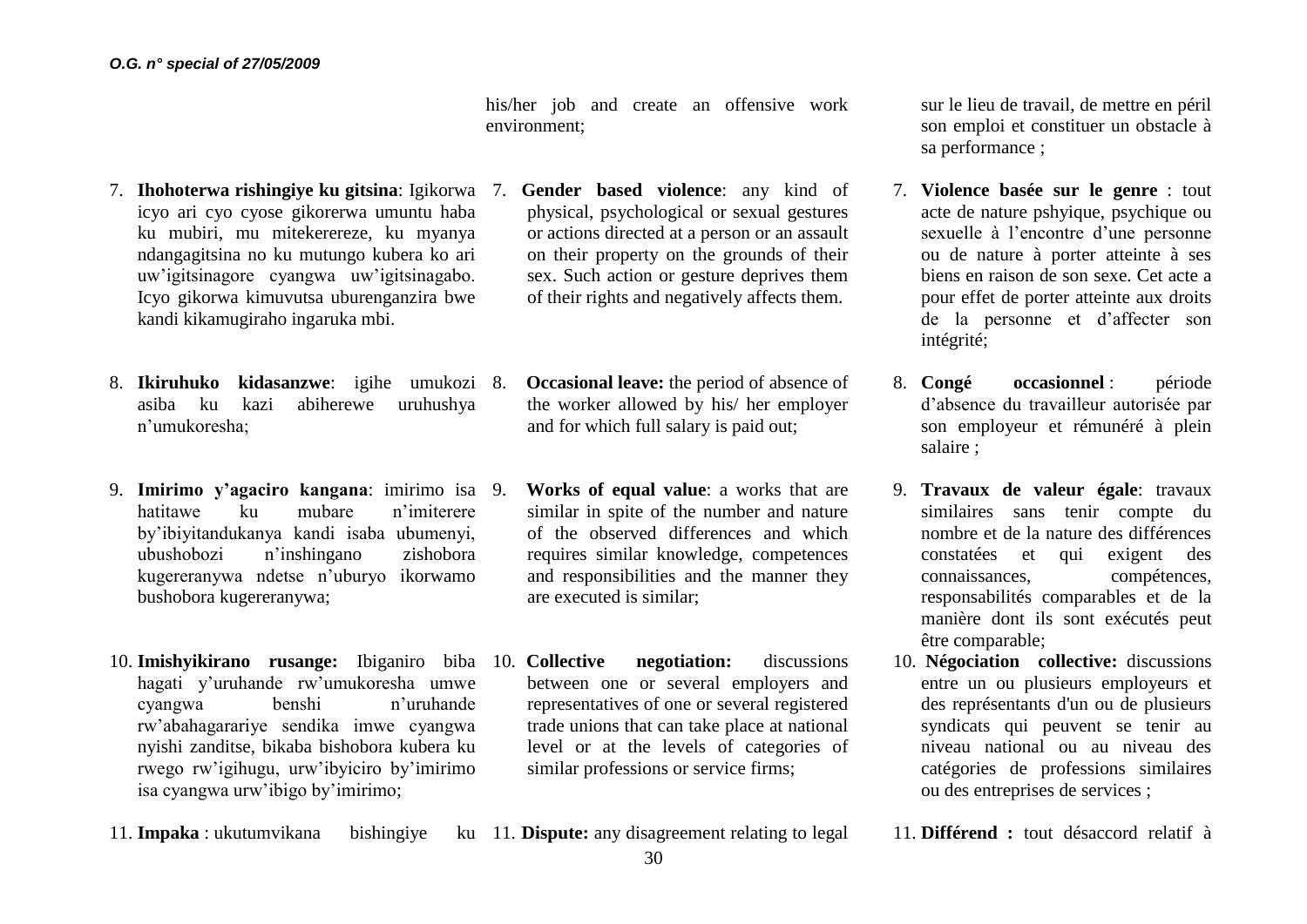gikorwa cyakozwe cyangwa kutubahiriza amategeko biba hagati y'umukoresha cyangwa ishyirahamwe ry'abakoresha ku ruhande rumwe, n'umukozi cyangwa sendika y'abakozi ku rundi ruhande kandi bishingiye ku murimo;

- 12. **Impaka rusange z'umurimo** : ni impaka 12. **Collective labor dispute**: a disagreement zivutse hagati y'umukoresha umwe cyangwa benshi ku ruhande rumwe n'itsinda ry'abakozi cyangwa abakozi bose ku rundi ruhande, igihe izo mpaka zerekeye imikorere y'imirimo kandi zabangamiye imikorere myiza cyangwa umutekano mu kigo;
- 13. **Impaka zihariye z'umurimo** : ni impaka 13. **Individual labor dispute:** a disagreement zivutse hagati y'umukozi n'umukoresha we, cyangwa hagati y'abakozi benshi n'umukoresha wabo, ariko zitewe n'ikibazo cyavutse mu iyubahiriza ry'amasezerano y'umurimo buri mukozi yagiranye n'umukoresha we, kandi ingingo y'ayo masezerano ikurura impaka ishobora kuba atari imwe ku bakozi bose;
- 14. **Impuzamasendika:** Ihuriro ry'amasendika 14. **Trade union federation:** an umbrella yemewe n'amategeko;
- 15. **Inshingano z'umuryango:** inshingano umukozi afitiye umubyeyi we, uwo bashakanye, abana be cyangwa undi muntu umukozi areberera byemewe n'amategeko;

or factual matters between an employer or an organization of employers on one hand, and a worker or a trade union on the other hand, relating to labor relations;

- between one or several employers on one hand, and on the other hand, some or all workers where the disagreement arises in relation to labor conditions and jeopardize the smooth running or the social peace of the institution;
- between a worker and his/her employer, or between several workers and their employer, but for motives relating to non observation of a clause of a labor contract which binds each worker and his/her employer, where this clause is likely to vary from one worker to another;
- organization of registered trade unions;
- **responsibility:** a worker's responsibility with regard to his/her parents, spouse, children or any other worker's lawful dependent;

## *O.G. n° special of 27/05/2009*

une question de droit ou de fait entre un employeur ou une organisation d'employeurs d'une part, et un travailleur ou une organisation syndicale des travailleurs d'autre part, ledit désaccord étant relatif aux conditions de travail ;

- 12. **Différend collectif du travail** : différend survenant entre un ou plusieurs employeurs, d'une part, et d'autre part, un certain nombre ou la totalité des membres du personnel au sujet des conditions de travail, lorsque ce différend est de nature à compromettre la bonne marche ou la paix sociale de l'entreprise ;
- 13. **Différend individuel du travail** : différend survenant entre un travailleur et son employeur ou à la fois entre plusieurs travailleurs et leur employeur, mais pour des motifs ayant trait à l'inobservation d'une clause du contrat de travail qui lie chacun d'eux à son employeur, cette clause pouvant varier d'un travailleur à un autre ;
- 14. **Fédération des organisations syndicales** : collectif des organisations syndicales agréées;
- 15. **Responsabilité familiale :**  responsabilité d'un travailleur à l'égard de ses parents, de son conjoint, de ses enfants ou de tout autre personne dont il est tuteur légal ;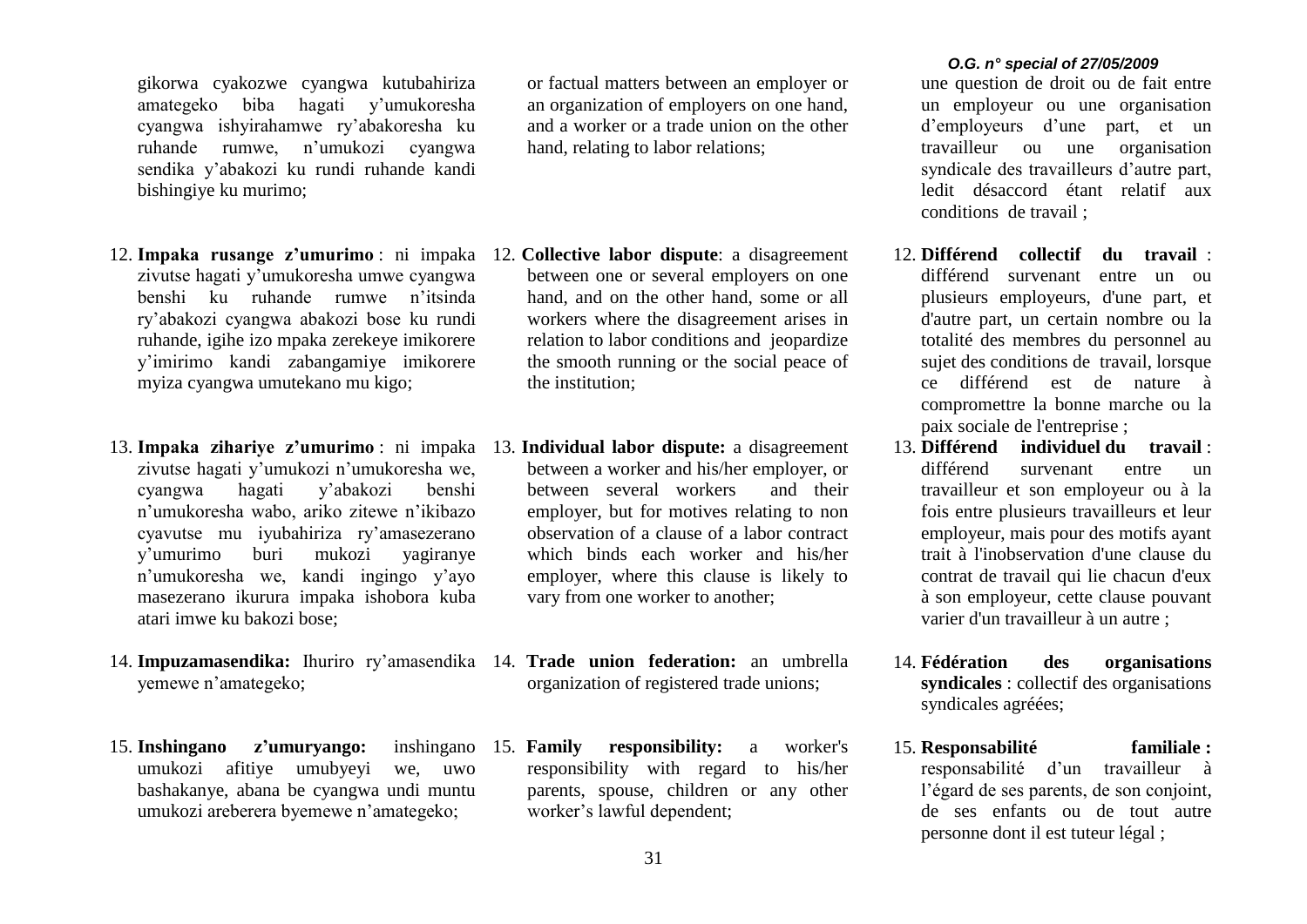- 16. **Ishami ry'ikigo :** itsinda ry'abantu bakorera 16. **Company's establishment**: a group of ahantu hamwe kandi hazwi rishamikiye ku kigo. Ikigo gishobora kugira amashami menshi ayoborwa n'umukoresha umwe;
- 17. **Ishvirahamwe** ishyirahamwe ry'abakoresha bakora umurimo umwe, imyuga isa cyangwa imirimo yenda gusa, rigamije gusa kwiga no kurengera uburenganzira n'inyungu zaryo mu by'ubukungu n'imibereho myiza;
- 18. **Ishyirahamwe ry'abakoresha ryanditswe**: Ishyirahamwe ry'abakoresha ryemewe hakurikijwe ingingo zikubiye muri iri tegeko;
- 19. **Ku kazi:** aho abakozi bakorera. Iyo 19. **Workplace:** places where workers carry umukoresha akora cyangwa ayobora imirimo ibiri itandukanye idafite aho ihuriye bitewe n'uko ingana n'icyo igamije, buri murimo ufatwa nko ku kazi hihariye. Ku kazi kandi hashobora kuba mu rugendo, n'aho umukozi akorera igihe ari mu butumwa;
- 20. **Kunga:** guhuza impande zishyamiranye no 20. **Conciliation:** mediation between litigant kuzigira inama;
- persons working together in a fixed location under the company's supervision. A company may have several establishments under the supervision of the same employer;
- 17. **Employers' professional organisation**: an association of employers executing similar or related professions with the exclusive purpose of studying and defending their economic, and social interests;
	- 18. **Registered employers' professional organisation**: an employer's professional organisation which is authorized under the provisions of this law;
	- out their services. Where an employer carries out or directs two or several operations that are independent due to their size or mission each of these operations constitutes a separate workplace. A workplace may also be a place where one travels to or where the worker performs his/her functions while on mission;
	- parties and formulation of a consultative opinion;
- 16. **Etablissement d'une entreprise :**  groupe de personnes travaillant en commun en un lieu déterminé et attaché à une entreprise. Une entreprise peut se doter de plusieurs établissements placés sous une direction unique;
- 17. **Organisation patronale**: association d'employeurs exerçant la même profession, des métiers similaires ou des professions connexes et qui a exclusivement pour objet l'étude et la défense de ses intérêts économiques et sociaux;
- 18. **Organisation d'employeurs enregistrée** : organisation d'employeurs reconnue conformément aux dispositions de la présente Loi ;
- 19. **Lieu de travail** : lieu d'exécution du travail. Si un employeur effectue ou dirige deux opérations qui sont indépendantes les unes des autres en raison de leur taille ou de leur mission, chacune de ces opérations constitue un lieu de travail séparé. Le lieu de travail peut également désigner le lieu où s'effectue le voyage ou la mission de service du travailleur ;
- 20. **Conciliation** : médiation des parties au différend et formulation d'un avis consultatif ;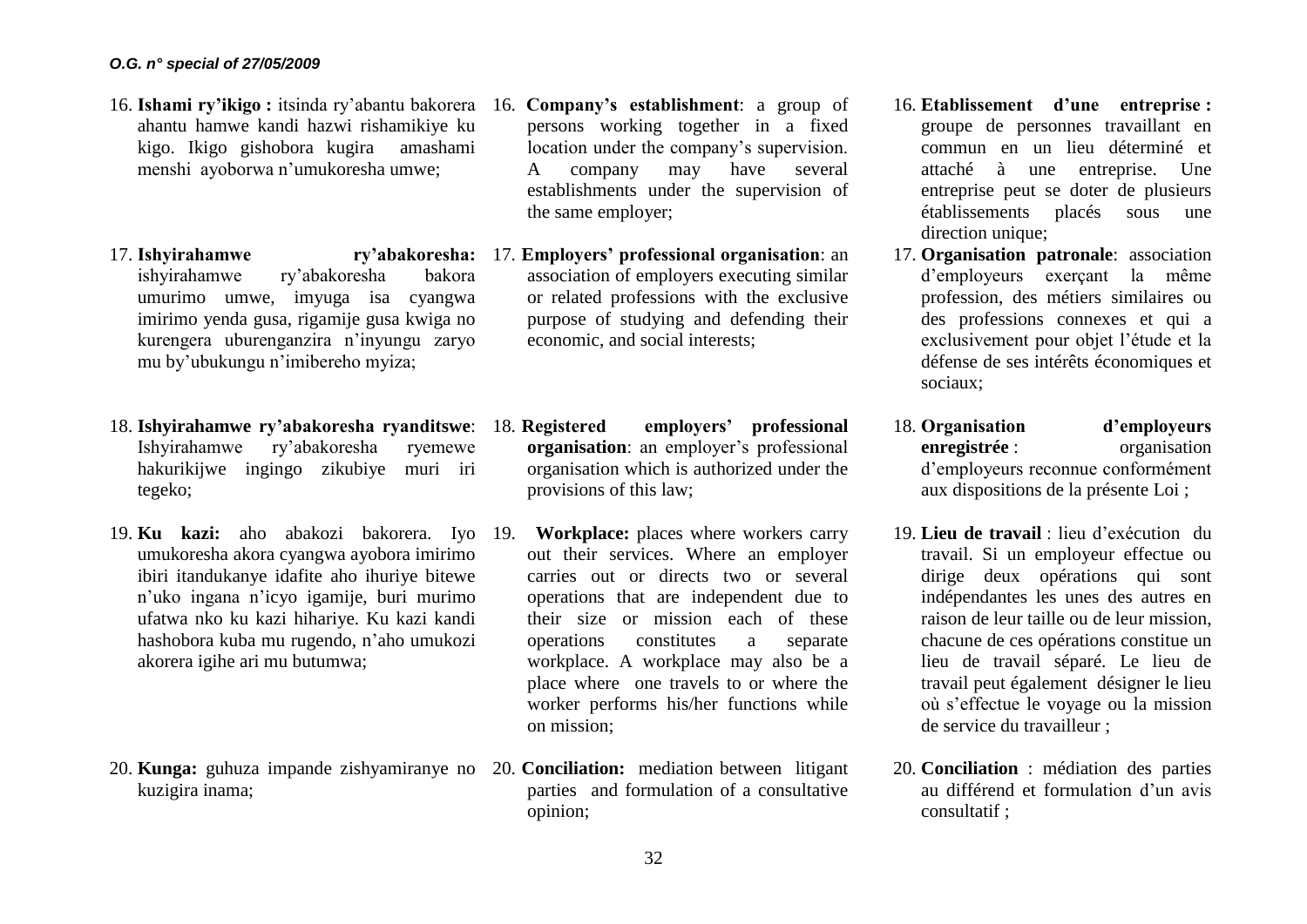- 21. **Kwirukanwa nta mpamvu:** guhagarika **21. Unfair dismissal:** termination of amasezerano y'akazi bikozwe n'umukoresha nta mpamvu igaragara cyangwa hadakurikijwe uburyo bwateganyijwe n'amategeko;
- 22. **Sendika:** ishyirahamwe ry'abakozi bakora 22. **Trade union** : an association of workers umurimo umwe, imyuga isa cyangwa imirimo yenda gusa, rigamije gusa kwiga no kurengera uburenganzira n'inyungu zaryo mu by'ubukungu n'imibereho myiza;
- 23. **Sendika ifite ububasha:** Sendika yemewe 23. **Authorized trade union:** A trade union mu kigo mu gihe ariyo yonyine ihari cyangwa yiganje mu gihe ari nyinshi;

**24. Sendika yanditswe:** ishyirahamwe 24. **Registered trade union:** an association of ry'abakozi ryemewe hakurikijwe ingingo zikubiye muri iri tegeko;

- 25. **Ubwigenge bwa sendika:** kuba sendika 25. **Trade union independence**: means that y'abakozi ifite ubwigenge bivuga ko itashinzwe, idategekwa n'umukoresha, itagenerwa yonyine inkunga mu ngengo y'imari ya Leta. Nta na rimwe sendika yemerewe kwivanga mu bikorwa bya politiki;
- **26. Ubwigenge bw'ishyirahamwe ry'abakoresha:** kuba ishyirahamwe ry'abakoresha rifite ubwigenge bivuga ko
- employment contract by the employer without justifiable reason or observance of procedures established by law;
- executing similar or related professions with the exclusive purpose of studying and defending their economic, and social interests;
- authorized within an enterprise in case of a single trade union or a majority trade union where there are several trade unions in the same enterprise;
- workers recognized under the terms of this Law;
- the trade union was not established or run by the employer or does not receive budget support from the Government. The trade union shall not interfere with political activities;
- 26. **Employers' professional organization independence**: means the employers' professional organization was not

- 21. **Licenciement abusif :** toute rupture du contrat de travail à l'initiative de l'employeur sans motif légitime ou sans respect des procédures établies par la loi;
- 22. **Syndicat des travailleurs**: association de travailleurs exerçant la même profession, des métiers similaires ou des professions connexes et qui a exclusivement pour objet l'étude et la défense de leurs intérêts économiques et sociaux ;
- 23. **Organisation syndicale habilitée:**  organisation syndicale agréée au sein d'une entrepriselorqu'elle est unique ou qu'elle est la plus représentative par rapport à d'autres organisations syndicales présentes dans l'entreprise;
- 24. **Organisation syndicale enregistrée** : organisation de travailleurs reconnue conformément aux dispositions de la présente Loi ;
- 25. **Indépendance du syndicat des travailleurs**: signifie que le syndicat ne doit avoir été ni créé ni dominé par l'employeur ou financé par le budget de l'Etat. Dans tous les cas, le syndicat doit être apolitique ;
- 26. **Indépendance de l'organisation patronale**: signifie que l'organisation patronale ne doit avoir été ni créée ni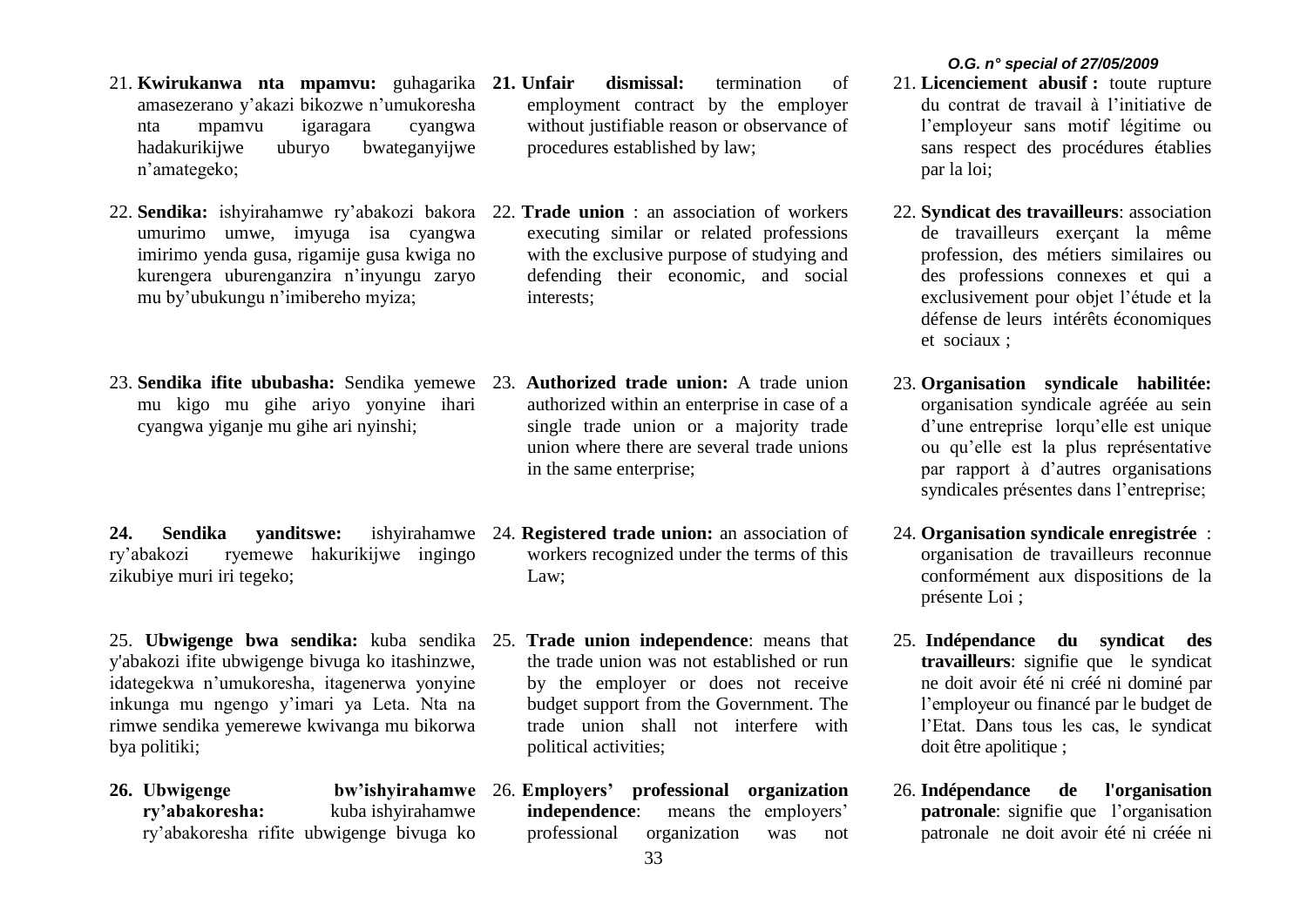ritashinzwe na Leta, ridategekwa, ritagenerwa ryonyine inkunga mu ngengo y'imari na Leta. Ntirigomba kubona kandi indi nkunga bigaragara ko yabangamira ubwigenge bwaryo;

- **27. Ufite ubumuga:** umuntu wese wavutse 27. **Disabled person** : any person born with adafite ubushobozi bujyanye n'ubuzima nk'ubw'abandi cyangwa wabutakaje biturutse ku ndwara, impanuka, intambara, cyangwa izindi mpamvu zishobora gutera ubumuga bigatuma adashobora gukora neza akazi runaka;
	- **28. Uguhagarika akazi by'igihe gito**  28. **Lay-off:** total or partial collective **kubera impamvu za tekiniki**: uguhagarika akazi muri rusange ku bakozi bose b'ikigo cyangwa igice kimwe cyabo bitewe n'impanuka cyangwa impamvu irenze ubushobozi bwacyo, cyangwa ubukungu butifashe neza;
	- **29. Umugore:** umuntu wese w'igitsina gore, 29. **Woman:** any female person, regardless of hatitawe ku myaka ye y'amavuko, ubwenegihugu, ubwoko cyangwa imyemerere y'idini, yaba yarashatse cyangwa atarashatse;
	- **30. Umuhuza:** umuntu wese wabiherewe 30. **Arbitrator:** one or several persons uburenganzira, hakurikijwe ingingo z'iri tegeko, uhuza impande zifitanye impaka rusange akazifasha kuzikemura;

established or run by Government, does not receive budget support from Government. It may in no way benefit from any other support that could jeopardize its independence;

- impairments or who acquired them through illness, accident, war or other potential causes of impairement leading to the loss of capacity to properly carry out a certain duty;
- interruption of work by the enterprise's workers resulting from either accidental reasons or circumstances beyond one's control, or from unfavorable economic situation;
- her age, nationality, race or religious beliefs, whether married or not;
- designated in accordance with the provisions of this Law, to resolve collective labour disputes arising between the parties;

dominée par l'Etat ou bénéficier des dotations budgétaires de l'Etat. Elle ne doit en aucun cas bénéficier de toute autre assistance susceptible de nuire à son indépendance ;

- 27. **Personne handicapée** : toute personne née avec une déficience ou atteinte d'une déficience à la suite d'une maladie, d'un accident, d'une guerre ou d'autres causes potentielles de déficience limitant sa capacité à exercer un quelconque emploi;
- 28. **Chômage technique** : interruption collective de travail, totale ou partielle, du personnel d'une entreprise ou d'un établissement résultant soit de causes accidentelles ou de force majeure, soit d'une conjoncture économique défavorable ;
- 29. **Femme** : toute personne de sexe féminin, quels que soient son âge, sa nationalité, sa race ou ses croyances religieuses, son état civil;
- 30. **Arbitre** : toute personne spécialement désignée en vertu des dispositions de la présente loi pour trancher un differend collectif de travail survenu entre les parties ;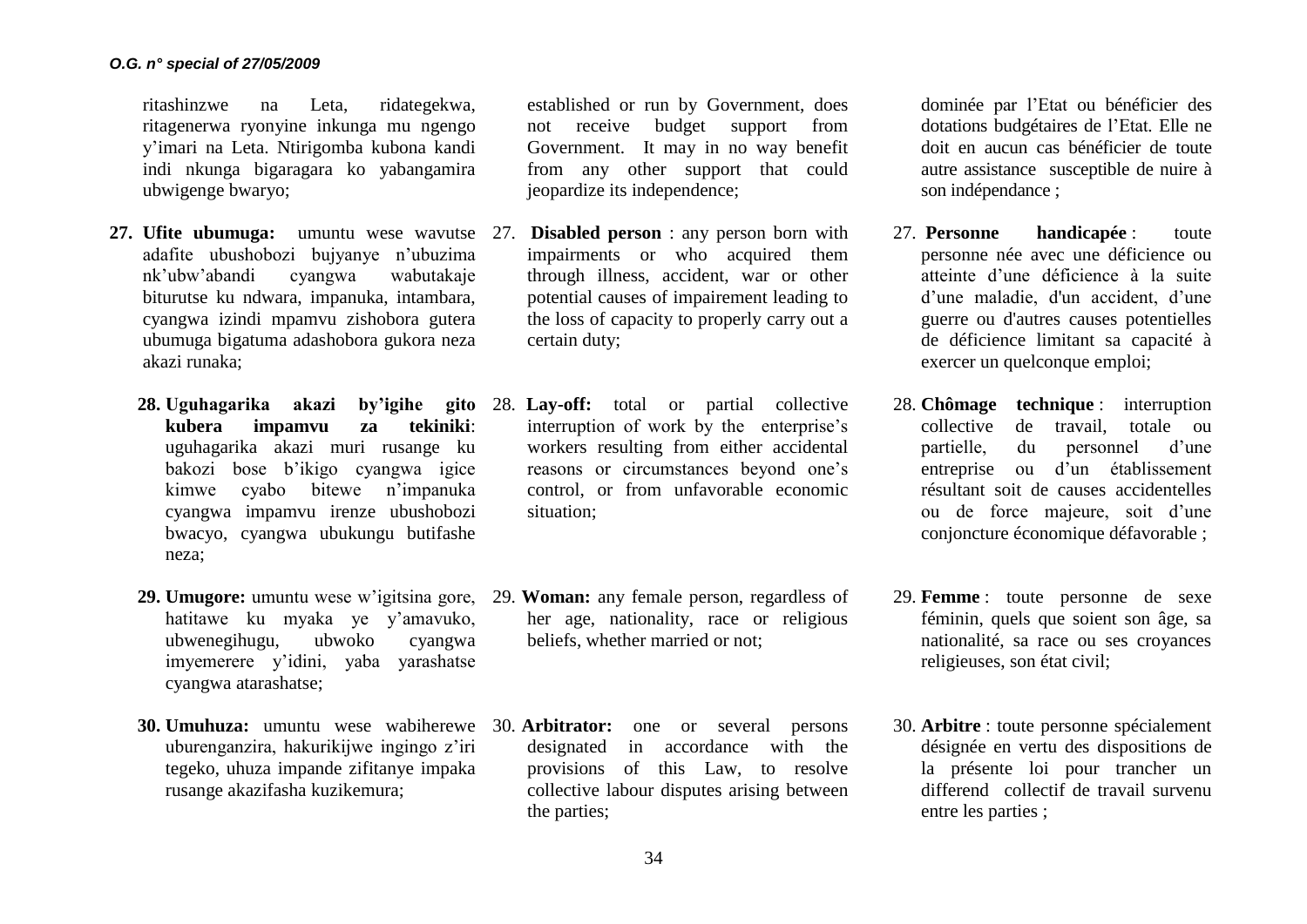- ubwibumbe bw'abantu, ikigo cya Leta cyangwa se ibigo byayo, cyangwa icyigenga bakoresha umukozi umwe cyangwa benshi ku buryo buhoraho cyangwa budahoraho;
- **32. Umukozi :** umuntu wese wemeye 32. **Worker:** any person who commits gukorera undi ku gihembo agategekwa nawe cyangwa se ubwibumbe bw'abantu, agakoreshwa na Leta cyangwa undi mukoresha wigenga;
- **33. Umukozi uhoraho**: umukozi uhabwa 33. **Permanent worker:** a worker hired for a akazi mu gihe kizwi cyangwa kitazwi ariko umaze nibura amezi atandatu akurikiranye akorera umukoresha umwe;
- ukoreshwa umunsi ku munsi;
- umukozi ukoreshwa mu gihe gito kugira ngo akore akazi gasanzwe mu bihe by'akazi kenshi;
- **36. Umukozi** w'igihe gito: ukoreshwa mu gihe gito kugira ngo akore akazi gasanzwe ka buri munsi bidashobora kurenza amezi atandatu akurikiranye;
- **31. Umukoresha**: umuntu wese ku giti cye, 31. **Employer:** any physical or moral, public or private person that employs one or several workers, even in a discontinuous way;
	- him/herself to put his/her professional activity in return for payment under the direction and authority of another physical or moral, public or private person;
	- fixed-term or an unspecified period that lasts more than six (6) consecutive months with the same employer;
- **34. Umukozi wa nyakabyizi**: umukozi 34. **Daily worker:** a worker hired on a day to day basis;
- **35. Umukozi w' ibihe by'umwaka**: 35. **Seasonal worker:** a worker hired for a short period of time to accomplish routine tasks during a productive period;
	- 36. **Temporary worker:** a worker hired for a short period of time not exceeding six (6) consecutive months to carry out regular activities;

- 31. **Employeur** : toute personne physique ou morale, de droit public ou privé qui utilise les services d'un ou de plusieurs travailleurs, même de façon discontinue ;
- 32. **Travailleur** : toute personne qui s'est engagée à mettre son activité professionnelle, moyennant rémunération, sous la direction et l'autorité d'une autre personne, physique ou morale, publique ou privée ;
- 33. **Travailleur permanent** : travailleur engagé pour une durée indéterminée ou déterminée mais excédant six (6) mois consécutifs chez le même employeur ;
- 34. **Travailleur journalier** : travailleur engagé au jour le jour ;
- 35. **Travailleur saisonnier** : travailleur engagé pour une période de courte durée et à des tâches habituelles de l'entreprise pendant les saisons de grande charge de travail ;
- 36. **Travailleur temporaire** : tout travailleur engagé pour une période de courte durée ne dépassant pas six (6) mois consécutifs et effectuant des tâches habituelles ;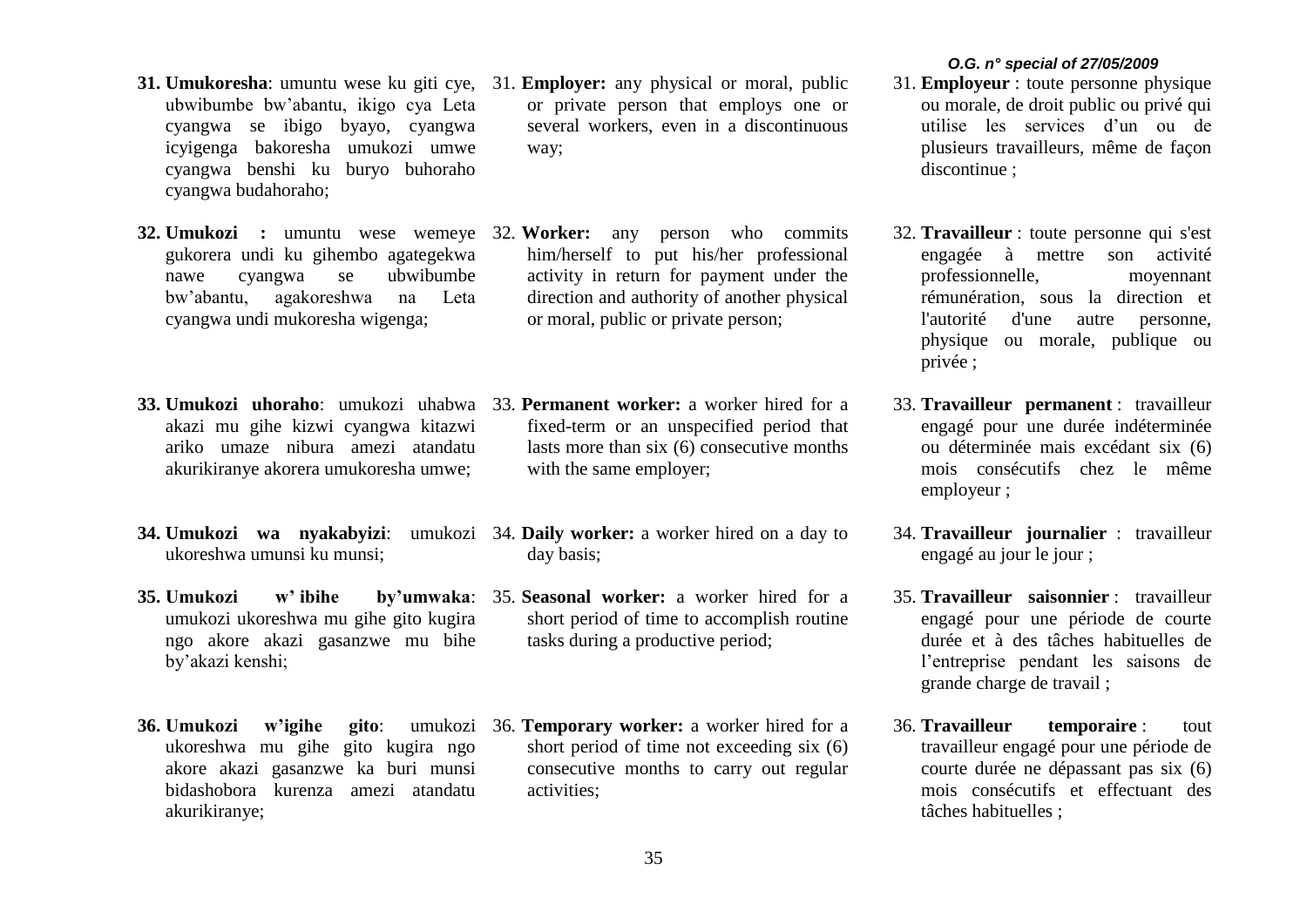- **37. Umukozi wo mu mirimo idasanzwe**: 37. **Casual worker:** a worker hired quite umukozi ukoreshwa ngo akore akazi runaka mu gihe gito, kandi ako kazi katajyanye n'ibikorwa bihoraho bisanzwe by'ikigo;
- **38. Umukozi wo mu mirimo itanditse :**  38. **Informal sector worker:** a worker who umukozi ukora imirimo idafite amategeko ayigenga ukorera ikigo cyangwa umuntu bitanditswe mu gitabo cy'ubucuruzi cyangwa mu buyobozi nk'abakoresha;
- **39. Umurimo w'agahato:** umurimo uwo ari 39. **Forced labour:** any work the worker wo wose ukozwe n'umuntu atabishaka kandi ashyizweho imbaraga cyangwa akangishwa ibihano igihe adakoze ibyo asabwa;
- **40. Umurimo wo mu muryango:** umurimo 40. **Family labour:** every work carried out by wose ukozwe n'umugabo cyangwa umugore, abo bakomokaho n'ababakomokaho cyangwa abo barera bakora ibikorwa by'ubuhinzi n'ubworozi, iby'ucuruzi, n'iby'inganda ariko ari iby'umuryango;
- **41. Umunsi w'ikiruhuko:** umunsi abakozi 41. **Public holiday**: any non-working day badakora kandi byemewe n'itegeko.
- **42. Umushahara :** amafaranga yose ahabwa 42. **Remuneration:** the total amount of cyangwa agombwa umukozi kubera akazi aba yakoze;
- temporarily and during a limited period of time to achieve and accomplish a specific task, which is not directly included in the normal activities of the enterprise;
- performs informal activities and who works for a company or an individual that is not registered as employer in the commercial register or with authorities;
- performs against his/her will and by force or under pressure or threat that some punishments await him/her if he/ she does not perform it;
- the husband or wife, ascendants, descendants and wards engaged in agricultural, breeding, commercial and industrial activities for the benefit of the family;
- listed and declared as such by the law;
- payments made or owed to a worker as a result of his/her job:
- 37. **Travailleur occasionnel** : travailleur engagé pour une période de courte durée afin d'accomplir une tâche déterminée mais qui n'est pas directement en rapport avec les activités normales de l'entreprise ;
- 38. **Travailleur du secteur informel** : travailleur qui occupe un emploi informel dans une entreprise ou chez une personne phsyique non inscrite au registre du commerce ou auprès d'une autorité locale comme employeur ;
- 39. **Travail forcé** : tout travail ou service exigé d'un individu sous la menace d'une peine quelconque et pour lequel ledit individu ne s'est pas offert de plein gré ;
- 40. **Main-d'œuvre familiale** : tout travail effectué par l'époux ou l'épouse, leurs ascendants, descendants ou enfants à charge exerçant les activités d'agriculture et d'élevage, commerciales et industrielles mais pour le compte de la famille ;
- 41. **Jour férié:** toute journée chômée répertoriée et déclarée comme telle par la loi.
- 42. **Rémunération:** montant total de tous les paiements versés ou dus à un travailleur en raison du travail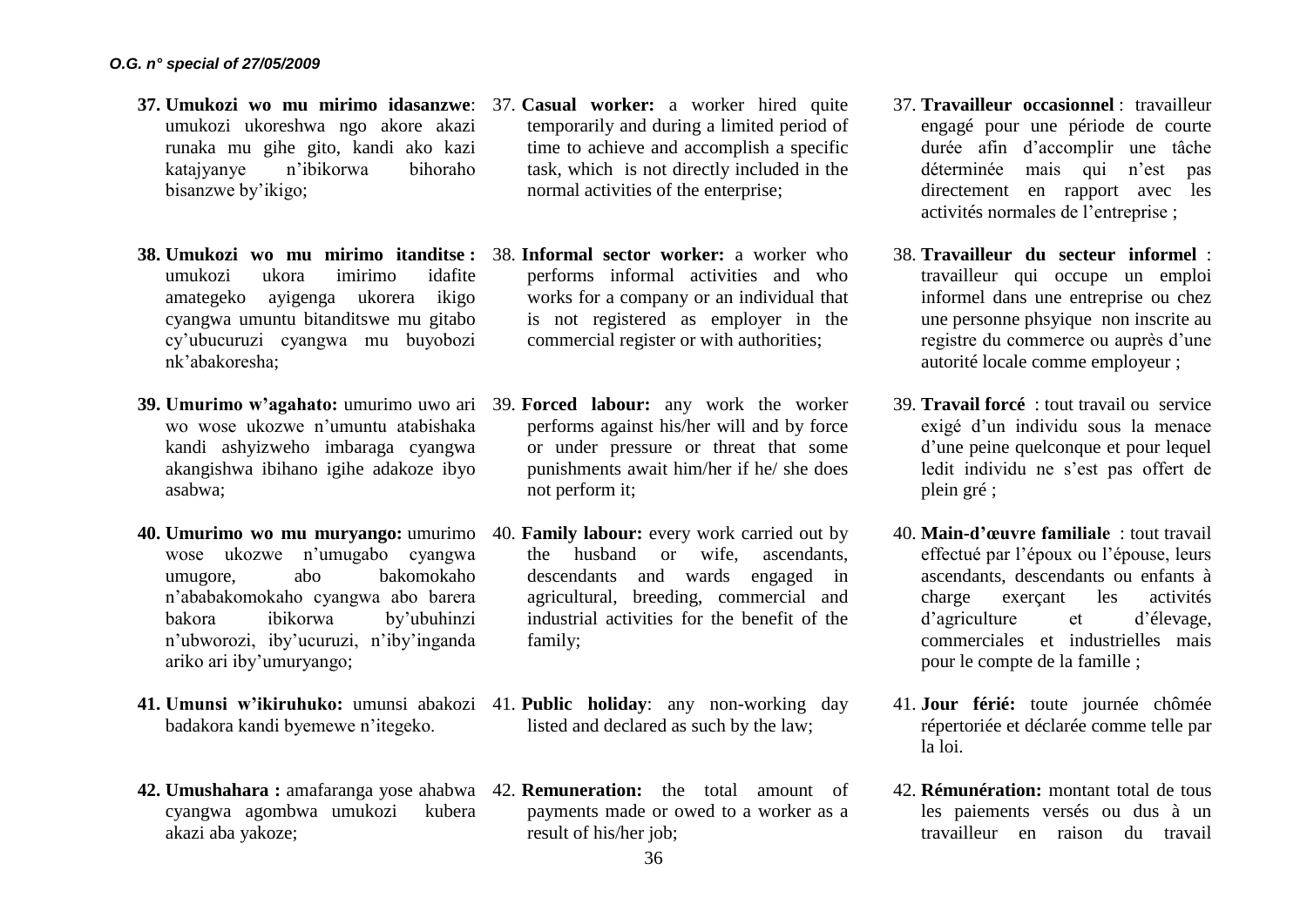# *O.G. n° special of 27/05/2009* effectué;

- 43. **Salaire de base :** paiement versé à un travailleur en contrepartie du travail effectué durant les heures ordinairement prestées, mais ceci n'inclut pas les diverses indemnités et primes.
- 44. **Famille :** personnes ayant un lien avec le travailleur y compris son conjoint, un ou plusieurs enfants, qu'ils soient légitimes ou adoptifs, ses parents, frères ou sœurs et grands-parents ;
- 45. **Enfant:** tout être humain âgé de moins de dix huit (18) ans ;
- 46. **Confédération des organisations syndicales** : organisation faîtière des organisations syndicales agréées ;
- 47. **Confédération des organisations d'employeurs :** union des fédérations des organisations d'employeurs.
- **UMUTWE WA KABIRI : IBIREBWA N'IRI CHAPTER II: SCOPE OF APPLICATION TEGEKO CHAPITRE II :CHAMP D'APPLICATION**

Iri tegeko rigena imikoranire y'akazi hagati This law governs labour relations between La présente loi est applicable aux relations de

y'abakozi n'abakoresha ndetse n'imikoranire workers and employers as well as between the travail entre travailleurs et employeurs ainsi

**45. Umwana :** umuntu wese uri munsi 45. **Child:** any human being below the age of eighteen (18) years;

a worker for the job performed during ordinary working hours, but which does not include various allowances and

his or her spouse, one or several children whether born to him/her or legally adopted, parents, sister or brother, grand-

43. **Basic salary**: an amount of money paid to

bonuses;

parents;

**46. Urugaga rw'amasendika:** Ihuriro ry'impuzamasendika zemewe n'amategeko; 46. **Trade union confederation**: an umbrella organization of registered trade union federations;

**44. Umuryango :** abantu bafitanye isano 44. **Family:** worker's related persons including

**47. Urugaga rw'Amashyirahamwe**  47. **Confederation of employers' y'abakoresha:** Ihuriro ry'impuzamashyirahamwe y'abakoresha. **organizations**: an umbrella organization of employers'federations.

**Ingingo ya 2 : Ibyo iri tegeko rireba**

y'amavuko;

**43. Umushahara w'ibanze:** amafaranga

hatarimo andi mashimwe;

umukozi ahabwa kubera akazi aba yakoze mu masaha y'akazi yagenwe

n'umukozi bagizwe n'uwo bashakanye hakurikijwe amategeko, umwana umwe cyangwa benshi n'iyo yaba uwakiriwe mu muryango hakurikijwe amategeko, ababyeyi, musaza cyangwa mushiki, ba

y'imyaka cumi n'umunani (18)

sekuru na nyirakuru b'umukozi;

**Article 2: Scope of application**

# **Article 2 : Champ d'application**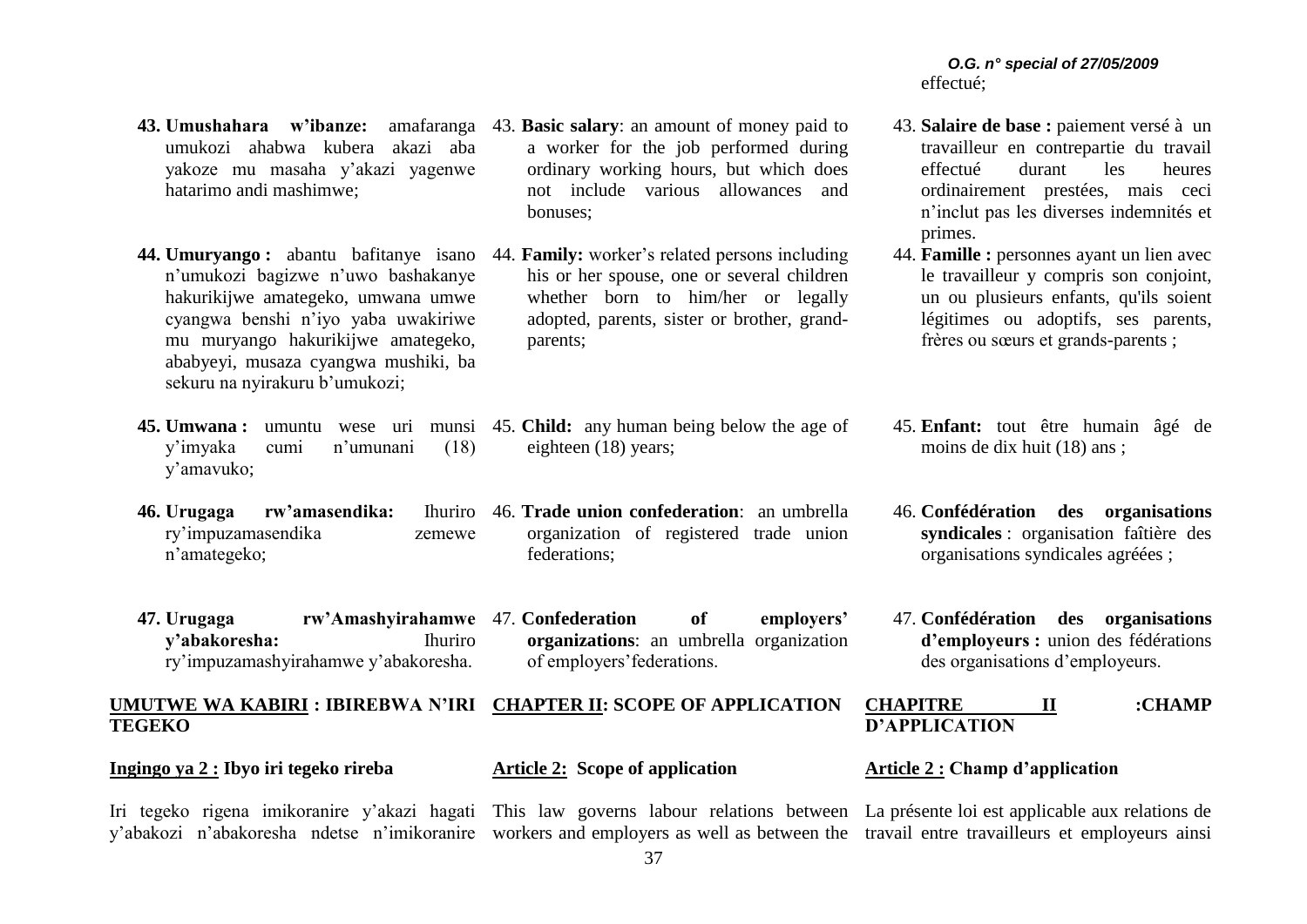hagati y'abakoresha n'abitoza abimenyereza umwuga bishingiye ku masezerano. latter and the apprentices or the trainees under ku their authority as per contract.

### **Ingingo ya 3 : Abo iri tegeko ritareba**

Umuntu wese ugengwa na sitati rusange cyangwa yihariye y'abakozi ba Leta mu Rwanda ntarebwa n'iri tegeko keretse ibyagenwa n'amateka ya Minisitiri w'Intebe.

Ukora ibikorwa by'ubuhinzi n'ubworozi, iby'ubucuruzi n'inganda by'umuryango ntarebwa n'iri tegeko keretse ku byerekeye ubuzima n'umutekano ku kazi ndetse n'imirimo ibujijwe abana n'abagore batwite cyangwa abonsa.

Umukozi wo mu mirimo itanditse ntarebwa n'iri tegeko keretse ku bijyanye n'ubwiteganyirize bw'abakozi, kwibumbira mu ma sendika ndetse n'ibirebana n'ubuzima n'umutekano wabo ku kazi.

# **Article 3: Exclusion from the scope of Article 3 : Exclusion du champ application**

Every person employed under the general statutes for the Rwanda public service or every person under specific statutes shall not be subjected to the provisions of this law, except for matters that may be provided for by Prime qui pourraient être déterminées par Arrêtés du Minister's orders.

The person dealing with family agricultural, breeding, commercial or industrial activities shall not be subjected to the provisions of this law, except for provisions relating to health and safety at workplace as well as to prohibitions for child labour and for pregnant or breastfeeding women.

The informal sector worker is not subjected to provisions of this law, except for issues relating to social security, the trade union organizations and those relating to health and safety at workplace.

qu'entre ces derniers et les apprentis ou les stagiaires régis par un contrat.

# **d'application**

Toute personne régie par le statut général ou particulier des agents de la fonction publique rwandaise n'est pas soumise aux dispositions de la présente loi à l'exception des matières Premier Ministre.

La main-d'œuvre agricole, d'élevage commerciale et industrielle familiale n'est pas soumise aux prescriptions de la présente loi, à l'exception des dispositions en matière de sécurité et santé au travail et de travaux interdits aux enfants et femmes enceintes ou allaitantes.

Le travailleur du secteur informel n'est pas soumis aux dispositions de la présente loi à l'exception des matières relatives à la sécurité sociale, aux organisations syndicales et celles relatives à la santé et sécurité au travail.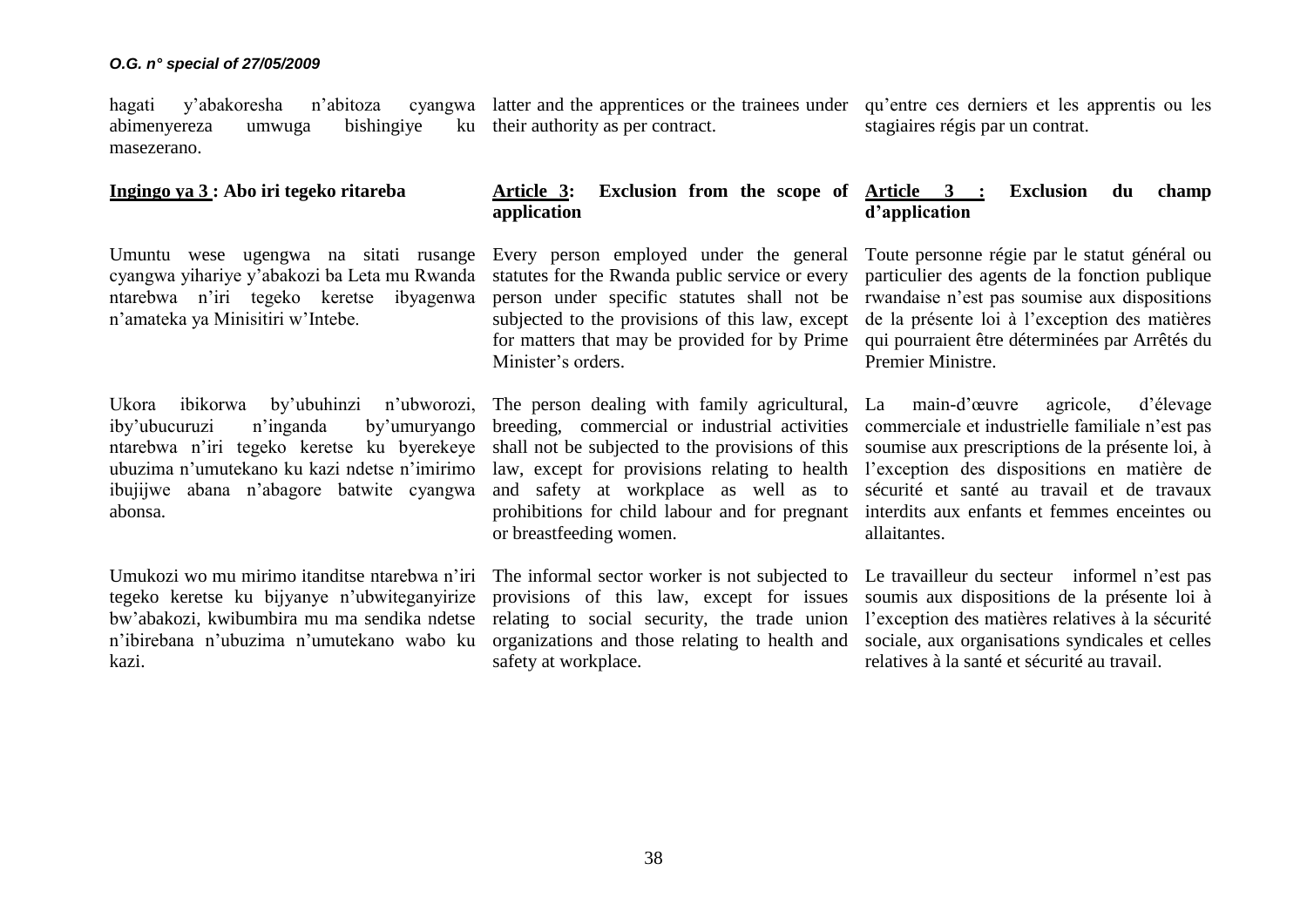#### **UMUTWE WA GATATU: CHAPTER III: FUNDAMENTAL RIGHTS UBURENGANZIRA BW'IBANZE CHAPITRE III: DROITS FONDAMENTAUX**

**Icyiciro cya mbere: Ibuzwa ry'imirimo Section one: Child labour Prohibition y'abana**

# **Ingingo ya 4: Umurimo w'abana**

# **Article 4: Child labour**

cyangwa se uwimenyereza umwuga mbere y'uko yuzuza imyaka cumi n'itandatu (16).

Hagati y'imyaka cumi n'itandatu (16) na cumi A child aged between sixteen (16) and eighteen L'enfant d'un âge compris entre seize (16) et n'umunani (18) umwana ashobora gukoreshwa nk' umukozi hakurikijwe ingingo ya 5, iya 6 n'iya 7 z'iri tegeko.

# **Ingingo ya 5: Ikiruhuko cy'umwana**

Ikiruhuko cy'umwana hagati y'ibihe bibiri by'akazi ntikigomba kujya munsi y'amasaha cumi n'abiri(12) akurikiranye.

#### **Ingingo ya 6: Imirimo ibujijwe ku bana**

Umwana agomba gukoreshwa umurimo ashoboye. Umwana ntashobora gukoreshwa mu mirimo ikorwa nijoro, ivunanye cyangwa iyagira cannot be employed in the nocturnal, laborious, ingaruka mbi ku buzima bwe, n'imyitwarire bye.

# **Ingingo ya 7: Uruhare rw'umugenzuzi Article 7: Labour Inspector's role w'umurimo**

Umwana ntashobora gukoreshwa nk'umukozi It is prohibited to employ a child in any company, even as apprentice, before the age of sixteen (16).

> (18) may be employed under the provisions of articles 5, 6 and 7 of this law.

### **Article 5: Child's rest**

child shall be of a minimum duration of twelve (12) consecutive hours.

#### **Article 6: Prohibited work for children**

The child shall be subject to the work which is propotionate to his/her capacity. The child unsanitary or dangerous services for his/her health as well as his/her education and morality.

**Section première: Interdiction du travail des enfants**

#### **Article 4: Travail des enfants**

L'enfant ne peut être employé dans aucune entreprise, même comme apprenti, avant l'âge de seize (16) ans révolus.

dix-huit (18) ans peut être employé conformément aux dispositions des articles 5, 6 et 7 de la présente loi.

# **Article 5: Repos de l'enfant**

 The rest between two working periods for a Le repos de l'enfant entre deux périodes de travail doit avoir une durée minimum de douze (12) heures consécutives.

# **Article 6: Travail interdit aux enfants**

Il est interdit de faire effectuer, par un enfant, un travail disproportionné à ses capacités. L'enfant ne peut pas être employé aux travaux nocturnes, pénibles, insalubres ou dangereux tant pour sa santé que pour sa formation et sa moralité.

#### **Article 7: Rôle de l'Inspecteur du Travail**

Umugenzuzi w'umurimo ashobora gusabira The labor inspector can request for the L'inspecteur du travail peut requérir l'examen

*O.G. n° special of 27/05/2009*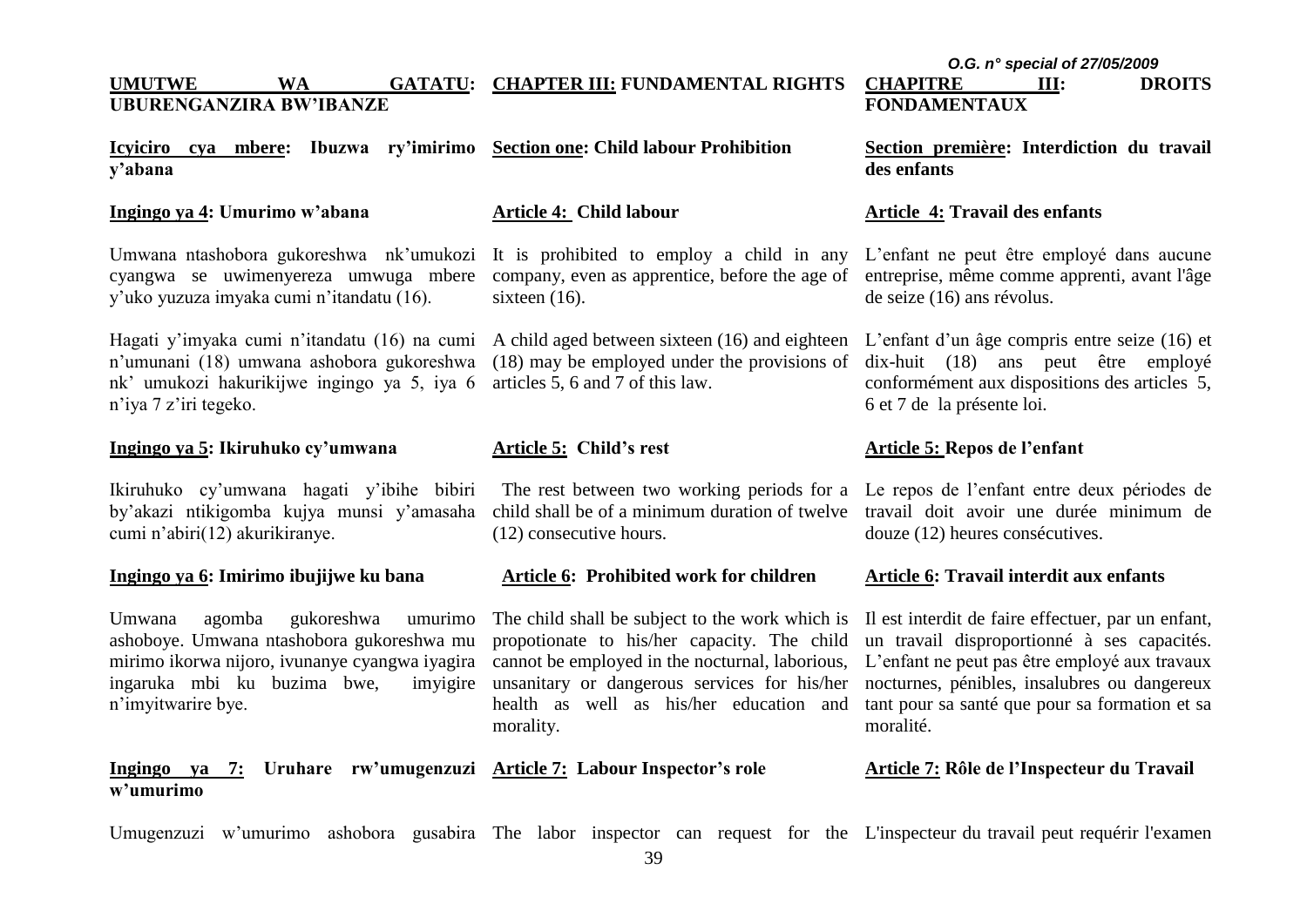| umwana gukorerwa isuzumwa n'umuganga<br>wemewe na Leta kugira ngo hagaragazwe niba<br>umurimo akora utarenze imbaraga ze cyangwa<br>ko utangiza ubuzima bwe. Abantu bose kandi<br>babifitemo inyungu bafite uburenganzira bwo<br>gusaba ko iri suzuma rikorwa. | doctor, in order to verify if the work with vérifier si le travail dont il est chargé n'excède<br>which they are entrusted is neither beyond their pas ses forces et ne nuit pas à sa santé. Cette<br>strengths and or harmful to their health. Also réquisition est de droit à la demande des<br>this examination may be requested for by all intéressés.<br>those parties interested in the matter. | examination of the children by a recognised d'un enfant par un médecin agréé, en vue de                                                                                          |  |  |
|----------------------------------------------------------------------------------------------------------------------------------------------------------------------------------------------------------------------------------------------------------------|-------------------------------------------------------------------------------------------------------------------------------------------------------------------------------------------------------------------------------------------------------------------------------------------------------------------------------------------------------------------------------------------------------|----------------------------------------------------------------------------------------------------------------------------------------------------------------------------------|--|--|
| Iyo bigaragaye ko ibiyugwa mu ngingo ya<br>gatandatu bitubahirijwe, amasezerano y'akazi<br>agahabwa<br>amafaranga<br>umwana<br>araseswa<br>y'integuza.                                                                                                         | Where it is established that the provisions of En cas de constat de violation des dispositions<br>article 6 of this law are not complied with, the de l'article 6, le contrat de travail est résilié et<br>child's<br>employment contract<br>shall<br>terminated and notice allowance be paid to the<br>child.                                                                                        | be une indemnité de préavis accordée à l'enfant.                                                                                                                                 |  |  |
| <u>Icyiciro cya 2</u> : Imirimo y'agahato                                                                                                                                                                                                                      | <b>Section 2: Forced works</b>                                                                                                                                                                                                                                                                                                                                                                        | <b>Section 2: Travaux forcés</b>                                                                                                                                                 |  |  |
| Ingingo ya 8: Ibuzwa ry'imirimo y'agahato                                                                                                                                                                                                                      | <b>Article 8: Prohibition of forced works</b>                                                                                                                                                                                                                                                                                                                                                         | Article 8: Interdiction des travaux forcés                                                                                                                                       |  |  |
| Ni icyaha guteza, kwemera, gutegeka no gutuma<br>habaho mu buryo butaziguye cyangwa buziguye<br>imirimo y'agahato iyo ari yo yose.                                                                                                                             | It shall be an offence to cause, to provocate, to<br>allow or to impose, directly or indirectly,<br>forced works whatsoever.                                                                                                                                                                                                                                                                          | Constitue une infraction le fait pour toute<br>de causer, de provoquer, de<br>personne<br>permettre ou d'imposer, directement ou<br>indirectement, des travaux forcés de quelque |  |  |
|                                                                                                                                                                                                                                                                |                                                                                                                                                                                                                                                                                                                                                                                                       | nature que ce soit.                                                                                                                                                              |  |  |
| Nyamara umurimo w'agahato ntibivuze:                                                                                                                                                                                                                           | However, forced labor shall not include:                                                                                                                                                                                                                                                                                                                                                              | Toutefois le terme « travail forcé » ne<br>comprend pas:                                                                                                                         |  |  |
| umurimo<br>hakurikijwe<br>ukozwe<br>wose<br>1.<br>gukora<br>imirimo<br>amategeko<br>agenga<br>itegetswe y'igisirikare;                                                                                                                                         | 1. Any kind of work executed in accordance<br>with the law governing military service;                                                                                                                                                                                                                                                                                                                | 1. tout travail ou service effectué en<br>vertu des lois sur le service militaire<br>obligatoire et affecté à des travaux<br>purement militaires;                                |  |  |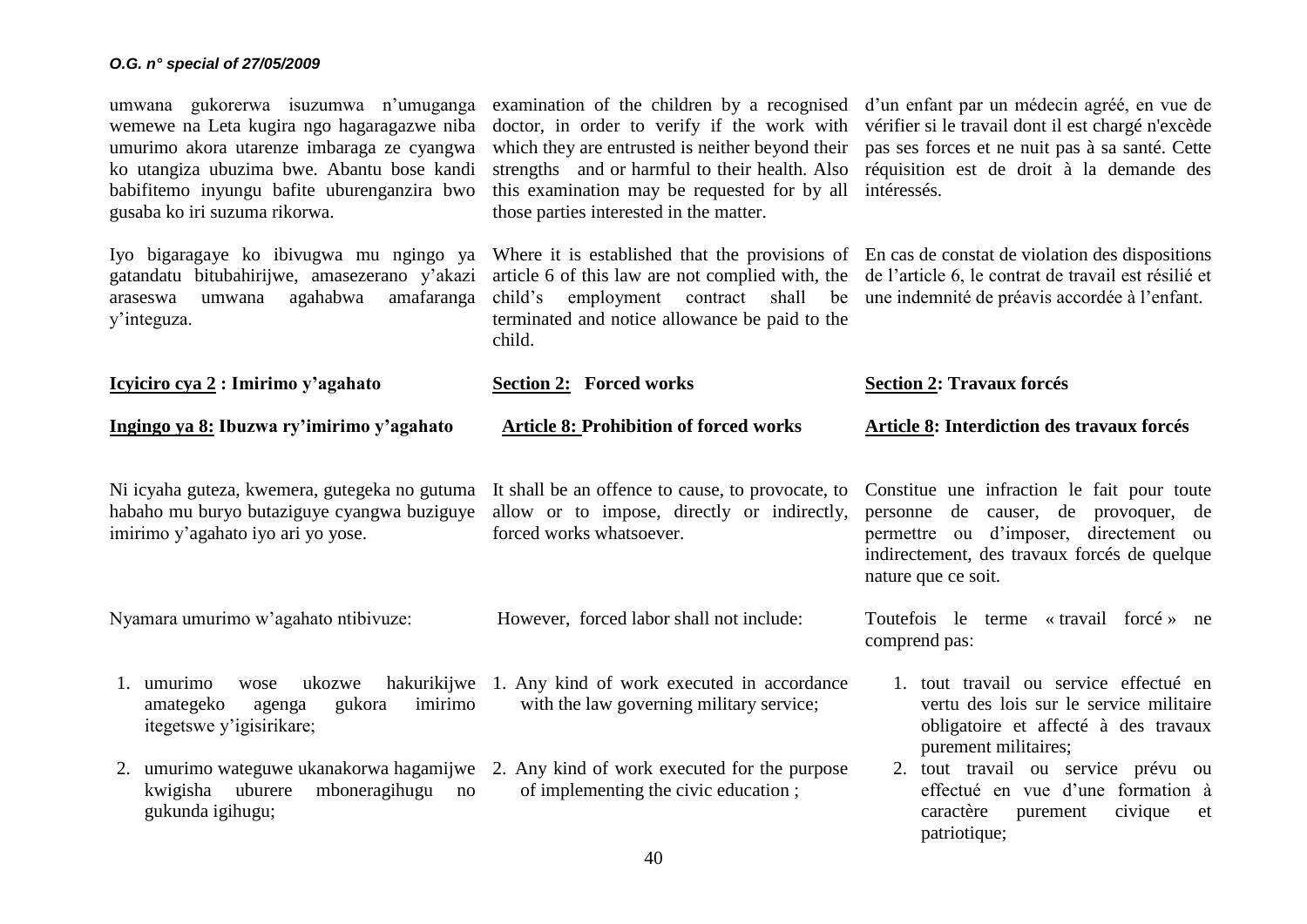- 3. umurimo wose ukozwe mu rwego 3. Any kind of work or service which is part of rw'inshingano umunyarwanda wese afitiye igihugu cye ;
- 4. umurimo wose utegetswe hakurikijwe icyemezo cy'urukiko kandi ugenzurwa n'urwego rwa Leta rubifitiye ububasha ;
- 5. umurimo wose utegetswe umuntu mu gihe 5. Any work or service required in case of an ari ngombwa kandi byihutirwa nko mu gihe cy'intambara cyangwa se ibiza.

**ihohoterwa cyangwa kubuzwa amahwemo**

**rishingiye ku gitsina**

bishingiye ku gitsina cyangwa se kumubuza subject a worker to gender based violence or amahwemo mu buryo buziguye cyangwa moral harassment within the context of work. butaziguye byose mu rwego rw'akazi.

#### **Ingingo ya 10: Ukureka kw'uwahohotewe Article 10: Resignation in case of violence**

Ukureka akazi kw'umukozi ihohoterwa n'umukuriye ku kazi bifatwa nko an unfair dismissal. kwirukanwa nta mpamvu. wakorewe violence by his/her supevisor is considered as

#### **Ingingo ya 11: Ibuzwa ryo guhanwa mu gihe Article 11: Prohibition of punishment in Article 11 : Interdiction de sanction en cas cy'ihohoterwa case of violence**

- the normal civic obligations of the citizens of Rwanda;
- 4. Any kind of work or service required of a person according to a decision of the court and which is executed under the responsibility and control of a public institution or authority;
	- emergency such as during the time of war or disaster.

**Icyiciro cya gatatu: Kurinda abakozi Section 3: Protection of workers against Section 3 : Protection des travailleurs violence or harassment** 

**Ingingo ya 9: Ibuzwa ry'ihohoterwa Article 9: Prohibition of Gender based violence**

Birabujijwe guhohotera umukozi uwariwe wese It shall be forbidden to directly or indirectly

The resignation of a worker who is victim of

# *O.G. n° special of 27/05/2009*

- 3. tout travail ou service faisant partie des obligations civiques normales des citoyens envers la patrie;
- 4. tout travail ou service exigé d'un individu comme conséquence d'une condamnation prononcée par l'autorité judiciaire et réalisé sous le contrôle d'une institution ou d'une autorité publique compétente;
- 5. tout travail ou service exigé en cas de force majeure² d'urgence telle que la guerre ou une catastrophe.

# **contre la violence ou le harcèlement**

# **Article 9: Interdiction de la violence basée sur le genre**

Il est interdit d'excercer les violences basées sur genre ou de harceler directement ou indirectement, une personne, et ce dans le cadre de son emploi.

# **Article 10 : Démission en cas de violence**

La démission d'un travailleur victime d'une action de violence par son supérieur est considérée comme un licenciement abusif.

# **de violence**

Nta mukozi ushobora guhanwa kubera ko No worker shall be dismissed for having Aucun travailleur ne peut être sanctionné pour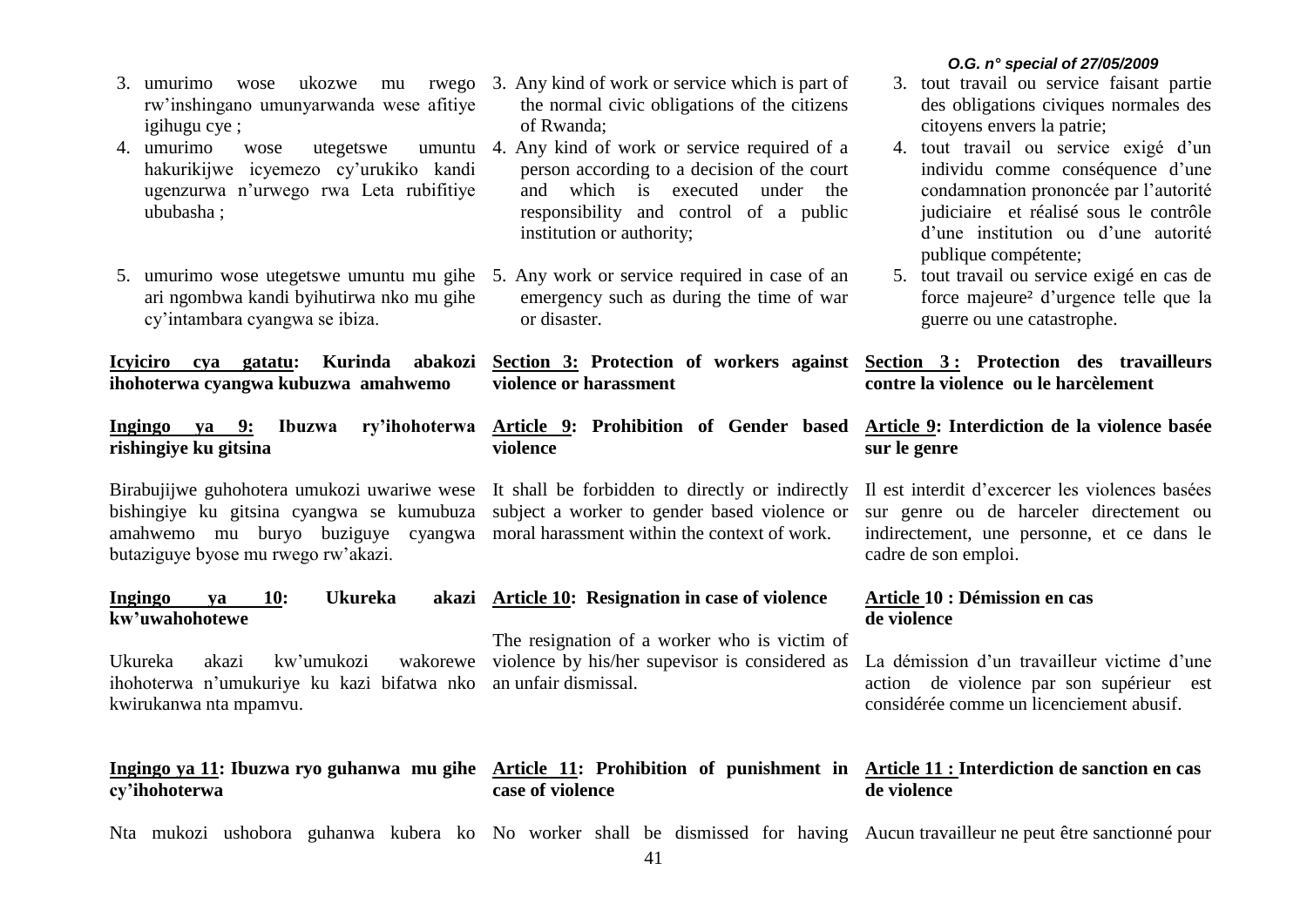**Ingingo ya 12 : Ibibujijwe**

yayuze cyangwa yatanze ihohoterwa. ubuhamya ku reported or testified on violence.

**Icyiciro cya kane: Kubuza ivangura mu kazi Section 4: Prohibition of discrimination in work matters**

**Article 12: Non discrimination criteria**

Birabujijwe gukora ivangura mu kazi mu buryo It shall be forbidden to directly or indirectly butaziguye cyangwa buziguye iyo rigamije make any discrimination aiming at denying the kubuza umukozi amahirwe cyangwa worker the right to equal opportunity or to the umushahara bingana n'iby'abandi cyane cyane salary especially when the discrimination is iyo rishingiye kuri ibi bikurikira :

- 1. ubwoko, ibara ry'uruhu, inkomoko;
- 2. igitsina, kuba yarashatse atarashatse cyangwa se inshingano ze z'umuryango;
- 3. idini, ukwemera cyangwa ibitekerezo bya 3. religion, beliefs or political opinions; politiki;
- 4. urwego agezemo mu bukungu cyangwa 4. social or economic conditions; imibereho ;
- 5. Igihugu cy'inkomoko;
- 6. Ubumuga;
- 7. Ugutwita mu gihe cyahise, ikiriho n'ikizaza;
- 8. Irindi vangura iryo ari ryo ryose.
- based upon the following:
- 1. Race, color, or origin;

5. country of origin;

6. disability;

- 2. sex, marital status or family responsibilities;
	- - 3. la religion, les croyances ou les opinions politiques;
		- 4. le statut social ou économique;
		- 5. l'ascendance nationale;
		- 6. le handicap ;
		- 7. une grossesse antérieure, actuelle ou à venir;
		- 8. toute autre forme de discrimination.

7. previous, current or future pregnancy;

8. any other type of discrimination.

avoir relaté ou témoigné des agissements de violence.

**Section 4 : Interdiction de discrimination en matière d'emploi**

**Article 12 : Critères de non discrimination**

Il est interdit d'opérer, directement ou indirectement, des discriminations au cours de l'emploi visant à priver le travailleur de l'égalité des chances ou de traitement lorsque une telle discrimination est basée notamment sur :

- 1. la race, la couleur, l'origine ;
- 2. le sexe, l'état civil ou les responsabilités familiale;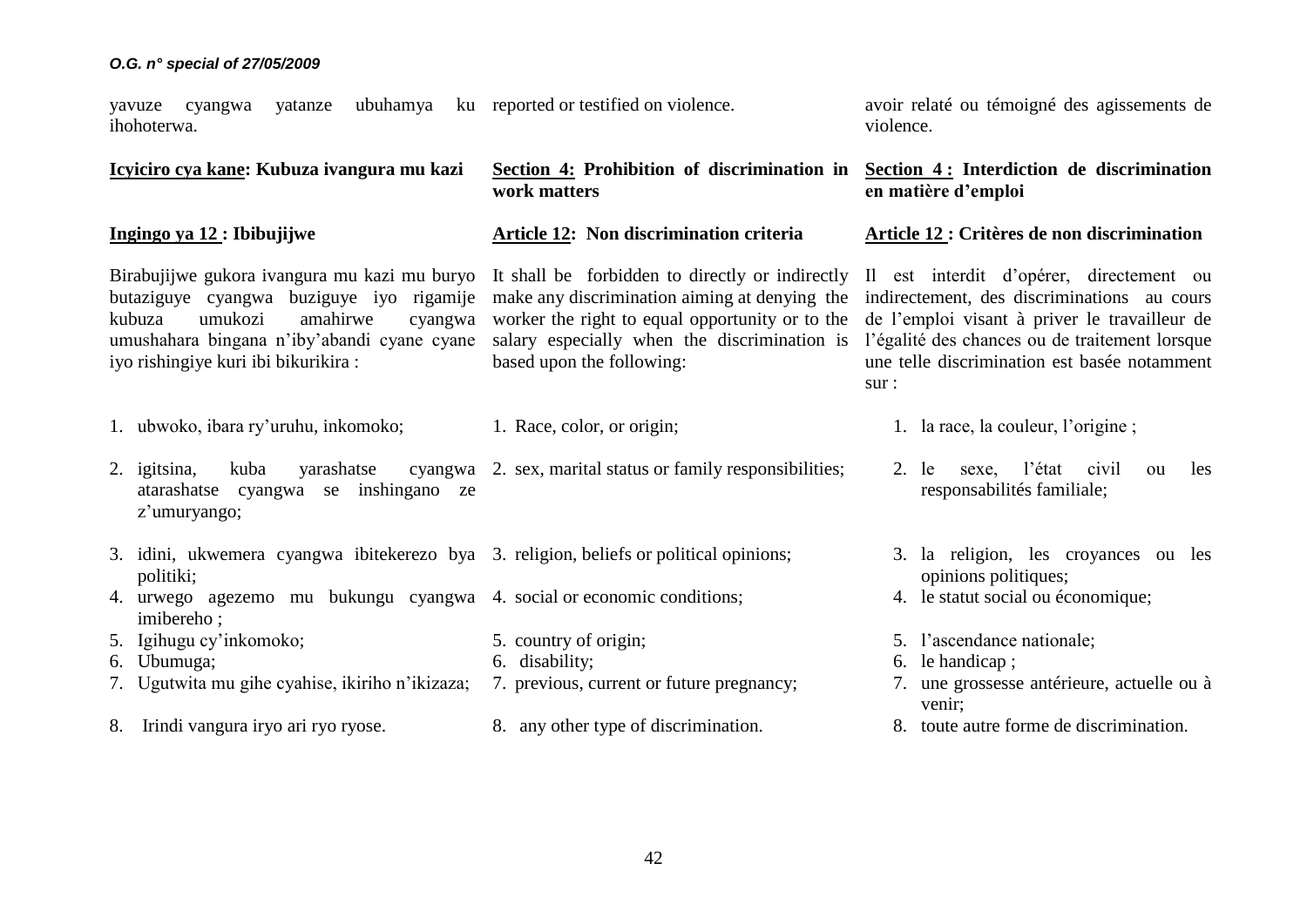#### 43

**Icyiciro cya 5 : Ubwisanzure mu gutanga Section 5: Freedom of opinion ibitekerezo**

# **Ingingo ya 13 : Uburenganzira mu gutanga Article 13: Freedom of opinion ibitekerezo**

bwo kuvuga ibyo batekereza haba ku giti cyabo cyangwa muri rusange ku bijyanye n'uko akazi gateye, uko gakorwa ndetse n'uko gateguye. Ibitekerezo bitanzwe n'abakozi ntibashobora kubihanirwa.

# **INTERURO YA KABIRI: AMASEZERANO Y'AKAZI**

# **Y'AKAZI**

**Icyiciro cya mbere: Ingingo zihuriweho**

# **Ingingo ya 14:Gukora amasezerano y'akazi**

Amasezerano y'akazi akorwa ashingiye ku A contract of employment shall be concluded bwumvikane bw'umukoresha n'umukozi. Umukozi yemera gukorera umukoresha kandi akayoborwa na we; umukoresha na we akemera kumuhemba umushahara bumvikanye. Amasezerano yo gukorera undi ubuzima bwose ntiyemewe.

Abakozi n'ababahagarariye bafite uburenganzira Workers and their representatives shall have Les travailleurs et leurs représentants the right to express their personal or collective opinions on the content, conditions, execution collective sur le contenu, les conditions and organization of work. The opinions of workers can not be a basis for sanction against them.

# **TI: CONTRACT EMPLOYMENT**

# **UMUTWE WA MBERE : IKORWA CHAPTER ONE: CONCLUSION AND CHAPITRE PREMIER : CONCLUSION N'IKURIKIZWA RY'AMASEZERANO EXECUTION OF THE CONTRACT OF EMPLOYMENT**

**Section One: Common provisions** 

# **Article 14: Conclusion of an employment Article 14 : Formation du contrat de contract**

basing upon the worker's and employer's mutual consent, the first undertaking to put l'employeur, le premier s'engageant à mettre his/her professional activity at the service and under the authority of the employer; the second undertaking in return to pay to the worker the salary agreed upon. Concluding life contracts of employment is not acceptable.

### **Article 13 : Liberté d'opinion**

bénéficient d'un droit à l'expression directe et d'exercice et l'organisation du travail. Les opinions que les travailleurs émettent ne peuvent pas motiver une sanction.

# **TITRE II : CONTRAT DE TRAVAIL**

# **ET EXECUTION DU CONTRAT DE TRAVAIL**

**Section première : Dispositions communes**

# **travail**

Le contrat de travail est formé par le consentement mutuel du travailleur et de temporairement son activité professionnelle au service et sous l'autorité de l'employeur ; le second s'engageant en contrepartie à verser au travailleur la rémunération convenue. La conclusion d'un contrat de travail à vie est prohibée.

#### *O.G. n° special of 27/05/2009* **Section 5 : Liberté d'opinion**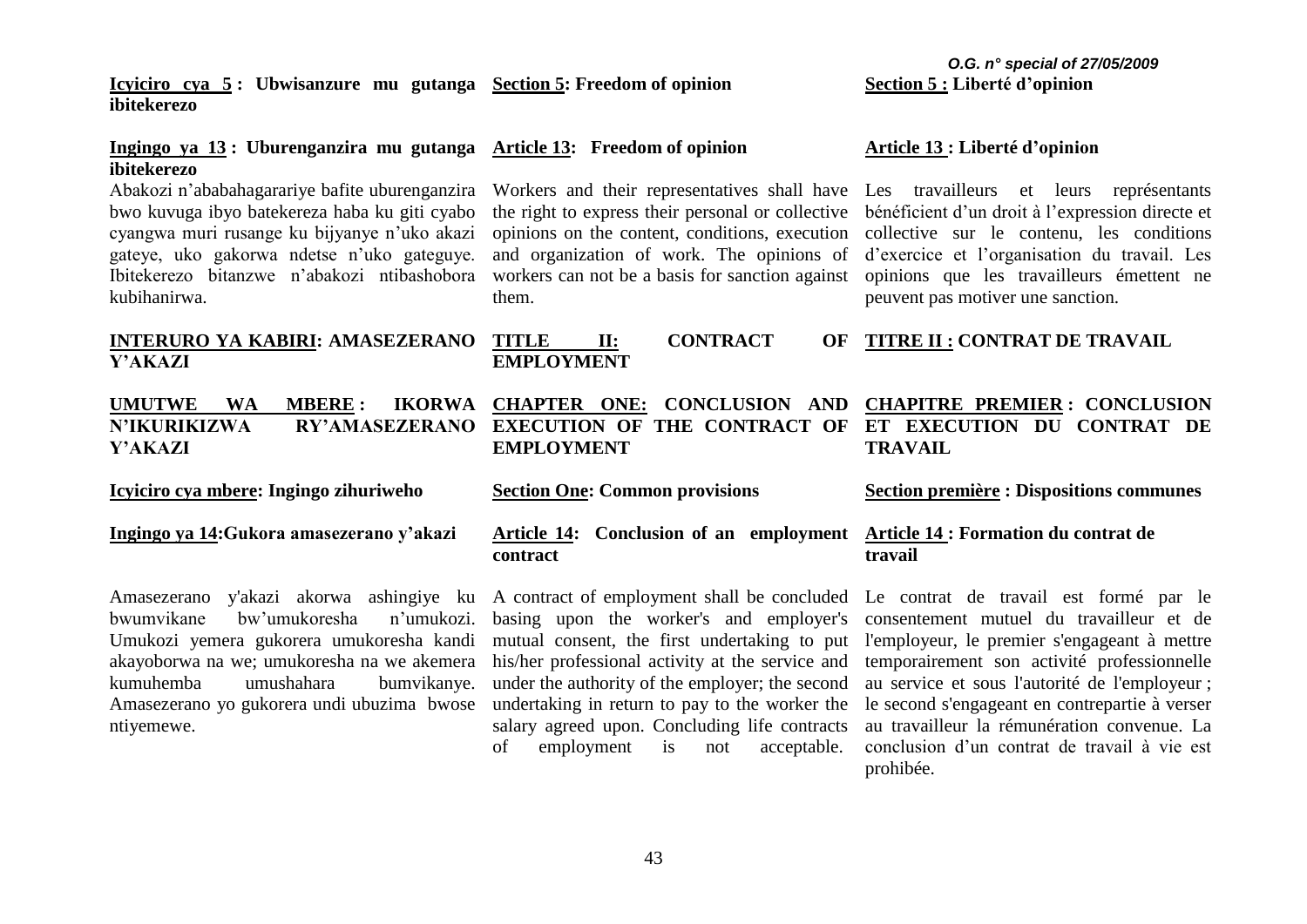#### **Ingingo ya 15 : Uburyo amasezerano y'akazi akorwamo Article 15: Forms of an employment Article 15 : Formes du contrat de travail contract**

Amasezerano y'akazi ashobora kuba ayanditse The contract of employment can be oral or Le contrat de travail peut être écrit ou verbal. cyangwa atanditse. Akorwa ku buryo bunogeye written. It can be signed in the form that is Il est passé dans la forme qui convient aux bene kuyagirana ku mpande zombi igihe suitable to the contracting parties provided the parties contractantes sans préjudice de bitabangamiye ingingo ya 19 y'iri tegeko. provisions of article 19 of this law are l'article 19 de la présente loi. La preuve peut Gihamya y'amasezerano ishobora kuba uburyo observed. All the means available may be en être rapportée par tous les moyens. bwose bubonetse.

cyangwa se ku gikorwa kizwi neza.

Mu bihe byose, amasezerano y'akazi hagati y'umukozi umwe n'abakoresha batandukanye atabangamiranye hagati yayo, aremewe.

Ashobora gusinywa mu gihe kizwi, kitazwi It can be a fixed term contract an open-ended Il peut être conclu pour une période

compromising one another are accepted.

invoked in its proving.

contract or for a well defined work. In all déterminée, indéterminée ou pour un travail cases, contract of employment between worker nettement défini. Dans tous les cas, le contrat and various employers if they are not de travail entre un travailleur et multiples employeurs si les contrats ne se compromettent pas sont acceptés.

# **Ingingo ya 16 : Isubirwamo ry'amasezerano Article 16: Renewing a fixed-term contract y'igihe kizwi**

Amasezerano v'igihe kizwi gusubirwamo inshuro zose impande zombi times as agreed on by the parties. zumvikanyeho. ashobora Fixed-term contract can be renewed as many

# **nyandiko**

mu nyandiko :

- 1. Amasezerano akozwe ku gihe kirenga 1. A contract concluded for a continuous cyangwa kingana n'amezi atandatu(6) akurikiranye;
- 2. Amasezerano y'akazi kazakorerwa mu 2. Employment contract signed in Rwanda but mahanga yasinyiwe mu Rwanda;

**Ingingo ya 17 : Amasezerano akorwa mu Article 17: Contracts concluded in a written Article 17 : Contrats constatés par écrit form**

be concluded in a written form:

# period superior or equal to  $six(6)$ consecutive months;

which shall be implemented in a foreign

# **Article 16 : Renouvellement du contrat à durée déterminée**

Le contrat à durée déterminée peut être renouvelé autant de fois que les parties en conviennent.

Amasezerano y'akazi akurikira agomba kuba ari The following contracts of employment must Les contrats de travail suivants doivent être constatés par écrit :

- 1. un contrat conclu pour une période supérieure ou égale à six (6) mois consécutifs;
- 2. un contrat de travail signé au Rwanda mais exécuté à l'étranger;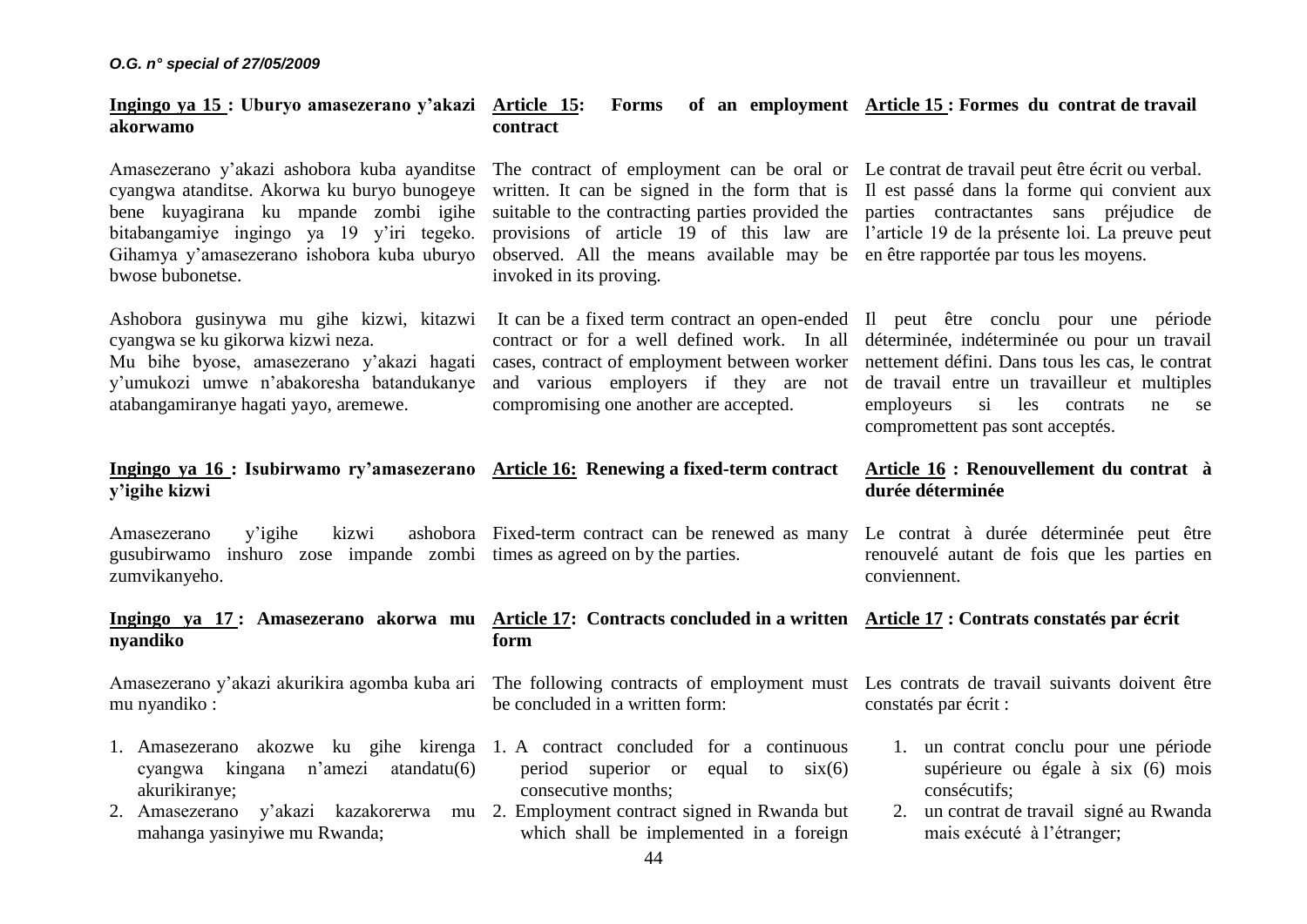3. Amasezerano yo gukora akazi kihariye 3. A contract relating to a specific activity kadashobora kurangira mu gihe cy'amezi atandatu (6) cyangwa iminsi yakozwe ingana n'amezi atandatu (6) uhereye igihe akazi katangiriye.

Iby'ingenzi bikubiye mu masezerano y'akazi yanditse biteganywa n'Iteka rya Minisitiri ufite umurimo mu nshingano ze.

# **Ingingo ya 18:Umurimo w'abanyamahanga**

Uretse ibirebana n'impushya z'akazi ku banyamahanga bakorera mu Rwanda bigengwa n'amategeko agenga abinjira n'abasohoka mu gihugu, amasezerano y'akazi ku banyamahanga bakorera mu Rwanda agengwa n'iri tegeko kandi agomba kuba mu nyandiko.

country;

which shall not be completed in a period of six (6) months or for the work whose execution period amounted to six (6) months from the beginning of that work.

Major contents and modalities for written Les principaux termes et conditions du contrat contract are determined by the order of the Minister with Labour in his/her attributions.

# **Article 18: Foreigner's employment**

Apart from issues to working permits for A l'exception des permis de travail des foreigners working in Rwanda that are étrangers régis par les lois sur l'immigration determined by imigration and emigration laws, the contract of employment for foreigners working in Rwanda shall be governed by this présente loi et doit être constaté par écrit. law and shall be written.

3. un contrat de réalisation d'un travail particulier qui ne peut raisonnablement pas être achevé en six (6) mois ou lorsque les jours prestés sont équivalents à six (6) mois à compter du début du travail ;

de travail écrit sont déterminés par Arrêté du Ministre ayant le travail dans ses attributions.

# **Article 18: Travail des étrangers**

et l'émigration, le contrat de travail des étrangers basés au Rwanda est régi par la

**Icyiciro ya kabiri: Amasezerano y'akazi Section 2: Probation employment contract Section 2 : L'engagement à l'essai y'igeragezwa**

#### **Ingingo ya 19 : Intego y'amasezerano y'igeragezwa Article 19: Objective of probation Article 19 : Objet de l'engagement à l'essai employment contract**

Haba amasezerano y'igeragezwa ku murimo iyo umukozi n'umukoresha, mbere y'uko bagirana amasezerano adasubirwamo, bemeran**y**ije ko umukoresha asuzuma, cyane cyane imikorere y'umukozi n'umusaruro we. Umukozi na we akagenzura cyane cyane imiterere y'akazi, iy'imibereho, iy'umushahara, iy'ubuzima, iyo kwirinda impanuka n'iy'ubusabane bw'abo bakorana muri icyo kigo.

employer and the worker, with a view to l'employeur et le travailleur en vue de conclude a definitive contract, decide conclure un contrat définitif, décident au beforehand to make an agreement whereby the préalable d'apprécier notamment, le premier, employer examines the quality of the worker's la qualité des services du travailleur et de son services and output while the worker looks at rendement; le second, les conditions de the conditions of work, living, pay, health and travail, de vie, de rémunération, de santé et de security at work as well as the social climate sécurité au travail ainsi que le climat social among the institution workers.

There is a probation employment whenever the Il y a engagement à l'essai lorsque dans l'entreprise.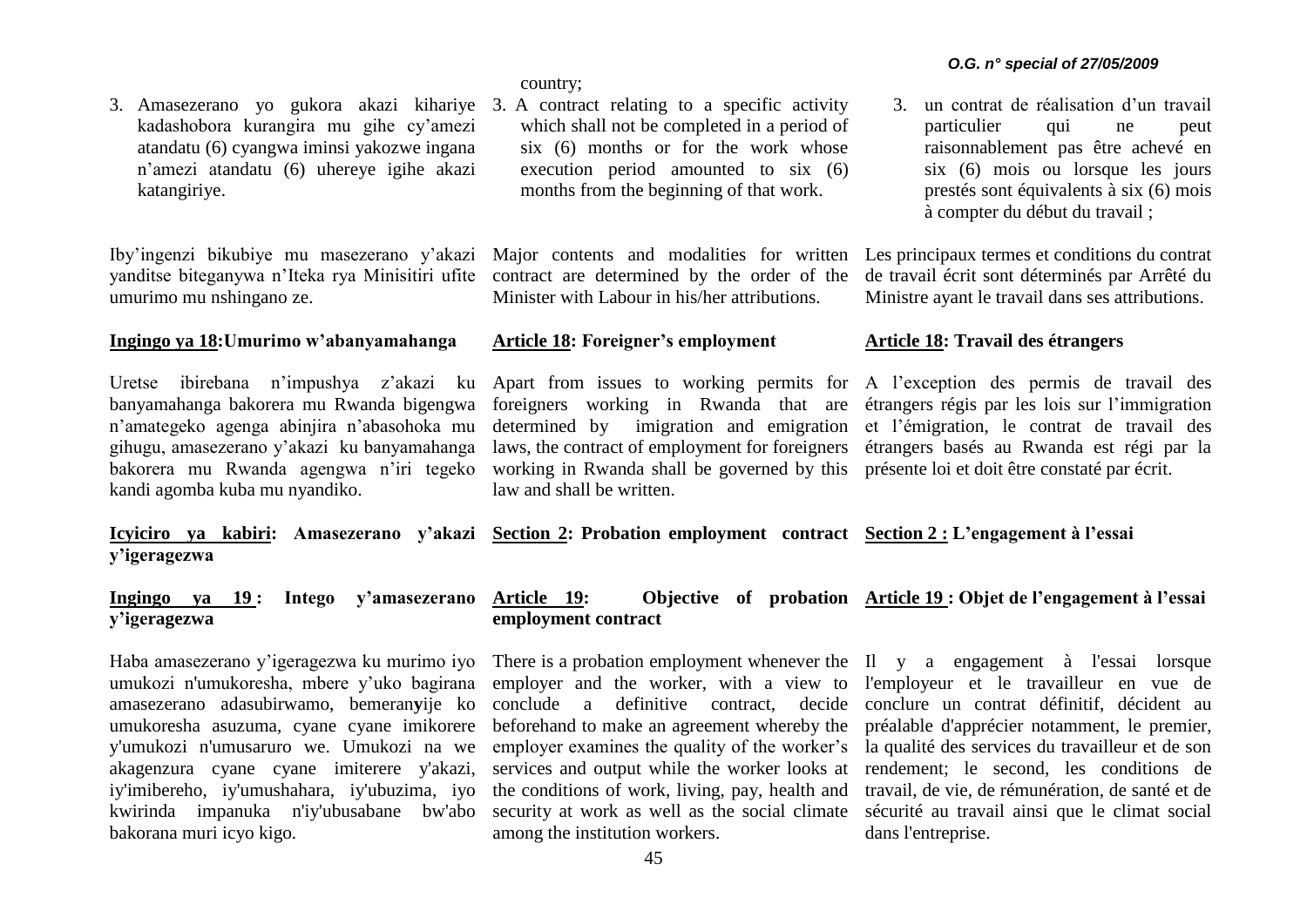| Ingingo ya 20 : Igihe cy'igeragezwa                                                                                                                                                                                                                                                                                                                                     | <b>Probation period</b><br><b>Article 20:</b>                                                                                                                                                                                                                                                                                                | Article 20 : Période d'essai                                                                                                                                                                                                                                                                                                                          |
|-------------------------------------------------------------------------------------------------------------------------------------------------------------------------------------------------------------------------------------------------------------------------------------------------------------------------------------------------------------------------|----------------------------------------------------------------------------------------------------------------------------------------------------------------------------------------------------------------------------------------------------------------------------------------------------------------------------------------------|-------------------------------------------------------------------------------------------------------------------------------------------------------------------------------------------------------------------------------------------------------------------------------------------------------------------------------------------------------|
| Amasezerano y'akazi y'igeragezwa hamwe<br>n'iyongerwa ryayo bigomba kuba byanditse,<br>kandi ntarenze igihe cy'amezi atandatu (6).                                                                                                                                                                                                                                      | Probation employment or its renewal must be<br>concluded in writing and can only cover a<br>maximum period of $six$ (6)<br>months.                                                                                                                                                                                                           | L'engagement à l'essai, renouvellement<br>compris, doit être constaté par écrit et ne peut<br>porter que sur une période maximale de six<br>$(6)$ mois.                                                                                                                                                                                               |
| Icyiciro cya gatatu: Guhindura amasezerano<br>y'akazi                                                                                                                                                                                                                                                                                                                   | Section 3: Modification of employment<br>contract                                                                                                                                                                                                                                                                                            | Section 3 : Modification du contrat de<br>travail                                                                                                                                                                                                                                                                                                     |
| Ingingo ya 21: Guhindura amasezerano<br>y'akazi                                                                                                                                                                                                                                                                                                                         | Modification of employment<br>Article 21:<br>contract                                                                                                                                                                                                                                                                                        | Article 21: Modification du contrat de<br>travail                                                                                                                                                                                                                                                                                                     |
| guhindurwa<br>Amasezerano y'akazi ashobora<br>akazi kagikomeza bisabwe na<br>rumwe mu<br>mpande zayagiranye.                                                                                                                                                                                                                                                            | The contract of employment can be modified Le contrat de travail peut être modifié en<br>under execution on the initiative of any of the<br>parties to the contract.                                                                                                                                                                         | cours d'exécution à l'initiative de l'une ou<br>l'autre partie.                                                                                                                                                                                                                                                                                       |
| Ingingo ya 22 : Ihinduka ry'imiterere y'ikigo                                                                                                                                                                                                                                                                                                                           | Article 22:<br>Entreprise's Legal<br>status<br>modification                                                                                                                                                                                                                                                                                  | Article 22: Modification de la situation<br>juridique de l'entreprise                                                                                                                                                                                                                                                                                 |
| Iyo umukoresha ahinduye imiterere y'ikigo mu<br>by'amategeko, nk'izungura, ahinduye izina,<br>akigurishije, yifatanyije n'ikindi kigo, ihindura<br>ry'imari<br>y'ikigo<br>agihinduye<br>cyangwa<br>ubwibumbe bw'abantu,<br>amasezerano<br>yose<br>y'akazi agifite agaciro igihe izo mpinduka<br>zabereye agumaho hagati y'umukoresha mushya<br>n'abakozi bari basanzwe. | In case of modification due to entreprise's legal<br>situation particularly by succession, re-naming,<br>sale, merging, transformation of funds,<br>incorporation of companies, all the contracts<br>of employment in progress on the day of the<br>modification remain valid between the new<br>employer and the workers of the enterprise. | En cas de modification survenue dans la<br>situation juridique de l'entreprise, notamment<br>par succession, une nouvelle appellation,<br>vente, fusion, transformation de fonds, mise<br>en société, tous les contrats de travail en cours<br>au jour de la modification subsistent entre le<br>nouvel employeur et le personnel de<br>l'entreprise. |
| Iseswa ry'ayo masezerano rishobora kubaho<br>gusa hakurikijwe icyo iri tegeko riteganya.                                                                                                                                                                                                                                                                                | The termination of these contracts can only La résiliation de ces contrats ne peut<br>take place in the forms and conditions provided<br>for in this law.                                                                                                                                                                                    | intervenir que dans les formes et conditions<br>prévues par la présente loi.                                                                                                                                                                                                                                                                          |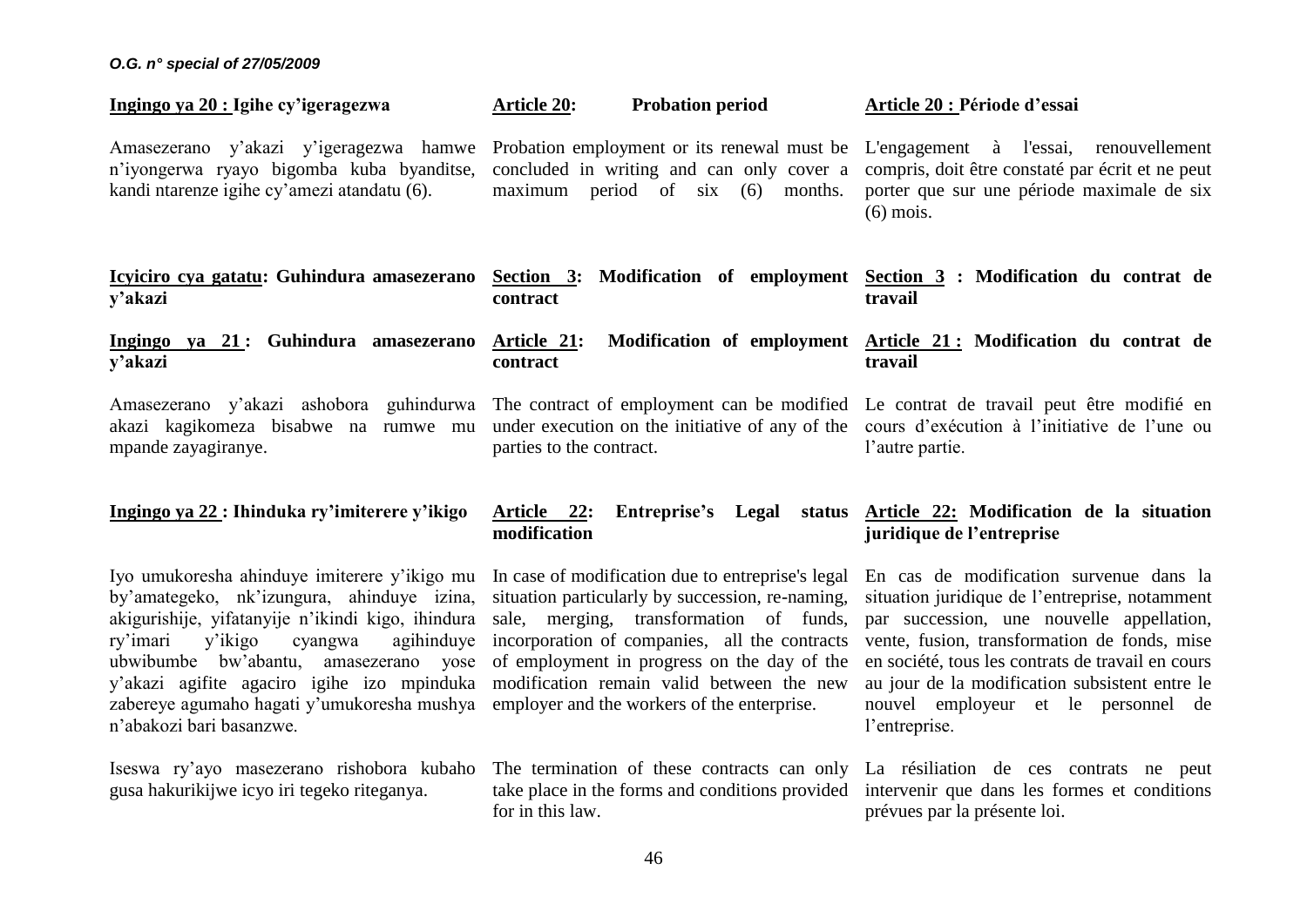# **y'akazi** Amasezerano y'akazi ntashobora kwimurwa ava A contract of employment is not transferable Un contrat de travail n'est pas transférable  **employment**

**Ingingo ya 23 : Kwimura amasezerano Article 23: Transfer of contract of** 

*O.G. n° special of 27/05/2009* **Article 23 : Transfert du contrat de travail**

| ku mukoresha umwe ajya ku wundi umukozi from one employer to another without the d'unemployeur à un autre employeur sans le<br>atabyiyemereye.<br>Ihererekanya ntirigomba guhagarika umukozi the worker's continuity of service and his/her Un transfert n'entraîne pas de rupture dans la<br>gukomeza akazi ke. Ako kazi kagomba work continues with the new employer as if<br>gukomereza ku mukoresha yoherejweho nk'aho he/she was the initial employer.<br>ari umukoresha we wa mbere. | worker's consent. A transfer shall not interrupt                                                                                                                                                                                                                                                                                                                                                              | consentement du travailleur.<br>continuité de service rendu par le travailleur<br>dont le travail continue auprès du nouvel<br>employeur comme s'il était l'employeur<br>initial.                                                              |  |  |
|--------------------------------------------------------------------------------------------------------------------------------------------------------------------------------------------------------------------------------------------------------------------------------------------------------------------------------------------------------------------------------------------------------------------------------------------------------------------------------------------|---------------------------------------------------------------------------------------------------------------------------------------------------------------------------------------------------------------------------------------------------------------------------------------------------------------------------------------------------------------------------------------------------------------|------------------------------------------------------------------------------------------------------------------------------------------------------------------------------------------------------------------------------------------------|--|--|
| <u>Icyiciro cya 4</u> : Isubikwa ry' amasezerano Section 4: Suspension of a contract of Section 4: Suspension du contrat de travail<br>y'akazi n'impamvu zaryo                                                                                                                                                                                                                                                                                                                             | employment and its reasons                                                                                                                                                                                                                                                                                                                                                                                    | et ses raisons                                                                                                                                                                                                                                 |  |  |
| ya 24: Gusubika<br>Ingingo<br>amasezerano<br>y'akazi                                                                                                                                                                                                                                                                                                                                                                                                                                       | Article 24:<br>Suspension of a contract of <u>Article 24</u> : Suspension du<br>employment                                                                                                                                                                                                                                                                                                                    | contrat de travail                                                                                                                                                                                                                             |  |  |
| Habaho isubikwa ry'amasezerano y'akazi mu<br>amasezerano<br>adasheshwe<br>ariko<br>gihe<br>abayagiranye bagahagarika zimwe cyangwa zose<br>mu nshingano bari bafite.<br>Inshingano buri ruhande rusigarana zigomba<br>tegeko<br>kuba<br>ziteganywa n'iri<br>cyangwa<br>zumvikanyweho n'impande zombi.                                                                                                                                                                                      | There shall be suspension of contract of La suspension du contrat de travail intervient<br>employment when the contract is not lorsque les parties ne procèdent pas à sa<br>terminated but the two parties agree to have<br>part or whole of their obligations suspended.<br>The remaining obligations for each party shall<br>have to be provided for by this law or agreed<br>upon between the two parties. | résiliation mais qu'elles décident de<br>suspendre leurs obligations en tout ou en<br>partie. Les obligations auxquelles chacune des<br>parties reste liée doivent être prévues par la<br>présente loi ou convenues entre les deux<br>parties. |  |  |
| Ingingo ya 25:<br>ry'amasezerano y'akazi                                                                                                                                                                                                                                                                                                                                                                                                                                                   | Impamvu z'isubikwa Article 25: Reasons for the suspension of a Article 25: Raisons de suspension du<br>contract of employment                                                                                                                                                                                                                                                                                 | contrat de travail                                                                                                                                                                                                                             |  |  |
| Amasezerano y'akazi asubikwa iyo:                                                                                                                                                                                                                                                                                                                                                                                                                                                          | The contract of employment is suspended:                                                                                                                                                                                                                                                                                                                                                                      | Le contrat de travail est suspendu :                                                                                                                                                                                                           |  |  |
| 1. umukozi ataje ku kazi kubera indwara<br>yemejwe na muganga wemewe na Leta;                                                                                                                                                                                                                                                                                                                                                                                                              | 1. during the absence at work due to a disease<br>confirmed by a recognized medical doctor;                                                                                                                                                                                                                                                                                                                   | 1. pendant la durée de l'absence du<br>travailleur, en cas de maladie dûment<br>attestée par un médecin agréé;                                                                                                                                 |  |  |
| 2. umukozi adashobora kuboneka ku kazi                                                                                                                                                                                                                                                                                                                                                                                                                                                     | 2. the period of worker's unavailability due to a<br>$\overline{A7}$                                                                                                                                                                                                                                                                                                                                          | 2. pendant la période d'indisponibilité du                                                                                                                                                                                                     |  |  |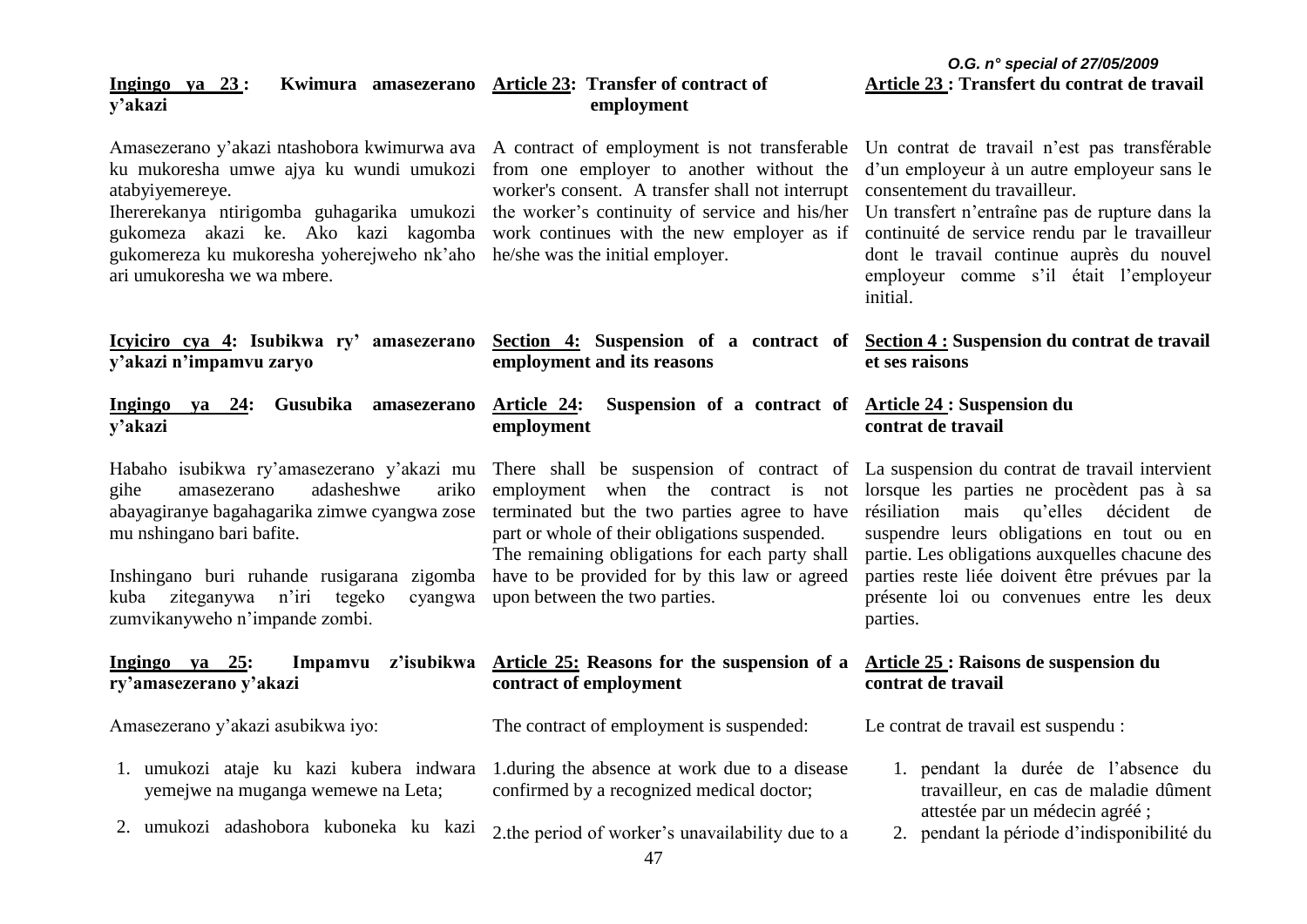bitewe n'impanuka cyangwa indwara work accident or a professional disease; bikomoka ku kazi akora;

- 3. umugore wabyaye ari mu kiruhuko cyo kubyara; 3. during maternity leave of a woman;
- 4. habayeho imyigaragambyo cyangwa gufunga ikigo hakurikijwe amategeko agenga ikemurwa ry'impaka rusange ku kazi;
- 5. bitewe no kutaza ku kazi k'umukozi abiherewe uruhushya n'umukoresha, hakurikijwe amasezerano rusange cyangwa ubwumvikane bwite hagati y' umukozi n' umukoresha;
- 6. umukozi ahagaritswe kugira ngo yibaze;
- 7. umukozi afunzwe by' agateganyo mu gihe kitarenze amezi atandatu (6);
- 8. umukozi ari mu mahugurwa ya sendika yemererwa mu buryo bwashyizweho n'amategeko cyangwa amasezerano rusange;
- 9. ikigo gihagaritse imirimo yacyo by'igihe gito bitewe n'impamvu za tekiniki.
- 10. hari impamvu ntakumirwa impande zombi zidafiteho ububasha cyangwa izindi ziteganywa n'amategeko zituma rumwe muri zo rutarangiza inshingano zarwo.

4. During the strike or lock-out carried out in the respect of the procedures regulating the labour collective dispute;

5.during the worker's absence authorised by the employer by virtue of collective conventions or individual agreements between employer and worker;

6.during the worker's lay-off;

7. During the temporary worker's detention for a period not exceeding six (6) months;

8.during the training of the worker organized by a trade union to which he/she is entitled as per the modalities set by the law or collective conventions ;

9. suspension of the entreprise's activity due to technical reasons;

10. in case of force majeure or any other reason provided for by the law with the effect of stopping one of the parties from fulfilling its obligations.

travailleur résultant d'un accident de travail ou d'une maladie professionnelle;

- 3. pendant le repos de la femme jouissant d'un congé de maternité ;
- 4. pendant la grève ou le lock-out déclenché dans le respect de la procédure de règlement des conflits collectifs du travail ;
- 5. pendant l'absence du travailleur autorisée par l'employeur en vertu des conventions collectives ou d'accords individuels entre l'employeur et le travailleur ;
- 6. pendant la période de mise à pied du travailleur ;
- 7. pendant la détention préventive du travailleur ne dépassant pas six (6) mois ;
- 8. pendant la durée de formations syndicales autorisées en vertu des dispositions réglementaires ou conventions collectives;
- 9. pendant l'arrêt temporaire de l'activité économique de l'entreprise en raison des difficultés techniques ;
- 10. en cas de force majeure ou de tout autre situation prévue par la loi qui a pour effet d'empêcher l'une des parties de remplir ses obligations .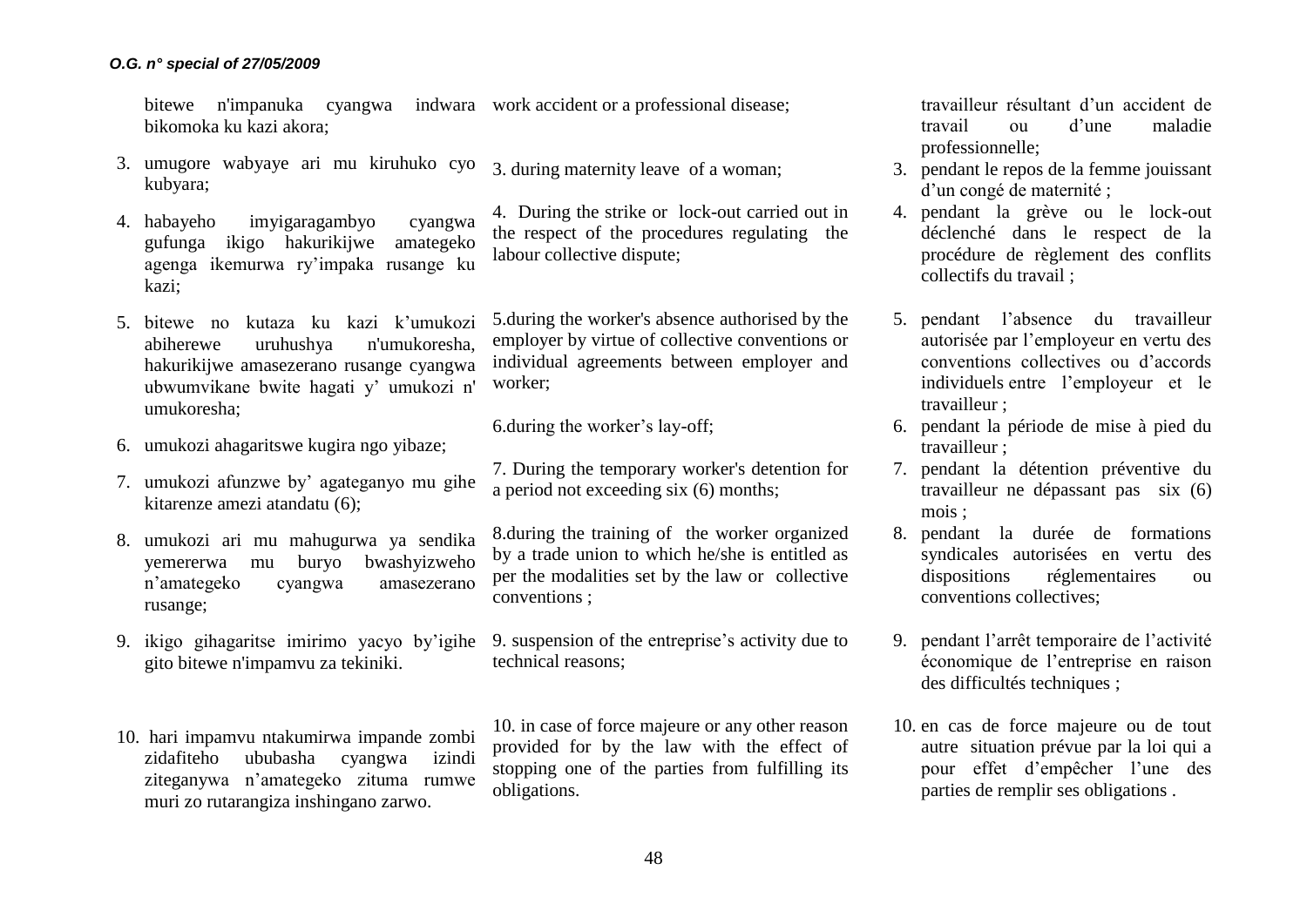y'akazi by'igihe gito kubera impamvu za tekiniki, umukozi ukorera umushahara three (3) months during the same period of one ntashobora gushyirwa mu gihe cyo kudakora ku year. After this period, the worker is free to mpamvu z'imirimo mike, inshuro imwe consider himself/herself as laid off. The cyangwa nyinshi mu gihe kirenze amezi atatu (3) yo mu mwaka umwe. Iyo icyo gihe kirenze, umukozi ukorera umushahara ashobora his/her remuneration in accordance with the kwitwara nk'aho yasezerewe. Umukoresha notice period provided for by the law. agomba guha umukozi amafaranga angana n'umushahara we wo mu gihe cy'integuza giteganywa n'amategeko.

# **Icyiciro cya 5 : Gusesa amasezerano y'akazi**

#### **Ingingo ya 27: Igihe cy'integuza**

y'akazi hatanzwe integuza, igihe cy'integuza kigomba kungana na:

- yakoze igihe kiri munsi y'umwaka;
- 2. ukwezi kumwe iyo umukozi yakoze mu gihe cy'umwaka cyangwa kirenze.

Mu gihe cy'integuza yatanzwe n'umukoresha, umukozi wifuza gushaka akandi kazi yemerewe gusiba akazi rimwe mu cyumweru k'umunsi

Mu gihe habayeho isubikwa ry'amasezerano A technical redundancy cannot be imposed on En cas de suspension du contrat de travail a worker once or several times, for longer than employer is held to pay to the worker a notice allowance which is equal to the amount of

consécutive aux difficultés techniques, le travailleur ne peut être mis au chômage technique plus de trois (3) mois, en une ou plusieurs fois, au cours d'une période d'une année. Passé ce délai, le travailleur peut se considérer comme licencié. L'employeur est tenu de verser au travailleur une indemnité égale au montant de sa rémunération dans la limite légale du préavis.

# **Section 5: Termination of the contract of Section 5 : Résiliation du contrat de travail employment**

#### **Article 27: Notice period**

Iyo bibaye ngombwa gusesa amasezerano If it is necessary to terminate a contract of S'il faut résilier un contrat de travail avec employment with a prior notice, duration of this notice must be at least equal to:

- 1. iminsi cumi n'itanu (15) iyo umukozi 1. fifteen (15) days, if the worker has worked for less than a year;
	- 2. one month, if the worker has worked for a period of one year or more;

employer, the worker who wants to look for a le travailleur à la recherche d'un nouvel new job shall have the right to one absence per emploi est autorisé à s'absenter au travail une

## **Article 27 : Durée du préavis**

préavis, la durée de ce préavis doit être au moins égale à :

- 1. quinze (15) jours, si le travailleur a été employé pendant une période de moins d'une année;
- 2. un mois, si le travailleur a été employé pendant une année et plus.

During the notice period granted by the Durant la période de préavis par l'employeur,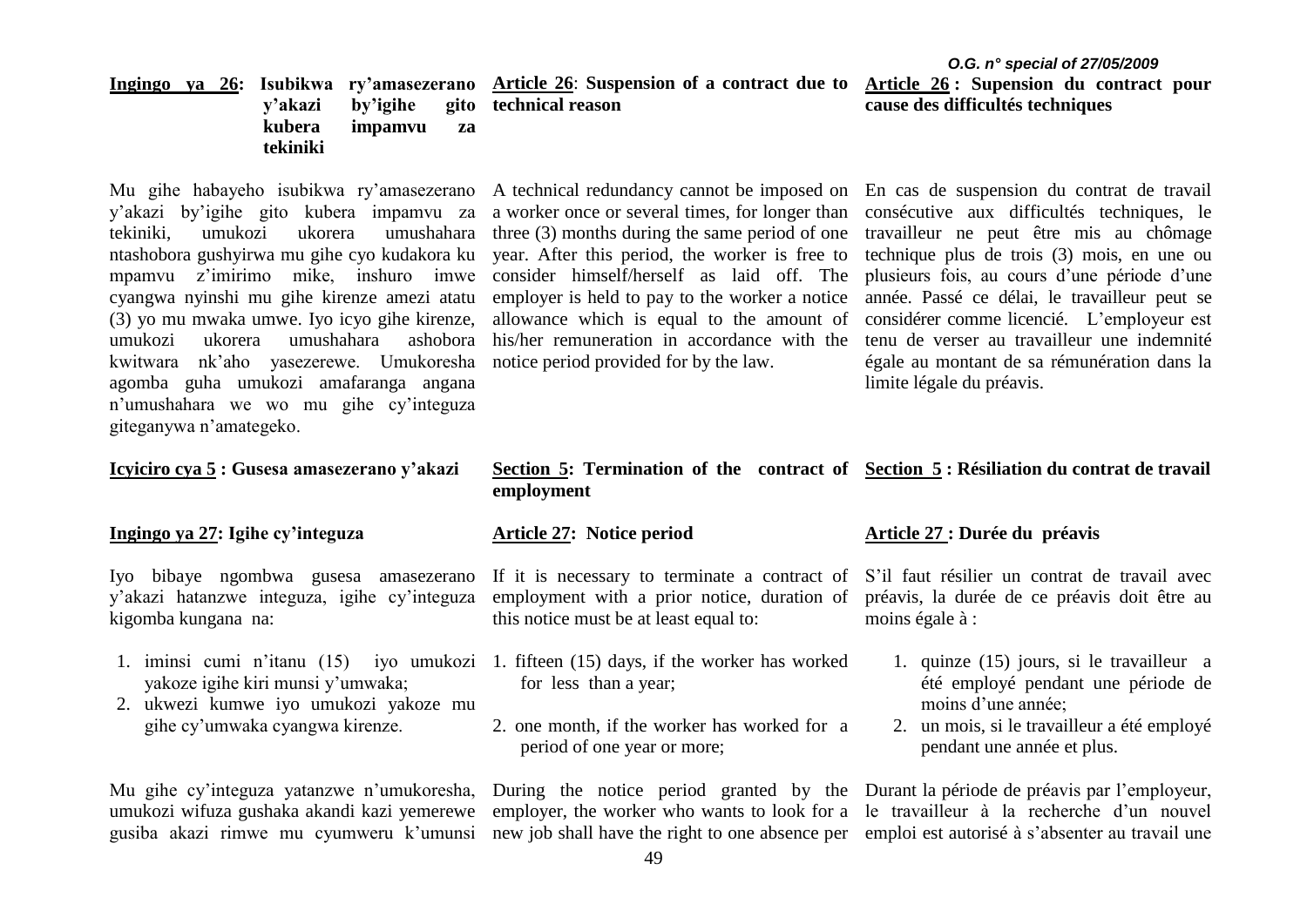**y'igihe kizwi**

yumvikanyeho n'umukoresha we. week as he/she may agree with his/her fois par semaine au jour convenu entre lui et employer. l'employeur.

> No notice period shall apply to a person on a Le préavis n'est pas exigible en cas du contrat probation period.

à l'essai.

# **Ingingo ya 28: Iseswa ry'amasezerano y'akazi Article 28: Termination of a fixed term Contract**

Amasezerano y'akazi y'igihe kizwi ahita If an employment contract specifies a fixed arangira iyo icyo gihe cyateganyijwe kirangiye. Kwirukanwa bidashingiye ku ziteganywa n'amategeko cyangwa kwegura mbere y'uko amasezerano y'akazi y'igihe kizwi arangira bituma uruhande rusheshe amasezerano rutanga indishyi zingana n'umushahara w'igihe cy'amasezerano cyari gisigaye, hatirengagijwe izindi ndishyi zakwishyurwa.

Nta nteguza ishobora kubaho mu cy'amasezerano y'akazi y'igeragezwa.

Amasezerano y'akazi y'igihe kizwi cyangwa ku However, the contract of employment for a murimo uzwi neza ashobora kurangizwa mbere y'igihe cyateganyijwe iyo habayeho ikosa rikomeye cyangwa kumvikana hagati y'impande zombi. Mu gihe iseswa ry'amasezerano ritewe n'ikosa rikomeye, uyasheshe amenyesha undi mu gihe cy'amasaha mirongo ine n'umunani (48).

period of employment, the contractual mpamvu relationship is automatically terminated at the end of this period.

> Any dismissal which is not done basing on the reasons provided for the law or resignation made before the expiry of a contract for a determined period compels the party that takes initiative of termination to pay an indemnity equivalent to the remuneration for the contrat restant à courir. remaining contract period without prejudice to other compensation which may be paid.

determined period or for a well defined work can be terminated before the fixed term in case of gross negligence or agreement between the parties. Where the contract for a determined period is terminated due to gross negligence, the party causing the contract to be terminated shall notify the same to the other party within fourty eight (48) hours.

# **Article 28 : Cessation du contrat de travail à durée déterminée**

Si le contrat de travail est conclu pour une durée déterminée, la relation contractuelle prend fin au terme de cette période. Tout licenciement illégal ou démission avant la période fixée entraîne le paiement des indemnités par la partie qui a pris l'initiative de la rupture, sans préjudice d'éventuels dommages et intérêts. Ces indemnités sont équivalentes au salaire de la période du

Toutefois, le contrat de travail à durée déterminée ou pour un travail défini peut cesser avant terme en cas de faute lourde ou accord entre les parties. En cas de cessation du contrat de travail pour faute lourde, la partie qui a pris l'initiative de la rupture donne notification à l'autre dans quarantehuit (48) heures.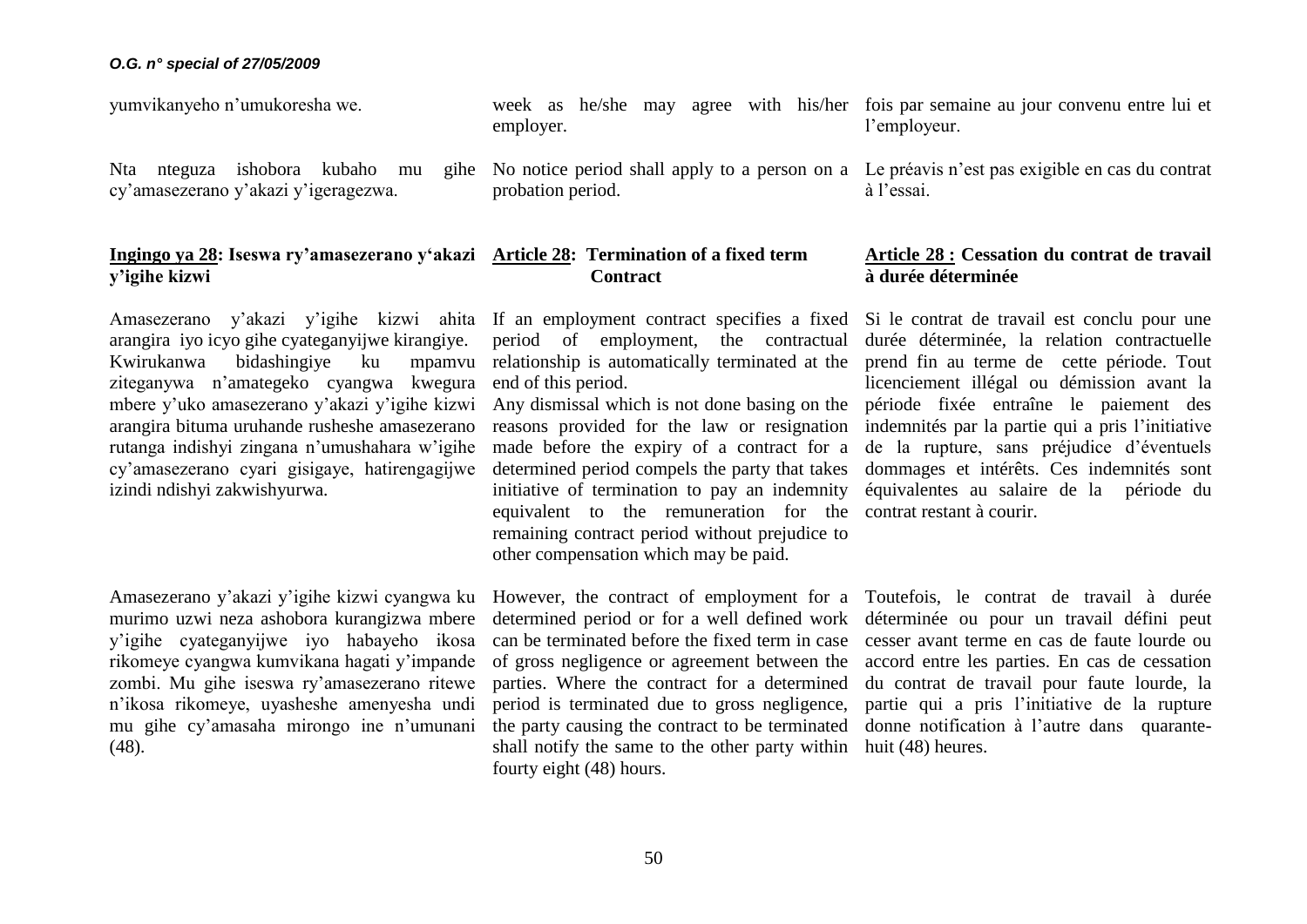# takes initiative of termination.

**contract** 

**Section 6**: **Notification of the notice period and termination of employment contract résiliation du contrat de travail pendant la during leave or suspension period**

terminated by the will of either of the parties but for legitimate motives. This termination is

# **Article 30: Notification of the notice period**

The notice shall be addressed to interested Le préavis doit être porté à la connaissance de party in writing by precising the reasons for termination.

During the notice period, the employer and the Pendant la durée du préavis, l'employeur et le worker must respect all the reciprocal obligations that are incumbent upon them from the contract of employment. The notice shall not be required in the case of mutual agreement dû en cas d'accord des parties. between parties.

# *O.G. n° special of 27/05/2009* **Article 29 : Résiliation du contrat de travail à durée indéterminée**

Amasezerano y'akazi y'igihe kitazwi ashobora An open-ended contract may always be Le contrat de travail à durée indéterminée peut toujours cesser par la volonté de l'une des parties mais pour motif légitime. Cette résiliation est subordonnée à un préavis donné par la partie qui prend l'initiative de la rupture.

> **Section 6 : Notification du préavis et période de congé ou de suspension**

## **Article 30: Notification du préavis**

la partie intéressée par écrit en précisant les raisons de la résiliation.

travailleur restent tenus au respect de toutes les obligations réciproques qui leur incombent de par le contrat de travail. Le préavis n'est pas

# **Article 31 : Résiliation du contrat de travail pendant le congé ou la période de suspension**

En cas de résiliation du contrat de travail pendant le congé payé ou la période de suspension par l'employeur, l'indemnité de préavis est portée au double.

# **Ingingo ya 29: Iseswa ry'amasezerano y'akazi Article 29: Termination of an open-ended y'igihe kitazwi**

guseswa igihe cyose iyo umwe mu bayagiranye abishatse ariko ku mpamvu zumvikana. Iryo seswa ribanzirizwa n'integuza n'urishaka. itangwa subject to a prior notice given by the party that

# **Icyiciro cya 6***:* **Imenyekanisha ry'integuza n'iseswa ry'akazi mu gihe cy'ikiruhuko cyangwa cy'isubikwa**

## **Ingingo ya 30: Kumenyeshwa integuza**

Integuza igomba kumenyeshwa mu nyandiko uruhande ireba hagaragazwa n'impamvu zituma amasezerano aseswa.

Mu gihe cy'integuza, umukoresha n'umukozi bagomba kubahiriza ibyo bumvikanyeho byose mu gihe bakoranaga amasezerano y'akazi. Iyo habaye ubwumvikane bwa bombi, integuza ntiba ngombwa.

# **Ingingo ya 31 : Gusesa amasezerano y'akazi Article 31: Termination of employment mu gihe cy'ikiruhuko cyangwa cy'ihagarikwa contract during leave or suspension period**

Iyo amasezerano y'akazi y'igihe kitazwi In case of termination of the employment asheshwe n'umukoresha mu minsi y'ikiruhuko contract during paid leave or suspension period gihemberwa cyangwa cy'isubikwa by the employer, the notice allowance is ry'amasezerano y'akazi, amafaranga y'igihe doubled. cy'integuza ahabwa uwo mukozi akubwa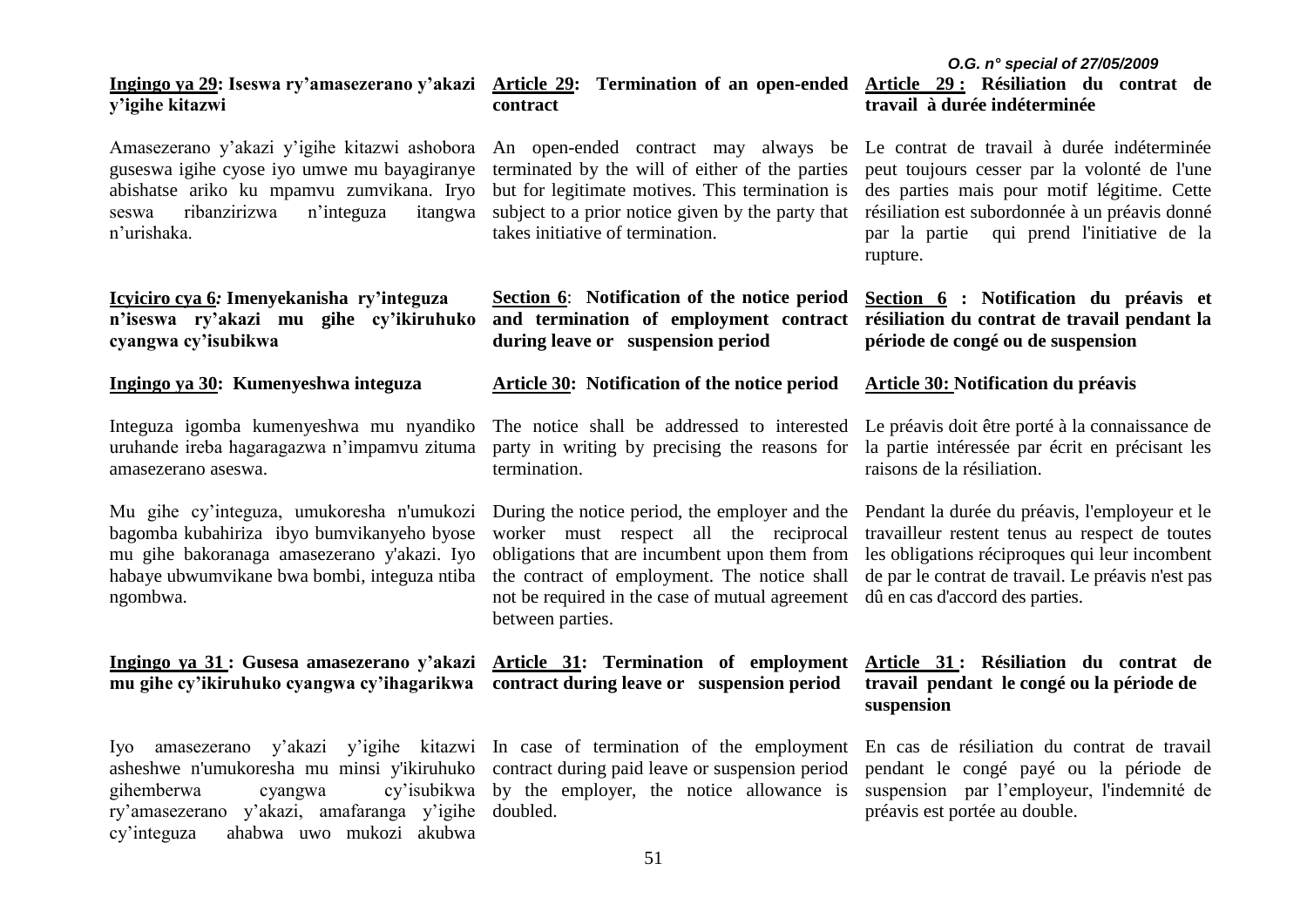inshuro ebyiri (2).

# **Icyiciro cya 7 : Kwishyura integuza**

#### **Ingingo ya 32: Iyishyurwa ry'integuza**

kitazwi, nta nteguza cyangwa se igihe without having observed the notice period cy'integuza kitarubahirijwe cyose, bituma uyasheshe aha undi indishyi y'amafaranga party an allowance corresponding to the salary angana n'umushahara n'andi yagombaga kubona mu gihe cy'integuza would have benefited during the notice period kitubahirijwe.

nta nteguza iyo habaye ikosa rikomeye ry'umwe place without notice in the case of gross mu bayagiranye. Icyo gihe umwe mu basezeranye abimenyesha undi mu masaha gross negligence is notified to the other party mirongo ine n'umunani (48).

Ikosa rikomeye ryemezwa n'urukiko rubifitiye The gross negligence is left to the appreciation ububasha.

### **Ingingo 33: Indishyi z'akababaro**

Iseswa ryose ry'amasezerano rinyuranyije n'amategeko rishobora gutuma result in damages. Damages paid to the hatangwa indishyi z'akababaro. z'akababaro zihabwa umukozi wirukanwe his/her three months salary but they cannot binyuranije n'amategeko ntizishobora kujya exeed the six (6) - month salary. munsi y'umushahara w'amezi atatu (3), ariko This does preclude the payment of indemnities

**Section 7: Payment for dismissal notice** 

#### **Article 32: Payment for notice**

Iseswa ryose ry'amasezerano y'akazi y'igihe Any termination of contract without notice or Toute rupture du contrat du travail à durée compels the responsible party to pay the other mashimwe and other benefits from which the worker that has not been effectively respected.

Icyakora amasezerano y'akazi ashobora guseswa However, a termination of contract may take negligence by one of the parties. In that case, within forty-eight (48) hours.

of the competent jurisdiction.

# **Article 33: Damages**

y'akazi Any unlawful termination of contract may Indishyi unlawfully dismissed worker cannot go below

**Section 7 : Indemnité compensatrice de préavis**

# **Article 32 : Paiement du préavis**

indéterminée, sans préavis ou sans que le délai de préavis ait été intégralement observé, emporte obligation pour la partie responsable de verser à l'autre partie une indemnité dont le montant correspond à la rémunération et aux avantages de toute nature dont aurait bénéficié le travailleur pendant la durée du préavis restant à courir.

Toutefois, la rupture du contrat peut intervenir sans préavis en cas de faute lourde de l'une des parties. Dans ce cas, la faute lourde est notifiée à l'autre partie dans les quarante-huit (48) heures.

L'appréciation de la faute lourde relève de la juridiction compétente

# **Article 33 : Dommages et intérêts**

kandi ntizishobora kurenza amezi atandatu (6). and other benefits to which the worker is l'équivalent de six (6) mois du salaire. Ceci Toute rupture abusive du contrat de travail peut donner lieu à des dommages et intérêts. Les dommages et intérêts à allouer à un travailleur victime d'un licenciement abusif ne peuvent pas être en dessous du salaire de trois (3) mois mais ne peuvent pas dépasser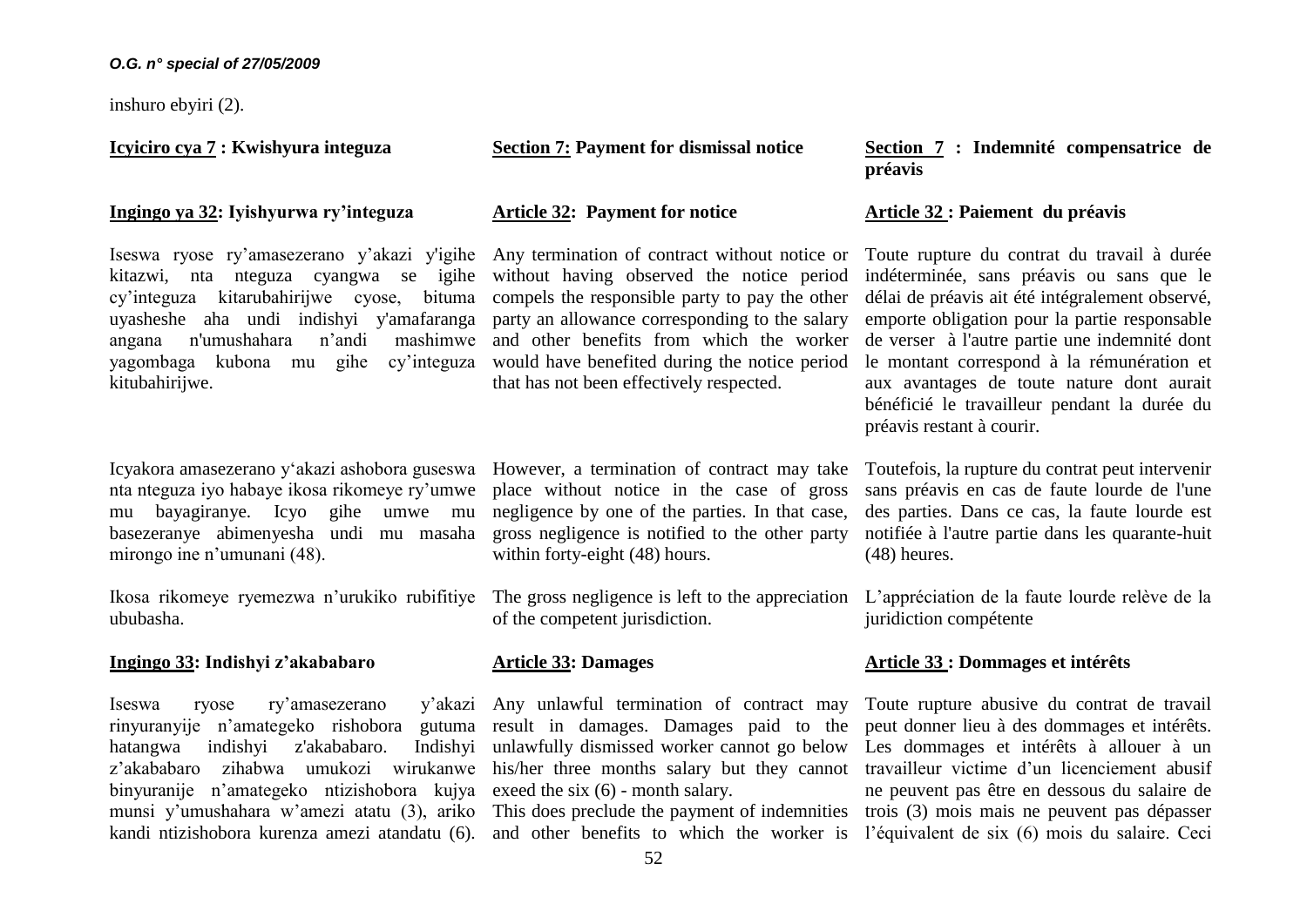Ibi ntibibuza itangwa ry' imperekeza umukozi entitled. yari asanzwe afiteho uburenganzira.

Iyo umukozi afite uburambe ku kazi burenze Where the worker has worked for the employer imyaka icumi (10) ku mukoresha umwe, indishyi z'akababaro ntizishobora kurenga umushahara w'amezi icyenda (9). Ibi kandi ni ko bigenda ku bakozi bari intumwa z'abakozi workers' delegates and the representatives of n'abahagarariye sendika.

Iyi ngingo yubahirizwa no mu gihe indishyi The provisions of this article shall also apply in z'akababaro zigomba gutangwa n'umukozi the case the damages have to be paid by a washeshe amasezerano mu buryo bunyuranyije worker who abusively terminated the contract. n'amategeko.

**mpamvu z'ubukungu n'ikoranabuhanga**

**Ingingo ya 34: Gusezererwa bishingiye ku mpamvu z'ubukungu n' ikoranabuhanga** 

Umukoresha ashobora gusezerera umukozi The employer may proceed to dismiss L'employeur peut procéder à un licenciement umwe cyangwa benshi bitewe no kuvugurura imikorere y'ikigo bikorwa kubera ingorane z'ubukungu cyangwa guhindura ikoranabuhanga ryakoreshwaga hagamijwe kugira ngo ikigo kirusheho gukora neza. Abakozi bagabanywa mu kigo batondekwa hakurikijwe ubushobozi ku murimo, amashuri, uburambe muri icyo kigo n'umubare w'abo atunze ku buryo bwemewe n'amategeko, bikitabwaho uko bikurikirana. Ibyo bimenyeshwa Umugenzuzi w'umurimo mu nyandiko.

for a period which is longer than ten (10) years, damages shall not go beyond the salary of nine (9) months. This is also applies in the case of trade union.

- **Icyiciro cya 8: Isezererwa rishingiye ku Section 8: Dismissal for economic reasons and technological transfers** 
	- **Article 34: Dismissal for economic and technological reasons**

individual or collective worker(s) due to economic reason, internal reorganization or consecutive restructuring for economic restructuration consécutive à des difficultés difficulties or technological transfers with the aim of protecting the competitiveness of the enterprise. In such a case the dismissal ranking shall be done in accordance with the performance, professional qualification, time spent in the enterprise and social charges of each worker. The employer informs the competent labour inspector in a written form.

*O.G. n° special of 27/05/2009* n'empêche pas le paiement des indemnités de licenciement auxquels le travailleur a droit.

Lorsque le travailleur a une ancienneté de plus de dix (10) ans chez le même employeur, les dommages et intérêts à lui allouer ne peuvent pas excéder l'équivalent de neuf (9) mois de rémunération. Il en est de même pour les anciens délégués du personnel et des représentants du syndicat.

Le présent article s'applique également en cas de dommages et intérêts à charge du travailleur qui a pris l'initiative de la rupture abusive du contrat de travail.

**Section 8: Licenciement pour motif économique et consécutif aux mutations technologiques**

**Article 34: Licenciement pour motif économique et consécutif à des mutations technologiques**

individuel ou collectif suite à une réorganisation intérieure ou une économiques ou des mutations technologiques dans le but de sauvegarder la compétitivité de l'entreprise. Dans ce cas, l'ordre des licenciements est établi en tenant compte de la performance, qualification professionnelle, de l'ancienneté dans l'établissement et des charges familiales de chacun respectivement. L'employeur en informe l'inspecteur du travail par écrit.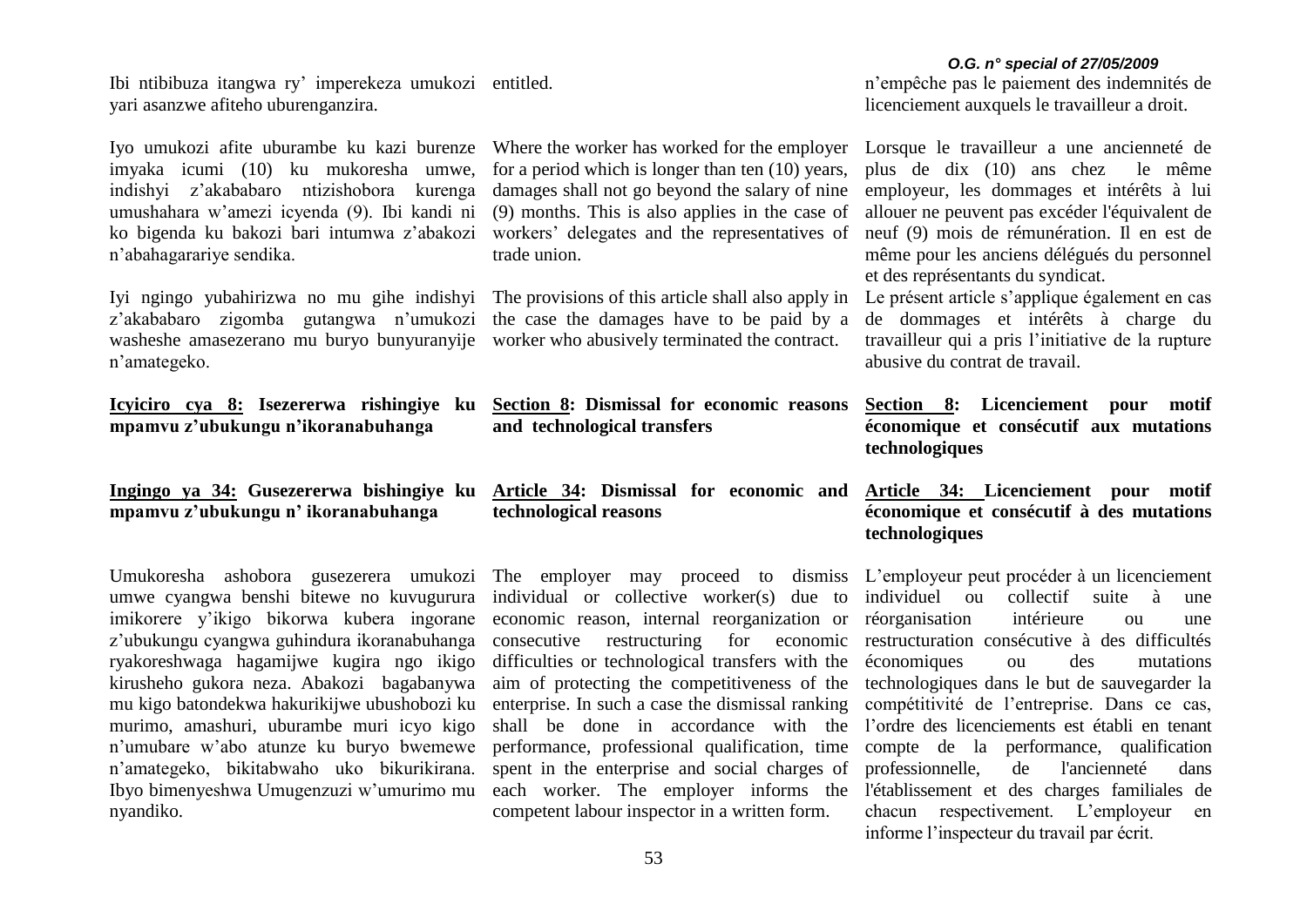| <u>Icyiciro cya 9:</u> Imperekeza zishingiye ku<br>guhagarika akazi burundu                                                                                                |                                                                                                                                                                                                                                                                  | employment contract                                                                                                                                                                                                                 |                                                                                                                                                                              | Section 9: Compensation for termination of Section 9: Indemnité de cessation définitive<br>du travail |                                                                                                                                                                                                                  |  |  |
|----------------------------------------------------------------------------------------------------------------------------------------------------------------------------|------------------------------------------------------------------------------------------------------------------------------------------------------------------------------------------------------------------------------------------------------------------|-------------------------------------------------------------------------------------------------------------------------------------------------------------------------------------------------------------------------------------|------------------------------------------------------------------------------------------------------------------------------------------------------------------------------|-------------------------------------------------------------------------------------------------------|------------------------------------------------------------------------------------------------------------------------------------------------------------------------------------------------------------------|--|--|
|                                                                                                                                                                            | Ingingo ya 35: Imperekeza zishingiye ku Article 35: Dismissal compensation<br>isezererwa                                                                                                                                                                         |                                                                                                                                                                                                                                     |                                                                                                                                                                              |                                                                                                       | Article 35: Indemnité de licenciement                                                                                                                                                                            |  |  |
| Umukoresha agomba guha impererekeza zo<br>ku kazi<br>cyangwa<br>gusezererwa<br>gusesa<br>amasezerano umukozi umaze nibura amezi cumi<br>n'abiri (12) akora nta guhagarika. |                                                                                                                                                                                                                                                                  | The dismissal or an employment contract<br>termination for a worker who has completed a<br>period of at least twelve (12) consecutive<br>months of work entails the payment to the<br>latter by the employer of dismissal benefits. |                                                                                                                                                                              |                                                                                                       | Le licenciement ou la résiliation du contrat de<br>travail d'un travailleur ayant une ancienneté<br>d'au moins douze (12) mois consécutifs donne<br>droit à une indemnité de licenciement ou de<br>rupture.      |  |  |
| ya:                                                                                                                                                                        | Uretse ingingo z'amasezerano rusange zibereye<br>amasezerano<br>umukozi cyangwa<br>y'akazi, umubare w'amafaranga y'imperekeza clauses of a particular work contract,<br>z'isezererwa, ntushobora kujya na rimwe munsi accompanying allowance shall not go below: |                                                                                                                                                                                                                                     | Apart from those clauses of the collective<br>yihariye convention fitting for the worker or from those                                                                       |                                                                                                       | Sauf dispositions plus favorables<br>des<br>conventions collectives de travail ou des<br>accords individuels de travail, le montant de<br>l'indemnité de licenciement ne peut en aucun<br>cas être inférieur à : |  |  |
|                                                                                                                                                                            | 1. Inshuro<br>(1)<br>y'umushahara<br>imwe<br>mpuzandengo w'ukwezi ku mukozi ufite<br>uburambe buri munsi y'imyaka itanu (5) mu<br>kigo;                                                                                                                          |                                                                                                                                                                                                                                     | 1. One time the average monthly salary<br>for the worker with less than five $(5)$<br>years of working experience in the<br>same institution;                                |                                                                                                       | 1. une fois le salaire mensuel moyen<br>pour un travailleur ayant moins de<br>cinq (5) années d'ancienneté dans<br>l'entreprise;                                                                                 |  |  |
|                                                                                                                                                                            | 2. Inshuro<br>ebyiri<br>(2)<br>z'umushahara<br>mpuzandengo w'ukwezi ku mukozi ufite<br>uburambe buhera ku myaka itanu (5) kugeza<br>ku icumi (10) mu kigo;                                                                                                       |                                                                                                                                                                                                                                     | 2. $two(2)$ times the average monthly<br>salary for the worker with working<br>experience of between five (5) and ten<br>$(10)$ years in the same institution;               |                                                                                                       | 2. deux (2) fois le salaire mensuel moyen<br>pour un travailleur<br>ayant une<br>ancienneté de cinq $(5)$ à dix $(10)$ ans<br>dans l'entreprise;                                                                 |  |  |
|                                                                                                                                                                            | 3. Inshuro<br>(3)<br>eshatu<br>z'umushahara<br>mpuzandengo w'ukwezi ku mukozi ufite<br>uburambe buri hejuru y'imyaka cumi kugeza<br>kuri cumi n'itanu (15) mu kigo;                                                                                              |                                                                                                                                                                                                                                     | 3. three times the average monthly salary<br>worker<br>the<br>with<br>working<br>for<br>experience of between ten (10) and<br>fifteen (15) years in the same<br>institution; |                                                                                                       | 3. trois (3) fois le salaire mensuel moyen<br>pour un travailleur<br>ayant<br>une<br>ancienneté de dix $(10)$ à quinze $(15)$<br>ans dans l'entreprise;                                                          |  |  |
|                                                                                                                                                                            | 4. Inshuro<br>z'umushahara<br>(4)<br>enye                                                                                                                                                                                                                        |                                                                                                                                                                                                                                     | 4. four (4) times the average<br>monthly<br>54                                                                                                                               |                                                                                                       | 4. quatre (4) fois le salaire mensuel                                                                                                                                                                            |  |  |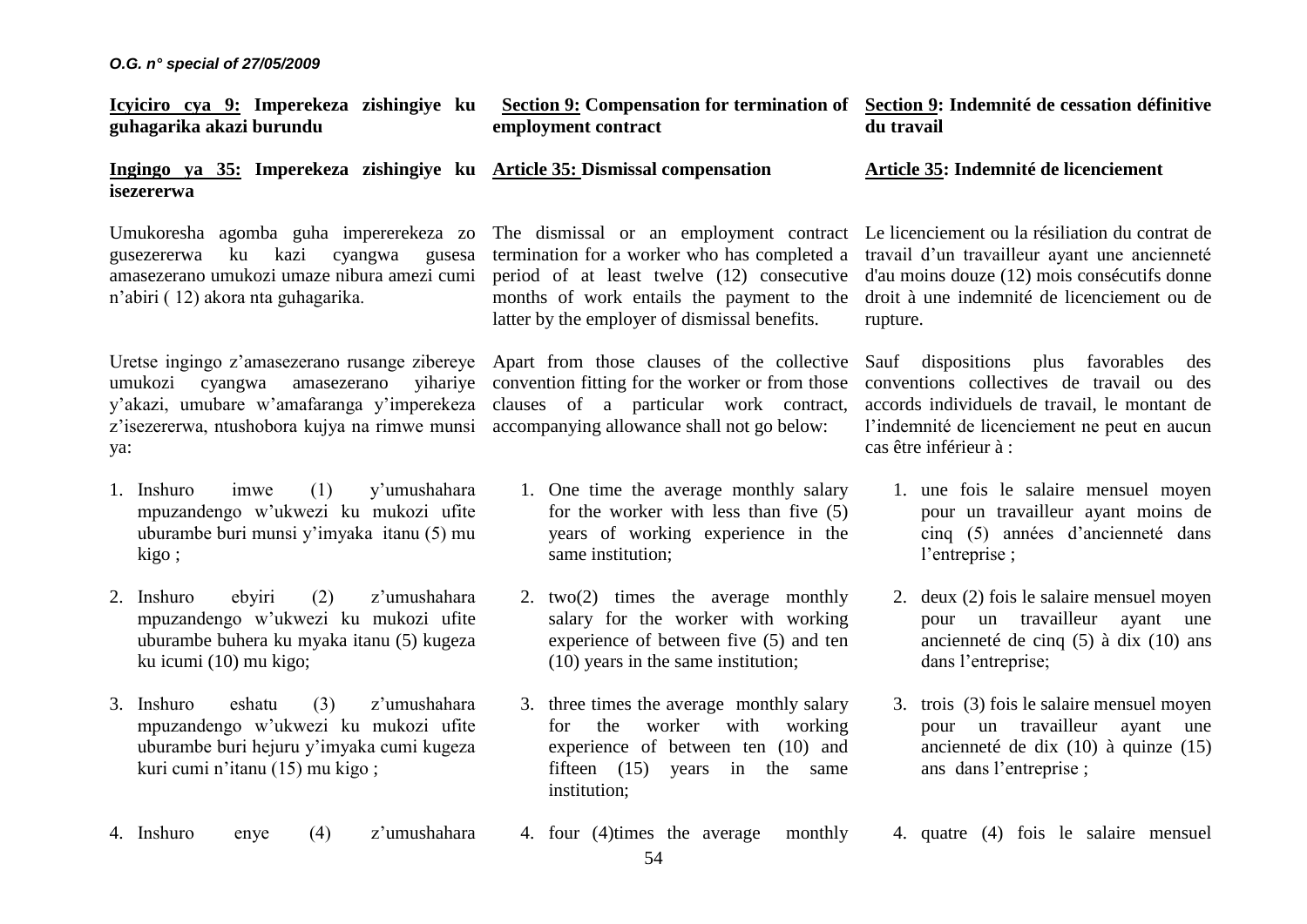mpuzandengo w'ukwezi ku mukozi ufite uburambe buri hejuru y'imyaka cumi n'itanu (15) kugeza kuri makumyabiri (20) mu kigo;

- 5. Inshuro eshanu (5) z'umushahara mpuzandengo w'ukwezi ku mukozi ufite uburambe buri hejuru y'imyaka makumyabiri (20) kugeza kuri makumyabiri n'itanu (25) mu kigo;
- 6. Inshuro esheshatu (6) z'umushahara mpuzandengo w'ukwezi ku mukozi ufite uburambe buri hejuru y'imyaka makumyabiri n'itanu (25 ) mu kigo.

Umushahara mpuzandengo w'ukwezi uboneka bagabanya na 12 igiteranyo cy'amafaranga yose umukozi yahembwe mu mezi cumi n'abiri (12) ya nyuma y'akazi hatabariwemo amafaranga ahabwa umukozi mu rwego rwo kumworohereza akazi.

## **Ingingo ya 36: Imperekeza y'izabukuru**

Igihe umukozi agiye mu kiruhuko cy'izabukuru ahabwa amafaranga y'imperekeza abarwa ku buryo bumwe n' ibivugwa mu ngingo ibanziriza iyi.

Amafaranga y'imperekeza ntabangikanywa n'ay'isezererwa. salary for the worker with working experience of between fifteen (15) and twenty (20) years in the same institution;

- 5. five (5)times the average monthly salary for the worker working experience of between twenty (20) and twenty five (25) years in the same institution.
- 6. six (6)times the average monthly salary for the worker with working experience of over twenty five (25) years in the same institution.

The average monthly salary shall be obtained Le salaire mensuel moyen est le quotient du by dividing by twelve the total salary the worker has received for the last twelve (12) months exclusive of allowances allocated to the worker to enable him/her to discharge travailleur pour lui faciliter la réalisation de his/her duties.

# **retired worker**

A retiring worker shall benefit from L'indemnité de départ à la retraite se calcule accompanying allowance which is calculated in suivant les mêmes règles que celles visées à the same manner determined in the preceeding l'article précédent. article.

shall not be compartible with dismissal ne se cumule pas avec l'indemnité de indemnities.

#### *O.G. n° special of 27/05/2009*

moyen pour un travailleur ayant plus de quinze (15) à vingt (20) années d'ancienneté dans l'entreprise ;

- 5. cinq (5) fois le salaire mensuel moyen pour un travailleur ayant plus de vingt (20) à vingt-cinq (25) années d'ancienneté dans l'entreprise.
- 6. six (6) fois le salaire mensuel moyen pour un travailleur ayant plus de vingt-cinq (25) années d'ancienneté dans l'entreprise.

total des salaires versés au travailleur dans les douze (12) derniers mois par le nombre douze (12) à l'exclusion des indemnités versées au son travail.

# **Article 36: Accompanying allowance for a Article 36 : Indemnité de départ à la retraite**

Accompanying allowance for a retiring worker L'indemnité de mise ou de départ à la retraite licenciement.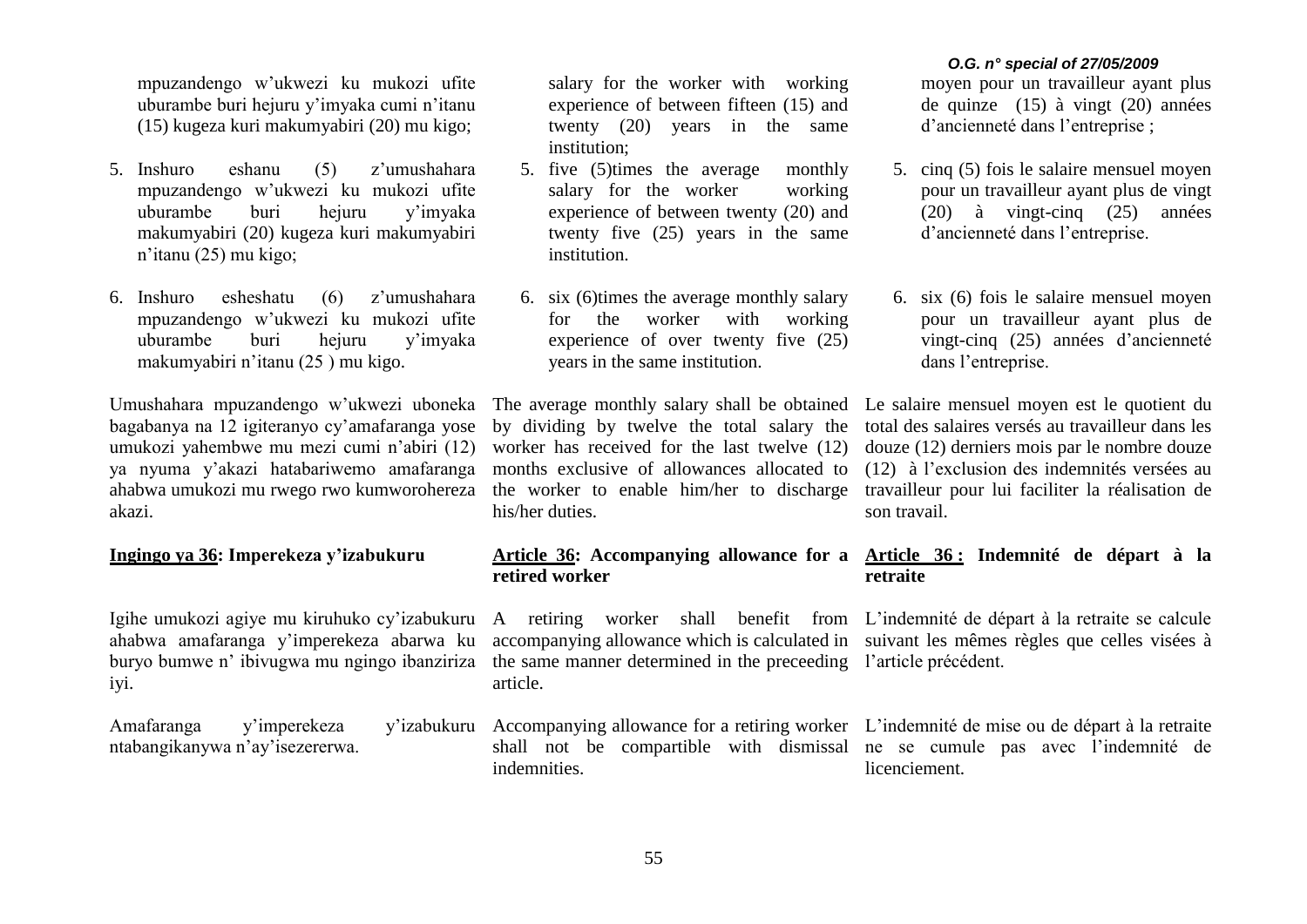**Ingingo ya 37: Amafaranga yo gushyingura Article 37: Funeral indemnities umukozi**

Umukoresha aha amafaranga y'ishyingura The employer shall give to the deceased umuryango w'umukozi wapfuye. Ibihe, uburyo n'ingano byo kwishyura amafaranga yo gushyingura umukozi bigenwa n'Iteka rya determined by the order of the Minister in Minisitiri ufite umurimo mu nshingano ze.

#### **Ingingo ya 38 : Icyemezo cy'imirimo Article 38: Work certificate yakozwe**

Iyo igihe cy'amasezerano y'akazi kirangiye, umukoresha agomba guha umukozi umushahara wa nyuma hamwe n'icyemezo ko yamukoreye. Icyo cyemezo kigaragaza ko yamukoreye, itariki yatangiriyeho akazi, itariki akazi karangiriyeho n'akazi yakoraga.

Iyo umukoresha yanze gutanga iki cyemezo The employer, who refuses to deliver this L'employeur qui refuse de remettre ce cyangwa ntashyiremo kimwe mu bisabwa certificate of employment or omits one of the certificat de travail, qui omet l'une des nk'uko bigaragazwa mu gika kibanziriza iki elements stipulated in the preceeding paragraph cyangwa se akagitanga atinze, ashobora or who delays to deliver this certificate, may be gusabwa kwishyura indishyi z'akababaro zagenwa n'urukiko rubifitiye ububasha.

**Icyiciro cya 10: Amasezerano yo kwitoza umurimo no kwimenyereza akazi mu kigo**

of the worker together with his/her final dues a certificate of employment, showing exclusively the date of entry and exit and the nature of the employment or occupied posts.

charge of Labour.

required to pay damages determined by the competent court.

**Section 10: Apprenticeship and Internship** 

family funeral indemnities. Periods, modalities for payment and the amount to be paid shall be

employer must establish and put at the disposal

| L'employeur verse à la famille de l'employé |  |  |  |
|---------------------------------------------|--|--|--|

décédé des indemnités funéraires. La période, les modalités et le montant de ces indemnités sont fixés par Arrêté du Ministre ayant le travail dans ses attributions.

# **Article 38 : Certificat de travail**

When the contract of employment expires, the A l'expiration du contrat de travail, l'employeur doit établir et mettre à la disposition du travailleur en même temps que le décompte final un certificat de travail. Ce certificat atteste que l'intéressé a presté des services et contient la date de son entrée et celle de sa sortie et la nature de l'emploi ou des emplois occupés.

> mentions énoncées à l'alinéa précédent ou qui remet tardivement ce certificat, peut être condamné au paiement des dommages et intérêts laissés à l'appréciation de la juridiction compétente.

|                |  | Section 10: Contrat d'apprentissage et |  |
|----------------|--|----------------------------------------|--|
| stage pratique |  |                                        |  |

**Ingingo ya 39 : Amasezerano yo kwitoza Article 39: Apprenticeship contract umurimo**

**contracts** 

**Article 39: Contrat d'apprentissage**

Amasezerano yo kwitoza umurimo ni ayo An apprenticeship contract is a contract by Le contrat d'apprentissage est celui par lequel

# **Article 37 : Indemnités funéraires**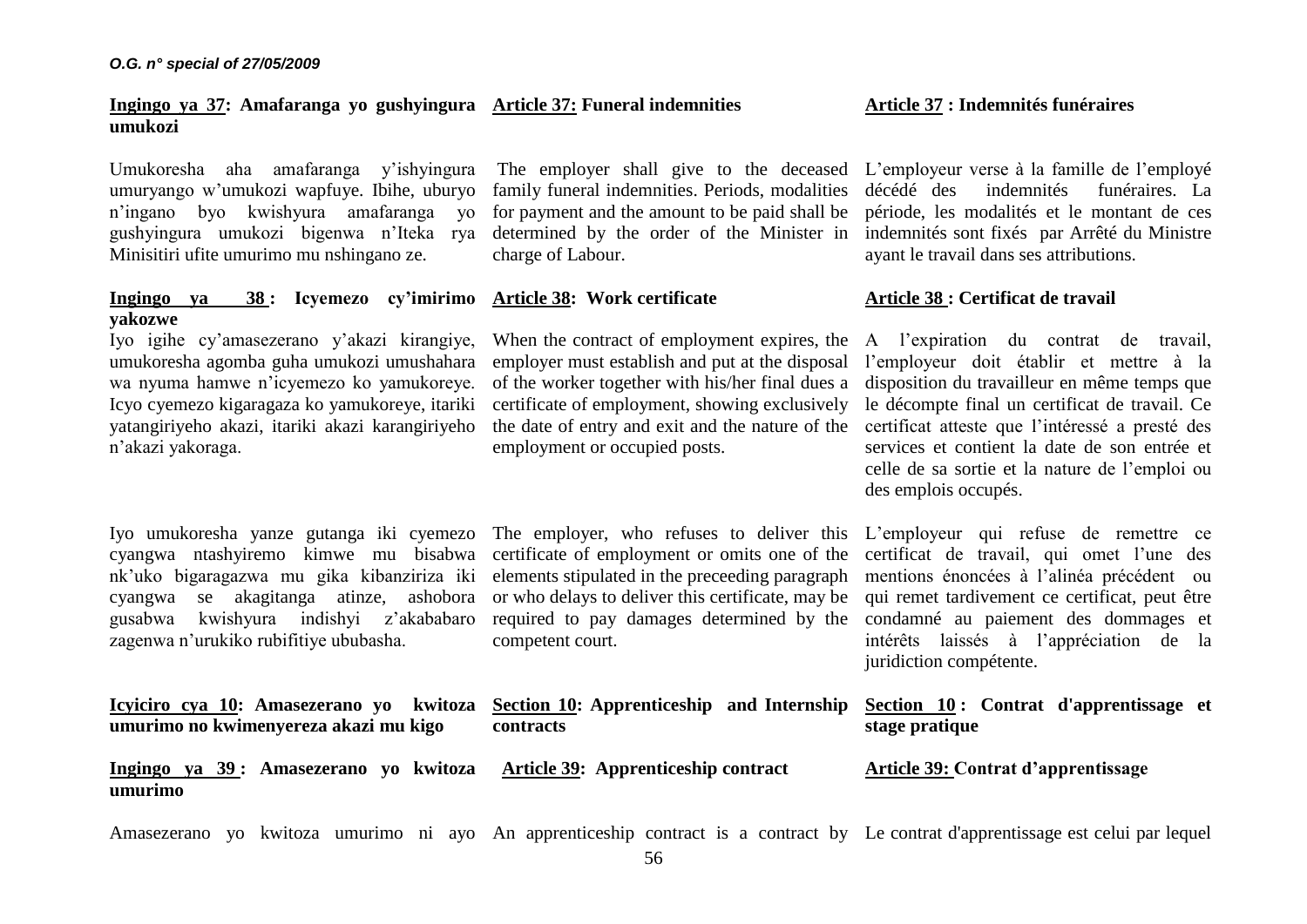umukuru w'ikigo yemeramo gukoresha umuntu amwigisha cyangwa amuha abamwigisha umwuga ku buryo bunoze kandi bukwiye mu gihe bumvikanyeho. Uwo wiga asezerana gukorera umukoresha no gukurikiza amabwiriza azahabwa, kimwe no gutunganya ibyo azashingwa bijyanye n'ukwiga kwe.

# **Ingingo ya 40: Amasezerano kwimenyereza akazi**

Ukwimenyereza akazi bigamije ubumenyi bwo mu ishuri n'ibikorerwa mu kazi. Igihe cyo kwimenyereza akazi ntigishobora kurenza amezi cumi n'abiri (12), ariko ayo masezerano ashobora guseswa k'ubushake twelve (12) months, but this contract may be douze (12) mois mais le contrat peut être bw'umwe mu bayagiranye.

Ibikorwa mu gihe cyo kwimenyereza akazi bigomba guhuza n'intego yo kwimenyereza, bikaba bijyanye n'imbaraga n'ubuhanga bw'uwimenyereza.

# **Ingingo ya 41: Imiterere y'amasezerano yo kwitoza umurimo no kwimenyereza akazi mu apprenticeship and internship contracts kigo**

no kwimenyereza akazi mu kigo bigenwa internship contracts shall be determined by an n'Iteka rya Minisitiri ufite umurimo mu order of the Minister in charge of labour. nshingano ze**.**

which a head of an establishment commits un chef d'établissement s'engage à employer himself/herself to employ a young worker and teach him/her or make him/her be appropriately taught, a profession for a given period agreed upon, during which the apprentice commits himself / herself to work at his/her employer's service and to comply with instructions which will be given to him/her and carry out the duties that will be assigned to him/her in his /her apprenticeship.

#### **Article 40 : Internship contract**

The internship aims at ensuring a practical Le stage pratique a pour but d'assurer au transition in terms of training between the stagiaire une formation pratique en guise de acquired knowledge and the envisaged practical activities. Its duration cannot exceed terminated upon a request by one of the parties résilié à l'initiative de l'une des parties to it.

The activities carried out during the internship have to be in conformity with its main objective, mental and physical capabilities of the intern.

# **Nature and form for**

Imiterere y'amasezerano yo kwitoza umurimo Nature and form of apprenticeship and

#### *O.G. n° special of 27/05/2009*

un travailleur et à lui enseigner ou à lui faire enseigner, méthodiquement un métier pendant une période convenue entre eux. L'apprenti s'engage à travailler au service de son employeur et à se conformer aux instructions qui lui seront données et à exécuter les ouvrages qui lui seront confiés en vue de l'apprentissage.

#### **Article 40 : Contrat de stage pratique**

transition entre l'enseignement reçu et la mise au travail envisagé. Sa durée ne peut dépasser contractantes.

Les activités effectuées au cours du stage pratique doivent être conformes à son objet ainsi qu'aux aptitudes physiques et mentales du stagiaire.

# **Article 41: Nature et forme des contrats d'apprentissage et de stage pratique dans l'entreprise**

La nature et la forme des contrats d'apprentissage et du stage pratique en entreprise sont déterminées par Arrêté du Ministre ayant le travail dans ses attributions.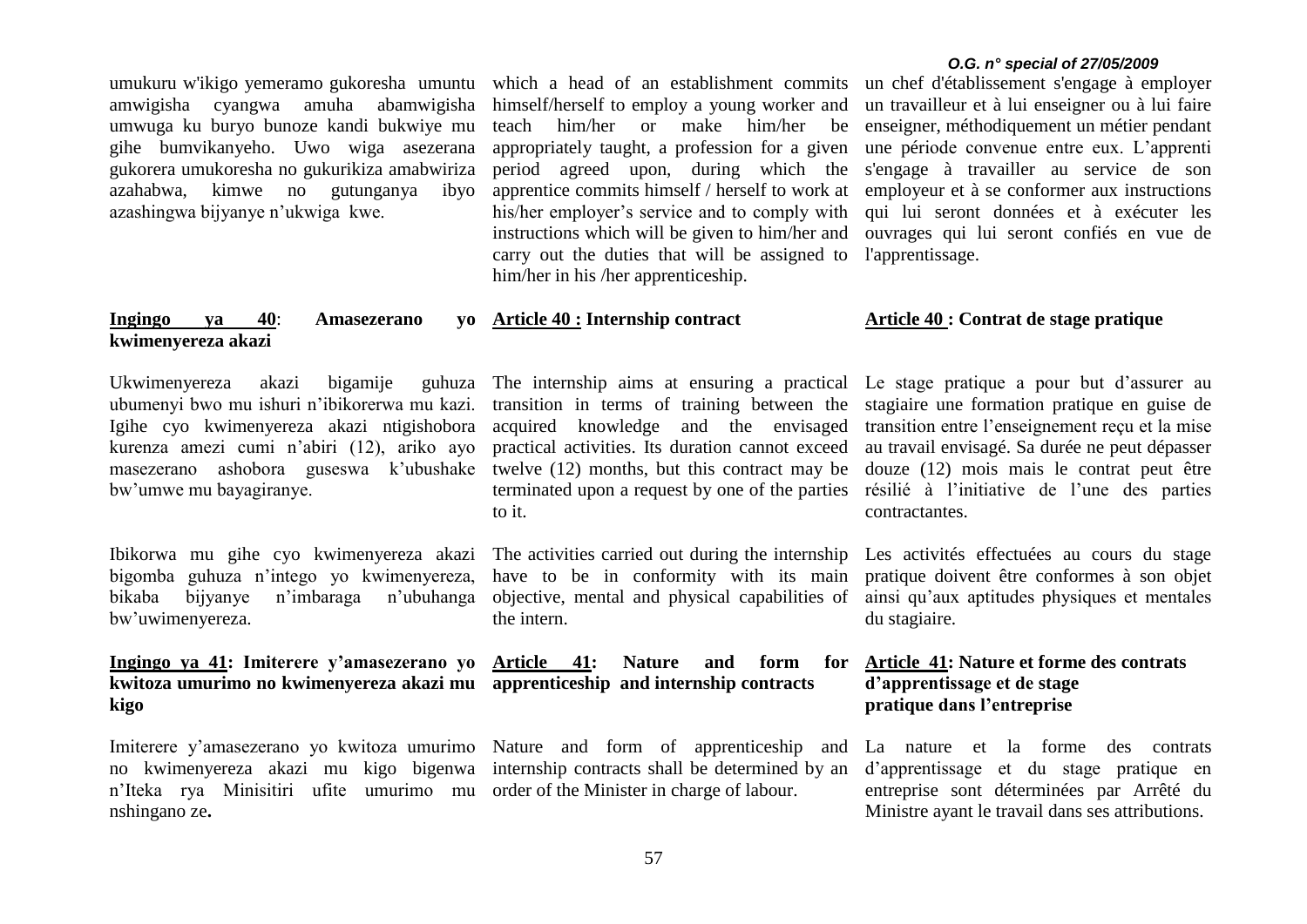# **UMUTWE WA II : AMASEZERANO YO CHAPTER II: SUB CONTRACT KU RWEGO RWA KABIRI**

# **Ingingo ya 42 :Intego y'amasezerano yo ku Article 42: Subject of the sub contract rwego rwa kabiri**

igihe umuyobozi w'ikigo cy'ubucuruzi cyangwa manager of an industrial or commercial uruganda aha imirimo imwe n'imwe na serivisi enterprise entrusts the execution of some works zigomba gukorwa undi rwiyemezamirimo na we or the supply of some services to an agashaka abakozi bakenewe bo kubikora entrepreneur who-recruits-himself/herself-the fourniture de certains services à un hakurikijwe amabwiriza ye akaba ari na we necessary workforces that work under his/her entrepreneur recrutant lui-même la main ukora igenzura ryabyo.

## **Ingingo ya 43: Itegeko rikurikizwa**

Amasezerano hagati y'umukozi rwiyemezamirimo wo ku rwego rwa kabiri subcontractor shall be governed by this law. agengwa n'iri tegeko.

# **Ingingo ya 44: Inshingano z'umukoresha wo ku rwego rwa kabiri**

Amasezerano yo ku rwego rwa kabiri agomba The sub-contract must contain guarantee of guteganya ingwate yo kwishyura imishahara payment of salary and provide respect of y'abakozi, kandi agateganya uburyo bwo general conditions of work, health and safety kubahiriza ibyerekeye uburyo imirimo on workplace and other obligations of santé et sécurité au travail ainsi que d'autres ikorwamo, ubuzima n'umutekano mu kazi employer regard to worker. hamwe n'izindi nshingano umukoresha afitiye umukozi.

direction and control.

# **Article 43: Applicable law**

# **contractor**

58

# **CHAPITRE II : CONTRAT DE SOUS-TRAITANCE**

# **Article 42: Objet du contrat de soustraitance**

Amasezerano yo ku rwego rwa kabiri akorwa The sub contract is a convention by which a Le contrat de sous-traitance est une convention par laquelle un chef d'entreprise industrielle ou commerciale confie l'exécution d'un certain travail ou la d'œuvre nécessaire qui travaille sous sa direction et son contrôle.

# **Article 43: Loi applicable**

The contract between a worker and the Le contrat de travail entre le travailleur et le sous-contractant est régi par la présente loi.

# **Article 44: Responsibilities of the sub-Article 44: Responsabilités du souscontractant**

Le contrat de sous-traitance doit contenir la garantie de paiement du salaire et prévoir le respect des conditions générales du travail, la obligations de l'employeur envers le travailleur.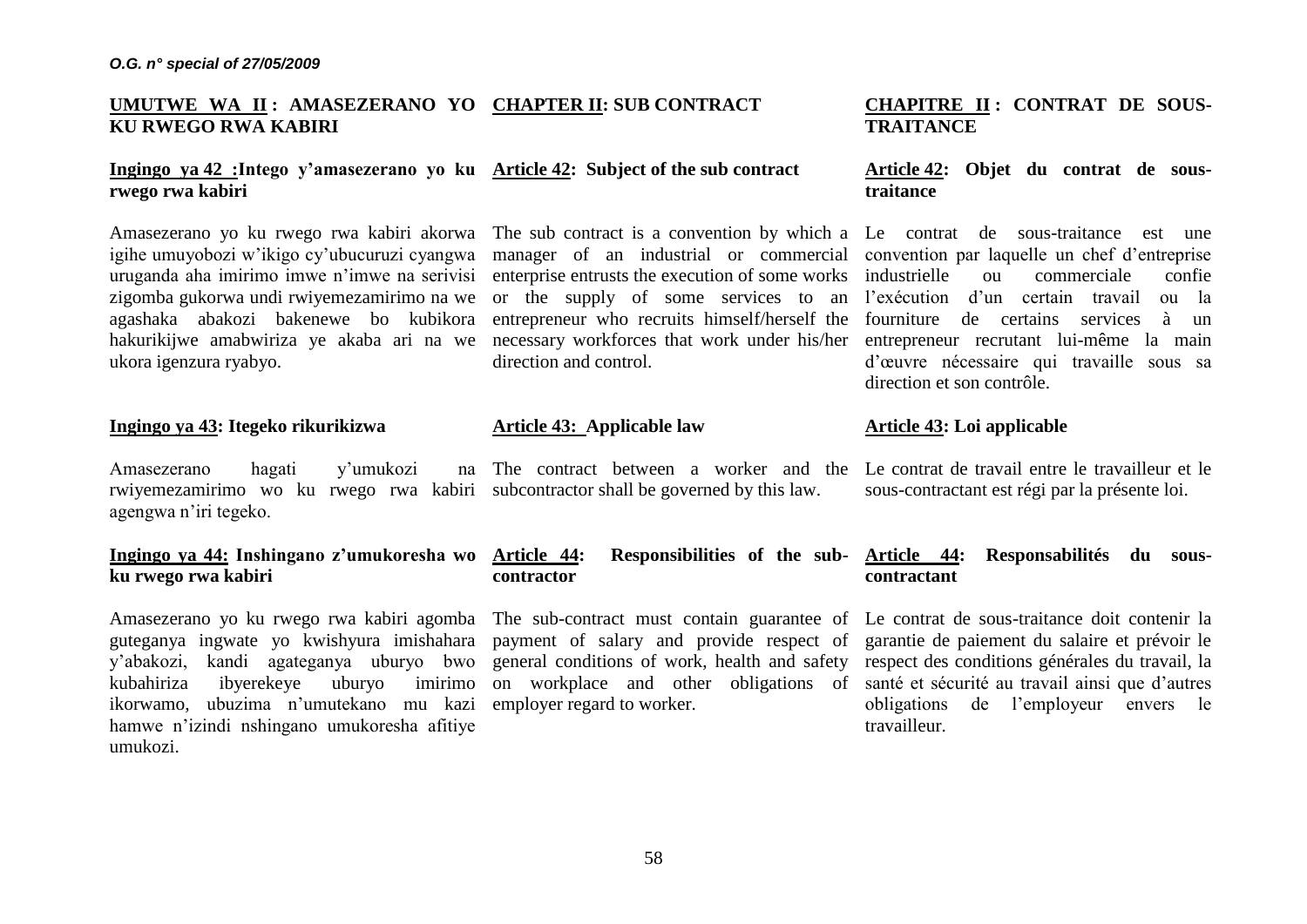# **EMPLOYER AND THE WORKER**

**Article 47: Obligations of the employer**

**Ingingo ya 47: Inshingano z'umukoresha**

**Z'UMUKORESHA N'UMUKOZI**

Umukoresha afite inshingano zikurikira:

kwerekana amazina ye, aho abarizwa, urwego rwe, amazina n'aho umukoresha ku rwego rwa mbere wamuhaye imirimo abarizwa, akabishyira

**Ingingo ya 46: Kumenyekanisha amasezerano** 

**INTERURO YA GATATU: UBURYO TITLE III:** 

guhora avugurura urutonde rwa ba

ahantu hagaragara akazi gakorerwa.

**yo ku rwego rwa kabiri**

**IMIRIMO IKORWAMO**

rwego rwa kabiri.

- 1. guha umukozi akazi basezeranye kandi akakamuha mu buryo, mu gihe n'ahantu bumvikanyeho;
- 2. kwishingira ikurikizwa ry'amasezerano y'umurimo yakozwe mu izina rye;
- 3. kuyobora umukozi kandi agakora ibishoboka byose kugira ngo akazi gakorwe

z'ingenzi The employer has the following obligations:

- 1. to give to the worker the agreed work and this, under those conditions, at the time and place as agreed;
- 2. to ensure the responsibility of implementing the work contract signed on his/her behalf;
- 3. to supervise the worker and make sure

# **Article 45: Identification of the principal**

Umukoresha ku rwego rwa kabiri agomba The sub-entrepreneur is requested to indicate Le sous-contranct est tenu d'indiquer par voie by way of public notice affixed permanently at d'affiche à un endroit bien en vue sur le lieu the workplace, his/her names, address, his/her de travail ses noms, prénom, adresse, sa job title and both the names and address of the qualité de sous contractant, le nom et principal employer who subcontracts with l'adresse de l'employeur principal qui lui a him/her.

#### **Article 46: Notification of sub contract**

Umukoresha ku rwego rwa mbere agomba The principal employer shall keep up to date L'employeur principal doit tenir à jour la liste rwiyemezamirimo basinyanye amasezerano ku he/she signed a contract. the list of the sub-contractors with whom des sous contractants avec lesquels il a passé

**Article 46 : Notification du contrat de soustraitance**

un contrat.

**TITLE III: GENERAL WORKING TITRE III : CONDITIONS GENERALES DE TRAVAIL**

# **CHAPITRE PREMIER : OBLIGATIONS DE L'EMPLOYEUR ET DU TRAVAILLEUR**

#### **Article 47: Obligations de l'employeur**

L'employeur a les principales obligations suivantes :

- 1. donner au travailleur l'emploi convenu et ce, dans les conditions, au temps et au lieu convenus;
- 2. garantir la bonne exécution du contrat de travail conclu en son nom ;
- 3. diriger le travailleur et veiller à ce que le travail s'accomplisse dans les

*O.G. n° special of 27/05/2009* **Article 45: Identification du principal employeur et du sous-contractant**

confié les travaux.

#### **Ingingo ya 45 : Kumenyekanisha umukoresha wo ku rwego rwa mbere n'urwa kabiri employer and the sub contractor**

**UMUTWE WA MBERE: INSHINGANO CHAPTER ONE: OBLIGATIONS OF THE** 

**CONDITIONS**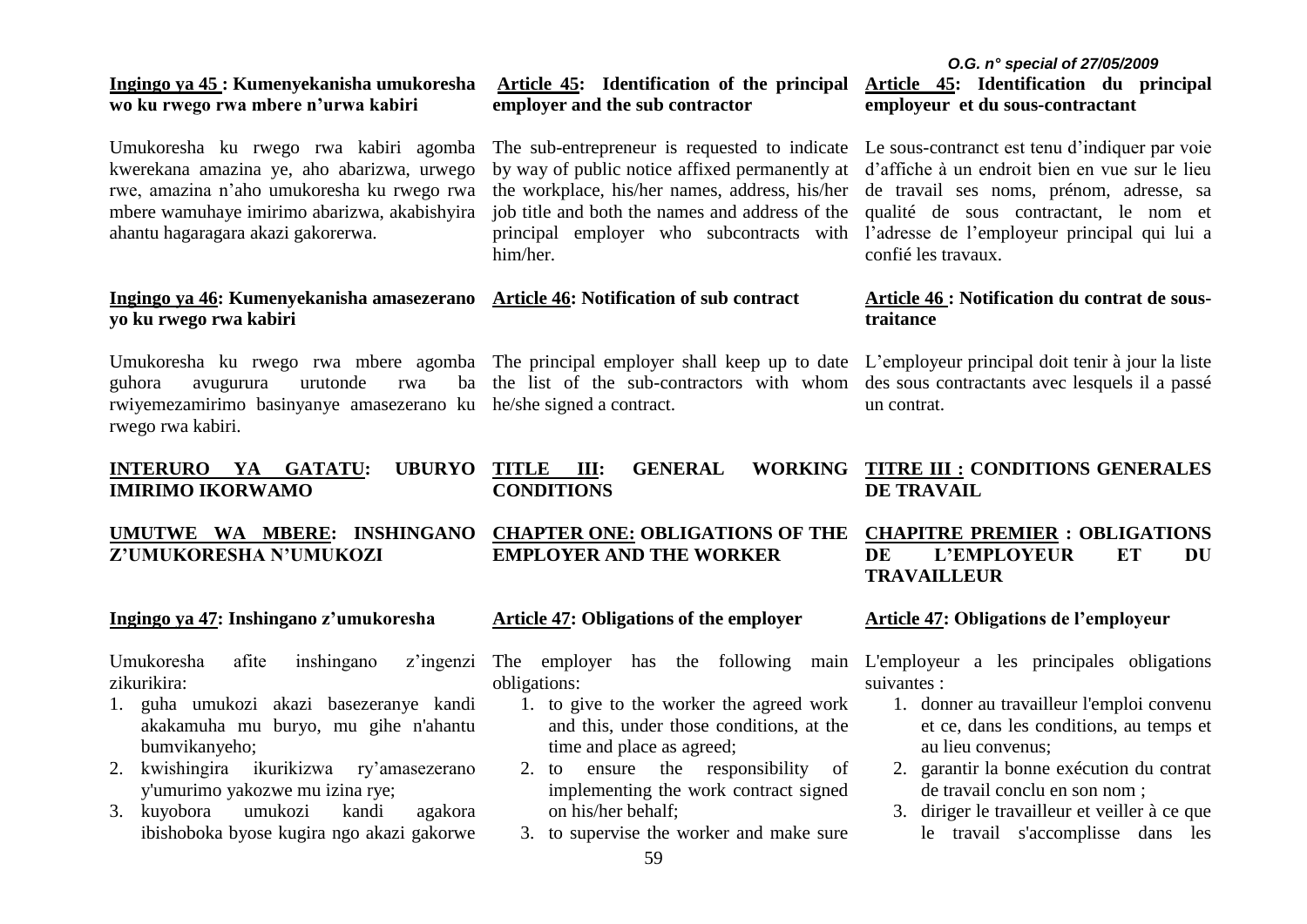hitawe ku buzima n'umutekano kandi mu buryo budatesha agaciro umukozi;

- 4. guhemba umukozi umushahara basezeranye mu gihe cyateganyijwe;
- 5. kwirinda icyamerera nabi ubuzima bw'ikigo, ubw'abakozi bacyo n'ibidukikije;
- 6. gushyira abakozi mu bwiteganyirize bw'abakozi;
- 7. guha abakozi bafite inshingano z'umuryango uburenganzira bateganyirizwa n'amategeko;
- 8. gusinyana amasezerano y'isuzumamikorere n'umukozi bishingiye ku mishyikirano rusange mu kigo.

## **Ingingo ya 48: Inshingano z'umukozi**

Umukozi afite inshingano z'ingenzi zikurikira:

- 1. gukora ubwe umurimo yasezeranye, akawukorera igihe, ahantu no mu buryo bwumvikanyweho;
- 2. gukora akurikije amategeko ahabwa n'umukoresha cyangwa umuhagarariye, hagamijwe kurangiza umurimo ashinzwe;
- 3. kwirinda ibishobora guhungabanya

the work is done in suitable conditions, as far as security, health and dignity of the worker are concerned;

- 4. to pay the worker the agreed remuneration regularly and in due time;
- 5. to avoid whatever may hamper the company's functioning, its workers and the environment;
- 6. to affiliate workers to the social security scheme;
- 7. to make those workers with dependents enjoy the rights that are provided for by the law;
- 8. to enter into a performance contract with the worker based on collective negotiation within the establishment.

#### **Article 48: Obligations of the worker**

The worker has the following principal obligations:

- 1. to personally carry out his/her work or service in the time, place and conditions as agreed upon;
- 2. to respect the employer's or his/her representative's orders when given so as to have the work done;

3. to abstain from all that might threaten

meilleures conditions de sécurité, de santé et de dignité du travailleur;

- 4. payer au travailleur la rémunération convenue avec régularité et ponctualité;
- 5. éviter tout ce qui peut nuire à la vie de l'entreprise, de ses travailleurs et à l'environnement ;
- 6. affilier les travailleurs à la sécurité sociale ;
- 7. permettre aux travailleurs ayant des responsabilités familiales d'exercer les droits qui leur sont reconnus par la loi.
- 8. signer un contrat de performance avec le travailleur sur base de la négociation collective au sein de l'établissement.

# **Article 48 : Obligations du travailleur**

Le travailleur a comme obligation principale de:

- 1. exécuter personnellement son travail ou service au temps, au lieu et dans les conditions convenus;
- 2. agir conformément aux ordres qui lui sont donnés par l'employeur ou ses représentants en vue de l'exécution de son travail;
- 3. s'abstenir de tout ce qui pourrait nuire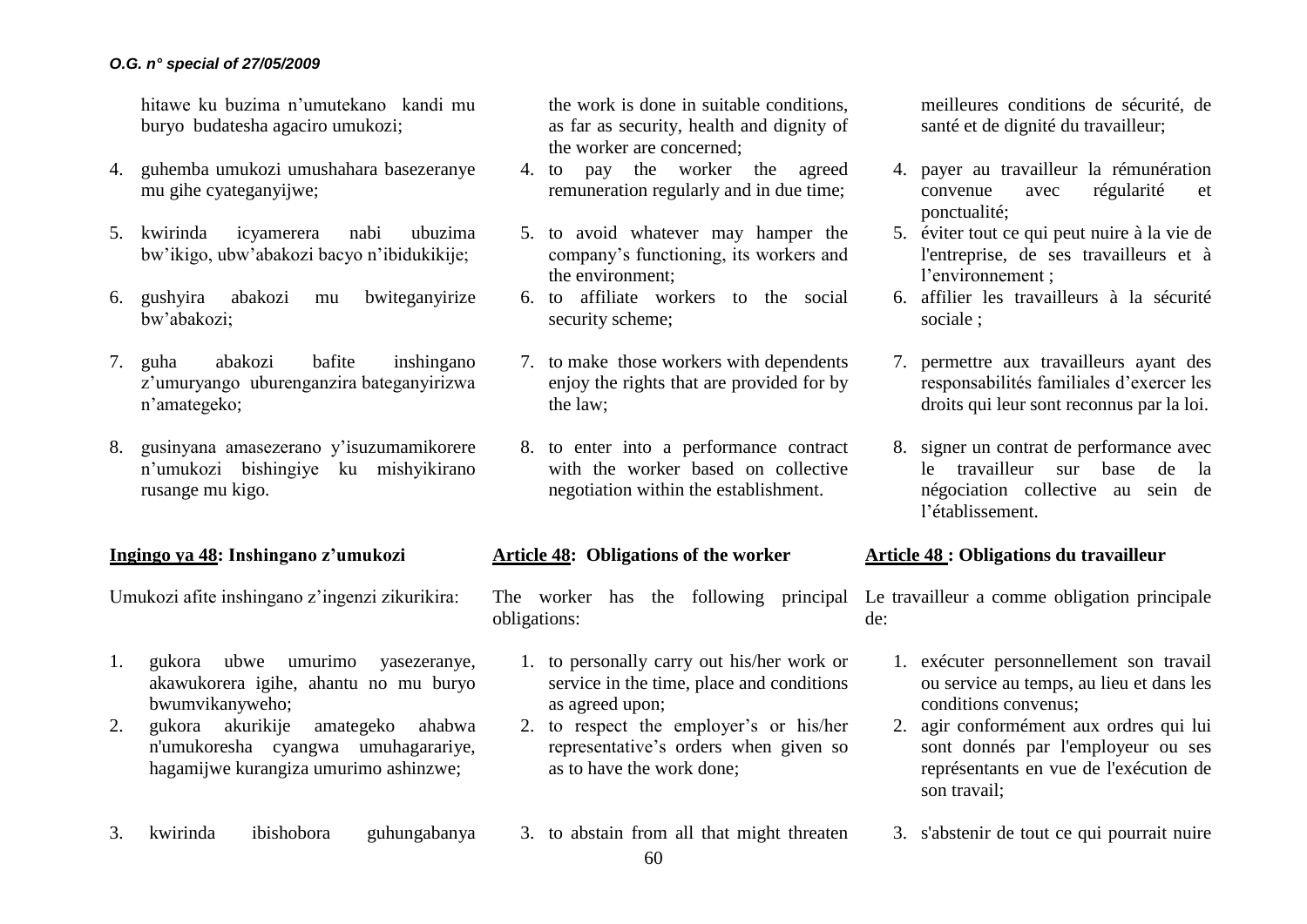umutekano we, uw'abo bakorana n'uw'abandi bahagenda, cyangwa kwitesha agaciro no kugatesha abandi bakozi;

- 4. gukurikiza amategeko **y**'ikigo, ay'ishami ry'ikigo, cyangwa ay'ahandi hantu agomba gukorera;
- 5. gufata neza ibikoresho yahawe no kubisubiza igihe cyose umurimo urangiye.

his/her security or that of his/her companions or third party, or jeoperdize his/her dignity and the one of his/her colleagues;

- 4. to respect rules prescribed by the establishment, its branch or the place where he/she is to do his/her work;
- 5. to keep in good conditions tools given to him/her and give them back to the employer at the time the work is completed.

#### *O.G. n° special of 27/05/2009*

soit à sa propre sécurité soit à celle de ses compagnons ou tiers; ou de porter atteinte à sa dignité et à celle des autres travailleurs;

- 4. respecter les règlements édictés par l'établissement, sa branche ou le lieu dans lequel il doit fournir son travail;
- 5. garder en bon état les outils qui lui ont été confiés et les réstituer chaque fois qu'il termine son travail.

#### **UMUTWE WA KABIRI: AMASAHA Y'AKAZI CHAPTER II: EMPLOYMENT CHAPITRE II : DUREE DE TRAVAIL. DURATION**

# **Ingingo ya 49: Igihe cy'akazi cyemewe Article 49: Legal duration of work n'amategeko**

n'atanu (45) mu cyumweru. Icyakora bitewe duration is forty five (45) hours per week. n'imiterere y'akazi, amasaha y'akazi mu However, due to the specific nature of the work cyumweru ashingira ku bwumvikane the weekly working hours shall be based upon bw'impande zombi.

**Ingingo ya 50 : Ishyirwa mu bikorwa Article 50: Implementation of the duration ry'amasaha mirongo ine n'atanu (45) mu of work of forty five (45) hours per week cyumweru**

Minisitiri ufite umurimo mu nshingano ze amaze kumva ibyifuzo by'Inama y'Igihugu y'Umurimo ashyiraho iteka rigaragaza uburyo hubahirizwa amasaha y'akazi mu cyumweru.

Mu bigo byose, amasaha y'akazi ni mirongo ine In all enterprises, the legal employment's the agreement between the two parties.

The Minister in charge of Labour shall by, way of an order and after consultation with the National Labour Council, determine modalities for application of forty five (45) hours per week.

#### **Article 49: Durée légale de travail**

Au sein de toutes les entreprises, la durée légale de travail est de quarante- cinq (45) heures par semaine. Selon la nature du travail, le nombre d'heures de travail par semaine peut toutefois changer d'un commun accord entre les deux parties.

# **Article 50: Modalités d'application de la durée de travail de quarante-cinq (45) heures par semaine**

Le Ministre ayant le travail dans ses attributions détermine par voie d'arrêté et après avis du Conseil National du Travail, les modalités d'application de la durée de travail par semaine.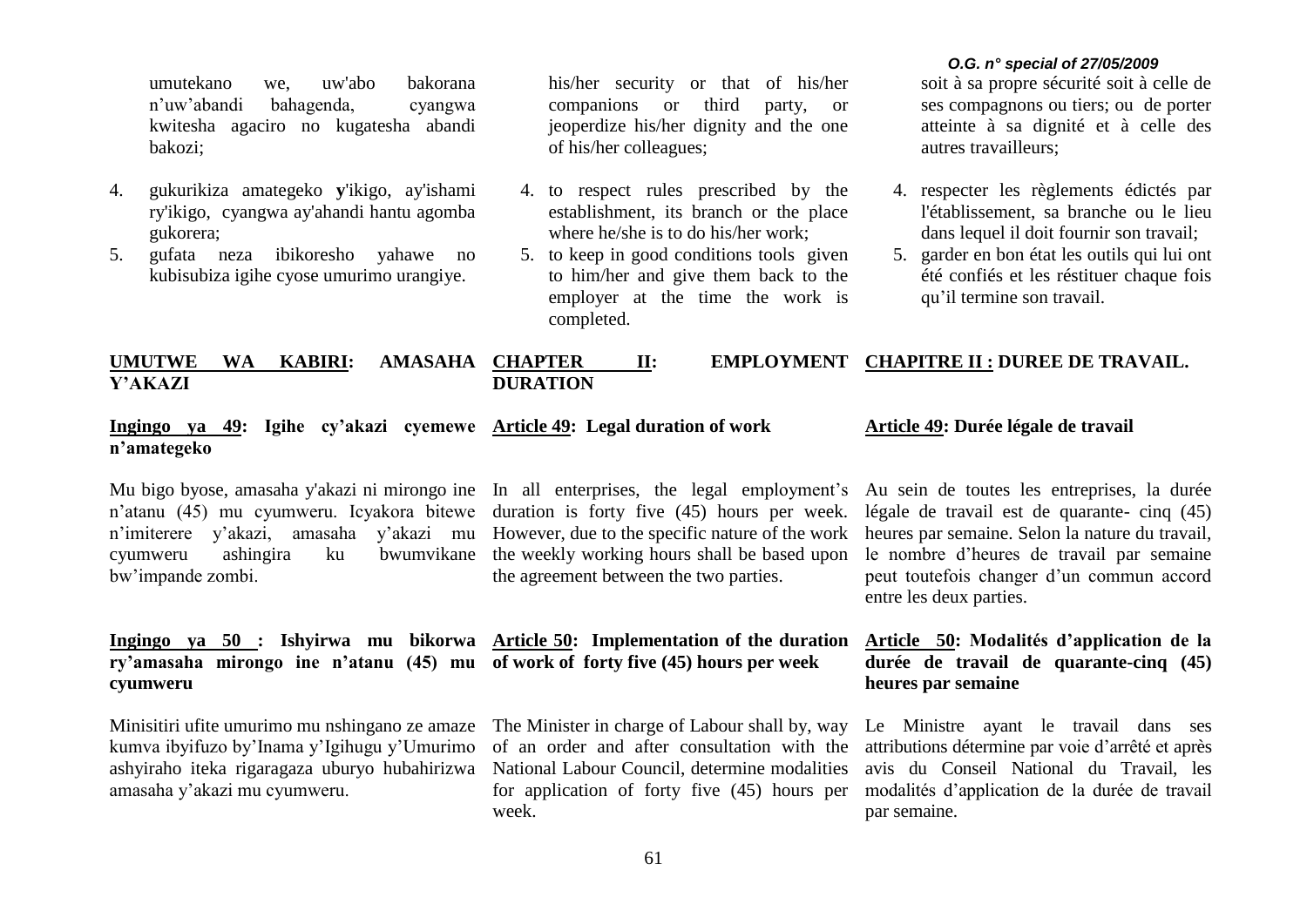### **Ingingo ya 51: Ingengabihe y'akazi**

n'ay'ikiruhukuko ku bakozi n'umukoresha.

#### **Ingingo ya 52: Ikiruhuko mu cyumweru**

Ikiruhuko mu cyumweru ni ngombwa ku The weekly rest is necessary for all workers mukozi wese ugengwa n'iri tegeko. Ntigishobora kuba hasi y'amasaha makumyabiri twenty four (24) consecutive hours per week. It n'ane (24) akurikiranye mu cyumweru. Ubusanzwe icyo kiruhuko giteganywa ku cyumweru. Iyo bishobotse kigomba gutangirwa time for all the workers in the entreprise. rimwe ku bakozi bose b'ikigo.

### **UMUTWE WA GATATU : IBIRUHUKO**

**Icyiciro cya mbere: Ikiruhuko cya buri Section One: Annual leave mwaka**

# **Ingingo ya 53 :Uburenganzira ku kiruhuko**

Uretse ibiteganywa n'amasezerano rusange y'abakozi n'abakoresha cyangwa se n'amasezerano y'umuntu ku giti cye, umukozi ahabwa n'umukoresha ikiruhuko cy'umunsi umwe n'igice byo ku mibyizi buri kwezi kw'akazi. Iminsi y'ikiruhuko yashyizweho n'amategeko ntibarirwa mu kiruhuko cy'umwaka gihemberwa. Uburambe mu kigo kimwe bwa buri myaka itatu butanga umunsi umwe w'inyongera ku kiruhuko cy'umwaka gihemberwa. Ariko uko byagenda kose, nta

Ingengabihe ya buri munsi y'amasaha y'akazi The timetable for daily work and rest is fixed L'horaire de travail et de repos journalier est igenwa by the employer.

### **Article 52: Weekly rest**

**Article 51: Work schedule**

under this law. This rest shall not be less than normally takes place on Sunday. Where possible the rest shall be granted at the same

#### **CHAPTER III: LEAVES**

#### **Article 53: Right to leave**

mukozi ushobora kurenza iminsi makumyabiri annual paid leave, in any case, can not exceed peut pas excéder vingt et un (21) jours Except for more favorable provisions from collective conventions between employer and worker or individual employment contract, every worker shall be entitled to a paid leave at the employer's expenses, on the basis of one and a half working days per month of effective continued work. Official holidays shall not be considered as part of the annual paid leave. The worker shall benefit from one working day per year of annual paid leave for every three years of experience in the same institution. However, Dans tous les cas, le congé annuel payé ne

#### **Article 51 : Horaire de travail**

fixé par l'employeur.

#### **Article 52: Repos hebdomadaire**

Le repos hebdomadaire est obligatoire pour tout travailleur régi par la présente loi. Il est au minimum de vingt quatre (24) heures consécutives par semaine. Ce repos a lieu en principe le dimanche. Il doit être, autant que possible, accordé en même temps à tout le personnel de l'entreprise.

# **CHAPITRE III : CONGES**

# **Section première : Congé annuel**

## **Article 53 : Droit au congé**

Sauf dispositions plus favorables des conventions collectives ou du contrat individuel, tout travailleur a droit au congé à charge de l'employeur, à raison d'un jour ouvrable et demi de congé par mois de service effectif continu. Les jours fériés officiels ne sont pas comptés dans le congé annuel payé. L'employé bénéficie d'un jour de plus de congé payé pour tous les trois (3) ans d'expérience passée dans la même entreprise.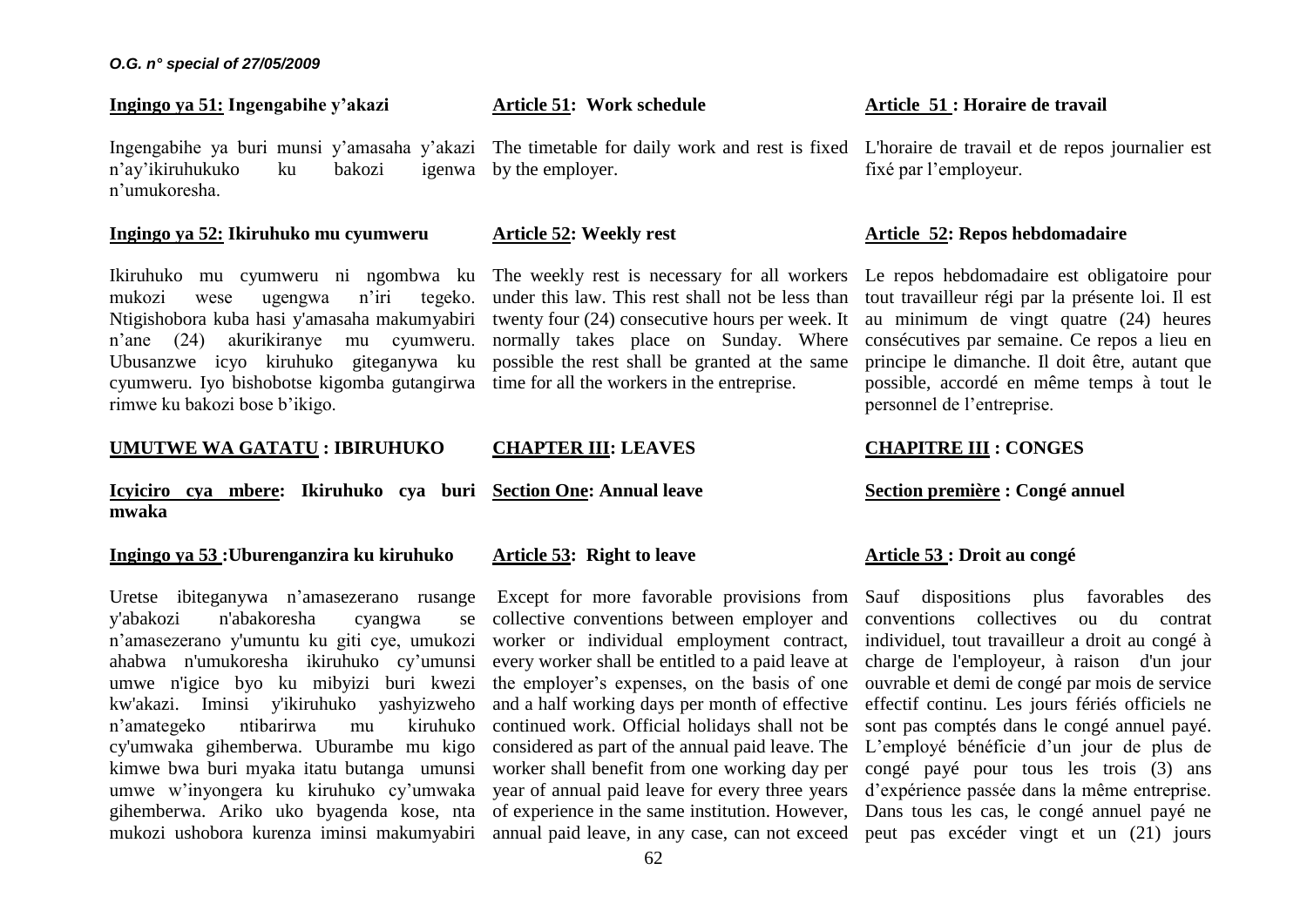n'umwe y'akazi y'ikiruhuko cy'umwaka twenty one (21) working days. gihemberwa.

Iyo umukozi akora amasaha ari hasi ya mirongo If the worker works less than fourty five (45) ine n'atanu (45) mu cyumweru, abarirwa ikiruhuko hakurikijwe amasaha yakoze.

Umukozi utarageza ku myaka cumi n'umunani (18) y'amavuko agomba guhabwa iminsi ibiri (2) yo ku mibyizi y'ikiruhuko buri kwezi kw'akazi.

# **Ingingo ya 54: Ingengabihe n'ubuzime**

Mu ntangiriro ya buri mwaka, umukoresha akora ingengabihe y'ikiruhuko ku bakozi be bose.

Igihe cy'ikiruhuko ntigishobora kwigizwaho imbere cyangwa inyuma n'umukoresha igihe kirenze amezi atatu (3), keretse umukozi three (3) months period unless is so agreed n'umukoresha babyumvikanyeho.

Uburenganzira bwo gusaba ikiruhuko buzima The action of requesting for a leave remains L'action en demande de congé se prescrit nyuma y'imyaka ibiri (2) uhereye ku itariki valid within two (2) years from the date where dans un délai de deux (2) ans à compter de la umukozi yagiriyeho uburenganzira bwo kugifata. Umukozi asaba ikiruhuko mu nyandiko, umukoresha akamusubiza mu yindi.

# **Ingingo ya 55: Amafaranga umukozi ahabwa Article 55: Leave allocation agiye mu kiruhuko**

Iyo umukozi agiye mu kiruhuko, umukoresha The employer must pay the worker an L'employeur doit verser au travailleur qui part agomba kumuha amafaranga n'umushahara we mpuzandengo ubarwa mu worker received for the last twelve (12) months moyenne des salaires dont le travailleur a mezi cumi n'abiri (12) ashize n'ibindi afitiye and other benefits he/she is entitled to as bénéficié au cours des douze (12) derniers

hours per week, his/her leave is counted to the prorota of the hours she/he worked for.

entitled to a two (2) working days leave per month of continued work.

#### **Article 54: Calendar and prescription**

establishes the annual leave timetable for all établit le calendrier de congé annuel pour his/her staff.

anticipated by the employer for more than a between the worker and employer.

the worker enjoys the right to the leave.

A request for leave is made by the worker in writing and the employer shall respond to the request in writing, too.

allocation equal to the average of salaries the en congé, un pécule qui est égale à la

(45) heures par semaine, son congé payé est calculé au prorata des heures prestées.

A less than eighteen (18) years old worker is Le travailleur âgé de moins de dix- huit (18) ans a droit à deux (2) jours ouvrables de congé par mois de travail continu.

#### **Article 54 : Calendrier et prescription**

At the beginning of every year, the employer Au début de chaque année, l'employeur l'ensemble de son personnel.

The leave period shall not be delayed or La période de congé ne peut être retardée ou anticipée par l'employeur, d'une période de plus de trois (3) mois à moins qu'il y ait accord entre le travailleur et l'employeur.

> date à laquelle l'employé y a droit. La demande de congé par le travailleur est adressée par écrit à l'employeur et celui-ci répond également par écrit.

#### **Article 55 : Pécule de congé**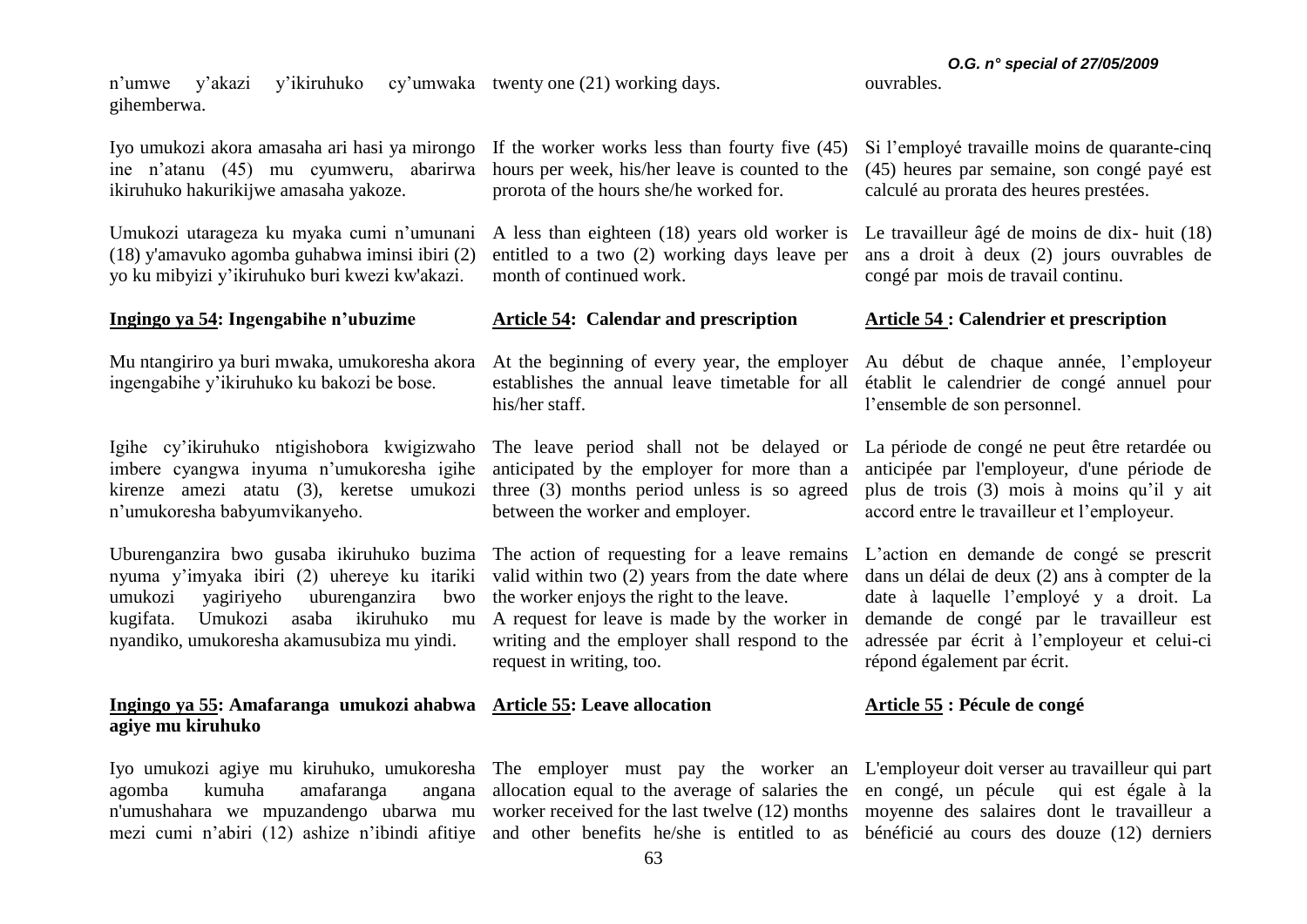uburenganzira hakurikijwe yakoranye n'umukoresha we. amasezerano provided for by the employment contract.

### **Ingingo ya 56: Kuriha iminsi y'ikiruhuko**

Umukoresha agomba kongerera umunsi w'ikiruhuko mu gihe : The employer must grant one extra day of paid

- 1. ikiruhuko cye cy'umwaka gihuriranye n'umunsi w'ikiruhuko utari uteganyijwe;
- 2. umukozi yakoze ku munsi w'ikiruhuko.

# **Ingingo ya 57: Amafaranga Article 57: Leave compensative indemnity y'insimburakiruhuko**

Ikiruhuko gihabwa umukozi kugira ngo ashobore kuruhuka. Kumwishyura amafaranga asimbura ikiruhuko yari gufata birabujijwe mu zindi mpamvu izo arizo zose.

Nyamara iyo habaye iseswa cyangwa irangizwa ry'amasezerano y'akazi mbere y'uko umukozi ajya mu kiruhuko afitiye uburenganzira, ahabwa amafaranga mu kigwi cy'ikiruhuko yagombaga kuzabona, akabarwa hakurikijwe ibyo umukozi yari asanzwe afitiye uburenganzira nk'uko 53 of this law. bivugwa mu ngingo ya 53 y'iri tegeko.

# **Ingingo ya 58: Ikiruhuko kidasanzwe**

Byumvikanyweho hagati n'umukoresha, iminsi y'ikiruhuko kidasanzwe and the employer, the days of incidental leave l'employeur, les jours de congés occasionnels

The leave is granted to the worker for the purpose of allowing him/her to rest; the grant of a compensatory allowance in replacement of a leave is formally prohibited in all other cases.

1. if there is a public holiday during the annual

2. if the worker has normally worked during

**Article 56: Compensation for leave**

leave to a worker :

leave of the worker;

his/her annual leave.

However, in case of contract termination or expiry before the worker has benefited from his/her leave, a compensation indemnity is paid in lieu of the leave he/she was entitled to and which calcualted is as provided for in article

#### **Article 58: Incidental leave**

Upon mutual agreement between the worker De commun accord entre le travailleur et

mois et d'autres avantages auxquels il a droit conformément au contrat de travail.

# **Article 56: Compensations des congés**

L'employeur doit accorder à un travailleur un jour supplémentaire de congé :

- 1. si un jour férié tombe au jour durant lequel le travailleur est en congé annuel;
- 2. si le travailleur a travaillé durant son congé.

# **Article 57 : Indemnité compensatrice de congé**

Le congé étant alloué au travailleur dans le but de lui permettre de se reposer, l'octroi d'une indemnité compensatrice de congé est formellement interdit dans tous les autres cas.

Toutefois, en cas de rupture ou d'expiration du contrat de travail avant que le travailleur ait joui de son congé auquel il a droit, une indemnité compensatrice de congé calculée sur la base des droits acquis en vertu de l'article 53 de la présente loi, est accordée.

#### **Article 58 : Congé occasionnel**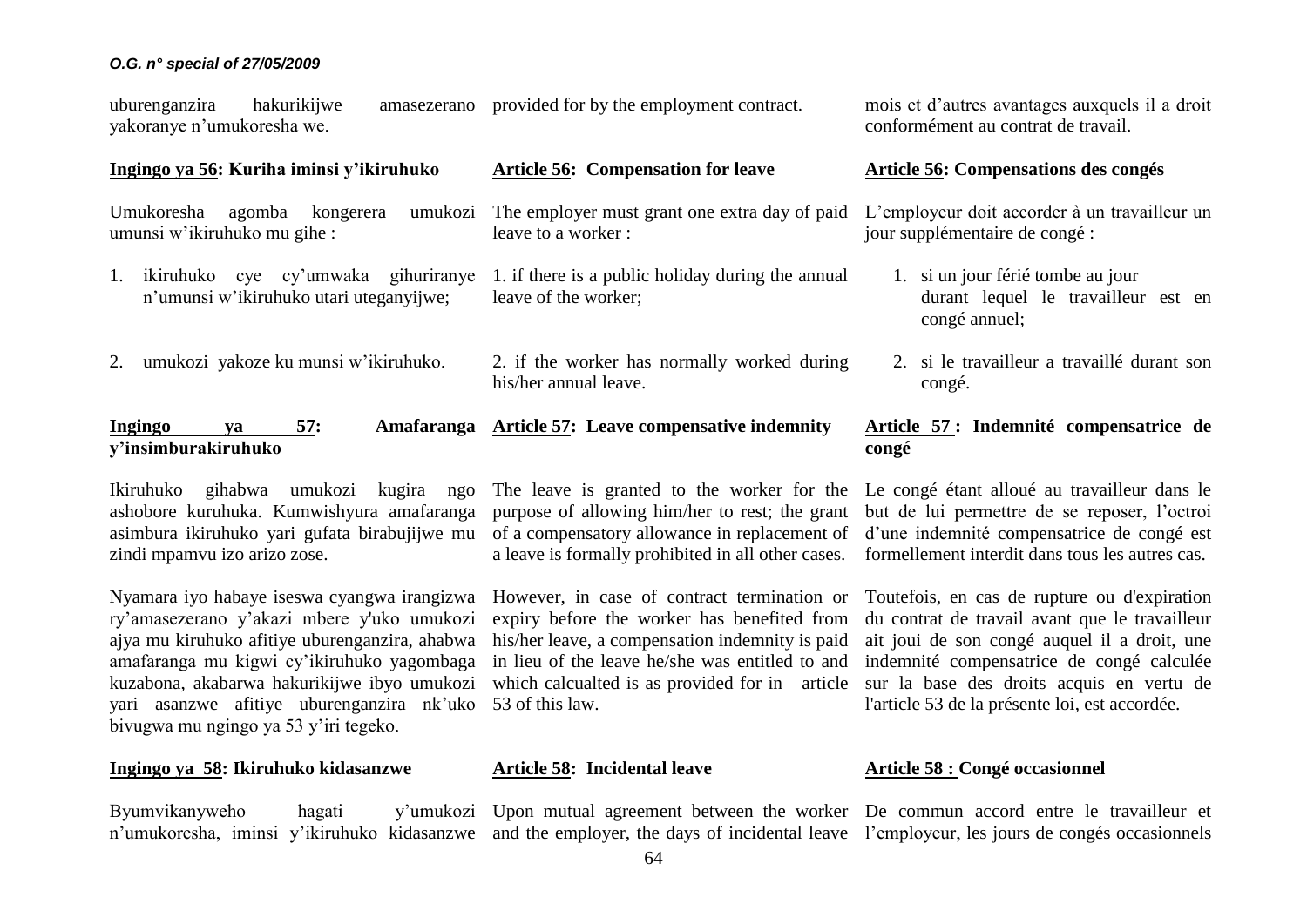ishobora gukurwa mu minsi y'ikiruhuko may be deducted from the annual leave. cy'umwaka.

# **Ingingo ya 59 : Iminsi y'ikiruhuko iteganywa Article 59: Official holidays n'amategeko**

ishyirwaho n'Iteka rya Perezida wa Repubulika. Ku minsi yose y'ikiruhuko yemewe the worker shall benefit from his/her full officiels, le travailleur bénéficie de son salaire n'amategeko, umukozi ahabwa umushahara we salary. wose.

# **Ingingo ya 60 : Gusiba bihemberwa**

Iminsi umukozi asiba akazi kubera impamvu zo gukora akazi gategetswe n'itegeko cyangwa byemewe na Minisitiri ufite umurimo mu Minister in charge of Labour are paid. nshingano ze arayihemberwa.

**Icyiciro cya 2 : Ikiruhuko cy'uburwayi Section 2: Sick and incidental leave n'ikiruhuko cy'ingoboka**

**Ingingo ya 61 : Uburyo bwo gutanga Article 61: Modalities for granting sick leave ikiruhuko cy'uburwayi**

Kugira ngo umukozi ikiruhuko cy'uburwayi agomba umukoresha we icyemezo gisinywe na muganga certificate signed by a recognized medical wemewe na Leta cyerekana ko adashobora doctor justifying the worker's inability to work. gukora. ashobore guhabwa For the worker to benefit from the sick leave,

cumi n'itanu (15), umukoresha ashobora gusaba umukozi icyemezo cy'abaganga batatu bemewe na Leta. Umukozi urwaye afite uburenganzira ku recognized medical doctors. The worker has par trois (3) médecins agréés. Le travailleur

he/she shall forward to employer a written

**Article 60: Paid absence**

Iyo ikiruhuko cy'uburwayi kirengeje iminsi Where the sick leave goes beyond fifteen (15) days, the employer may require the worker to bring him/her a certificate signed by three

peuvent être déduits du nombre de jours de congé annuel.

#### **Article 59 : Jours fériés officiels**

Iminsi y'ikiruhuko iteganywa n'amategeko Official holidays shall be determined by a Les jours fériés officiels sont déterminés par Presidential Order. For every public holiday, Arrêté présidentiel. Pour tous les jours fériés intégral.

#### **Article 60 : Absences payées**

The absences caused by reasons to accomplish Les duty imposed by the law or authorized by the l'accomplissement d'un devoir imposé par la absences ayant pour cause loi ou autorisées par le Ministre ayant le travail dans ses attributions sont payées.

# **Section 2 : Congé de maladie et congé de circonstances**

## **Article 61 : Modalités d'octroi de congé de maladie**

Pour bénéficier d'un congé de maladie, le travailleur est tenu de produire un certificat médical établi par un médecin agréé attestant son incapacité à travailler.

mushahara we mu gihe cy'amezi atatu (3) ya the right to his/her salaries for the three (3) first bénéficiaire d'un congé de maladie a droit à Lorsque la durée du congé de maladie excède quinze (15) jours, l'employeur peut exiger que le travailleur produise un certificat établi

#### *O.G. n° special of 27/05/2009*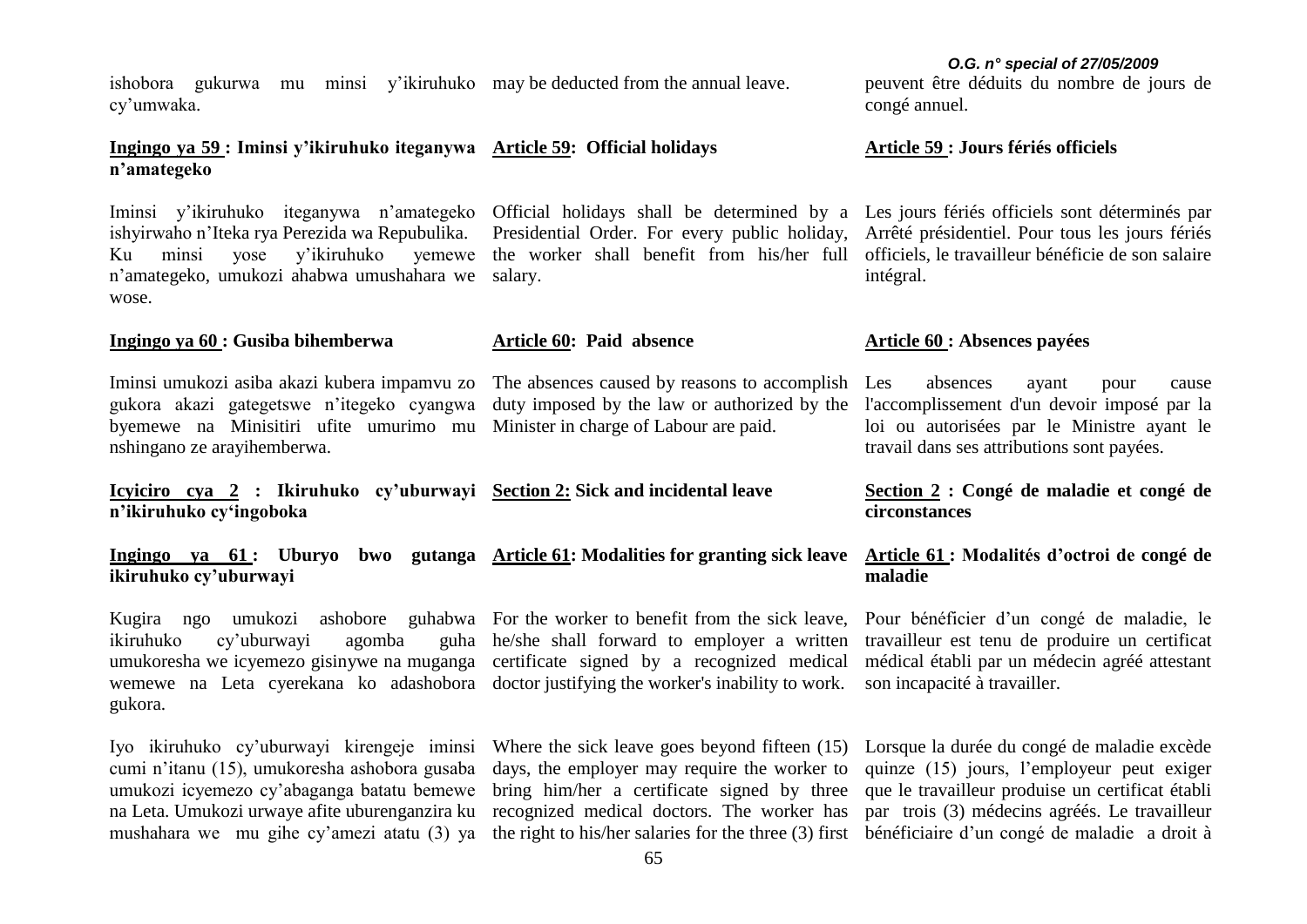mbere y'uburwayi.

months.

son salaire intégral durant les trois (3) premiers mois.

**Article 62 : Congé de maladie non payé**

## **Ingingo ya 62: Ikiruhuko cy'uburwayi Article 62: A non paid sick leave kidahemberwa**

Umukoresha ntategetswe kwishyura umukozi The employer shall not pay back to the worker L'employeur n'est pas tenu de payer le iminsi yasibye kubera uburwayi iyo asibye who has been absent for more than two (2) iminsi irenze ibiri (2) ikurikirana adatanze icyemezo cya muganga wemewe na Leta.

Umukozi ukomeje kurwara nyuma y'amezi atatu The worker who has been on a payable sick (3) ahemberwa, asigarana uburenganzira ku isubikwa ry'akazi mu gihe cy'amezi atatu (3) adahemberwa.

# **Ingingo ya 63: Igihe gitangwamo ikiruhuko cy' ingoboka**

Umukozi afite uburenganzira ku kiruhuko The worker has the right to an incidental leave Le travailleur a droit à un congé de cy'ingoboka kubera ibintu byiza cyangwa in case of good or unfortunate events which circonstance en cas d'événements heureux ou ibyago byabaye mu muryango we. Ibiruhuko by'ingoboka bigenwa n'iteka rya Incidental leaves shall be determined by an Minisitiri ufite umurimo mu nshingano ze.

# **Icyiciro cya 3 : Ikiruhuko cyo kubyara**

### **Ingingo ya 64:Igihe cy'ikiruhuko cyo kubyara Article 64: Maternity leave duration**

Umugore ukorera umushahara ubyaye afite Every employed woman has the right to a Toute femme salariée a droit à un congé de uburenganzira ku kiruhuko cyo kubyara maternity leave of twelve (12) consecutive maternité de douze (12) semaines cy'ibyumweru cumi na bibiri (12) bikurikirana. weeks. This woman may decide to start consécutives. Elle peut bénéficier de ce congé

days due to illness without handing in a certificate signed by a recognized medical doctor.

leave for three (3) months shall have the right to a non payable work suspension for three (3) months.

# **Article 63: Events giving right to incidental Article 63 : Evenements donnant droit aux leave**

may occur in his/her family.

order of the Minister in charge of Labour.

### **Section 3: Maternity leave**

Ashobora kugitangira ibyumweru bibiri (2) benefiting from this leave two (2) weeks before deux (2) semaines avant la date présumée de

travailleur pour congé de maladie si le travailleur a été absent de son travail pendant plus de deux (2) jours consécutifs et n'a pu produire un certificat médical établi par un médecin agréé.

Au-delà de trois (3) mois de congé de maladie payé, le travailleur bénéficie uniquement du droit de suspension du travail de trois (3) mois non payés.

# **congés de circonstance**

malheureux survenus dans sa famille.

Les congés de circonstance sont déterminés par Arrêté du Ministre ayant le travail dans ses attributions.

# **Section 3 : Congé de maternité**

# **Article 64: Durée de congé de maternité**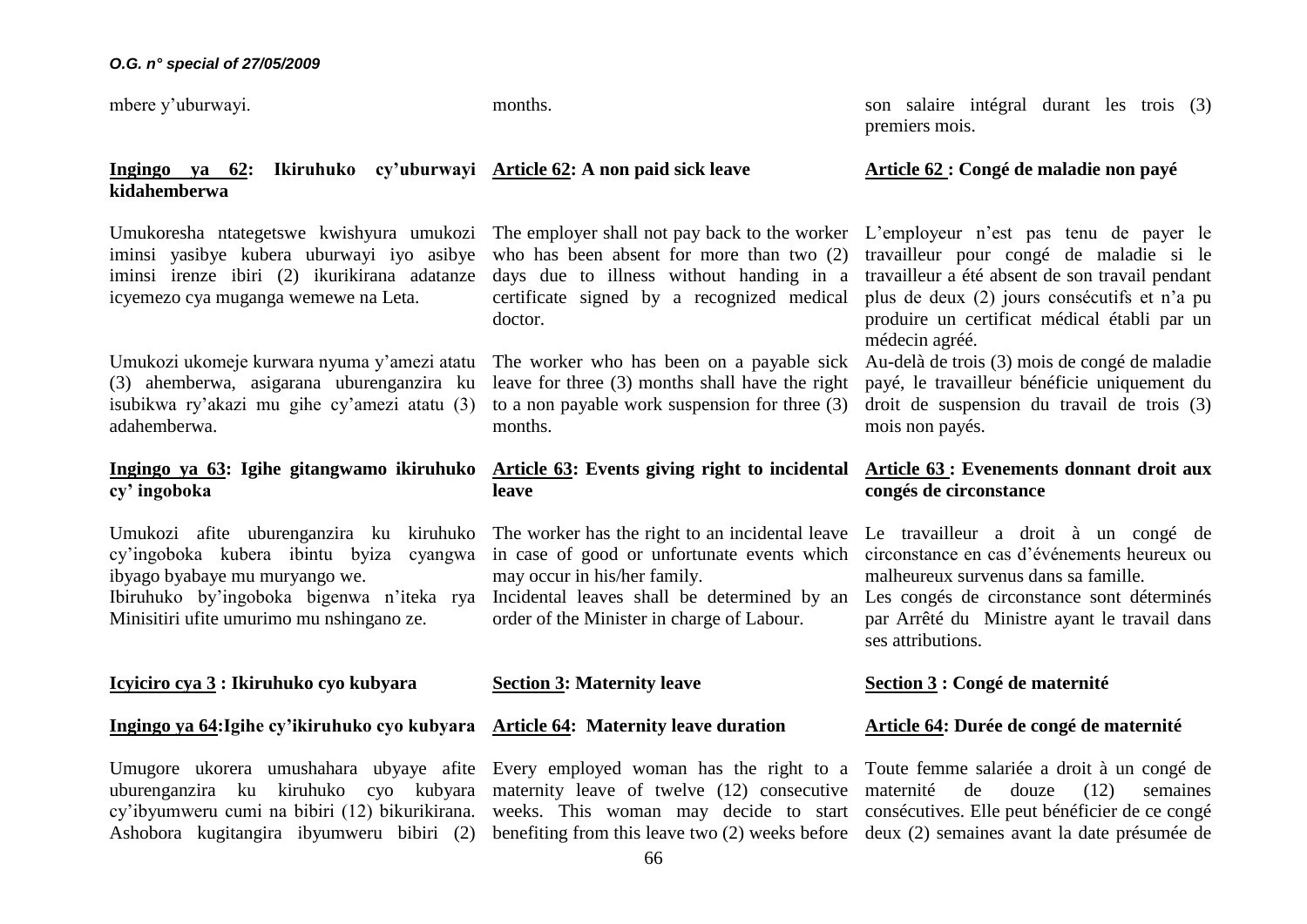mbere y'itariki ateganyaho kubyara.

Umugore wabyaye umwana upfuye cyangwa A woman who delivers a still-born or whose upfushije umwana utaramara ukwezi ahabwa ikiruhuko cy'ibyumweru bine (4) uhereye igihe ibi byabereye.

# **Ingingo ya 65 : Igihe cyo konsa**

ivuka ry'umwana, umugore umushahara afite uburenganzira bwo gufata woman is entitled to a rest period of one (1) ikiruhuko cy'isaha ku munsi, kugira ngo abone hour per day, to allow her to breastfeed the par jour. uko ajya konsa.

Cyakora, umugore ugarutse ku kazi mu byumweru bitandatu (6) bya nyuma by'ikiruhuko cyo kubyara, agira uburenganzira ku masaha abiri (2) kugeza igihe kivugwa mu ngingo ya 64 y'iri tegeko mu gika cyayo cya in the first paragraph of article 64, is expired. mbere.

Ikiruhuko umugore wonsa yemererwa n'amategeko gikurwa ku masaha y'akazi kandi agomba kugihemberwa.

# **Ingingo ya 66 : Umushahara mu kiruhuko Article 66: Remuneration during maternity cy'ububyeyi**

Umugore wabyaye atari mu bwishingizi bwo The mother with no maternity insurance Lorsqu'une femme accouche sans qu'elle soit kubyara, afite uburenganzira ku mushahara we wose mu gihe cy'ibyumweru bitandatu (6) bya mbere by'ikiruhuko cyo kubyara. Mu byumweru bitandatu (6) bya nyuma umugore ashobora maternity leave, this mother may either resume maternité. Pour les six (6) dernières semaines, kugaruka ku kazi ke akabona umushahara we service and receive her full salary or else, have la femme peut reprendre son travail et

the tentative date of delivery.

infant of less than one month of age is dead shall benefit from a leave of four (4) weeks as of the day the event occured.

#### **Article 65: Breastfeeding period**

day on which an infant is born, every employed child.

> the last six (6) weeks of her maternity leave shall have the right to a rest period of two (2) hours per day untill the time which is specified

breastfeed shall be deducted from the work est pris sur le temps de travail et rémunéré time and shall be paid.

# **leave**

coverage shall, during the first six (6) weeks of her maternity leave, have the right to her entire salary. During the last six (6) weeks of her des six premières semaines de son congé de

# *O.G. n° special of 27/05/2009*

l'accouchement.

Une femme qui accouche d'un mort-né ou celle dont un bébé meurt avant l'âge d'un mois bénéficie d'un congé de quatre (4) semaines à compter du jour de l'événement.

# **Article 65 : Durée de l'allaitement**

Mu gihe cy'amezi cumi n'abiri (12) uhereye ku For a twelve month period starting from the Durant la période de douze (12) mois à partir de la naissance de l'enfant, la femme salariée a droit à un repos d'une heure d'allaitement

> However, a mother who resumes service for Néanmoins, la femme qui reprend son travail dans les six dernières semaines de congé de maternité doit bénéficier de deux (2) heures d'allaitement par jour jusqu'à l'expiration de la durée visée à l'alinéa premier de l'article 64 de la présente loi.

> The legal rest granted to mothers who Le repos légal accordé aux mères allaitantes comme tel.

# **Article 66 : Rémunération pendant le congé de maternité**

affiliée à l'assurance maternité, elle a droit à la totalité de son salaire pendant la période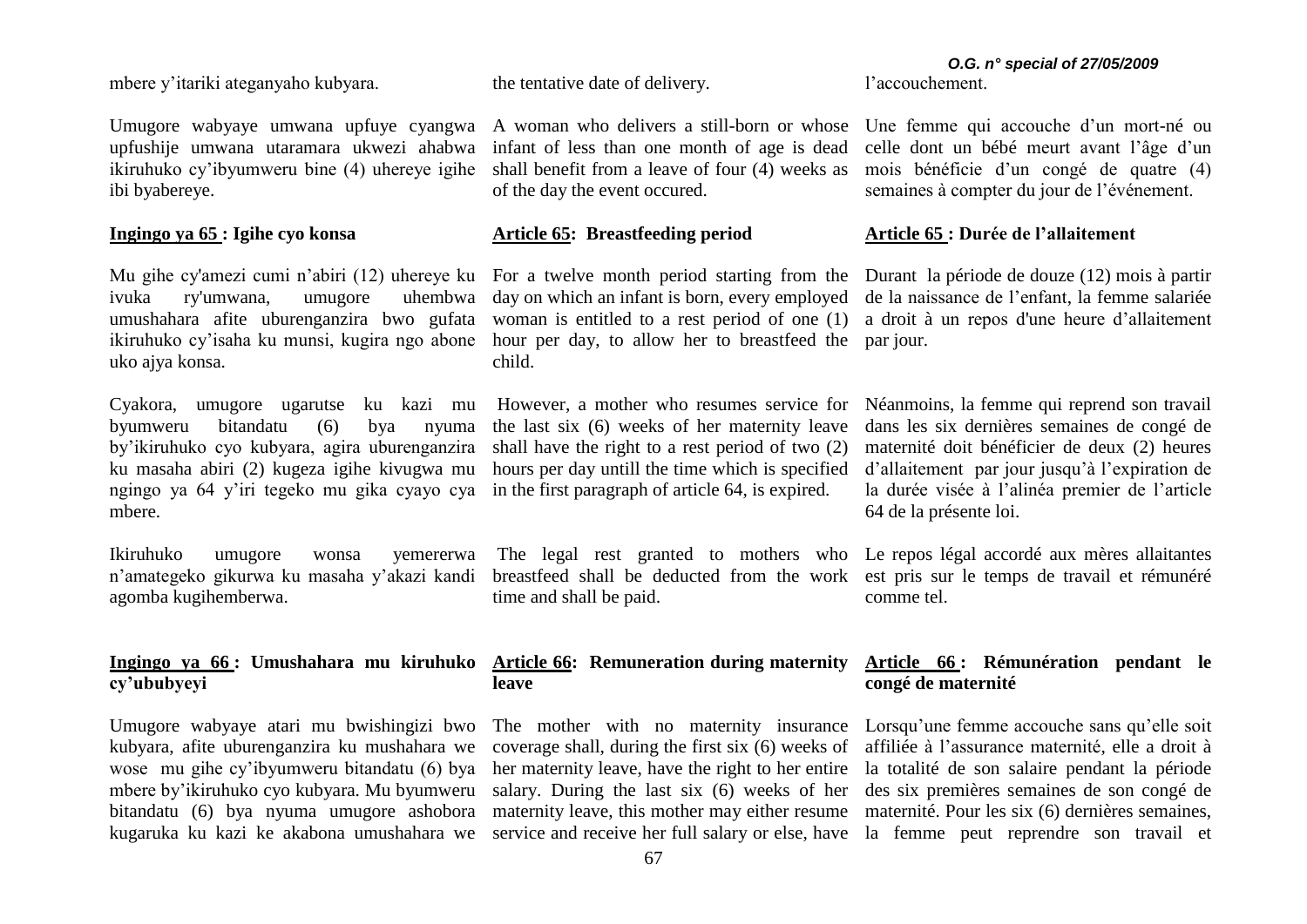bungana na makumyabiri ku ijana (20%) ku mushahara we.

Agumana kandi uburenganzira ku bindi bihembo byose bijyanye n'amasezerano yasinye.

# **Ingingo ya 67: Gusubira ku kazi ku mugore Article 67: Resuming work after maternity wabyaye**

Umukoresha ntashobora w'umugore igihe cy'integuza yo kumwirukana woman a notice of contract termination which gikubiye mu kiruhuko cye cyo kubyara.

Iyo ikiruhuko cyo kubyara kirangiye, umugore At the end of maternity leave, the woman shall Al'issue du congé de maternité, la femme doit wabyaye agomba gusubira ku mwanya resume her work or be given another post with yakoragamo cyangwa undi mwanya biri ku rwego rumwe kandi bihuje igihembo.

# **Ingingo ya 68: Icyemezo cya muganga**

Umugore ukorera umushahara agomba guha The salaried woman shall provide to her La femme salariée doit fournir à l'employeur umukoresha we icyemezo cya muganga employer a medical certificate signed by a un certificat médical signé par un médecin cyemeza ibi bikurikira:

- gutangira ikiruhuko cyo kubyara;
- 2. itariki nyayo yabyariyeho akimara kubyara.

# **gihe habaye ingorane**

wose, iyo bitabaye ibyo, agira uburenganzira the right to twenty per cent (20%) of her salary.

She shall also keep enjoying the right to other types of benefits.

# **leave**

The employer shall not give to employed L'employeur ne peut notifier à la femme is included in her maternity leave.

the same position and salary as she used to have before she was on maternity leave.

### **Article 68**: **Medical certificate**

doctor confirming:

- 1. itariki ashobora kubyariraho mbere yo 1. the expected date of delivery before starting of the maternity leave;
	- 2. the exact date of delivery after delivery.

**complications**

bénéficier de son salaire intégral, dans le cas contraire, elle a droit à vingt pourcent (20%) de son salaire.

Elle conserve également le droit à d'autres avantages liés à son contrat de travail.

# **Article 67 : Reprise du travail après le congé de maternité**

salariée un préavis de licenciement tombant dans le congé de maternité.

être assurée, lorsqu'elle reprend le travail, de retrouver le même poste ou un poste équivalent rémunéré au même taux.

# **Article 68 : Certificat médical**

confirmant :

- 1. la date présumée de l'accouchement avant le début du congé de maternité;
- 2. la date effective de l'accouchement immédiatement après son accouchement.

# **Ingingo ya 69 : Ikiruhuko cy'inyongera mu Article 69: Additional leave in case of Article 69 : Congé supplémentaire en cas de complications**

Iyo hari ingorane zibayeho zishingiye ku Should there be any complications due to En cas de complications liées à kubyara zemejwe na muganga wemewe na Leta delivery and which are ascertained by a l'accouchement certifiées par un médecin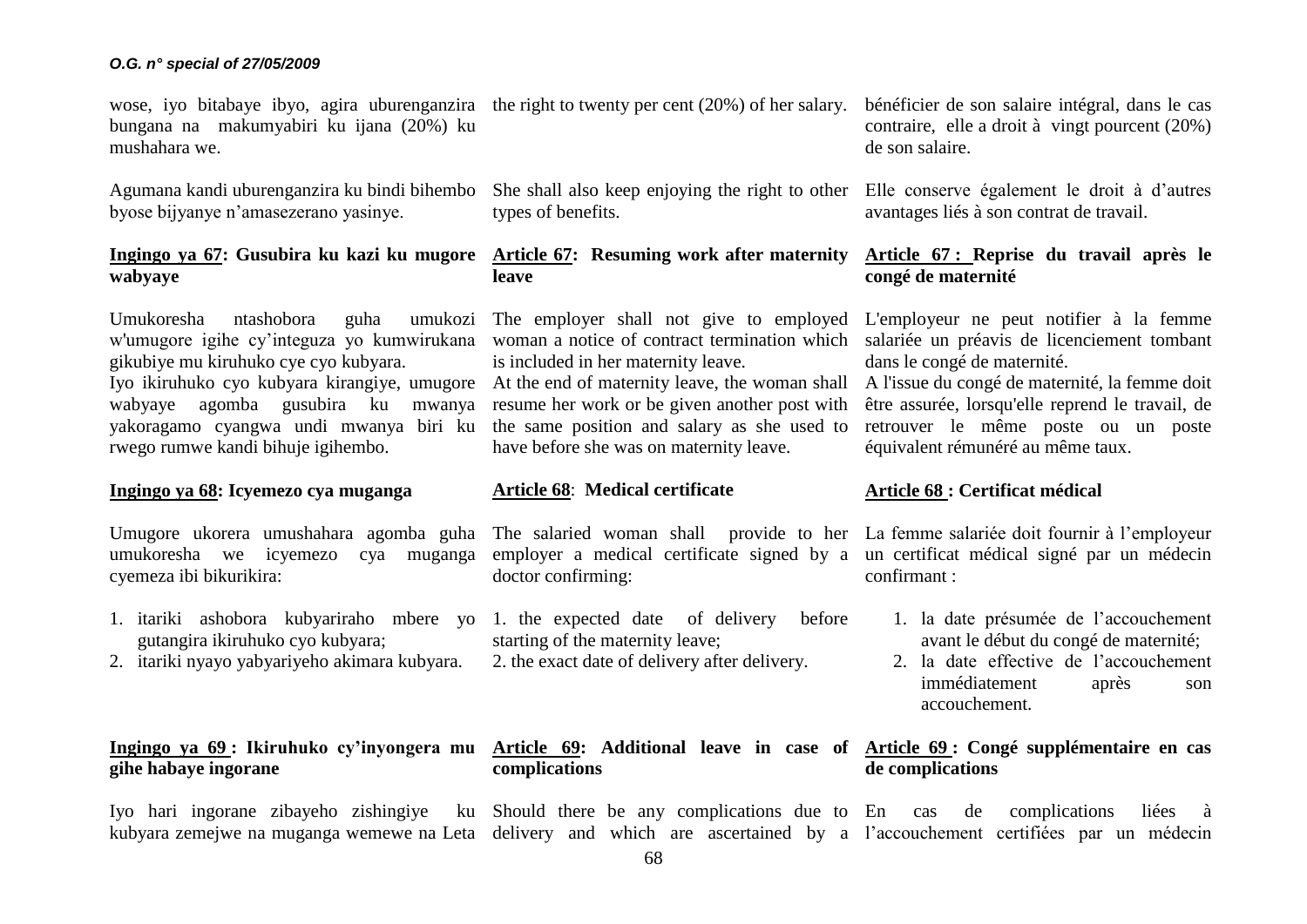ikiruhuko kirekire cyo kubyara igiteganyijwe kugeza ku kwezi kumwe ahemberwa hakurikijwe ibiteganywa mu ngingo accordance with the provisions of Article 66 of ya 66 y'iri tegeko.

Nanone, iyo hari ingorane zitewe no kuvuka Likewise, in case of complications bound to kw'umwana zemejwe na muganga wemewe na delivery or congenital state and which are Leta, kugira ngo harengerwe ubuzima certified by a recognized doctor, the employer bw'umwana ukivuka, umukoresha yemerera allows the woman to take a paid prolonged umugore gufata ikiruhuko kirekire cyo kubyara maternity leave of one month maximum, in kugeza ku kwezi kumwe ahemberwa order to protect the child's health in conformity hakurikijwe ibiteganywa mu ngingo ya 66 y'iri with Article 66 of this Law. tegeko.

ni ngombwa ko umukoresha aha umugore recognized doctor, the employer shall grant to kirenze the woman a paid prolonged maternity leave in addition up to a maximum of one month in this Law.

#### *O.G. n° special of 27/05/2009*

agréé, l'employeur accorde à la femme un congé prolongé de maternité payé jusqu'à un maximum d'un mois conformément aux dispositions de l'article 66 de la présente loi.

.

De même, en cas de complications du postpartum constatées par un médecin agréé, l'employeur doit, dans le souci de protéger la santé du nouveau-né, autoriser la femme à prendre un congé de maternité prolongé payé jusqu'à un mois au maximum conformément aux dispositions de l'article 66 de la présente loi.

| Icyiciro cya<br>ubushobozi<br>4:<br>Kongera<br>bw'abakozi                                                                                                                                                                      | Section 4: Professional<br>training<br>upgrading                                                                                                                                                                                                                                                                                                                                                                                                                       | and Section 4: Renforcement des capacités des<br>travailleurs.                                                                                                    |
|--------------------------------------------------------------------------------------------------------------------------------------------------------------------------------------------------------------------------------|------------------------------------------------------------------------------------------------------------------------------------------------------------------------------------------------------------------------------------------------------------------------------------------------------------------------------------------------------------------------------------------------------------------------------------------------------------------------|-------------------------------------------------------------------------------------------------------------------------------------------------------------------|
| Ingingo ya 70: Uruhare rw'umukoresha ku<br>mahugurwa y'abakozi                                                                                                                                                                 | Article 70: Role of the employer in the Article 70: Contribution de l'employeur<br>workers'professional<br>training<br>upgrading                                                                                                                                                                                                                                                                                                                                       | actions<br>formation<br>de<br>et de<br>and aux<br>perfectionnement professionnels                                                                                 |
| Umukoresha agomba kugira uruhare mu kongera<br>ubumenyi n'ubushobozi bw'abakozi mu kigo.<br>Iteka rya Minisitiri ufite umurimo mu nshingano<br>ze rigena uburyo amahugurwa n'ibiruhuko<br>birebana na yo bishyirwa mu bikorwa. | The employer shall be involved in the L'employeur est tenu de contribuer aux<br>professional training and up grading activities actions de renforcement des capacités<br>for his/her workers in the institution. An order professionnelles<br>of the Minister in charge of labour shall l'entreprise. Un Arrêté du Ministre ayant le<br>determine implementation modalities for travail dans ses attributions détermine les<br>training and the leave thereto related. | de<br>des<br>travailleurs<br>modalités de réalisation des actions de<br>perfectionnement<br>formation<br>et de<br>professionnels ainsi que les congés y relatifs. |
| Ingingo ya 71: Igenwa ry'amahugurwa ku Article 71: Modalities<br>mukozi                                                                                                                                                        | for<br>professional training                                                                                                                                                                                                                                                                                                                                                                                                                                           | granting Article 71: Conditions<br>d'octroi<br>des<br>formations au travailleur                                                                                   |
| Thikorwa by'ivigishwa n'amahugurwa bituma. Activities meant for professional training and Les actions de                                                                                                                       |                                                                                                                                                                                                                                                                                                                                                                                                                                                                        | formation<br>de.<br>$\Omega$                                                                                                                                      |

Ibikorwa by'iyigishwa n'amahugurwa bituma abakozi bagera ku rwego rwisumbuye upgrading to achieve higher quality and perfectionnement professionnels permettant Activities meant for professional training and Les actions de formation ou de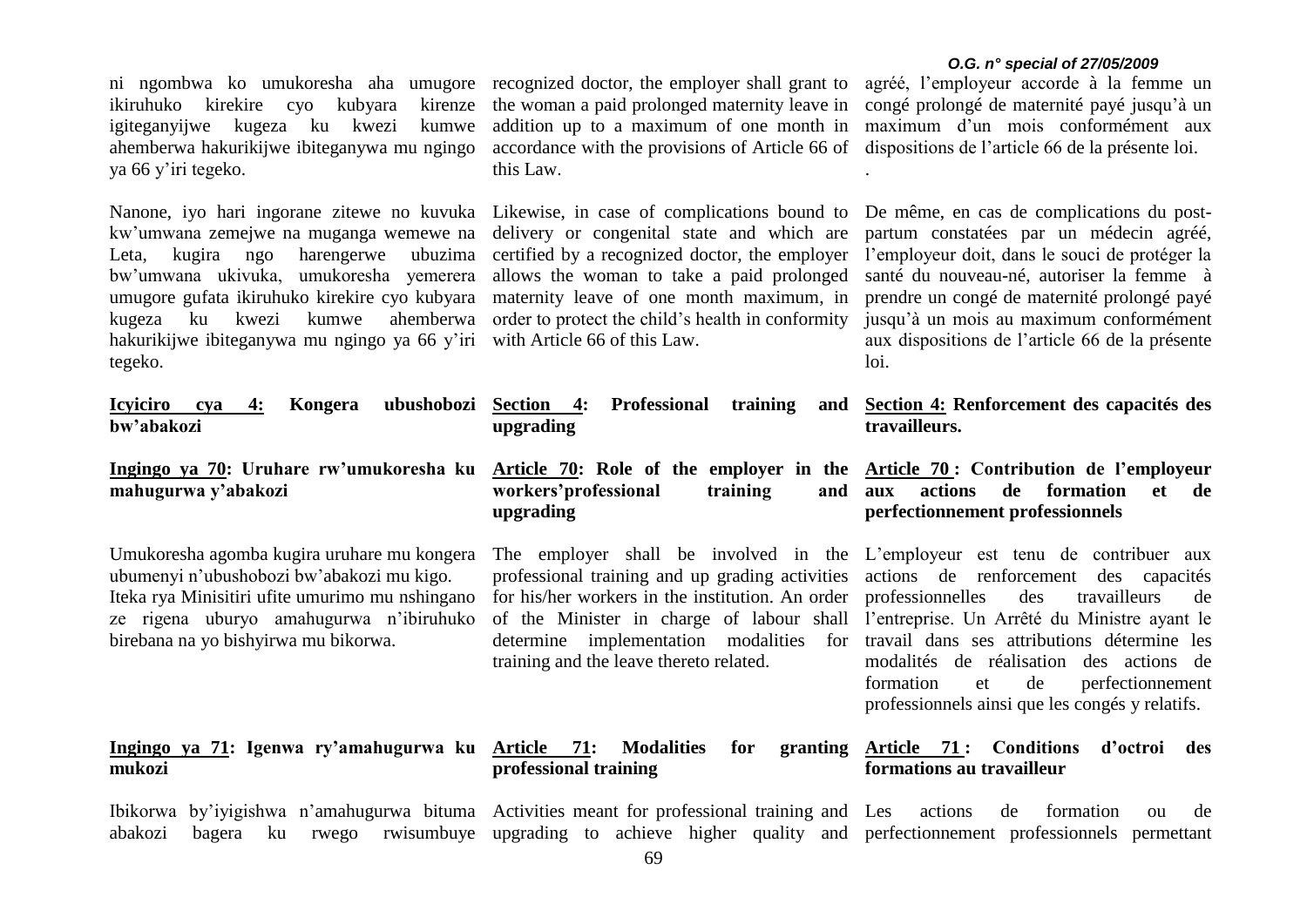rw'ubushobozi, banagura ubumenyi hamwe qualification by the workers as well as the aux travailleurs d'accéder à un niveau n'ibisabwa kugira ngo umukozi<br>amahugurwa n'ikiruhuko kijyanye amahugurwa n'ikiruhuko bigenwa n'amasezerano n'ubwumvikane rusange mu bigo .

abone requirements to benefit from a professional nayo training and upgrading leave shall be determined by collective conventions and collective agreements in the institutions.

supérieur de capacité et de perfectionnement ainsi que les conditions d'octroi au travailleur des formations et congés y relatifs sont déterminées par les conventions collectives et les accords collectifs au sein d'entreprises.

| <b>UMUTWE</b><br><b>WA</b><br><b>KANE:</b><br><b>IMIRIMO</b><br>KU<br>BANA,<br><b>ABAGORE</b><br><b>IBUJIJWE</b><br><b>BATWITE N'ABONSA</b>                 | CHAPTER IV: WORKS PROHIBITED<br>FOR CHILDREN, PREGNANT<br><b>AND</b><br><b>BREASTFEEDING WOMEN</b>                                  | <b>CHAPITRE IV: TRAVAUX INTERDITS</b><br><b>AUX ENFANTS ET AUX FEMMES</b><br><b>ENCEINTES ET ALLAITANTES</b>                                                        |  |  |
|-------------------------------------------------------------------------------------------------------------------------------------------------------------|-------------------------------------------------------------------------------------------------------------------------------------|---------------------------------------------------------------------------------------------------------------------------------------------------------------------|--|--|
| <u>Icyiciro cya mbere</u> : Imirimo ibujijwe <i>ku</i> bana<br>n'imiterere yayo                                                                             | Section one: Prohibited child labour and its Section première : Travaux interdits aux<br>nature                                     | enfants et leur nature                                                                                                                                              |  |  |
| <u>Ingingo ya 72</u> : Kurinda imirimo mibi ku <u>Article 72</u> : Protection of children against Article 72: Protection des enfants contre<br>bana         | worst forms of child labour                                                                                                         | les pires formes de travail des enfants                                                                                                                             |  |  |
| Gukoresha abana batarageza ku myaka cumi<br>n'umunani (18) « imirimo mibi » ni icyaha.                                                                      | It shall be an offence to subject those children<br>aged under eighteen (18) years to "worst forms<br>of child labour ":            | Constitue une infraction le fait d'employer<br>des enfants de moins de dix-huit (18) ans à<br>des travaux dits « pires formes de travail des<br>enfants $\lambda$ . |  |  |
| « Imirimo mibi » irimo:                                                                                                                                     | The" worst forms of child labor" includes:                                                                                          | Les « pires formes de travail des enfants »<br>comprennent :                                                                                                        |  |  |
| 1. kubashyira mu bucakara ubwo ari bwo<br>bwose n'ibisa nabwo;<br>kugurisha no gucuruza abana;<br>2.<br>kubakoresha nk'abaja mu kwishyura<br>3.<br>amadeni; | 1. to induldge children in slavery or<br>similar practices;<br>children trafficking;<br>2.<br>to turn them into debt bondage;<br>3. | 1. toutes les formes d'esclavage ou<br>pratiques analogues;<br>2. la vente et la traite des enfants;<br>3. la servitude pour dettes;                                |  |  |
| kubakoresha basimbura<br>abakuru<br>4.<br>mu<br>mirimo itegetswe;<br>kubashyira<br>5.<br>kugira<br>kazi<br>mu<br>ngo                                        | 4. to have them replace grown ups in<br>forced labour;<br>5. to use them in conflicts and wars;                                     | 4. le travail obligatoire à la place des<br>adultes ;<br>5. le recrutement forcé ou obligatoire des                                                                 |  |  |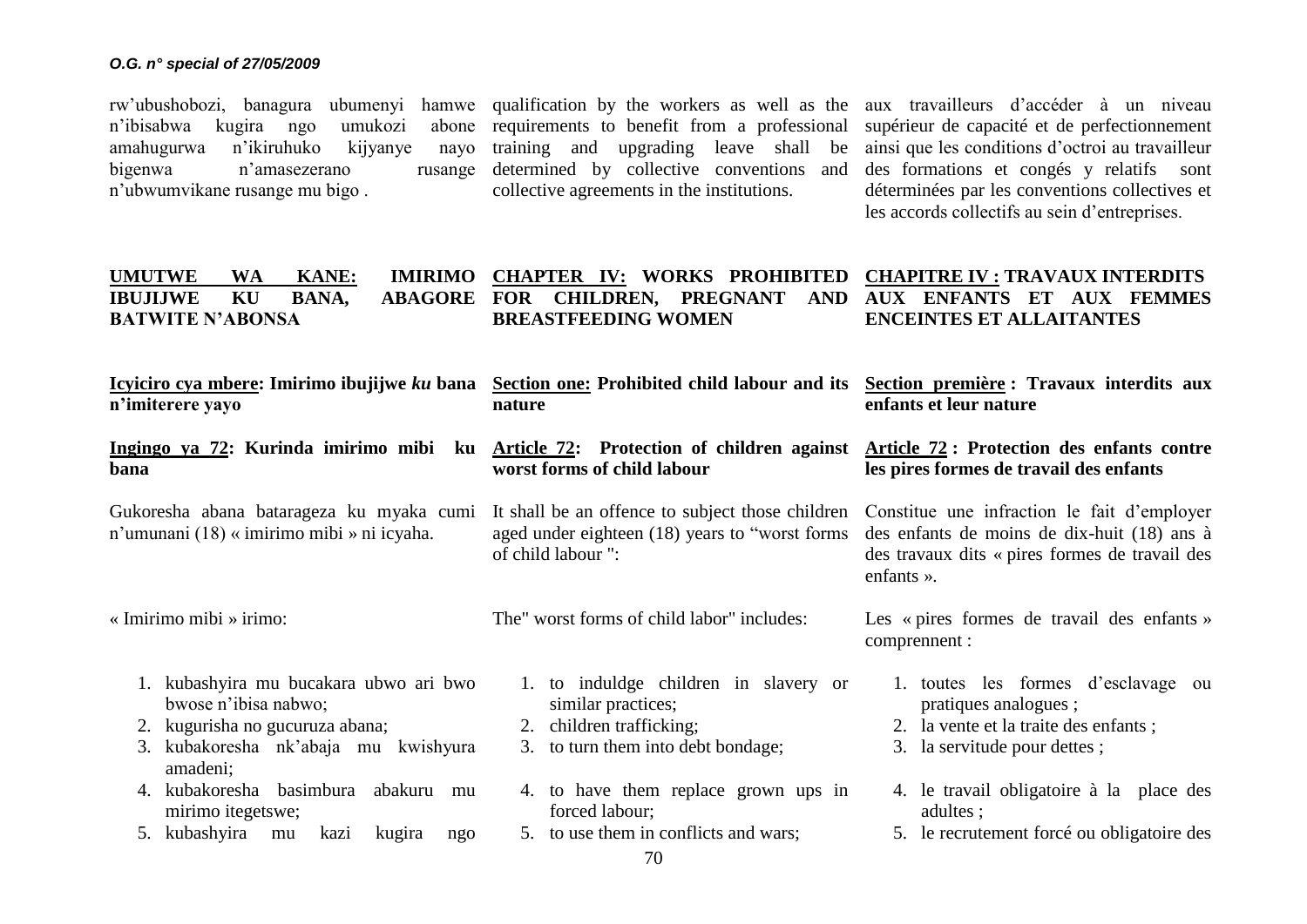bakoreshwe mu makimbirane n'intambara;

- 6. gukoresha, guha akazi no gutanga umwana ngo akoreshwe ku mpamvu z'uburaya, mu gukora ibikoresho bijyanye n'uburaya cyangwa gukora ibikorwa ibyo ari byo byose n'imikino y'ibiterasoni bishingiye ku gitsina;
- 7. gukoresha, guha akazi no gutanga umwana ngo akoreshwe mu bikorwa bitemewe n'amategeko nko gukora no gucuruza ibiyobyabwenge;
- 8. imirimo ishobora gutera ingaruka mbi nko kwanduza ubuzima bw'umwana, guhungabanya umutekano cyangwa imitekerereze bye.

# **Ingingo ya 73: Imiterere y'imirimo mibi ku bana n'uburyo bwo kuyibarinda**

Iteka rya Minisitiri ufite umurimo mu nshingano ze rishyiraho urutonde n'imiterere y'imirimo mibi ku bana, ibyiciro by'ibigo bibujijwe gukoresha abana hamwe n'ingamba zo kubirwanya.

**Icyiciro cya 2: Imirimo ibujijwe ku bagore batwite n'abonsa n'imiterere yayo**

# **Ingingo ya 74: Imirimo ibujijwe abagore batwite cyangwa bonsa**

- 6. the recruitment, use, procuring or offering of a child for prostitution or for the production of pornography or for pornographic performances;
- 7. the use, recruitment and procuring or offering of a child for illicit activities such as manufacture and marketing of drugs;
- 8. the work which is likely to harm the health, safety or morals of a child.

# **child works and prevention mechanisms**

An order of the Minister in charge of labour shall dermine the list of worst forms of child labour, their nature, categories of institutions that are not allowed to use them and their prevention mechanisms.

**Section 2: Works prohibited to pregnant or breastfeeding women and their nature**

# **Article 74: Works prohibited to pregnant or breastfeeding women**

Abagore batwite cyangwa bonsa ntibashobora Pregnant or breastfeeding woman shall not be Les femmes enceintes ou allaitantes ne gukoreshwa imirimo ishobora kugira ingaruka employed in activities which may be harmfull peuvent pas être employées pour effectuer

# *O.G. n° special of 27/05/2009*

enfants en vue de leur utilisation dans des conflits et des combats;

- 6. l'utilisation, le recrutement ou l'offre d'un enfant à des fins de prostitutions, de production de matériel pornographique ou de spectacles pornographiques ;
- 7. l'utilisation, le recrutement et l'offre d'un enfant à des fins d'activités illicites telles que la production et le trafic de stupéfiants;
- 8. les travaux qui sont susceptibles de nuire à la santé, à la sécurité ou à la moralité de l'enfant.

# **Article 73: Nature of the worst forms of Article 73: Nature des pires formes du travail des enfants et mécanismes de prévention**

Un arrêté du Ministre ayant le travail dans ses attributions détermine la liste et nature des pires formes du travail des enfants, les catégories d'entreprise interdites aux enfants et les mécanismes de prévention.

# **Section 2: Travaux interdits aux femmes enceintes ou allaitantes et leur nature**

# **Article 74 : Travaux interdits aux femmes enceintes ou allaitantes**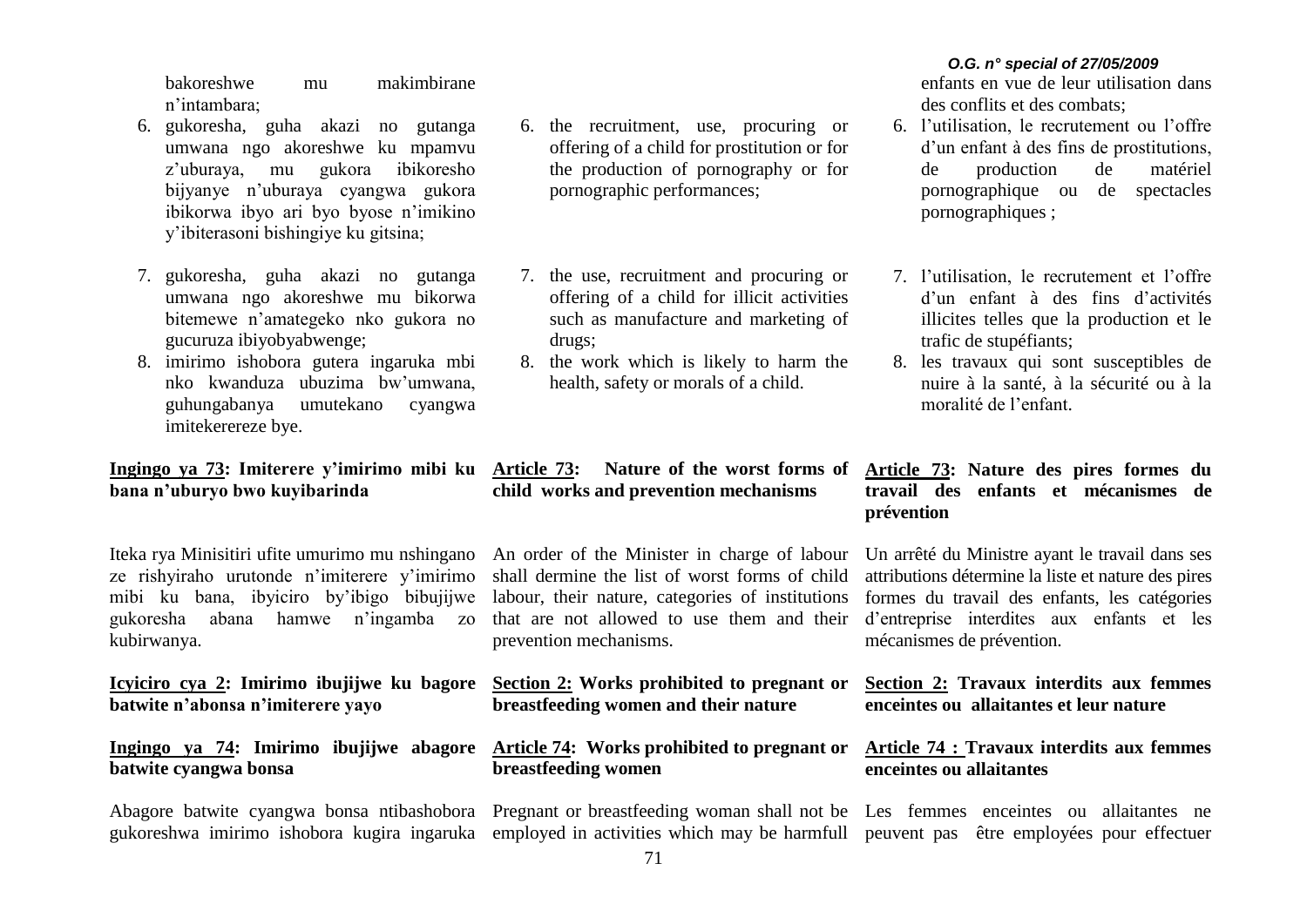mbi ku buzima bwabo n'ubw'abana babo.

Iteka rya Minisitiri ufite umurimo mu nshingano ze rigena imiterere y'imirimo ibujijwe ku bagore bonsa n'abatwite.

#### **INTERURO YA KANE: UMUSHAHARA**

**UMUTWE WA MBERE: UMUSHAHARA UGENWA**

**Icyiciro cya mbere: Igenwa ry'umushahara**

# **Ingingo ya 75: Uburenganzira ku mushahara**

Umushahara ni ikiguzi cy'umurimo wakozwe. The salary is the price for the work done. Le salaire est la contrepartie du travail fourni. Uretse ubwumvikane amasezerano v'akazi byateganyijwe n'iri tegeko, udakoze nta salary is to be paid in the event of absence at mushahara abona.

## **Ingingo ya 76: Igenwa ry'imishahara fatizo**

Imishahara fatizo hakurikijwe by'imirimo, igenwa n'Iteka rya Minisitiri ufite umurimo mu nshingano ze y'imishyikirano rusange n'inzego bireba.

to their lives or to those of their babies.

An order of the Minister in charge of Labour shall determine the nature of those works prohibited to pregnant or breastfeeding women.

#### **TITLE IV: SALARY**

**CHAPTER ONE: DETERMINATION OF THE SALARY** 

**Section one : Determination of the salary**

# **Article 75: Right to salary**

hagati y'abagiranye Unless agreed upon between the concerned cyangwa mu bihe parties or for cases provided for by this law, no work.

# **Article 76: Determining of the minimum guaranteed interprofessional wage**

categories of work shall be determined by an Order of the Minister in charge of labour after fixé par Arrêté du Ministre ayant le travail collective consultations with the concerned organs.

des travaux qui présentent une menace pour leur santé et celle de leurs enfants. Un arrêté du Ministre ayant le travail dans ses

attributions détermine la nature des travaux interdits aux femmes enceintes et allaitantes.

# **TITRE IV : SALAIRE**

| F CHAPITRE                      |                                                                                                                                                                                                                                                                                                  | <b>PREMIER:</b> |  |  |
|---------------------------------|--------------------------------------------------------------------------------------------------------------------------------------------------------------------------------------------------------------------------------------------------------------------------------------------------|-----------------|--|--|
| <b>DETERMINATION DU SALAIRE</b> |                                                                                                                                                                                                                                                                                                  |                 |  |  |
|                                 | $\mathbf{C}$ and $\mathbf{C}$ and $\mathbf{C}$ and $\mathbf{C}$ and $\mathbf{C}$ and $\mathbf{C}$ and $\mathbf{C}$ and $\mathbf{C}$ and $\mathbf{C}$ and $\mathbf{C}$ and $\mathbf{C}$ and $\mathbf{C}$ and $\mathbf{C}$ and $\mathbf{C}$ and $\mathbf{C}$ and $\mathbf{C}$ and $\mathbf{C}$ and |                 |  |  |

**Section première : Détermination du salaire**

# **Article 75: Droit au salaire**

Sauf accord entre les parties au contrat de travail, aucun salaire n'est dû en cas de nonexécution du travail, en dehors des cas prévus par la présente loi.

# **Article 76 : Fixation du salaire minimum interprofessionnel garanti**

The minimum guaranteed wage (MGW) per Le salaire minimum garanti (SMG) en fonction des catégories professionnelles est dans ses attributions après concertation collective avec les organes concernés.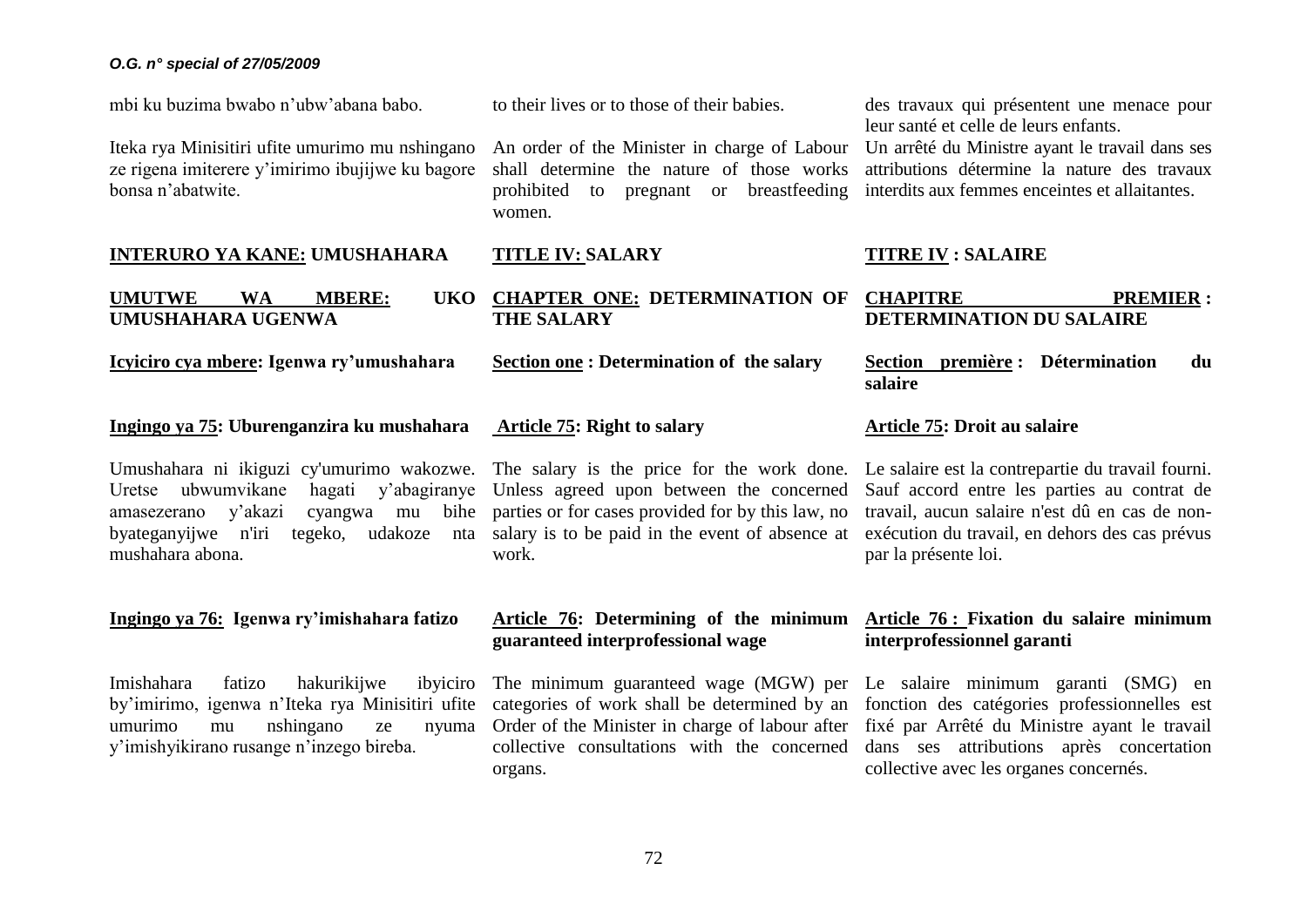**ry'ibyakozwe**

Iyo umushahara wose cyangwa igice cyawo Where service remuneration is made in whole kigizwe n'amafaranga y'ijanisha ku byakozwe, ku byinjijwe cyangwa ku mafaranga ya komisiyo, ibyo byose birateranywa mu kugena benefits, all these elements are taken into umushahara w'ukwezi.

Kugira ngo haboneke umushahara The salary on the basis of which the leave Pour déterminer le salaire devant servir de uzashingirwaho habarwa y'ikiruhuko, ay'integuza n'ay'indishyi, hakorwa damages shall be obtained by making the impuzandengo y'imishahara y'amezi cumi average for the last twelve (12) months the n'abiri (12) ya nyuma umukozi yakoze.

# **yimutse by'igihe gito aho yakoreraga kubera worker on an occasional and temporary impamvu z'akazi**

Iyo umukozi agomba kwimuka by'igihe gito aho yakoreraga kubera impamvu z'akazi, ahabwa mbere uburyo bwo kugenda, ubwo kumutunga n'ubwo gucumbika.

**Ingingo ya 77: Ibara ry'umushahara n'ibindi Article 77: Determination of salary and Article 77 : Eléments de calcul du salaire bijyanye na wo hashingiwe ku ijanisha other benefits depending on the rate of the au prorata des prestations work done**

> or part of commissions, allowances or various benefits or representative allowances of these account when determining the monthly salary.

payment, the notice period payment and worker worked for.

**Ingingo ya 78: Ibigenerwa umukozi mu gihe Article 78**: **Allowances allocated to the travel outside his/her usual workplace**

> Where, for professional reasons, a worker is on an occasional and temporary travel outside his/her usual workplace, he/she shall be given transport, per diem and accommodation fees before he/she leaves.

| Lorsque le salaire est constitué, en tout ou en |
|-------------------------------------------------|
| partie, par des commissions, des revenus ou     |
| des frais de commissions, il est tenu compte    |
| de tous ces éléments pour la détermination du   |
| salaire mensuel.                                |

base pour le calcul des indemnités de congés payés, de l'indemnité de préavis et des dommages-intérêts, il est tenu compte de la moyenne des douze (12) derniers mois prestés par le travailleur.

**Article 78 : Indemnités versées au travailleur en cas de déplacement occasionnel hors de son lieu habituel de travail**

Lorsqu'un travailleur est astreint, par obligation professionnelle, à un déplacement occasionnel et temporaire hors de son lieu habituel de travail, il a droit de recevoir avant de partir des frais de déplacement, de restauration et d'hébergement.

| Icyiciro cya 2: Kwishyura umushahara                        | <b>Section 2: Payment of salary</b>                                                                                      | Section 2: Mode de paiement du salaire                  |  |
|-------------------------------------------------------------|--------------------------------------------------------------------------------------------------------------------------|---------------------------------------------------------|--|
| 79:<br>umushahara<br>Igihe<br>Ingingo<br>va<br>wishyurirwa  | Article 79: Intervals in payment of salary                                                                               | Article 79 : Intervalles dans le paiement du<br>salaire |  |
| kwishyurwa ku<br>ugomba<br>Umushahara<br>burvo<br>buhoraho: | The salary must be paid on regular intervals in Le salaire doit être payé à intervalles réguliers<br>the following ways: | de la façon suivante:                                   |  |
|                                                             | $\sqrt{2}$                                                                                                               |                                                         |  |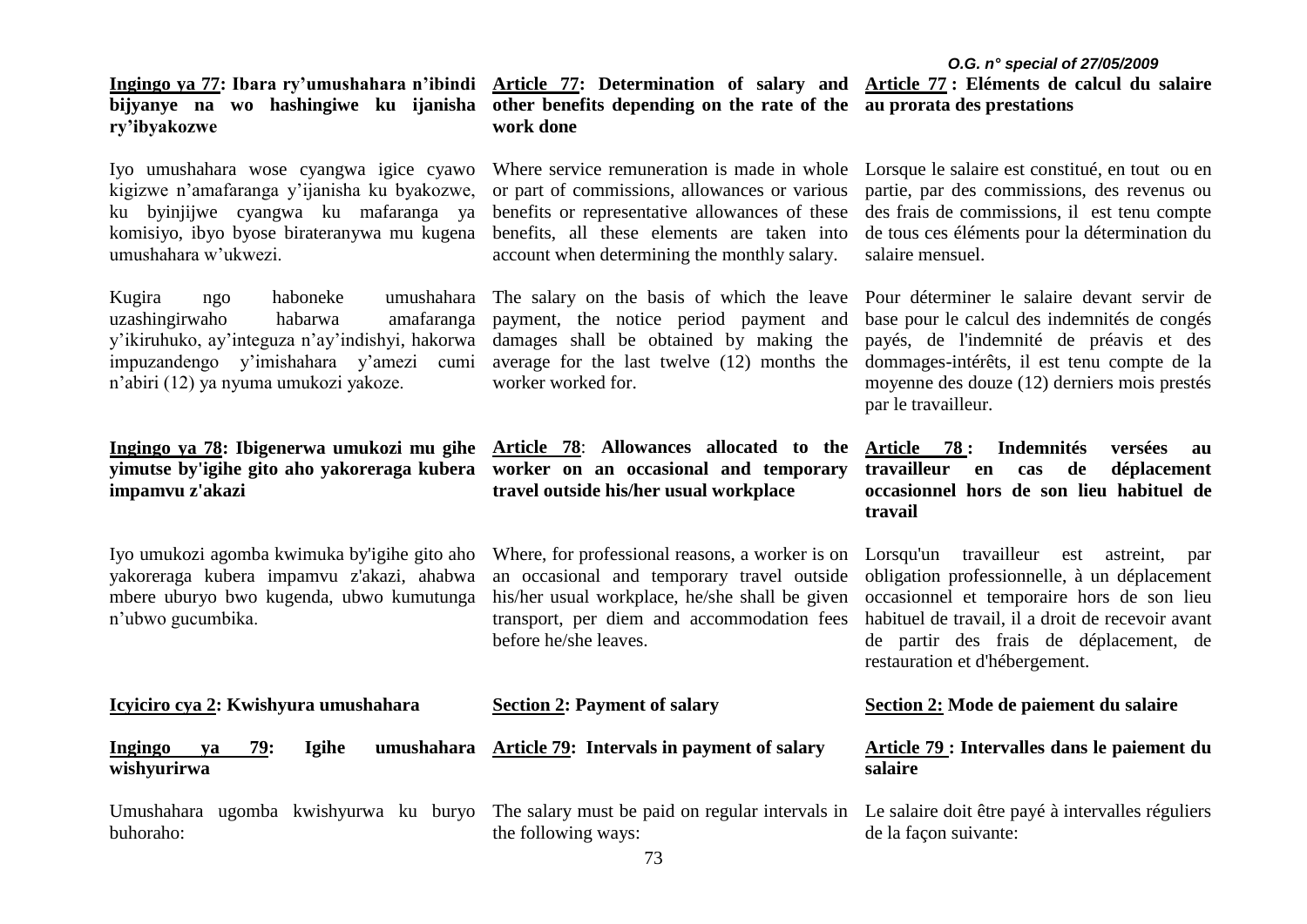- 1. Buri munsi ku mukozi ukora ku isaha cyangwa ku munsi ku kazi k'igihe gito;
- 2. Buri cyumweru cyangwa iminsi cumi 2. Every week or every fortnight for the worker 2. chaque semaine ou chaque quinzaine pour n'itanu (15) ku mukozi wahawe akazi recruited for a week or a fortnight; k'icyumweru cyangwa k'iminsi cumi n'itanu  $(15)$ :
- 3. Buri kwezi ku mukozi wahawe akazi ku 3. Every month for workers recruited on a one-3. chaque mois pour le travailleur engagé au kwezi.

Uretse ku mukozi wahawe akazi ku munsi kandi uhembwa buri munsi arangije akazi ke, kwishyura umushahara bigomba gukorwa bitarenze iminsi irindwi (7) uhereye igihe umukozi yagiriye uburenganzira ku mushahara.

# **Ingingo ya 80: Uburyo bwo kwishyura Article 80: Means of payment of salary umushahara**

ifaranga ryemewe mu Rwanda. Umukoresha agomba kwishyura umukozi umushahara we wose afitiye uburenganzira ugashyirwa kuri nimero ya konti muri banki cyangwa mu bigo by'imari byemewe n'amategeko yatanzwe employee. n'umukozi mu nyandiko.

# **amasezerano y'akazi arangiye**

Iyo amasezerano y'akazi arangiye, umukozi Upon expiry of employment contract, the Lorsque le contrat de travail prend fin, le ahabwa umushahara we akirangira, agahabwa n'andi mafaranga afitiye uburenganzira ahabwa its expiry and any other indemnities he/she is travailleur doivent être payés dès la cessation n'ayo masezerano.

one-hour or one-day basis for short time employment;

month basis.

Apart from a daily worker who shall be paid every day after termination of his/her service, the payment of the salary must in any case be done within seven (7) days at the latest after the period that opens right to the salary.

Umushahara ugomba kwishyurwa hakoreshejwe Salary shall be paid using currency with legal tender in Rwanda. The employer shall pay to the worker the whole salary to which he/she is entitled and deposit it in a bank or in financial institution on account given in writing by the

# **contract**

employee shall be paid his/her salary soon after salaire et les indemnités y afférentes dus au entitled to under the contract.

- 1. Every day for any worker recruited on a 1. chaque jour pour le travailleur engagé à l'heure ou à la journée pour une occupation de courte durée;
	- le travailleur engagé à la semaine ou à la quinzaine;
	- mois.

Sauf pour le travailleur journalier qui doit être payé chaque jour après la fin de son travail, le paiement du salaire doit, dans tous les cas, être effectué au plus tard sept (7) jours après la période qui ouvre droit au salaire.

# **Article 80 : Moyens de paiement du salaire**

Le salaire doit être exclusivement payé en monnaie ayant cours légal au Rwanda. L'employeur doit payer au travailleur toute rémunération pécuniaire auquel il a droit par versement direct sur un compte indiqué par écrit par l'employé et ouvert dans une banque ou une institution financière agréée.

# **Ingingo ya 81: Kwishyura umushahara Article 81: Payment of salary after expiry of Article 81 : Paiement du salaire à la fin du contrat**

du travail.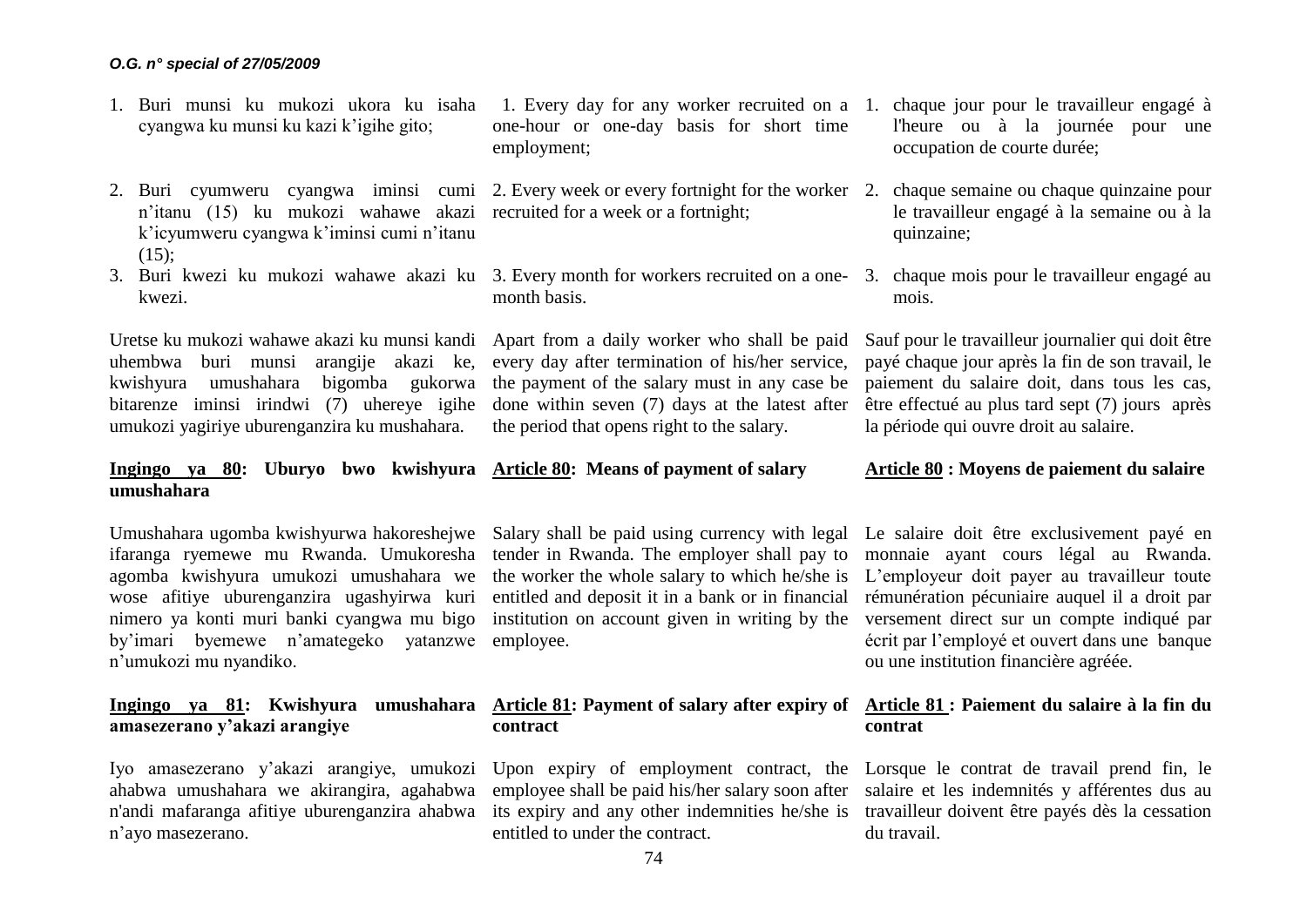# **Ingingo ya 82: Urupapuro ruhemberwaho**

Abisabye, umukozi ahabwa n'umukoresha we urupapuro rw'umushahara wa buri kwezi rugomba kwerekana umushahara w'ibanze, ibindi bihembo agenerwa, amafaranga akurwaho n'umushahara ahabwa.

# **Ingingo ya 83: Ubuzime bw'iyishyurwa Article 83: Prescription of salary payment ry'umushahara**

Umushahara umaze imyaka ibiri (2) utarishyuzwa ntuba ukishyujwe. Icyo gihe (2) years. This prescription time limit is gitangira kubarwa guhera umunsi umukozi counted as of the date on which the worker was yagombaga guhemberwaho. Icyo gihagarikwa n'uko umukoresha yakoze shall cease where the employer has computed umubaruro w'amafaranga, umukoresha n'umukozi bemeranijwe ko ari umwenda, urubanza rw'umukozi rukiri mu rukiko cyangwa se n'uko ibiro bigenzura umurimo byasabwe labour inspectorate requested to settle the encore donné ses conlusions. kubakiranura bitaratanga umwanzuro wabyo.

**Icyiciro cya kabiri: Ubwishingire Section 2: Guarantee to pay the salary bw'iyishyurwa ry'umushahara**

# **Ingingo ya 84: Uburenganzira bwihariye ku Article 84: Privileged nature in salary rwego rwa mbere mu kwishyura umushahara payment**

Hatabangamiwe amategeko agenga igihombo, umushahara w'umukozi ugira uburenganzira bwihariye mu kwishyurwa uko byagenda kose.

## **Article 82: Payroll**

At worker's request, employer delivers to him/her an individual monthly payroll which must detail the basic salary, other various allowances and bonuses, withholding taxes and the net salary.

to be paid the salary. Counting this time limit all the monies, has agreed with the worker that the monies are the debt, where the worker's case is pending before the court or where the règlement à l'amiable du différend et n'a pas dispute has not yet given its conclusions.

Without prejudice to insolvency law, worker's salary shall, in any case, carry specific

# *O.G. n° special of 27/05/2009* **Article 82 : Bulletin de paie**

A sa demande, le travailleur se fait remettre par l'employeur le bulletin individuel de paie qui doit contenir le salaire de base, diverses indemnités et primes, les retenues légales ainsi que le salaire net.

# **Article 83: Prescription de paiement du salaire**

Prescription of salary payment shall be of two L'action en paiement du salaire se prescrit par deux (2) ans. Cette prescription court à partir de la date à laquelle le salaire est exigible. Elle est suspendue par le compte arrêté, la reconnaissance de dette sous seing privé, la citation en justice non périmée ou lorsque l'inspection du travail saisie d'une demande de

**Section 3 : Garantie de paiement du salaire**

# **Article 84 : Caractère privil**é**gi**é **de paiement du salaire**

Sans préjudice de la loi sur la faillite, le salaire constitue, dans tous les cas, une créance privilégiée.

privilege as to payment.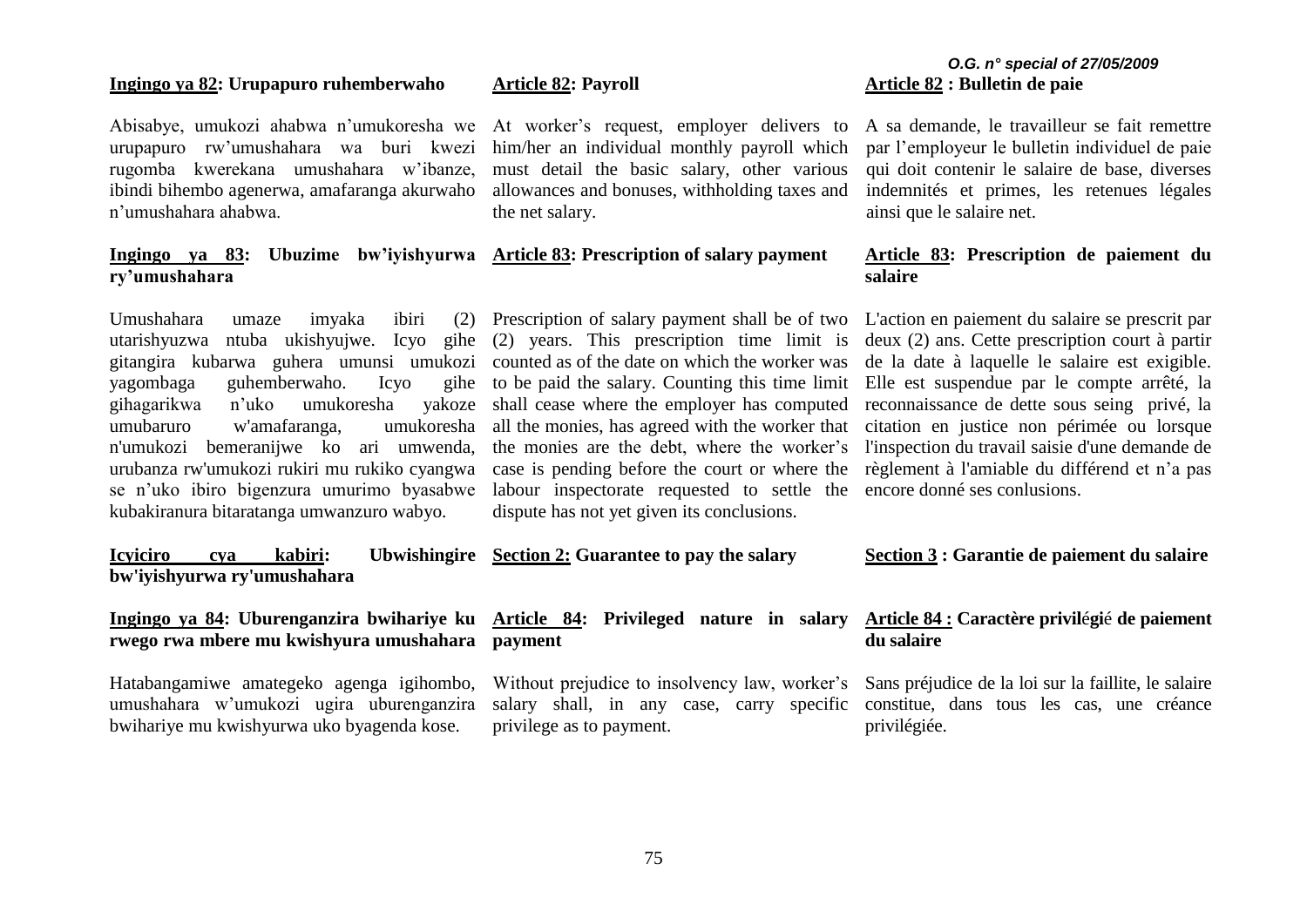**Ingingo ya 85: Uburenganzira bwihariye Article 85**: **Worker's privilege in case of Article 85 : Privilèges du travailleur en cas bw'umukozi mu gihe cy'ihomba cyangwa insolvency or liquidation iseswa ry'ikigo de faillite ou de liquidation judiciaire**

Iyo ikigo gihombye cyangwa gisheshwe In case of insolvency or legal liquidation of the En cas de faillite ou de liquidation judiciaire n'inkiko, umukozi wagikoragamo ibyo bitaraba company, any worker employed in that de l'entreprise, le travailleur employé dans afite uburenganzira bwihariye bwo guhembwa company has right to payment before any other celle-ci bénéficie d'un privilège opposable à mbere y'uko indi myenda yishyurwa, kabone debt settlement even where such debt is owed n'iyo yaba ari iya Leta.

Ubwo burenganzira abufite ku byimukanwa n'ibindi bitimukanwa immovable properties belonging to the immeubles de l'employeur. by'umukoresha.

to Government.

He/she enjoys such right on both movable and Ce privilège s'exerce sur les biens meubles et employer.

tous les autres privilèges généraux y compris ceux du Trésor Public.

#### **UMUTWE WA KABIRI: IFATIRA CHAPTER II: SEIZURE OF SALARY CHAPITRE II : SAISIE DU SALAIRE RY'UMUSHAHARA N'IBINDI BIJYANYE AND RELATED MATTERS NA BYO ET AUTRES ACTES Y RELATIFS**

**Icyiciro cya mbere: Ukurindwa Section One: Protection of salary kw'umushahara Section première : Protection du salaire**

## **Ingingo ya 86: Ifatirwa ry'umushahara**

Umushahara htushobora gufatirwa Salary can not be seized by the employer. It is Le salaire ne peut pas faire objet de saisie par n'umukoresha. Kirazira ko umukoresha aca forbidden for an employer to fine a worker. l'employeur. Il est interdit à l'employeur umukozi amahazabu. Igihano gishobora gutuma umukozi atabona umushahara his/her salary shall be based on employer's we ni igishingiye gusa ku bubasha power over worker's discipline as employer bw'umukoresha afite ku myifatire y'umukozi mu may suspend worker as a disciplinary measure gihe ashobora kumuhagarika ku kazi by'igihe in which case the worker receives his/her gito kugira ngo yibaze, ariko agahemberwa salary for the time he had worked. Suspension amasaha yakoreye. Guhagarika umukozi shall apply only under the following by'igihe gito byemerwa hakurikijwe ibi conditions: bikurikira:

### **Article 86**: **Seizure of salary**

The only penalty likely to deprive a worker of d'infliger des amendes au travailleur. La

### **Article 86 : Saisie du salaire**

seule sanction fondée sur le pouvoir disciplinaire de l'employeur qui puisse entraîner la privation de salaire est celle de la mise à pied, mais le travailleur perçoit le salaire qui correspond aux heures prestées. La mise à pied n'est admise qu'aux conditions ciaprès :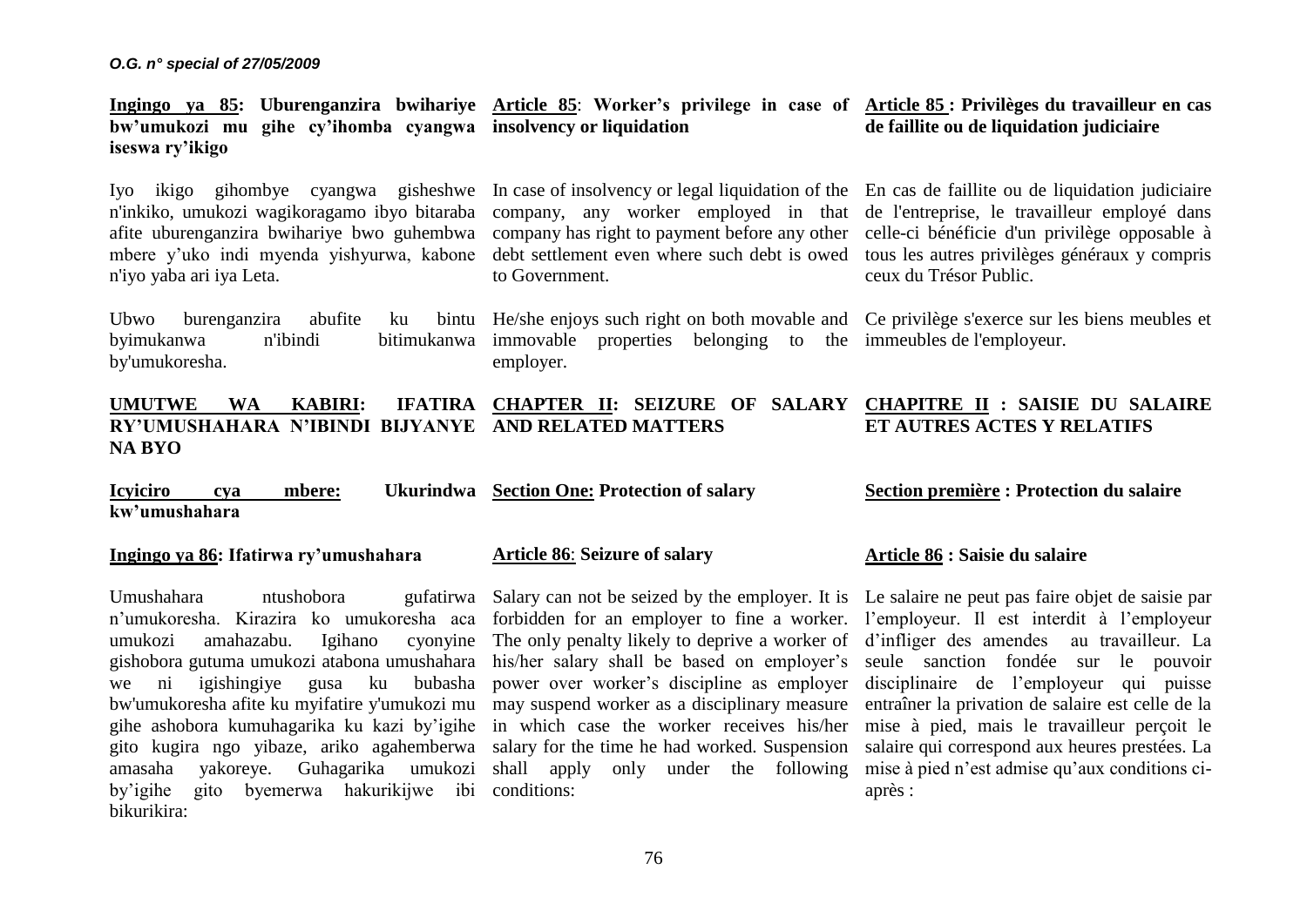- 1. kuba icyo gihe kitarengeje iminsi umunani 1. maximum duration of eight days (8) and 1. être d'une durée maximale de huit (8) (8) kimenyekana ako kanya icyemezo immediate communication ; kigifatwa ;
- 2. kuba bimenyeshejwe umukozi mu nyandiko 2. written notification to the worker mentioning 2. être notifiée au travailleur par écrit avec hakavugwa n'impamvu icyo gitanzwe; gihano reasons for such disciplinary measure;
- 3. kopi y'urwandiko ruhagarika umukozi kuri 3. forwarding a suspension notification copy to 3. une copie de la notification de la mise à ubwo buryo yohererezwa ubugenzuzi the Labour Inspectorate of the area within bw'umurimo bwo mu karere mu gihe forty-eight (48) consecutive hours as of that cy'amasaha atarenze mirongo ine n'umunani suspension. (48) akurikira iryo hagarikwa.

#### **Ingingo ya 87: Ifatira ry'umushahara ryemewe Article 87: Permitted deductions**

n'andi ashobora gukurwaho hakurikijwe ibyavuzwe mu masezerano rusange y'abakozi provisions of collective conventions between éventuellement stipulées par les conventions n'abakoresha cyangwa mu masezerano y'akazi, nta yandi mafaranga afatwa ku mushahara w'umukozi, keretse hakoreshejwe salary unless by attachment or voluntary saisie-arrêt ou cession volontaire. igwatiratambama cyangwa atanzwe ku bushake.

Iyo atanzwe ku bushake bikorerwa imbere ya Perezida w'urukiko rubifitiye ububasha cyangwa imbere y'umugenzuzi w'umurimo mu karere, kandi bikaba byanditse; abo badahari, bigakorerwa imbere y'uhagarariye ubutegetsi bwa Leta mu karere.

# **Ingingo ya 88: Ingano y'igice cy'umushahara gishobora gutangwa cyangwa gufatirwa**

Uretse amafaranga ategetswe agomba gukatwa Save for compulsory deductions and other possible charges in accordance with the workers and employers or of work contract, no other salary deductions shall affect worker's transfer.

> In case of voluntary transfer, it shall be done in La cession volontaire n'est constatée que par writing before the presiding judge of the écrit devant le président du tribunal competent court or the Labour Inspector of the compétent ou l'inspecteur du travail du area, or in their absence, before the government ressort, ou en l'absence de ceux-ci, devant le administration representative of the area.

chef de l'unité administrative du ressort.

# **Article 88: Assignable and seizable portion Article 88: Quotité cessible et saisissable**

Igiteranyo cy'amafaranga avanwa ku mushahara Total salary deductions in accordance with the Les retenues sur salaire selon les termes de

- jours déterminée au moment même où elle est prononcée ;
- indication des motifs pour lesquels elle a été infligée ;
- pied doit être adressée dans les quarante huit heures (48) à l'Inspection du travail du ressort.

# **Article 87 : Saisie et cession permises du salaire**

des prélèvements légaux et des consignations collectives ou les contrats de travail, il ne peut être fait de retenues sur les salaires que par

**of salary**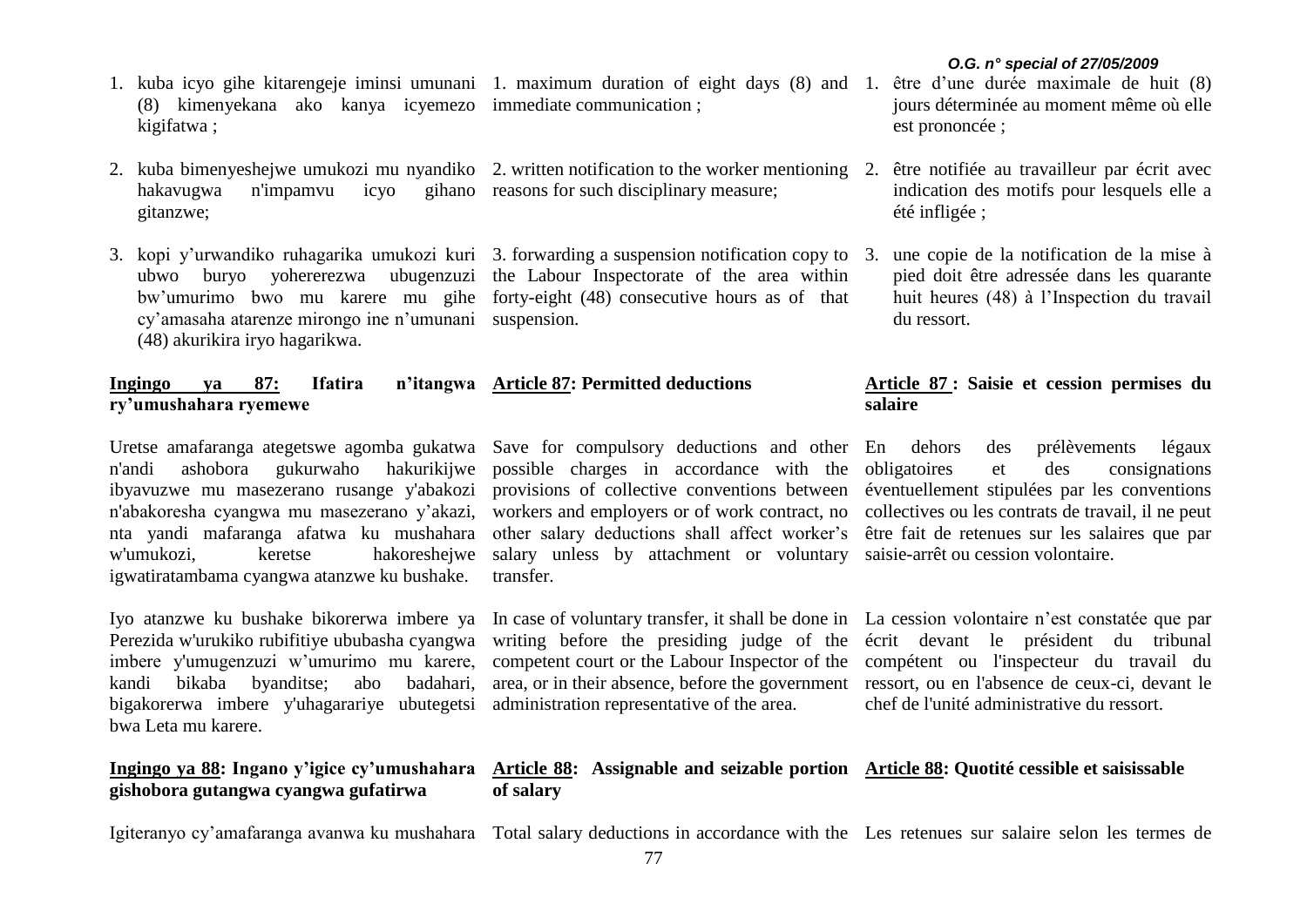kurenga kimwe cya gagatu (1/3) cy'umushahara of worker's salary. w'umukozi.

# **Ingingo ya 89: Inyungu ku mafaranga yakaswe mu buryo budakurikije amategeko**

Amafaranga yakuwe ku mushahara w'umukozi Amounts deducted from a worker's salary ku buryo bunyuranyije n'ibimaze kuvugwa mu ngingo z'iri tegeko zibanziriza iyi, umukozi ayabonaho urwunguko rubazwe ku mubare w'ikigereranyo rusange gishyirwaho na Banki Nkuru y'Igihugu. Inyungu zibarwa guhera umunsi aba yarayahembeweho. Umukozi afite uburenganzira bwo kwishyuza kugeza igihe cy'ubuzime bw'umushahara, icyo gihe gitangira prescription runs as from contract termination. kubarwa iyo amasezerano asheshwe.

hakurikijwe ingingo ibanza ntigishobora previous article shall not exceed one third (1/3) l'article précédant ne doivent pas au total

# **Article 89: Interests in case of illegal salary deductions**

contrary to the provisions of preceding articles of this Law bear interest for his/her benefit at the average rate as determined by the Central Bank of Rwanda. Interests shall be computed as from the date on which he/she should have been paid. A worker shall have the right to claim his/her salary until its prescription, which

dépasser un tiers de la rémunération du travailleur.

# **Article 89 : Intérêts en cas de retenue illégale**

Les sommes retenues sur le salaire du travailleur en violation des dispositions précédentes portent intérêt à son profit au taux moyen fixé par la Banque Nationale. Les intérêts commencent à courir à compter de la date où le salaire était exigible. Le travailleur a le droit de réclamer jusqu'à la prescription de son salaire dont le délai commence à courir à compter de la résiliation du contrat.

#### **INTERURO YA GATANU :UBUZIMA TITLE V: HEALTH AND SAFETY AT BW'ABAKOZI NO IMPANUKA KU MURIMO KWIRINDA WORKPLACE TITRE V : SANTE ET SECURITE AU LIEU DE TRAVAIL**

| UMUTWE WA MBERE: INGAMBA ZO CHAPTER<br><b>KWIRINDA</b>                                                                            | ONE:<br><b>PRINCIPLES</b>                       | PREVENTION CHAPITRE PREMIER : PRINCIPES DE<br><b>PREVENTION</b> |
|-----------------------------------------------------------------------------------------------------------------------------------|-------------------------------------------------|-----------------------------------------------------------------|
| <b>Icyiciro</b><br>mbere:<br>Inshingano<br>cva<br>z'umukoresha                                                                    | <b>Section One: Employer's responsibilities</b> | première :<br>Responsabilités de<br>Section<br>l'employeur      |
| Ingingo ya 90: Isuku y'ahakorerwa                                                                                                 | Article 90: Cleanliness at work place           | Article 90 : Propreté du lieu de travail                        |
| Aho umurimo ukorerwa hagomba kurangwa Working premises shall be kept clean and Le lieu de travail doit toujours être tenu dans un |                                                 |                                                                 |

isuku kandi hakagira uburyo bwo kurinda equipped with health safety and protection état constant de propreté et présenter les ubuzima bw'umukozi, kimwe no kumurinda facilities. impanuka.

Le lieu de travail doit toujours être tenu dans un conditions favorables pour assurer la santé et garantir la sécurité du personnel.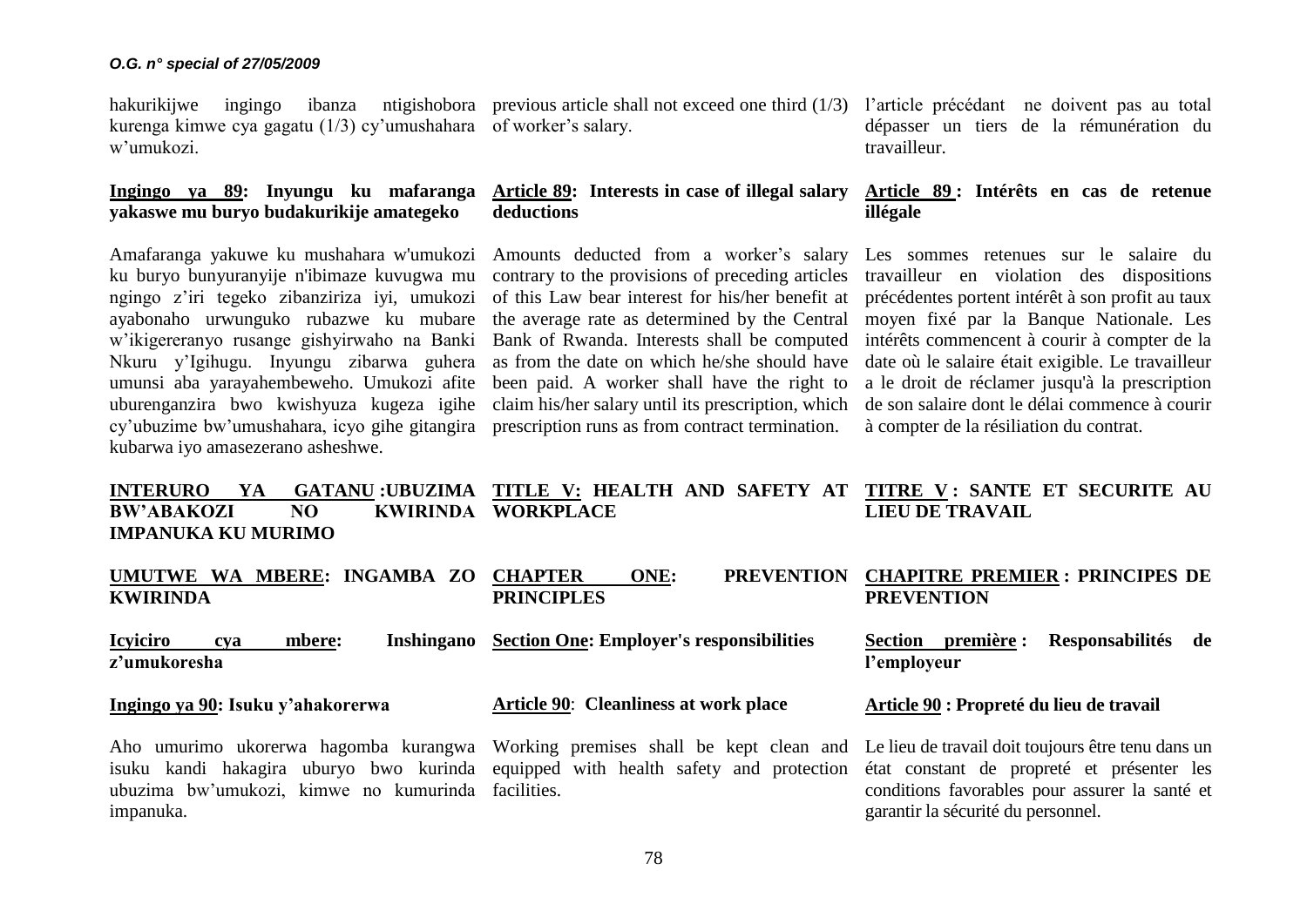Umukoresha agomba kwigisha iby'ubuzima no kwirinda impanuka ku murimo, agomba kandi kumanika mu byumba bikorerwamo amabwiriza akurikizwa mu kurinda ubuzima no gukumira impanuka.

### **Ingingo ya 91: Ibikoresho birinda impanuka**

Umukoresha agomba guha umukozi ibikoresho bya ngombwa byo kurinda ubuzima bwe akanagenzura uko bikoreshwa. Agomba kumenya uburyo bwo kwirinda impanuka no kubihugurira abakozi.

## **Ingingo ya 92: Inyubako n'ibikoresho bidahungabanya ubuzima bw'umukozi**

amabwiriza yo kurinda ubuzima n'umutekano health and safety standards. ku kazi.

Mbere yo kubaka bene izo igishushanyo mbonera cyo kubaka, kwagura, guhindura cyangwa kuvugurura ikigo kigomba renovation plan shall be submitted to the gushyikirizwa Minisiteri ifite umurimo mu nshingano zayo hagamijwe igenzura n'itangwa ry'icyemezo ku iyubahirizwa ry'amabwiriza standards, at workplace, are complied with. agenga ubuzima n'umutekano ku kazi.

Birabujijwe gutumiza, kumurika, kugurisha, It is forbidden to import, display, sell, lease Il est interdit d'importer, d'exposer, de mettre gukodesha, gutanga ku buryo ubwo ari bwo out, give away under any circumstances or to en vente, de louer, de céder à quelque titre que

umukozi The employer has to educate his/her workers on health and safety and to post in the work premises those safety and health instructions to be observed with regard to safeguarding health and prevention of hazards.

#### **Article 91: Protection equipments**

*O.G. n° special of 27/05/2009*

L'employeur doit dispenser au travailleur l'éducation en matière de santé et de sécurité au travail et afficher dans les locaux de travail les consignes de santé et de sécurité à observer.

# **Article 91 : Equipement de protection**

The employer shall put at the worker's disposal all necessary and appropriate protection equipments and look after their correct use. He/she must know ways and means to protect against hazards and train workers on such ways and means.

# **Article 92: Premises and equipments not detrimental to worker's health**

Inyubako zikorerwamo zigomba kubahiriza At workplace, premises shall comply with the Les locaux affectés au travail doivent satisfaire

nyubako, Before these premises are built, the Avant construction, extension, transformation or Ministry in charge of Labour for inspection and certification as to whether health and safety

bwose cyangwa gukoresha ibyuma, amamashini use appliances, machines and parts of machines ce soit ou d'utiliser des appareils, des machines

L'employeur est tenu de mettre à la disposition du travailleur les équipements de protection nécessaires et appropriés et de veiller à leur correcte utilisation. Il doit être informé des mécanismes de prévention des accidents de travail et sensibiliser les travailleurs à ces mécansimes et pratiques.

# **Article 92: Locaux et équippement ne consituant aucun danger pour la santé du travailleur**

aux normes de santé et de sécurité au travail.

de commencer tous travaux de construction, d'extension, de modification ou de renovation, une déclaration, accompagnée des plans, doit être adressée au Ministre ayant le travail dans ses attributions, aux fins de vérification et d'approbation de la conformité avec les les normes de santé et de sécurité au travail.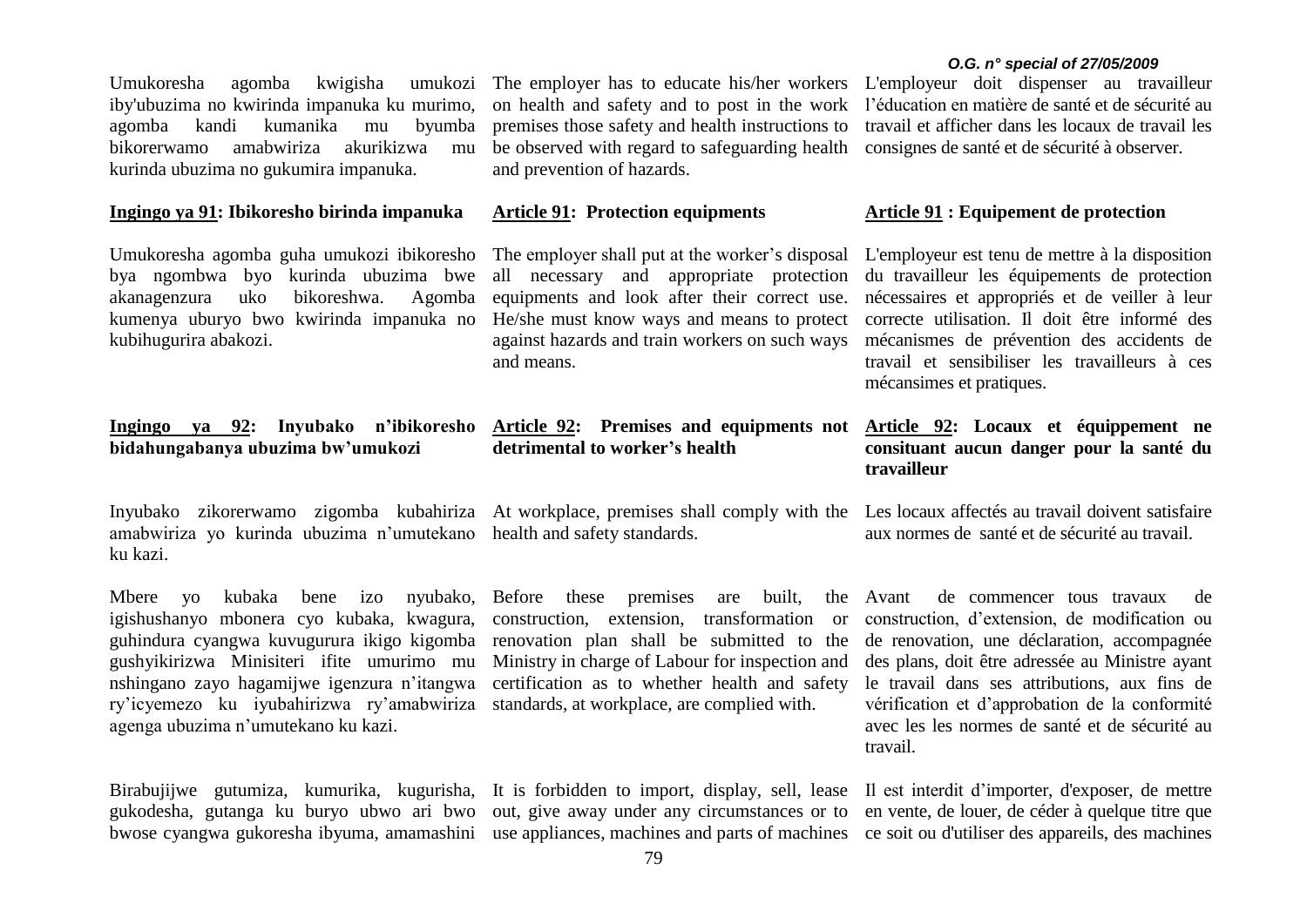cyangwa bimwe mu byuma byayo byakozwe which were manufactured or imported contrary cyangwa byatumijwe hatubahirijwe amabwiriza to standards aimed to ensure protection of y'ubuziranenge agamije kurinda ubuzima worker's health and prevention of hazards. bw'umukozi no gukumira impanuka.

et éléments de machines qui ne sont pas construits, commandés dans des conditions assurant la sécurité et la santé du travailleur.

**Article 93 : Conditions générales et particulières de santé et sécurité au travail**

# **Ingingo ya 93: Amabwiriza rusange Article 93**: **General and specific conditions n'ay'umwihariko ku buzima no kwirinda for health and safety at the workplace impanuka ku kazi**

ze rigena amabwiriza rusange n'ay'umwihariko shall determine the general and specific yerekeye ubuzima bw'umukozi**,** gukumira no conditions for worker's health, prevention of kwirinda impanuka ku kazi.

# **Ingingo ya 94: Imenyekanisha ry'ibyago Article 94: Declaration of occupational risks bikomoka ku kazi**

Umukoresha agomba kumenyesha ikigo The employer shall declare to the social L'employeur doit déclarer à l'organisme chargé gishinzwe ubwiteganyirize n'Umugenzuzi w'Umurimo w'akarere ikigo gikoreramo, mu gihe cy'iminsi ine (4) y'akazi, days of occurrence, all occupational risks or jours ouvrables tout accident de travail survenu impanuka zose ziturutse ku kazi cyangwa occupational diseases noted. indwara zikomoka ku kazi zabonetse.

Iyo umukoresha atabikoze, bishobora gukorwa Where the employer fails to make a En cas de non-déclaration par l'employeur, elle n'uwagize impanuka cyangwa uwarwaye declaration, the person who is the victim of the peut être faite par la victime de l'accident ou la cyangwa abo mu muryango we babifitiye accident or suffers a disease or his/her personne atteinte d'une maladie ou ses ayants uburenganzira mu gihe kitarenze imyaka ibiri (2) indwara yagaragariye.

and protection against hazards at workplace.

Iteka rya Minisitiri ufite umurimo mu nshingano An order of the Minister in charge of Labour Un arrêté du Ministre ayant le travail dans ses attributions détermine les conditions générales et particulières relatives à la santé du travailleur et à la sécurité sur le lieu de travail.

# **Article 94: Déclaration des risques professionnels**

security organ and to the Labour Inspector of de la sécurité sociale et à l'Inspecteur du Travail du ressort, dans un délai de quatre (4) ou toute maladie professionnelle constatée.

declare droit dans un délai ne dépassant pas deux (2)

uhereye igihe impanuka yabereye cyangwa igihe occupational risks within a period not ans à compter de la date de la survenance de legitimate representatives may exceeding two (2) years from the date of the l'accident ou de la maladie. occurrence of the accident or disease.

his/her jurisdiction, within four (4) working

Umukoresha ufite ikigo gikoresha imirimo Any employer who uses working processes L'employeur qui utilise des procédés de travail ishobora gutera indwara zikomoka ku kazi, likely to cause professional diseases shall susceptibles de provoquer des maladies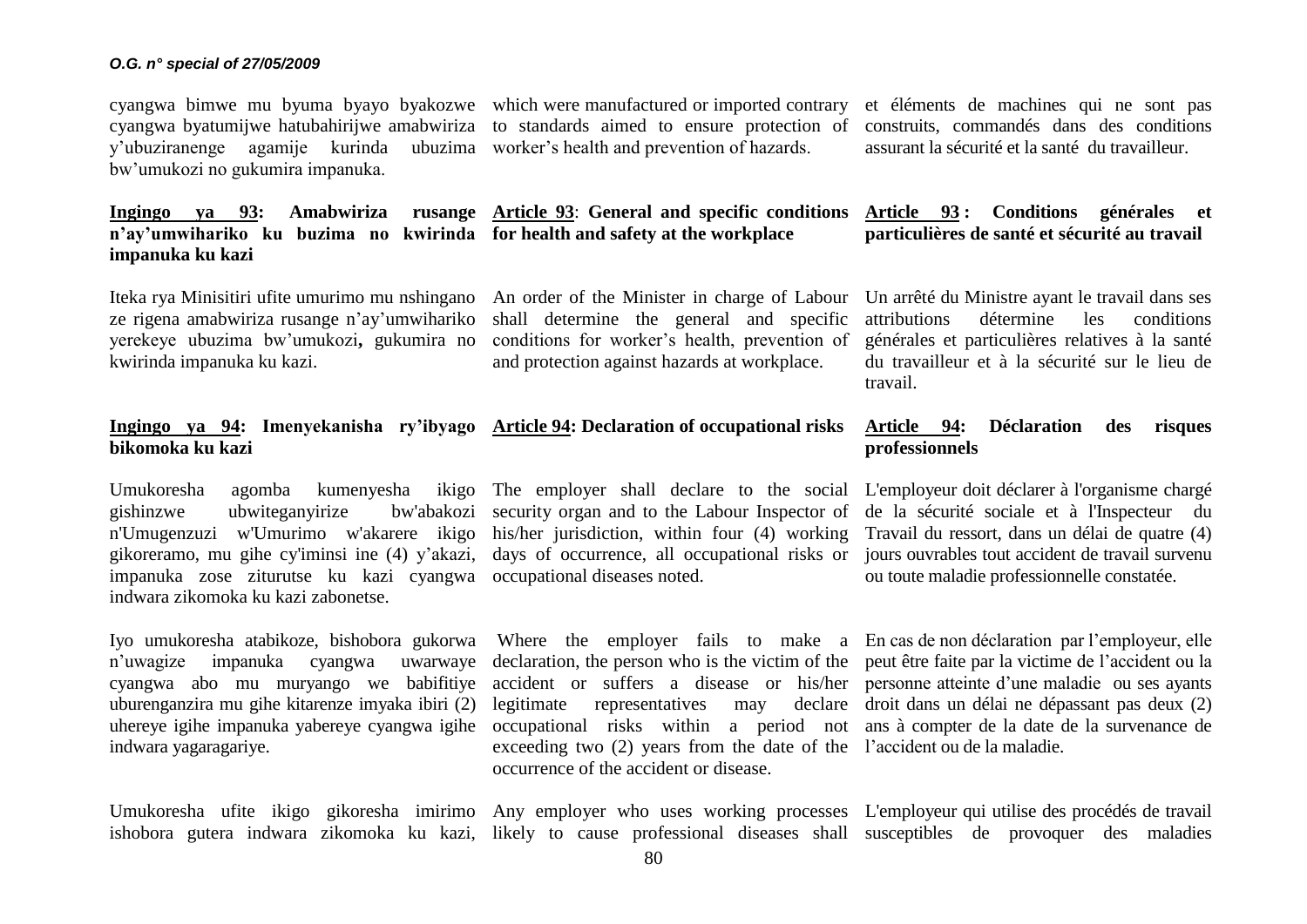agomba kubimenyesha Umugenzuzi w'Umurimo n'ikigo cy'ubwiteganyirize bw'abakozi mbere y'uko atangiza iyo mirimo.

# **Icyiciro cya kabiri: Komite y'ubuzima n'umutekano n'ibikorwa by'ubuvuzi ku kazi**

### **Ingingo ya 95: Ishyirwaho rya komite**

Iteka rya Minisitiri ufite umurimo mu nshingano ze rigena ibigo bigomba kugira komite y'ubuzima n'umutekano ku kazi n'uburyo bw'imikorere yayo.

Umukoresha agomba gushyiraho komite y'ubuzima n'umutekano mu kigo gukurikirana imikorere yayo.

# **Ingingo ya 96: Agasanduku k'ubutabazi no kuvuza abakozi**

Umukoresha agomba gushyiriraho abakozi The employer must put at the disposal of L'employeur doit mettre à la disposition des agasanduku k'ubutabazi bw'ibanze karimo workers, at his/her own cost, an emergency box ibikoresho byose bikenerwa mu cy'impanuka akoresheje umutungo w'ikigo.

Mu gihe habaye impanuka ku kazi, umukoresha In case of work accident, the employer must agomba kugeza ku ivuriro riri hafi inkomere evacuate the injured and the patients to the n'abarwayi.

notify the issue to the Labour Inspector and to the social security organ, before starting using such working processes.

**Section 2: Committee on health and safety and medical services at workplace** 

# **Article 95: Setting up the Committee**

An order of the Minister in charge of labour shall determine those institutions which shall have committees on health and safety and medical services at workplace as well as modalities for their functioning.

The employer must create health and safety committee in his/her institution as well as modalities for their functioning.

# **Article 96: Emergency box and medical Article 96 : Boîte de secours et soins care**

of first aid needed in case of accident.

nearest health centre.

# *O.G. n° special of 27/05/2009*

professionnelles, doit en faire la déclaration, avant le commencement des travaux, à l'organisme de sécurité sociale et à l'Inspecteur du Travail du ressort.

# **Section 2: Comité de santé et sécurité et service de santé au lieu de travail**

# **Article 95: Création du comité**

Un arreté du Ministre ayant le travail dans ses attributions détermine les établissements dans lesquels les comités de santé et sécurité au travail doivent être créés et les modalités de fonctionnement de ces comités.

L'employeur est responsable de la mise sur pied du comité de santé et de sécurité dans son entreprise et de son bon fonctionnement.

# **médicaux**

travailleurs une boîte de premier secours obligatoirement approvisionnée aux frais de l'entreprise.

En cas de survenance d'un accident sur le lieu du travail, l'employeur doit faire évacuer sur la formation médicale la plus proche, les blessés et les malades.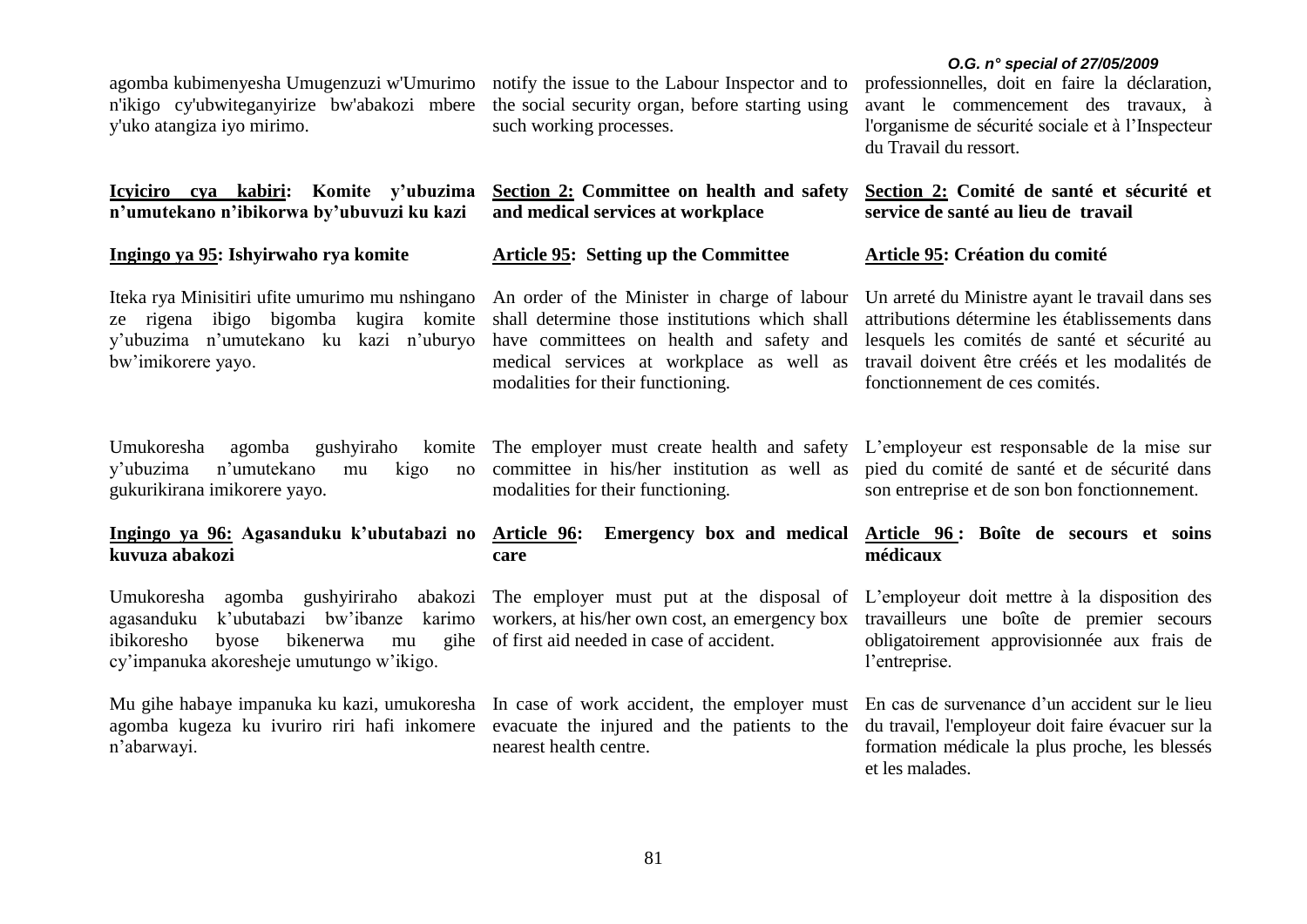| <b>INTERURO</b><br><b>GATANDATU:</b><br>YA<br>GUHINDURIRWA AKAZI N'UMURIMO<br><b>KU BAFITE UBUMUGA</b>                                                                                                                                                             | <b>TITLE</b><br><b>PROFESSIONAL</b><br>VI:<br>REDEPLOYMENT AND EMPLOYMENT<br>OF THE DISABLED PEOPLE                                                                                                                                                 | <b>TITRE</b><br>VI:<br><b>RECLASSEMENT</b><br>PROFESSIONNEL ET EMPLOI DES<br>PERSONNES HANDICAPEES                                                                                                                                  |
|--------------------------------------------------------------------------------------------------------------------------------------------------------------------------------------------------------------------------------------------------------------------|-----------------------------------------------------------------------------------------------------------------------------------------------------------------------------------------------------------------------------------------------------|-------------------------------------------------------------------------------------------------------------------------------------------------------------------------------------------------------------------------------------|
| <b>UMURIMO</b><br><b>UMUTWE</b><br><b>WA</b><br><b>MBERE:</b><br><b>W'ABAFITE UBUMUGA</b>                                                                                                                                                                          | <b>CHAPTER ONE: EMPLOYMENT</b><br>OF<br>THE DISABLED PEOPLE                                                                                                                                                                                         | <b>CHAPITRE PREMIER: EMPLOI DES</b><br>PERSONNES HANDICAPEES                                                                                                                                                                        |
| Ingingo ya 97: Kutavangura ku kazi                                                                                                                                                                                                                                 | <b>Article 97: Non discrimination at workplace</b>                                                                                                                                                                                                  | Article 97 : Non discrimination au lieu de<br>travail                                                                                                                                                                               |
| Ivangura ku kazi iryo ari ryo ryose rikorerwa Any discrimination at workplace with regard to<br>abafite ubumuga rirabujijwe.                                                                                                                                       | the disabled people is forbidden.                                                                                                                                                                                                                   | Toute discrimination sur le lieu de travail à<br>l'égard des<br>personnes<br>handicapées est<br>interdite.                                                                                                                          |
| Ingingo ya 98: Uburyo umurimo ukorwamo<br>ku bafite ubumuga                                                                                                                                                                                                        | Article 98:<br><b>Disabled</b><br>working<br>people<br>conditions                                                                                                                                                                                   | Article 98: Conditions de travail des<br>personnes handicapées                                                                                                                                                                      |
| Iyo bibaye ngombwa kandi ku mpamvu z'akazi<br>akora, umukozi ufite ubumuga ahabwa uburyo<br>bwo gukora bumworohereza akazi hakurikijwe<br>ubumuga afite.                                                                                                           | Where necessary and due to the work to be La personne handicapée bénéficie des<br>performed, the disabled worker shall be conditions de travail favorables à l'état de son<br>granted such working conditions as suitable to<br>his/her disability. | handicap, si cela s'avère nécessaire et<br>uniquement pour des raisons de service.                                                                                                                                                  |
| UMUTWE WA KABIRI: GUHINDURIRWA<br><b>AKAZI</b>                                                                                                                                                                                                                     | <b>CHAPTER</b><br><b>PROFESSIONAL</b><br>II:<br><b>REDEPLOYMENT</b>                                                                                                                                                                                 | <b>CHAPITRE</b><br><b>RECLASSEMENT</b><br>$\mathbf{II}$ :<br><b>PROFESSIONNEL</b>                                                                                                                                                   |
| Ingingo ya 99: Guhindurirwa akazi                                                                                                                                                                                                                                  | <b>Article 99: Professional redeployment</b>                                                                                                                                                                                                        | <b>Article 99: Reclassement professionnel</b>                                                                                                                                                                                       |
| amasezerano y'akazi asubitswe<br>bitewe<br><b>Iyo</b><br>n'indwara<br>itsinda<br>impanuka,<br>cyangwa<br>(3)<br>ry'abaganga<br>batatu<br>rikemeza ko umukozi atagishoboye gusubira ku worker unfit to resume the service he/she<br>umukoresha<br>kazi<br>yakoraga, | Where, due to suspension of contract following<br>a disease or accident, a group of three medical<br>bemewe na Leta doctors recognized by Government declare the<br>asabwa occupied, the employer is requested to shift the                         | Si à la suite d'une suspension du contrat<br>consécutive à une maladie ou à un accidentl,<br>le travailleur est déclaré inapte par une équipe<br>médecins agréés par le<br>de trois (3)<br>Gouvernement, à reprendre le poste qu'il |

82

kumuhindurira akazi akamuha akajyanye worker to another job adapted to his/her occupait, l'employeur est tenu de lui proposer n'ubushobozi bwe kari ku rwego rw'ako capacity and at the same level as the previously un poste adapté à ses capacités et aussi yakoraga aho bishoboka, byaba ngombwa occupied post where possible, and transfer if comparable que possible au poste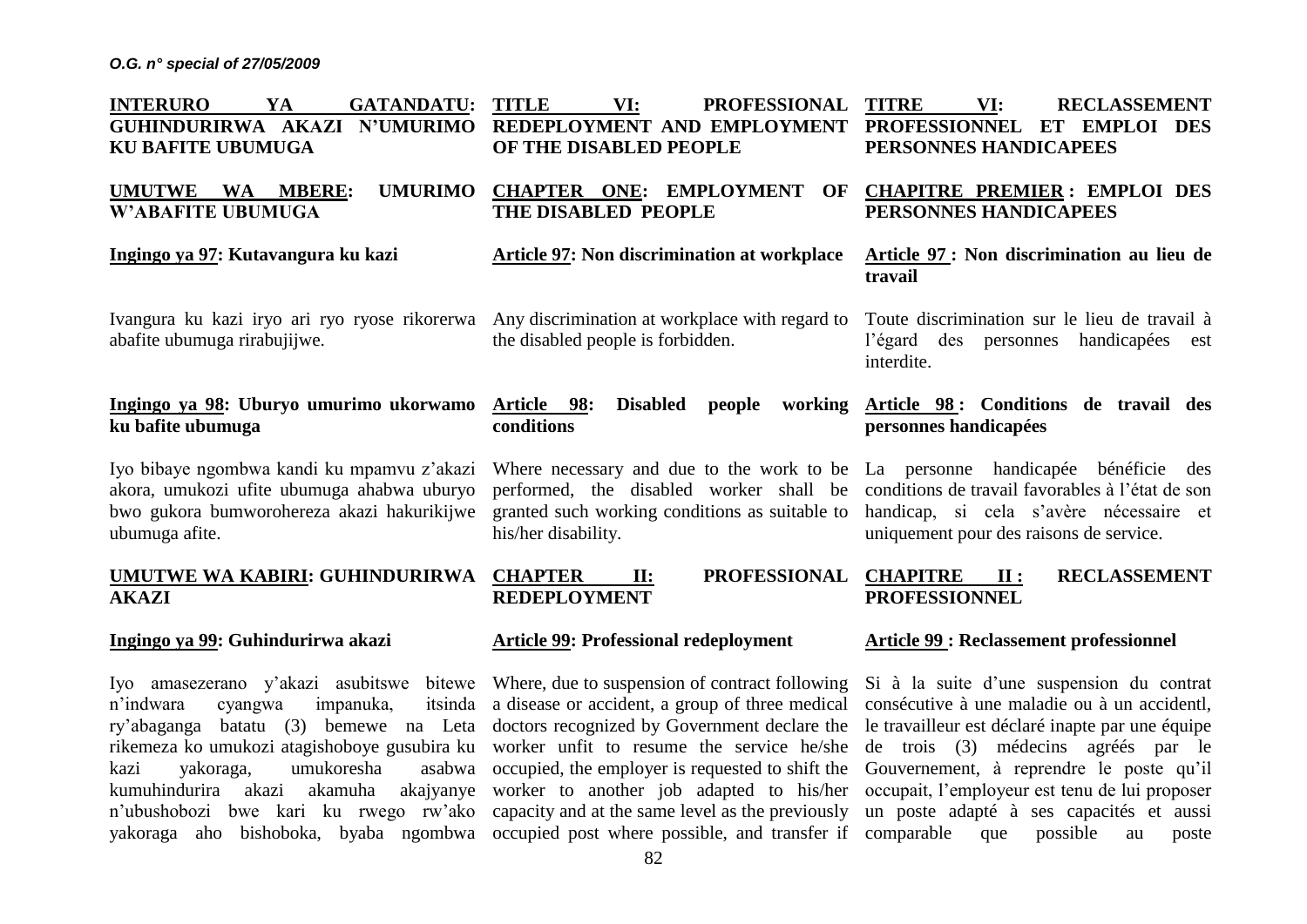**UMUTWE WA MBERE: UBWISANZURE CHAPTER ONE: LIBERTY OF BW'AMASENDIKA WORKERS' AND EMPLOYERS' SYNDICALE ET PATRONALE CHAPITRE PREMIER: LIBERTE** 

# Ingingo ya 100: Imenyekanisha ry'isubizwa Article 100: Notification of redeployment or **cyangwa isezererwa ku kazi dismissal**

Umugenzuzi w'Umurimo w'Akarere ikigo kirimo ko umukozi wagize impanuka yasubijwe ku kazi, yahinduriwe imirimo cyangwa redeployed, assigned a new position or nouveau poste ou de son licenciement dismissed due to the accident.

**ORGANISATIONS**

akimurirwa ahandi cyangwa imiterere y'akazi ke need be by mutation or transformation of the igahindurwa.

Umukoresha amenyesha mu

yasezerewe bitewe n'iyo mpanuka.

**N'AMASHYIRAHAMWE** 

**Y'ABAKORESHA**

Iyo umukozi adahinduriwe imirimo nyuma y'igihe cy'ukwezi uhereye igihe abaganga bemereje ko asubira ku kazi cyangwa atagishoboye ako yakoraga, umukoresha the employer shall pay him/her the same salary agomba kumwishyura umushahara ungana n'uwo yahembwaga ku kazi yakoraga mbere.

working post.

Where there is no redeployment of a worker Lorsque le travailleur n'est pas reclassé dans one month after the date on which doctors have declared him/her fit or unfit to resume service, as the one paid for the post he/she previously occupied.

précédemment occupé si cela est possible , au besoin leur proposer une mutation ou transformation du poste de travail.

un nouvel emploi à l'expiration d'un délai d'un mois à compter de la date de la déclaration médicale de reprise du travail ou de constatation de l'inaptitude, l'employeur est tenu de lui verser le salaire correspondant à l'emploi qu'il occupait auparavant.

# **Article 100: Notification du reclassement ou du licenciement**

The employer shall inform the Labour L'employeur informe l'Inspecteur du Travail Inspector of the area that the worker who had du ressort du reclassement du travailleur been victim of the accident has been either victime d'un accident, de son affectation à un consécutif à cet accident.

| <b>INTERURO</b>              | <b>KARINDWI:</b>           | TITLE                | VII: | <b>EMPLOYERS'</b>                |                   | AND TITRE VII: ORGANISATIONS | <b>DES</b> |
|------------------------------|----------------------------|----------------------|------|----------------------------------|-------------------|------------------------------|------------|
| <b>UBWIFATANYE</b>           | <b>BW'ABAKOZI WORKERS'</b> |                      |      | <b>PROFESSIONAL TRAVAILLEURS</b> |                   |                              | DES        |
| <b>CYANGWA BW'ABAKORESHA</b> |                            | <b>ORGANISATIONS</b> |      |                                  | <b>EMPLOYEURS</b> |                              |            |

**Icyiciro cya mbere: Uburenganzira ku Section one: Freedom of trade unions and masendika no ku mashyirahamwe employers' professional organizations y'abakoresha Section première** : **Liberté syndicale et patronale**

**Ingingo ya 101: Ishingwa rya sendika Article 101: Setting up a trade union and an Article 101 : Constitution du syndicat et** 

#### *O.G. n° special of 27/05/2009*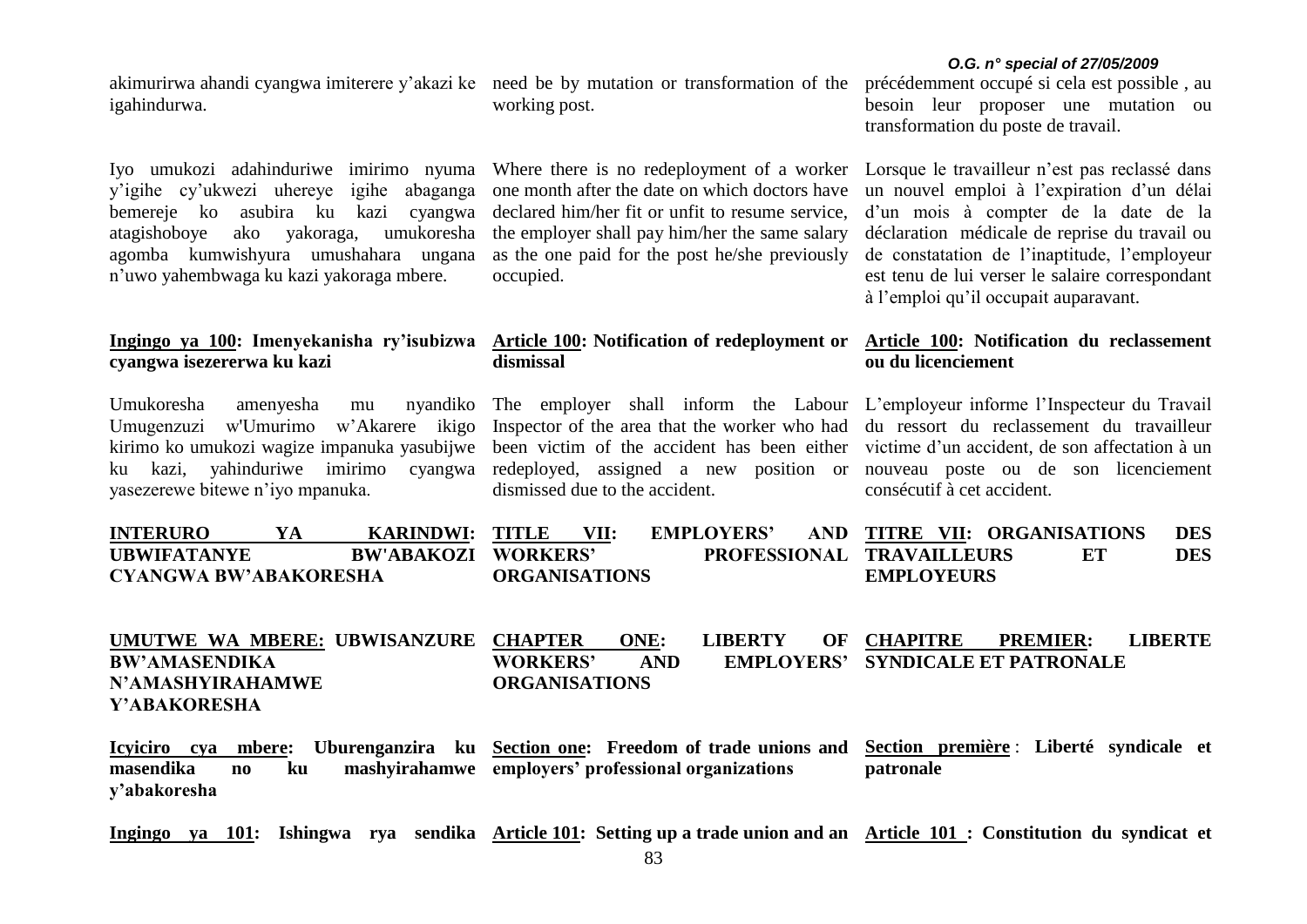### **n'ishyirahamwe ry'abakoresha**

Abakozi cyangwa abakoresha bashobora Workers or employers may set up freely and kwishyiriraho sendika cyangwa ishyirahamwe without prior authorization their respective ry'abakoresha bibavuganira mu bwisanzure kandi batabanje kubisabira uruhushya. Banafite uburenganzira busesuye bwo kwinjira muri organization of their choice. sendika cyangwa mu ishyirahamwe ry'abakoresha bihitiyemo.

y'iri tegeko, sendika cyangwa ishyirahamwe of this Law, a trade union or employers' ry'abakoresha bigomba gukora amategeko shingiro n'amategeko ngengamikorere, kwitorera own constitutions and internal rules and ubwabyo ababihagararira, gutunganya ibyerekeye imirimo n'icungwa ry'umutungo no gukora gahunda y'ibyo bagamije.

# **Ingingo ya 102: Kwandikisha sendika Article 102: Registration of trade union or cyangwa ishyirahamwe ry'abakoresha**

Iteka rya Minisitiri ufite Umurimo nshingano ze rigena uburyo n'ibisabwa mu kwandikisha sendika cyangwa ishyirahamwe ry'abakoresha.

**Icyiciro cya 2: Kurinda uburenganzira Section 2: Protection of rights of trade Section 2 : Protection du droit syndical et**  bw'amasendika n'amashyirahamwe unions **y'abakoresha**

**Ingingo ya 103: Uburenganzira bwa sendika n'ubw'ishyirahamwe ry'abakoresha**

## **employers' professional organization**

professional organization. They are also free to join any trade union or employers' professional

Bitabangamiye ibiteganyijwe mu ngingo ya 105 Without prejudice to provisions of article 105 professional organization shall work out their regulations, freely choose their representatives, organize their management and their activity and design their plan of action.

# **d'une organisation patronale**

Les travailleurs ou les employeurs peuvent constituer librement et sans autorisation préalable un syndicat ou une organisation d'employeurs. Ils ont également la liberté d'adhérer à un syndicat ou à une organisation d'employeurs de leur choix.

Sans préjudice des dispositions de l'article 105 de la présente loi, les syndicats et les organisations patronales doivent élaborer leurs statuts et règlements administratifs, élire librement leurs représentants, organiser leur gestion et leur activité et formuler leur programme d'action.

# **employers' professional organisation**

An order of the Minister in charge of Labour shall determine the modalities and conditions for the registration of trade union or employers' professional organization.

**unions and employers' professional d'organisations patronales organisation**

**employer's organization**

# **Article 102: Modalités d'enregistrement d'un syndicat ou d'une organisation patronale**

Un arreté du Ministre ayant le travail dans ses attributions détermine les conditions et modalités d'enregistrement des syndicats et des organisations patronales .

# **Article 103: Rights of a trade union and an Article 103 : Droits d'un syndicat et d'une organisation patronale**

Sendika cyangwa ishyirahamwe ry'abakoresha A trade union or an employer's professional Le syndicat des travailleurs ou l'organisation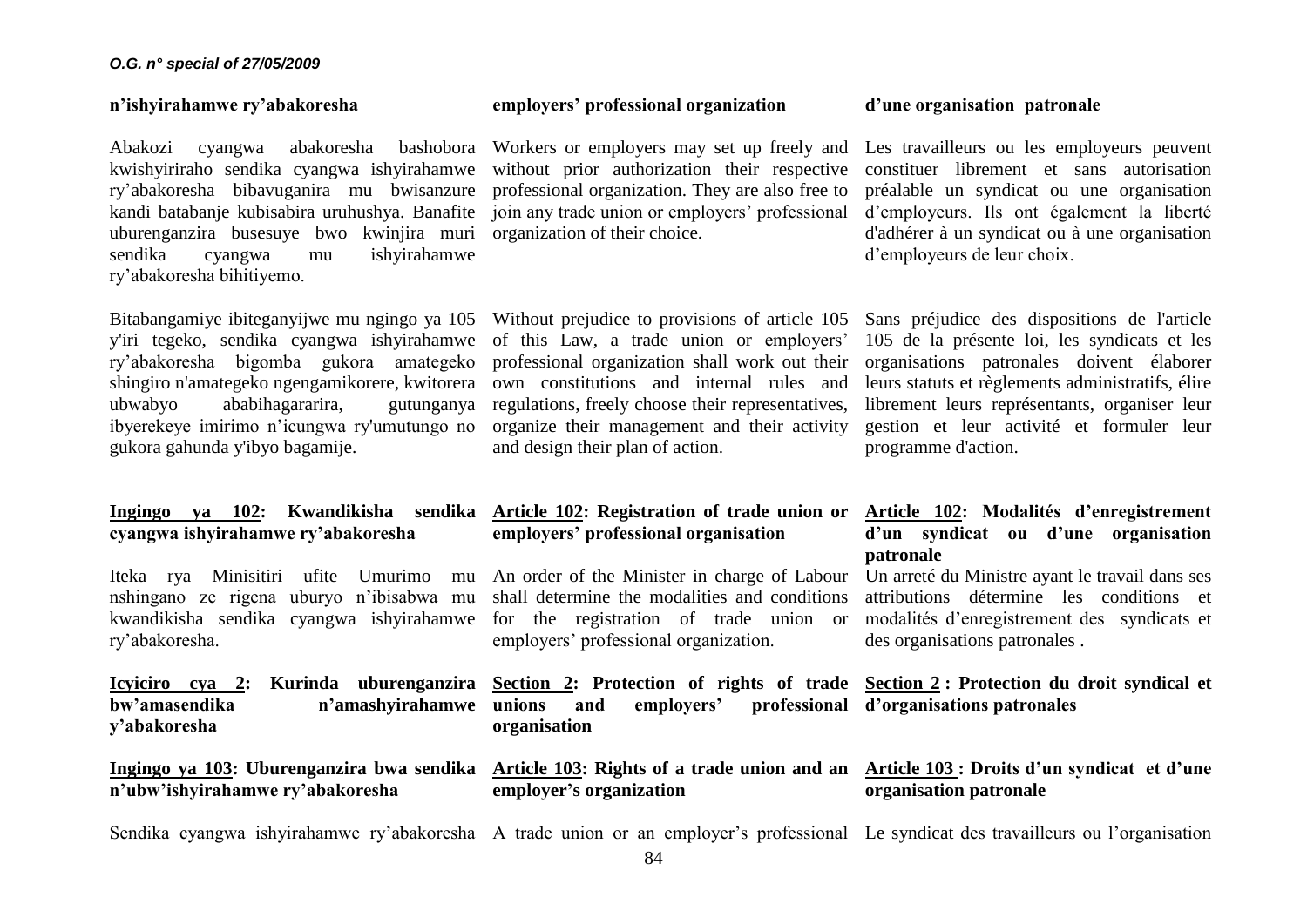bifite ubuzimagatozi bifite uburenganzira bwo organization with legal status shall have the kuregera inkiko, guhagararira abakozi cyangwa abakoresha, gukora ibiteganyijwe mu mategeko shingiro yabyo no kubona ibintu, ari ibyimukanwa cyangwa ibitimukanwa. Sendika cyangwa ishyirahamwe ry'abakoresha rishobora kugirana amasezerano n'ubundi bwifatanye bw'abakozi cyangwa amashyirahamwe y'abakoresha, amasosiyete, amashyirahamwe, ibigo cyangwa abantu ku giti cyabo.

#### **Ingingo ya 104: Ubuzima gatozi**

Nta sendika cyangwa ishyirahamwe ry'abakoresha rishobora kugira uburenganzira bushingiye ku buzimagatozi iyo bitaratangazwa mu Igazeti ya Leta ya Repubulika y'u Rwanda. Amafaranga ajyanye no gutangaza amategeko yayo mu Igazeti ya Leta yishyurwa na sendika cyangwa ishyirahamwe ry'abakoresha bireba.

# **Ingingo ya 105: Ikoreshwa ry'umutungo wa Article 105: Use of trade union's or sendika cyangwa uw'ishyirahamwe employer's organisation property ry'abakoresha**

Sendika cyangwa ishyirahamwe ry'abakoresha A trade union or an employers' professional Le syndicat ou l'organisation patronale peut bishobora gukoresha umutungo wabyo mu bikorwa byemejwe n'abanyamuryango.

right to go to court, to represent workers or employers, to comply with their respective articles of association and to acquire, movable or immovable property through donation or payment.

A trade union or an employer's professional organization may enter into agreements with any workers' federation or employers' professional associations, companies, organizations, corporate bodies or individuals.

#### **Article 104: Legal status**

No trade union or employers' professional organization shall exercise legal capacity prior to the publication of its articles of association in the Official Gazette of the Republic of Rwanda. The publication of its articles of association in the Official Gazette will be done at the cost of the concerned trade union or employers' professional organization.

organization may allocate its assets to such affecter ses ressources à des activités activities as might be agreed upon by its approuvées par les membres.members.

#### *O.G. n° special of 27/05/2009*

patronale jouissant de la personnalité juridique, a le droit d'ester en justice, de représenter les travailleurs ou les employeurs, de se conformer à leurs statuts respectifs et d'acquérir sans autorisation, à titre gratuit ou à titre onéreux, des biens meubles ou immeubles. Le syndicat des travailleurs et l'organisation d'employeurs peut passer des contrats ou conventions avec toute autre organisation de travailleurs ou d'employeurs, sociétés ou associations, entreprises ou particuliers.

### **Article 104 : Personnalité juridique**

Aucun syndicat des travailleurs ou organisation patronale ne peut se prévaloir de la capacité juridique avant la publication de ses statuts au Journal Officiel de la République du Rwanda. L'insertion de ses statuts au Journal Officiel se fait aux frais du syndicat ou de l'organisation patronale intéressée.

# **Article 105 : Utilisation des ressources du syndicat ou d'une organisation patronale**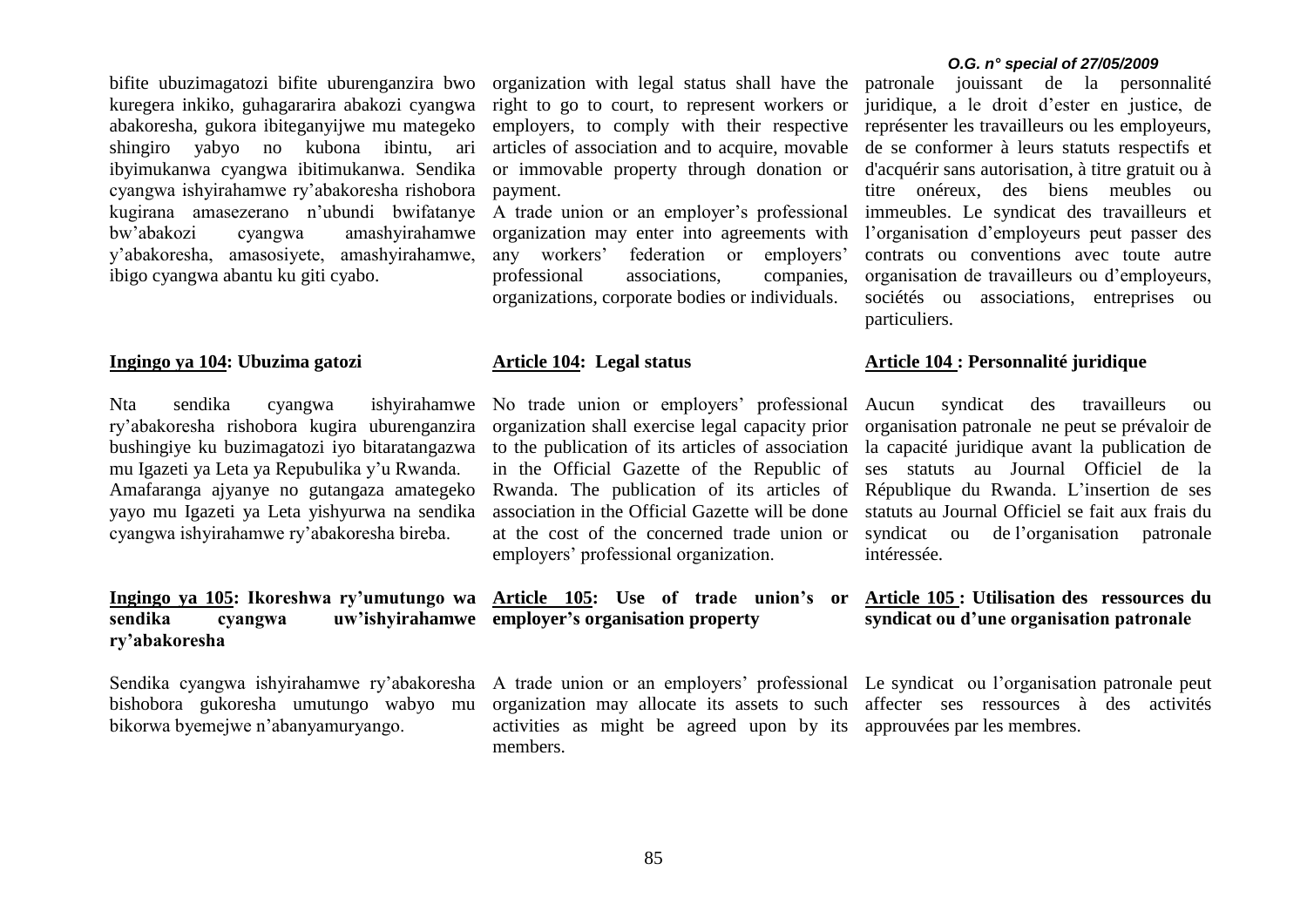| Icyiciro cya 3: Ikoreshwa ry'uburenganzira Section 3: Exercising trade union rights in Section 3: Exercice du droit syndical dans<br>bwa sendika mu kigo                                                                                     | enterprise                                                                                                                                                                                                                                                                                                                           | l'entreprise                                                                                                                                                                                                                                                                                                                     |  |  |  |
|----------------------------------------------------------------------------------------------------------------------------------------------------------------------------------------------------------------------------------------------|--------------------------------------------------------------------------------------------------------------------------------------------------------------------------------------------------------------------------------------------------------------------------------------------------------------------------------------|----------------------------------------------------------------------------------------------------------------------------------------------------------------------------------------------------------------------------------------------------------------------------------------------------------------------------------|--|--|--|
| Ingingo ya 106: Gukoresha uburenganzira Article 106: Exercising trade union rights<br>bwa sendika                                                                                                                                            |                                                                                                                                                                                                                                                                                                                                      | <b>Article 106: Exercice du droit syndical</b>                                                                                                                                                                                                                                                                                   |  |  |  |
| Gukoresha<br>uburenganzira<br>bwa<br>biremewe<br>bigo<br>byose<br>mu<br>amategeko.                                                                                                                                                           | sendika Exercise of trade union rights in every firm is<br>hubahirijwe permitted in compliance with Law.                                                                                                                                                                                                                             | L'exercice du droit syndical est reconnu aux<br>travailleurs dans toutes les entreprises dans le<br>respect des droits et libertés garantis par les<br>lois.                                                                                                                                                                     |  |  |  |
| Ingingo ya 107: Guhagararirwa kw'abakozi<br>muri sendika                                                                                                                                                                                     | <u> Article 107:</u><br>Workers representation in a <b>Article</b><br>trade union                                                                                                                                                                                                                                                    | Représentation<br>$-107:$<br>des<br>travailleurs au syndicat                                                                                                                                                                                                                                                                     |  |  |  |
| Guhagararirwa kw'abakozi mu kigo bikorwa<br>n'ishami rya sendika mu kigo cyangwa mu<br>mashami yacyo. Abagize ibiro by'ishami rya<br>sendika mu kigo no mu mashami yacyo batorwa<br>n'abakozi mu buryo buteganywa n'amategeko ya<br>sendika. | A trade union section shall represent La représentation des travailleurs auprès de<br>employees in their respective firm or in the<br>latter's branches. Members to the bureau of the<br>trade union section in a firm and its agencies<br>shall be elected by workers in accordance with<br>the statutes governing the trade union. | l'entreprise ou de l'établissement, est assurée<br>par la section syndicale de l'entreprise ou de<br>ses succursales. Les membres du bureau<br>syndical de la section syndicale de<br>l'entreprise ou de ses succursales sont élus par<br>les travailleurs dans les conditions fixées par<br>les statuts de leurs organisations. |  |  |  |
| Impaka zivutse kubera itora n'itorwa ry'abagize<br>ibiro by'ishami rya sendika mu kigo no mu<br>mashami yacyo n'imigendekere y'ayo matora,<br>bikemurwa na sendika bireba.                                                                   | Any arising claims following election of<br>members of the bureau of a trade union within<br>a firm and its branches and the running of such<br>election shall be dealt with by the concerned<br>trade union.                                                                                                                        | Les contestations relatives à l'élection et à<br>l'éligibilité des membres du bureau de la<br>section syndicale de l'entreprise et de ses<br>branches ainsi qu'à la régularité des<br>opérations sont tranchées par l'organisation<br>syndicale concernée.                                                                       |  |  |  |
| Ingingo ya 108: Inshingano z'abahagarariye<br>sendika                                                                                                                                                                                        | Article 108: Mission of the trade union<br>representatives                                                                                                                                                                                                                                                                           | délégués<br><b>Mission</b><br>Article 108:<br>des<br>syndicaux                                                                                                                                                                                                                                                                   |  |  |  |
| Abahagarariye sendika mu kigo bashinzwe ibi<br>bikurikira:                                                                                                                                                                                   | Representatives of trade union in a firm have<br>the following mandates:                                                                                                                                                                                                                                                             | Les délégués syndicaux d'une entreprise ont<br>pour mission:                                                                                                                                                                                                                                                                     |  |  |  |
|                                                                                                                                                                                                                                              | 86                                                                                                                                                                                                                                                                                                                                   |                                                                                                                                                                                                                                                                                                                                  |  |  |  |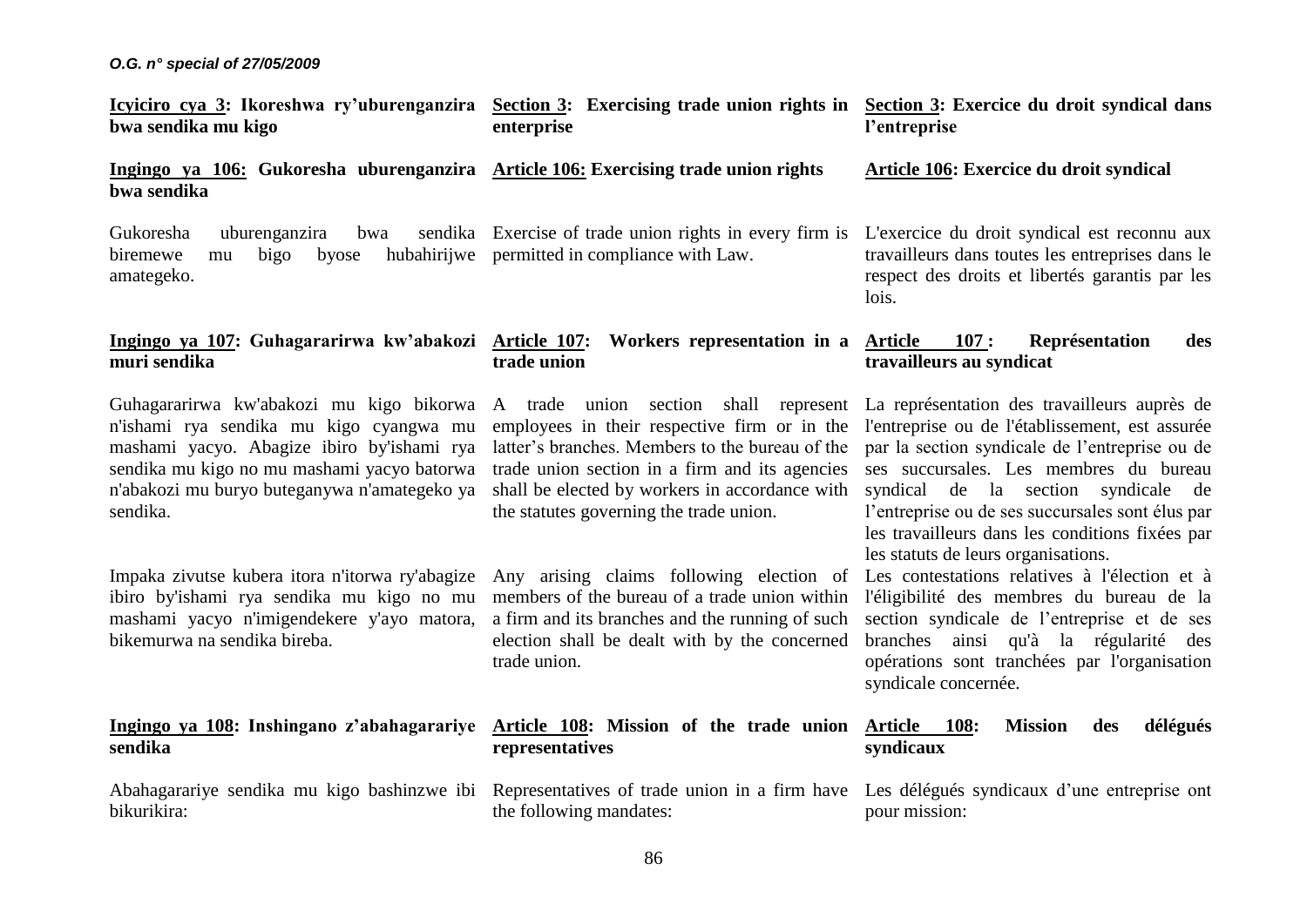- 1. to represent the trade union to their 1. de représenter leur syndicat auprès de l'employeur et d'assister les membres dans la présentation de leurs revendications;
	- l'entreprise.

# **Article 109: Facilités accordées aux délégués syndicaux pour l'accomplissement de leur fonction**

Representatives of trade unions shall be Les délégués syndicaux doivent disposer du temps suffisant à l'accomplissement de leur fonction de représentation et bénéficient annuellement d'un congé de formation.

> temps d'accomplissement de leur fonction de représentation et du congé sont fixées par les conventions collectives.

# **Article 110 : Communications syndicales**

publications shall be posted in appropriate place or disclosed to workers within their firm without prior authorization. Advertising shall be conducted at the beginning and at the end of working hours. syndicale sont affichées à un endroit prévu à cet effet dans l'enceinte de l'entreprise ou distribuées aux travailleurs sans autorisation préalable. Ces communications et publications sont autorisées aux heures de début et de fin de travail.

Ces communications et publications doivent

- 1. guhagararira sendika imbere y'umukoresha no gutera inkunga abayigize mu gihe cyo gutanga ibyifuzo byabo;
- 2. Gufatanya n'abandi mu mirimo ya sendika 2. to collaborate with others in trade union 2. de participer à la vie syndicale dans mu kigo. activities within the institution.

# **Ingingo ya 109: Ibigenerwa abahagarariye Article 109: Benefits granted to trade union sendika ngo bashobore kuzuza inshingano representatives in fulfilment of their duties zabo**

Abahagarariye amasendika bagomba kuba bafite igihe gihagije cyo gukora imirimo bashinzwe yo guhagararira abandi kandi bahabwa ikiruhuko buri mwaka kugira ngo bahugurwe.

Igihe n'uburyo bwo guhabwa igihe cyo gukora The period and terms for granting time La période et les conditions d'octroi du n'ikiruhuko cyo kwihugura n'amasezerano rusange bigenwa representation to carry out their function and

# **Ingingo ya 110: Inyandiko zikubiyemo Article 110: Trade union communications ubutumwa bwa sendika**

Inyandiko zikubiyemo amatangazo n'ubutumwa bwamamaza sendika, zimanikwa ahabigenewe cyangwa zikagezwa ku bakozi mu kigo bidasabiwe uruhushya. Iyamamaza rikorwa mu masaha yo gutangiriraho no kurangirizaho akazi.

Izo nyandiko n'impapuro zamamaza, bigomba guhuza n'ibyo sendika igamije.

communications and advertising publications must comply with the objectives correspondre aux objectifs du syndicat.of the trade union.

granted adequate time to carry out their representation function and to enjoy an annual

leave for training shall be specified by

### Trade-union communications and advertising Les communications et publications de nature

employer and assist its members in

their claims;

leave for training.

collective conventions.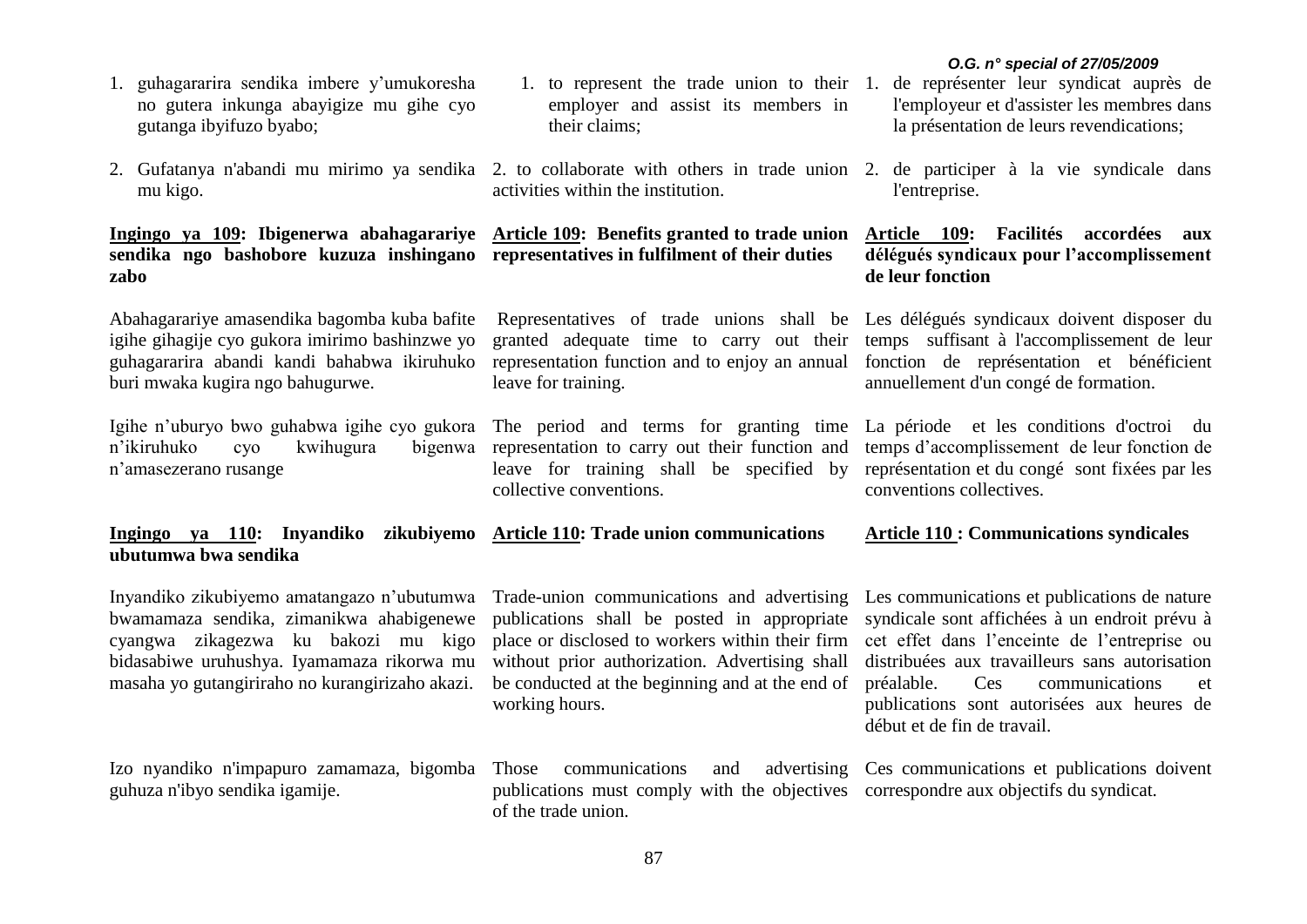# **Ingingo ya 111: Kugenera sendika aho Article 111: Availing office for a trade union ikorera**

Mu bigo bikoresha abakozi barenze makumyabiri (20), umukuru w'ikigo yorohereza abagize biro ya sendika kubona aho bakorera ibijyanye n'inshingano zayo by'umwihariko trade union objectives and more specifically igihe cy'inama.

Abagize ishami rya sendika mu kigo bashobora Members of the trade union section may hold Les membres de la section syndicale de base kugirana inama rimwe mu kwezi, bakayikorera their meeting once a month within the firm peuvent se réunir une fois par mois dans mu kigo cy'akazi, hakurikijwe uburyo bwumvikanyweho n'umukuru w'ikigo.

# **Ingingo ya 112: Imenyekanisha ry'amazina y'abagize biro ya sendika**

Amazina y'abagize biro ya sendika amenyeshwa Names of trade union bureau members are Les noms des membres du bureau syndical umukuru w'ikigo. Agomba kumanikwa ku kibaho cyagenewe ibyo sendika igeza ku bakozi.

yohererezwa Umugenzuzi w'Umurimo w'akarere manager of the firm is forwarded to the Labour chef d'entreprise est transmise à l'Inspecteur ikigo gikoreramo.

# **kw'abahagarariye sendika**

Abahagarariye sendika mu kigo barengerwa n'amategeko arengera abahagarariye abakozi.

In institutions employing more than twenty (20) workers, the manager of the firm shall help the bureau of the trade union to get premises where to run activities relating to the for meetings.

following modalities agreed on with the l'enceinte de l'entreprise suivant des modalités manager of firm.

# **Article 111 : Affectation d'un local de travail à un syndicat**

Dans les entreprises où sont occupés plus de vingt (20) salariés, le chef d'entreprise facilite les membres du bureau syndical à trouver un local à l'exercice de leur mission particulièrement pour les réunions.

fixées en accord avec le chef d'entreprise.

# **Article 112: Notification of names of trade union bureau members**

notified to the manager of the institution. They must be displayed on notice boards reserved for trade union communications.

Kopi y'ibyamenyeshejwe umukuru w'ikigo A copy of the communication addressed to the Inspector of the area.

# **Ingingo ya 113: Ukurengerwa Article 113: Protection of trade union Article 113: Protection des délégués representatives**

shall enjoy the same protection as granted to bénéficient de la même protection que celle the workers' representatives.

# **Article 112: Notification des noms des membres du bureau syndical**

sont portés à la connaissance du chef d'entreprise. Ils doivent être affichés sur les panneaux réservés aux communications syndicales.

Une copie de la communication adressée au du Travail dans le ressort duquel se trouve l'entreprise.

# **syndicaux**

Representatives of a trade union within a firm Les délégués syndicaux dans une entreprise accordée aux délégués du personnel.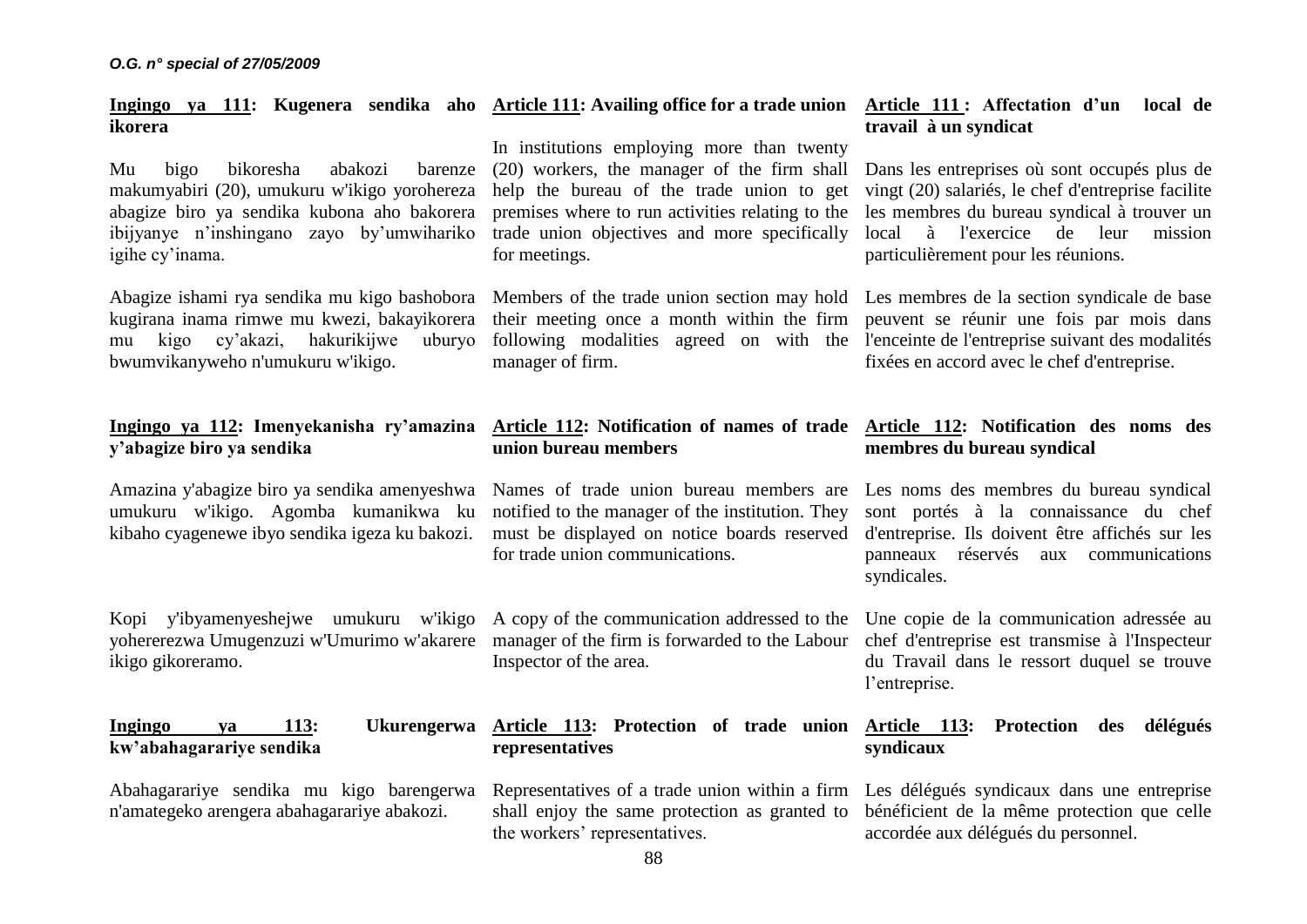# **Ingingo ya 114: Ibibujijwe umukoresha**

**Article 114: Prohibitions to the employer**

# *O.G. n° special of 27/05/2009* **Article 114: Interdictions faites à l'employeur**

Umukoresha abujijwe gushingira ku kuba muri It is prohibited for an employer to rely on Il est interdit à l'employeur de prendre en sendika cyangwa gukora imirimo yayo afata ibyemezo bibera cyangwa birenganya umukozi ku birebana n'imigendekere yose y'akazi n' uburyo gakorwamo.

Umukoresha abujijwe kuvana ku mushahara No employer shall deduct trade union Il est interdit à l'employeur de prélever les w'umukozi imisanzu itangwa muri sendika iyo subscriptions from his/her worker's salary, nta gihamya yanditse y'uko yabyumvikanyeho without the latter's written consent. n'umukozi bireba.

Umukoresha cyangwa umuhagarariye nta buryo na bumwe yemerewe gukoresha kugira ngo arengere cyangwa arwanye ubwifatanye mu against any trade union organization. buryo bwa sendika.

Kunyuranya n'ibikubiye mu bika bibanza by'iyi ngingo bifatwa nko kurengera kandi bitangirwa indishyi z'akababaro.

# **UMUTWE WA KABIRI: UBURENGANZIRA N'INSHINGANO Z'AMASENDIKA N'AMASHYIRAHAMWE AND EMPLOYERS' PROFESSIONAL Y'ABAKORESHA**

membership of a trade union or a trade union activity to take favourable or unfair decisions concerning a worker with regard to the running and conditions for performing work.

allowed to use any means of pressure for or utiliser aucun moyen de pression en faveur ou

preceding paragraphs of this article shall alinéas précédents du présent article est constitute an abuse and shall give rise to considéré comme abusif et donne lieu aux damages.

considération l'appartenance à un syndicat ou l'exercice d'une activité syndicale pour arrêter des décisions favorables ou injustes à l'égard de l'un ou l'autre travailleur en ce qui concerne toutes les prestations et conditions de travail.

cotisations syndicales sur le salaire lorsqu'il n'y a pas de preuve écrite de l'accord du travailleur concerné.

No employer or his/her representative shall be L'employeur ou son représentant ne peut à l'encontre d'une organisation syndicale quelle qu'elle soit.

Any violation of the provisions of the Tout acte contraire aux dispositions des dommages intérêts.

**CHAPTER II: RIGHTS AND OBLIGATIONS OF THE TRADE UNIONS CHAPITRE II: DROITS ET OBLIGATIONS DES SYNDICATS ET**  PROFESSIONAL DES ORGANISATIONS PATRONALES

**Article 115 : Droits des syndicats**

**Icyiciro cya mbere: Uburenganzira Section One: Rights of the trade unions and bw'amasendika n'amashyirahamwe employers' organizations y'abakoresha Section première : Droits des syndicats et des organisations patronales.**

**ORGANIZATIONS** 

**Ingingo ya 115: Uburenganzira Article 115: Rights of trade unions**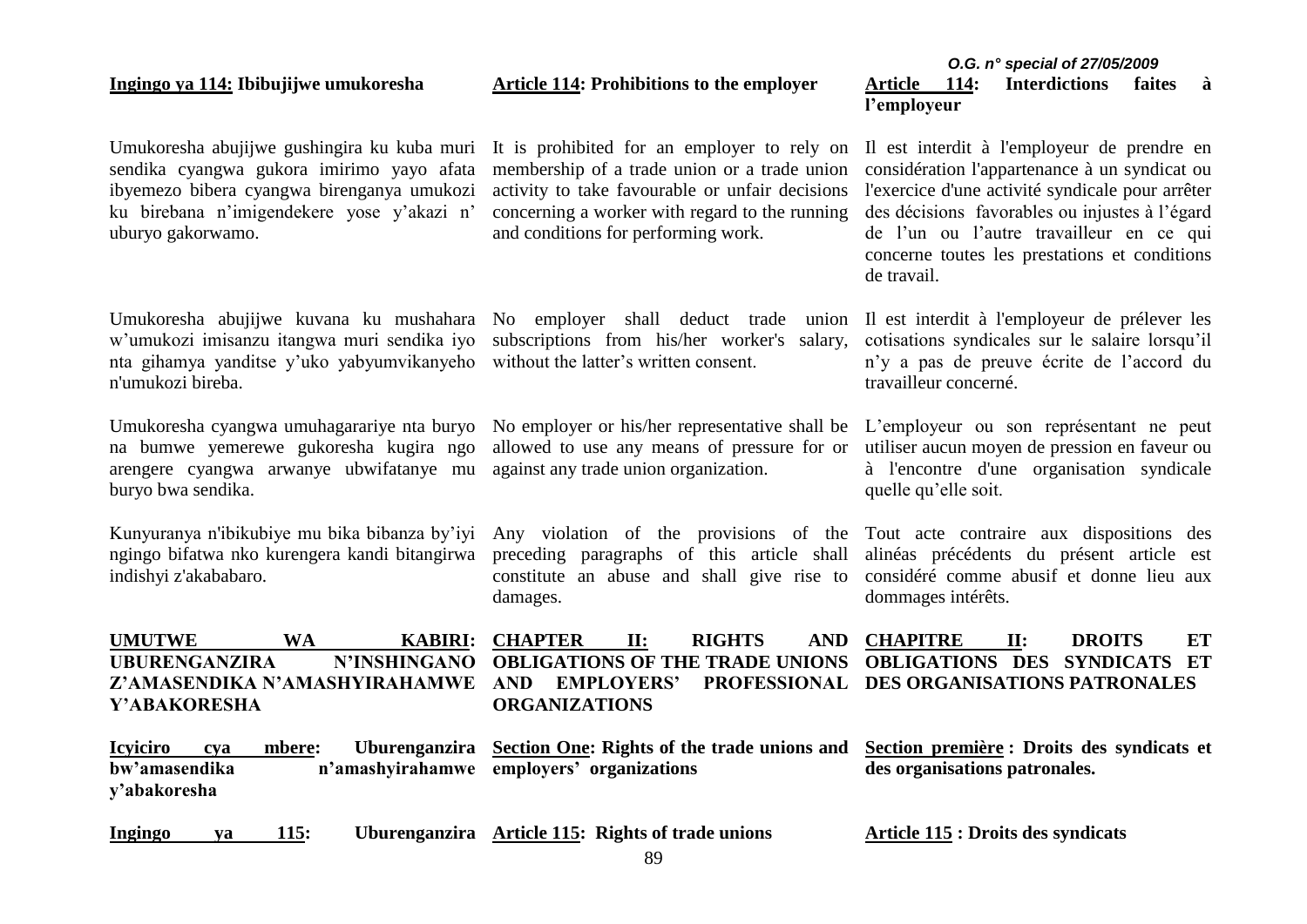### **bw'amasendika**

sendika yanditswe ishobora:

- 1. kurega mu mwanya w'abanyamuryango bayo no kubahagararira mu manza zose zabaye hakurikijwe iri tegeko; represent them in any court case lodged under this Law;
- 2. kwemererwa kwinjira mu kigo igihe 2. access the firm premises upon request to 2. avoir accès aux locaux de l'entreprise sur babisabye baje mu mirimo ya sendika; conduct trade union business;
- 3. gukuza ku mushahara amafaranga agenerwa 3. have the subscription fees deducted from the 3. faire déduire du salaire des adhérents des sendika; member's salary;
- 4. kwihuza n'izindi sendika zemewe zigakora 4. merge with other registered trade unions to 4. créer une fédération avec d'autres impuzamasendika; form a federation;
- 5. kwinjira mu mpuzamasendika yakozwe no 5. join federations of trade unions and kugira uruhare mu bikorwa byayo; participate in their activities;
- 6. kugira amasezerano n'umukoresha cyangwa 6. enter into agreement with an employer or 6. s'il s'agit d'un syndicat habilité, négocier kugira uruhare mu masezerano rusange igihe take part in collective convention where it is an ariyo ifite ububasha mu kigo;
- 7. kwinjira mu miryango mpuzamahanga 7. join any international workers organizations 7. s'affilier et participer aux activités de y'abakozi iyo ariyo yose no kugira uruhare and participate in their activities. mu bikorwa byayo.

Uretse ibinyuranye n'ingingo z'iri tegeko, Except as otherwise stipulated in this Law, a Sous réserve des dispositions contraires registered trade union may:

prescrites par la présente loi, tout syndicat enregistré a droit de :

- 1. file a case on behalf of its members and to 1. intenter une action au nom de ses adhérents et les représenter au cours des actions engagées selon les termes de la présente loi ;
	- demande, dans le cadre de la mission syndicale ;
	- frais d'adhésion au syndicat ;
	- syndicats enregistrés ;
	- 5. s'affilier et participer aux activités de fédérations créées avec d'autres syndicats ;
		- les termes et conclure une convention collective avec un employeur ou une organisation patronale;
		- toute organisation internationale des travailleurs :

authorized trade union;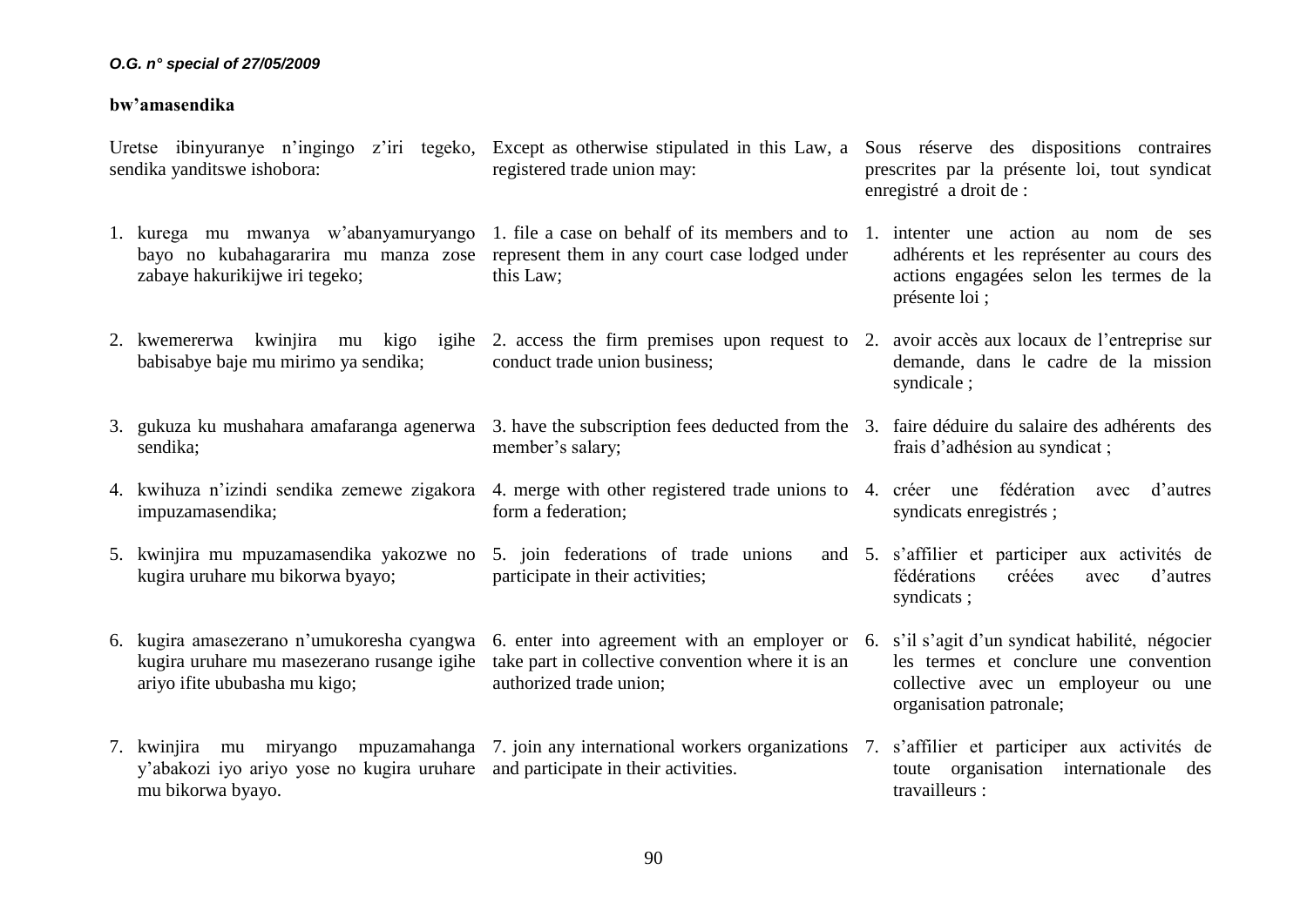| <b>116:</b><br>Uburenganzira<br>Ingingo<br>ya<br>bw'amashyirahamwe y'abakoresha                             | <u>Article 116:</u><br>employers'<br><b>Rights</b><br>of<br>professional organisations             | O.G. n° special of 27/05/2009<br>Article 116: Droits des organisations<br>patronales                                                                                                   |  |  |
|-------------------------------------------------------------------------------------------------------------|----------------------------------------------------------------------------------------------------|----------------------------------------------------------------------------------------------------------------------------------------------------------------------------------------|--|--|
| Ishyirahamwe ry'abakoresha ryanditswe rifite<br>uburenganzira bukurikira:                                   | employers'<br>professional<br>registered<br>A<br>organization has the following rights :           | Toute organisation patronale enregistrée a<br>droit de :                                                                                                                               |  |  |
| 1. kurega mu mwanya w'abanyamuryango<br>baryo no kubahagararira mu manza zavutse<br>hakurikijwe iri tegeko; | members and to represent them in any<br>court case lodged under this Law;                          | 1. to bring up a case on behalf of its 1. intenter toute action au nom de ses<br>adhérents et les représenter au cours des<br>actions engagées selon les termes de la<br>présente Loi; |  |  |
| impuzamashyirahamwe<br>2. gukora<br>hamwe<br>mashyirahamwe<br>y'abakoresha<br>n'andi<br>yemewe;             | federations<br>form<br>with<br>2. to<br>professional<br>employers'<br>registered<br>organizations; | other 2. créer des fédérations avec d'autres<br>organisations patronales enregistrées;                                                                                                 |  |  |
| mpuzamashyirahamwe<br>3. kwinjira<br>mu<br>y'abakoresha no kugira uruhare mu bikorwa<br>byayo;              | professional<br>organizations<br>and<br>participate in their activities;                           | 3. to join federations of employers' 3. s'affilier et participer aux activités des<br>fédérations<br>créées<br>d'autres<br>avec<br>organisations patronales;                           |  |  |
| 4. kwinjira mu muryango mpuzamahanga<br>w'abakoresha uwo ariwo wose no kugira<br>uruhare mu bikorwa byawo.  | professional<br>organization<br>and<br>participate in its activities                               | 4. to join any international employers' 4. s'affilier et participer aux activités des<br>toute organisation internationale<br>d'employeurs                                             |  |  |
| <u>Icyiciro cya 2:</u> Inshingano z'amasendika<br>n'iz'amashyirahamwe y'abakoresha                          | Section 2: Obligations of trade unions and<br>employers' professional organizations                | Section 2: Obligations des syndicats et des<br>organisations patronales                                                                                                                |  |  |
| Ingingo ya 117: Inshingano z'amasendika<br>n'iz'amashyirahamwe y'abakoresha                                 | <b>Article 117:</b> Obligations of the trade unions<br>and employers' professional organizations   | Article 117: Obligations des syndicats et<br>des organisations patronales                                                                                                              |  |  |
| Sendika cyangwa ishyirahamwe ry' abakoresha Any trade union or employers' organization<br>bigomba:          | shall:                                                                                             | Tout syndicat ou toute organisation patronale<br>doit:                                                                                                                                 |  |  |
| cyandikwamo<br>1.<br>igitabo<br>kugira<br>n'uko<br>abanyamuryango<br>batanga<br>imisanzu;                   | respective contributions;                                                                          | 1. keep a register of members and their 1. tenir un registre des adhérents et de leurs<br>cotisations;                                                                                 |  |  |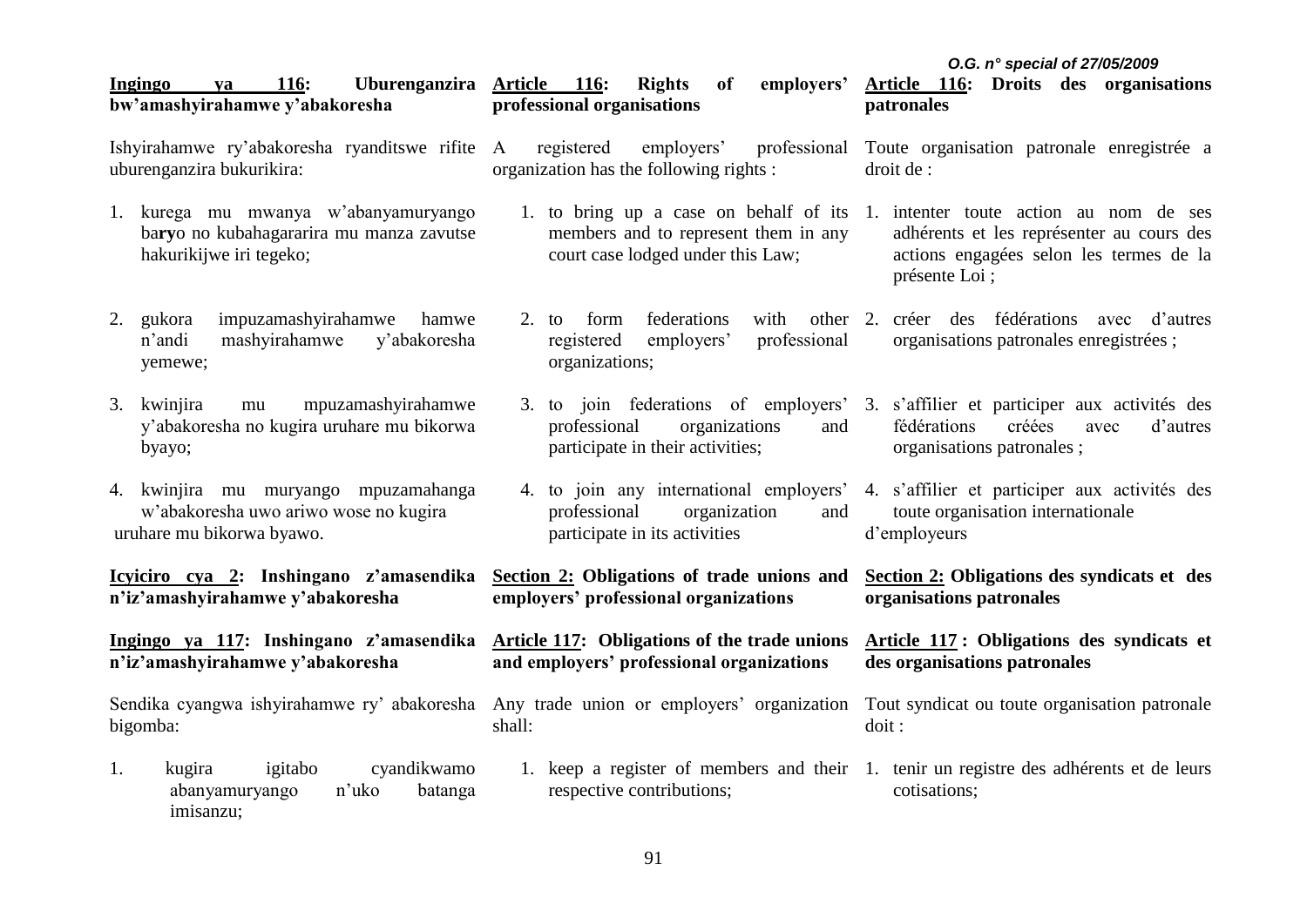2. gushyikiriza abanyamuryango cyangwa ababahagarariye raporo y'ibyakozwe n'uburyo umutungo wakoreshejwe hakurikijwe ibiteganywa n'amategeko shingiro.

**Ingingo ya 118: Amategeko akurikizwa ku Article 118: Provisions applicable to mpuzamasendika, ku mpuzamashyirahamwe federations, confederations and unions no ku ngaga** 

Ibivugwa mu nteruro ya karindwi (7) y'iri The provisions of Title seven (7) of this Law Les dispositions du titre sept (7) de la iz'abakozi cyangwa iz'abakoresha.

- 2. present to members or representatives a report on activities and use of financial resources in accordance with the provisions of their constitutions;
	- 2. soumettre aux membres ou à leurs représentants le rapport d'activités et le rapport financier conformément aux dispositions des statuts de l'organisation.

# **Article 118 : Dispositions applicables aux fédérations, confédérations et unions**

tegeko bikurikizwa ku mpuzamasendika, ku shall also apply to federations, confederations mpuzamashyirahamwe no ku ngaga zaba and unions as well as for employees and employers.

présente loi s'appliquent également aux fédérations, confédérations et unions aussi bien syndicales que patronales.

| <b>INTERURO</b><br>YA                                                                                                                                                                                                                                                                                                                                                                                                                                                                                          | <b>MUNANI:</b> | TITLE VIII: LABOUR CONVENTIONS                                      |                    |              |                  | <b>TITRE</b>                             | <b>VIII</b> | $\ddot{\cdot}$ | <b>CONVENTIONS</b>                             |     |
|----------------------------------------------------------------------------------------------------------------------------------------------------------------------------------------------------------------------------------------------------------------------------------------------------------------------------------------------------------------------------------------------------------------------------------------------------------------------------------------------------------------|----------------|---------------------------------------------------------------------|--------------------|--------------|------------------|------------------------------------------|-------------|----------------|------------------------------------------------|-----|
| <b>AMASEZERANO</b><br><b>RUSANGE</b>                                                                                                                                                                                                                                                                                                                                                                                                                                                                           | <b>AGENGA</b>  | <b>AND</b>                                                          | <b>INTERNAL</b>    | <b>RULES</b> | <b>AND</b>       | <b>COLLECTIVES</b>                       |             | DE             | <b>TRAVAIL</b>                                 | ET  |
| <b>N'AMATEGEKO</b><br><b>UMURIMO</b>                                                                                                                                                                                                                                                                                                                                                                                                                                                                           | <b>AGENGA</b>  | <b>REGULATIONS</b>                                                  |                    |              | <b>GOVERNING</b> | <b>REGLEMENT</b>                         |             |                | <b>INTERNE</b>                                 | DU  |
| <b>ABAKOZI</b>                                                                                                                                                                                                                                                                                                                                                                                                                                                                                                 |                | <b>WORKERS</b>                                                      |                    |              |                  | <b>PERSONNEL</b>                         |             |                |                                                |     |
| UMUTWE WA MBERE: AMASEZERANO<br><b>RUSANGE AGENGA UMURIMO</b>                                                                                                                                                                                                                                                                                                                                                                                                                                                  |                | <b>CHAPTER</b><br><b>CONVENTIONS</b><br><b>AGREEMENTS</b>           | ONE:<br><b>AND</b> |              | <b>LABOUR</b>    | <b>COLLECTIVE COLLECTIVES DU TRAVAIL</b> |             |                | <b>CHAPITRE PREMIER : CONVENTIONS</b>          |     |
| <b>Icviciro</b><br>mbere:<br>cya<br>ry'amasezerano rusange y' umurimo                                                                                                                                                                                                                                                                                                                                                                                                                                          | Ishyirwaho     | Section one: Conclusion of labour collective Section<br>conventions |                    |              |                  | conventions collectives de travail       | première :  |                | <b>Conclusion</b>                              | des |
| Ingingo ya 119: Imiterere y'amasezerano Article 119: Form of labour collective Article 119: Forme de la convention<br>rusange y'umurimo                                                                                                                                                                                                                                                                                                                                                                        |                | convention                                                          |                    |              |                  | collective de travail                    |             |                |                                                |     |
| Amasezerano rusange y'umurimo akorwa mu Labour collective conventions shall be entered La convention collective de travail est passée<br>nyandiko igaragaza uburyo umurimo ukorwamo into in a document specifying the working dans un document qui décrit les conditions de<br>akaba yanditse muri rumwe mu ndimi conditions and duly prepared in one of official travail et d'emploi lequel document est rédigé<br>zikoreshwa mu butegetsi, bitaba ibyo agata languages, otherwise it shall be null and void. |                |                                                                     |                    |              |                  |                                          |             |                | dans l'une des langues officielles, à peine de |     |

zikoreshwa mu butegetsi, bitaba ibyo agata languages, otherwise it shall be null and void.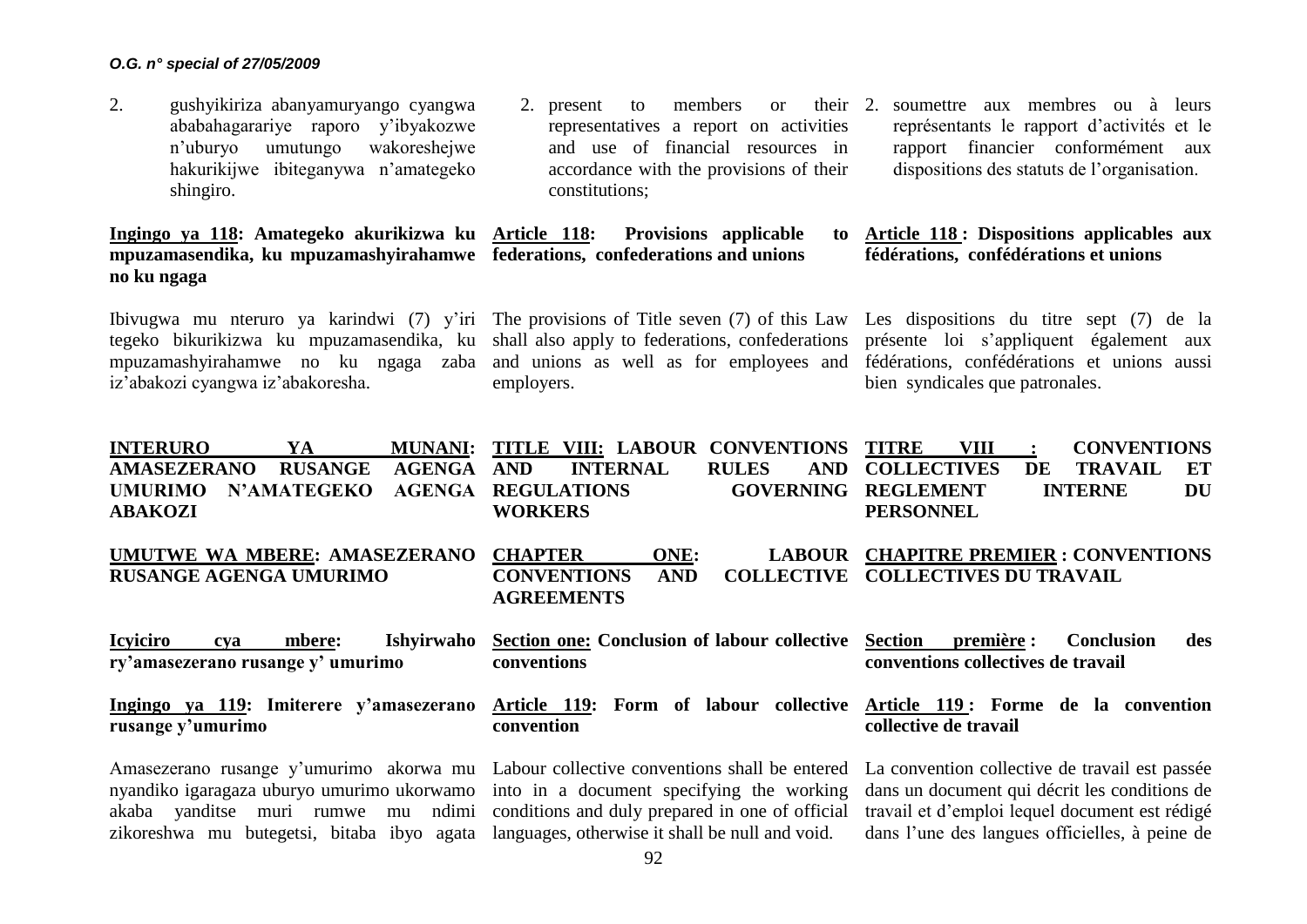agaciro.

Ayo masezerano asinywa hagati ya :

Such an agreement is entered into between:

unions; b) on the other hand:

**conventions** 

(a) ku ruhande rumwe, sendika imwe a) on one hand, one or several registered trade cyangwa nyinshi zanditse;

(b) ku rundi ruhande:

(i) umukoresha umwe cyangwa benshi;

(ii) ishyirahamwe rimwe cyangwa menshi (i) one or several employers; y'abakoresha yemewe; (iii) umukoresha umwe cyangwa benshi employers'organizations; n'ishyirahamwe rimwe cyangwa menshi y'abakoresha. (iii) One or several employers and one or

# **Ingingo ya 120: Ibigaragara mu masezerano rusange y'umurimo**

Amasezerano rusange agomba agaragaramo ingingo zerekeranye bikurikira: n'ibi elements relating to the following:

- (a) uburyo bwo guha umukozi akazi n'uko a) conditions of hiring and dismissing workers; yirukanwa;
- (b) Uburenganzira bw'umukozi ku byerekeye sendika no gutanga ibitekerezo bye; b) worker's right of affiliation with a trade union or freedom of opinion;

c) definition of the professional categories;

several employers'organizations.

(d) umushahara ukurikizwa kuri buri rwego rw'umurimo, uburyo bwo w'amafaranga ayahemberwa. cy'igeragezwa ry'umurimo n'icy'integuza;

(e) intumwa z'abakozi ;

(c) Ibirebana n'inzego z'imirimo;

amasaha y'ikirenga n'umubare rate of remuneration of overtime, the duration d) the salary applicable to each professional category, modalities for extra hours and the igihe of the probation period and notice;

e) the staff representatives;

Cette convention est conclue entre:

nullité.

(a) d'une part, un ou plusieurs syndicats agrées et, (b) d'autre part :

*O.G. n° special of 27/05/2009*

(i) un ou plusieurs employeurs ;

(ii) one or several registered d'employeurs agréées ; (ii) une ou plusieurs organisations

> (iii) un ou plusieurs employeurs et une ou plusieurs organisations d'employeurs .

# **Article 120: Content of labour collective Article 120 : Contenu de la convention collective de travail**

Labour collective conventions shall contain La convention collective de travail doit viser les conditions et termes suivants :

> (a) les conditions d'embauchage et de licenciement des travailleurs;

- b) le libre exercice du droit syndical et la liberté d'opinion du travailleur;
- c) la définition des catégories professionnelles;
- d) les salaires applicables par catégories professionnelles, les modalités d'exécution et les taux de rémunérations des heures supplémentaires, la durée de la période d'essai et du préavis;

## e) les délégués du personnel;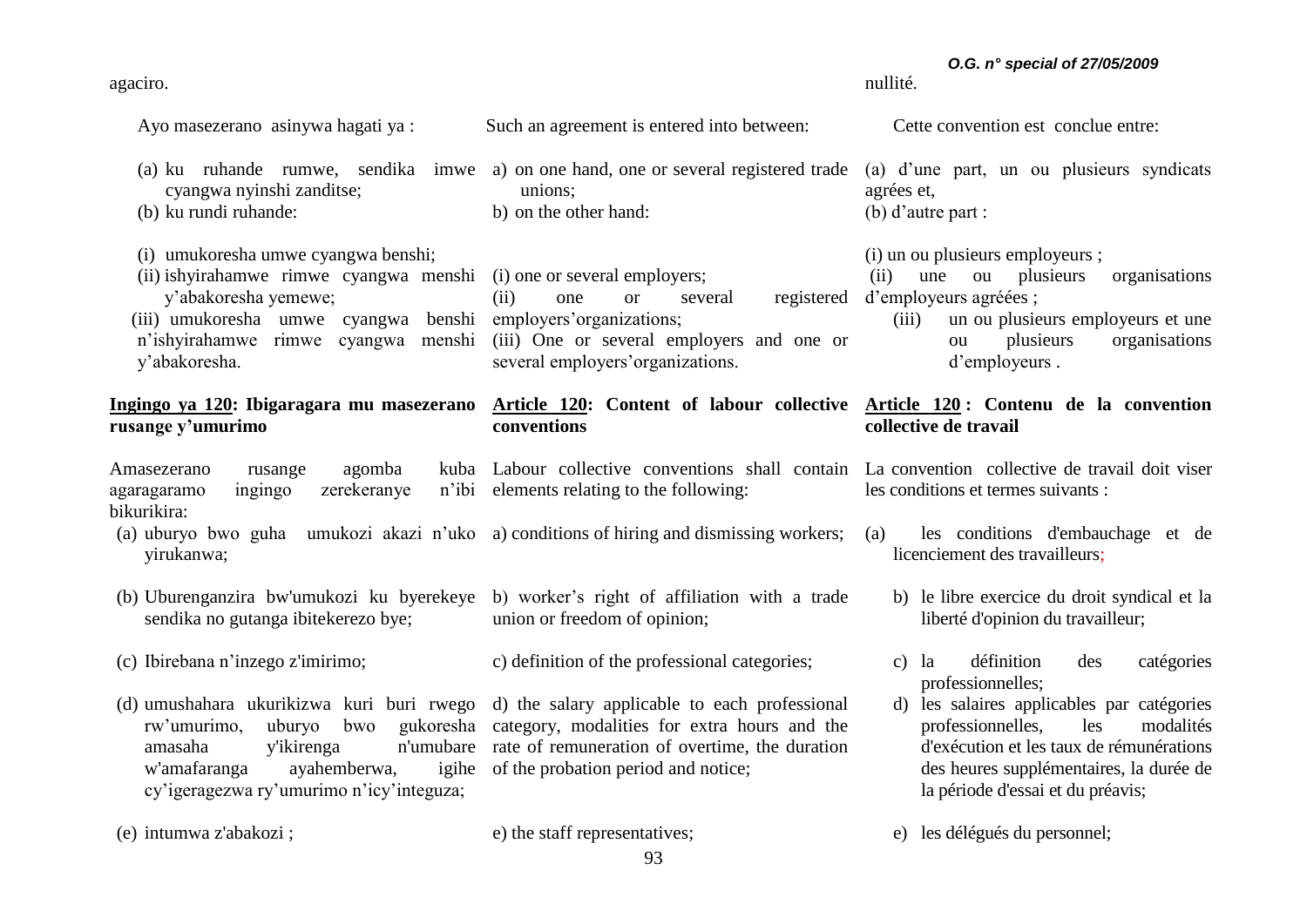- (f) amakonji ahemberwa, amafaranga f) the paid leaves, seniority allowance and y'uburambe ku murimo n'amafaranga transport allowance; y'ingendo;
- (g) uburyo bwo kuvugurura, guhindura no g) the conditions of revision, modification and kwanga amasezerano yose cyangwa igice refusal of all or part of the convention. cyayo.

Ibindi bishobora kujya muri ayo masezerano:

The collective convention can also include:

- amafaranga ahabwa umukozi ugomba increments for hard or dangerous works; gufungurira ku murimo, amafaranga y'inyongera atangirwa umurimo ukomeye ushobora gutera amakuba cyangwa guhungabanya ubuzima;
- (b) imitunganyirize n'imigendekere y'itozwa, igikorwa runaka;
- (c) ibyerekeye umurimo ukorwa mu gihe gito c) conditions of employment in short limited zimwe z'abakozi ;
- (d) imitunganyirize y'ibijyanye n'imibereho abakozi;
- 

(a) ingano n'uburyo bwo kubara amafaranga a) amount and mode of computing assiduity y'agahimbazamusyi, amafaranga atangwa allowances, allowances for professional and mu by'akazi, n'ibindi bimeze kimwe, other comparable fees, basket allowances,

kimwe n'amahugurwa bigamije gutangiza and the professional training aimed at starting a b) organization and functioning of the training given activity;

n'umushahara ugenewe inzego zimwe na time and of remuneration for some categories of the staff;

y'abakozi mu kigo kimwe no gutanga within the same firm as well as the financial amafaranga mu yindi miryango ifasha contribution to other organizations supporting d) organization of workers' social welfare workers;

(e) ishyirwaho ry'uburyo imirimo ikurikira e) establishing ways as to how the following

- f) les congés payés, les primes d'ancienneté, les indemnités de déplacement;
- g) les conditions de révision, de modification et de dénonciation de tout ou partie de la convention.

La convention collective peut également contenir :

- (a) les montants et les modes de fixation des primes d'assiduité, des indemnités pour frais professionnels et assimilés, des primes de panier, des majorations pour travaux pénibles, dangereux ou insalubres;
- b) l'organisation et le fonctionnement de l'apprentissage et de la formation professionnelle dans le cadre du démarrage d'une branche d'activité considérée;
- c) les conditions d'emploi à temps réduit et de rémunération de certaines catégories du personnel;
- d) l'organisation et la gestion des services sociaux de l'entreprise ainsi que la contribution financière à d'autres organisations appuyant les travailleurs ;
- e) la fixation des conditions particulières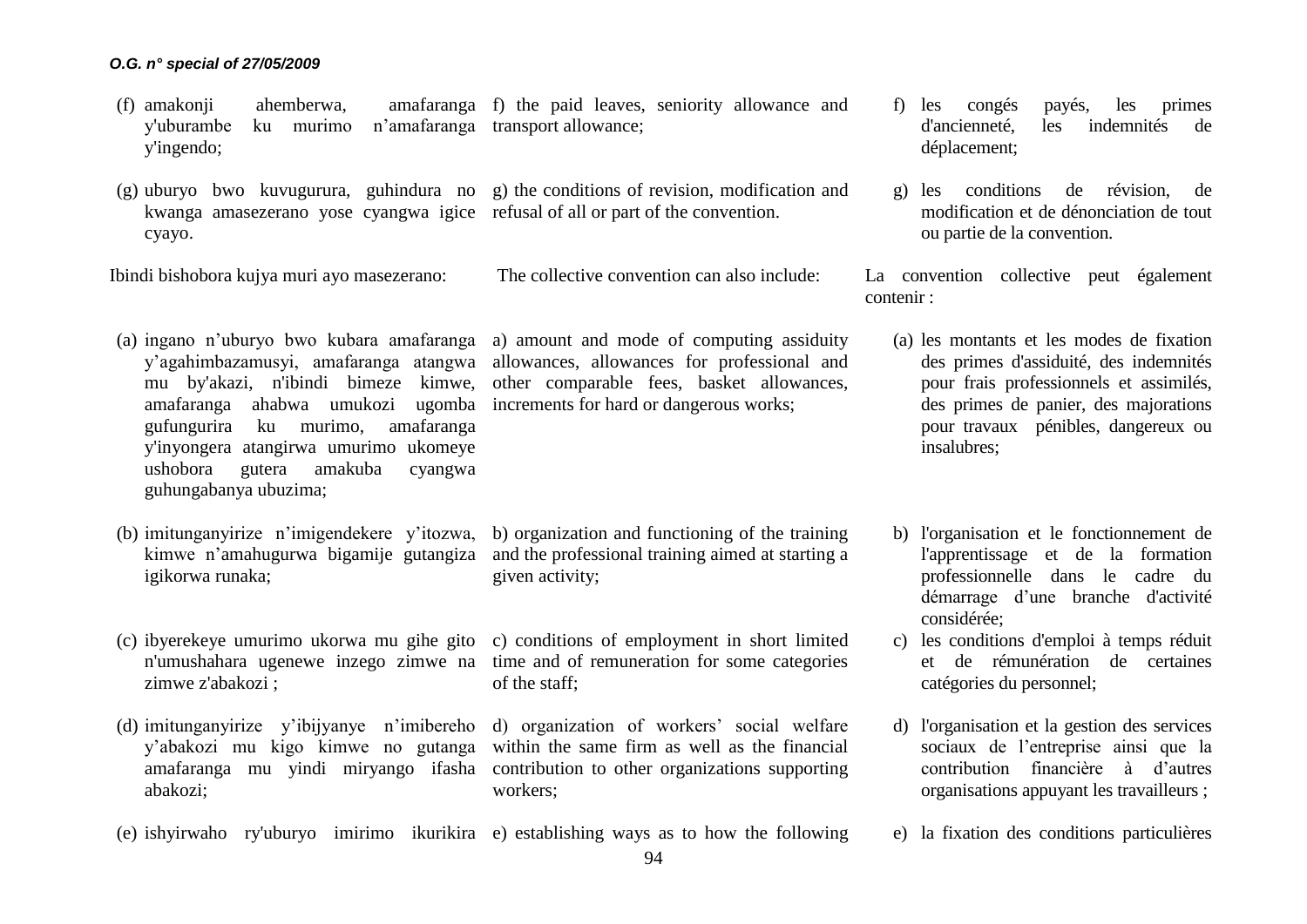igomba gukorwa : usimburanwaho, ukorwa ku wahariwe ikiruhuko nyuma k'icyumweru n'umurimo ukorwa ku yindi minsi y' ikiruhuko;

n'umukoresha bahujwe n'amasezerano.

# **Ingingo ya 121: Imishyikirano rusange**

Bisabwe na sendika y'abakozi cyangwa Upon request by the trade union or by A la demande d'un syndicat ou d'une ishyirahamwe ry'abakoresha byiganje, amasezerano rusange yumvikanwaho mu nama ya komisiyo ihuza impande zombi yatumijwe na Minisitiri ufite umurimo mu nshingano ze cyangwa umuhagarariye. Bashyikirana ku buryo umurimo n'akazi bikorwa no ku mikoranire hagati y'abakozi n'abakoresha b'icyiciro kimwe activities at national level. cyangwa byinshi by'ibikorwa ku rwego rw'igihugu.

w'abahagarariye amasendika y'abakozi n'amashyirahamwe y' abakoresha.

iyo nama ku rwego ngishwanama.

Imikorere y'iyo komisiyo ishyirwaho Operating rules for such a commission are n'amategeko ngengamikorere ategurwa kandi determined by internal rules and regulations to akemezwa n'impande zombi.

umurimo works are to be performed: shift work, work during weekly resting and work during the y'akazi holidays;

(f) uburyo bwo gukemura amakimbirane f) conventional procedures for settling disputes ashobora kuvuka hagati y'umukozi likely to arise between workers and employers bound by the convention.

## **Article 121: Collective negotiation**

employers' professional organization, the organisation patronale représentatives, la collective convention is negotiated within a joint commission convened by the Minister in charge of labour or his/her representative to agree on working relations between employers and employees of one or more categories of

Iyo komisiyo igirwa n'umubare ungana Such a commission is made up of an equal of employers' and workers' organizations.

Abahagarariye ubutegetsi bw'umurimo bitabira Representatives of the Labour Administration Des représentants de l'Administration du shall participate in that meeting in a consultative capacity.

be worked out and adopted by the two parties.

#### *O.G. n° special of 27/05/2009*

pour les travaux suivants : travail par roulement, travail durant le repos hebdomadaire et le travail durant les jours fériés;

f) les procédures conventionnelles de règlement des différends collectifs du travail susceptibles de survenir entre les travailleurs et les employeurs liés par la convention.

# **Article 121 : Négociation collective**

convention collective est négociée au sein d'une commission paritaire convoquée par le Ministre ayant le travail dans ses attributions ou son délégué ou par l'inspecteur du travail compétent pour régler les rapports entre employeurs et travailleurs d'une ou plusieurs branches d'activités déterminées sur le plan national.

Cette commission est composée d'un nombre égal de représentants des organisations patronales et des syndicats.

travail participent aux travaux à titre consultatif.

Les règles de fonctionnement de ladite commission sont déterminées par un règlement d'ordre intérieur élaboré et adopté par les deux parties.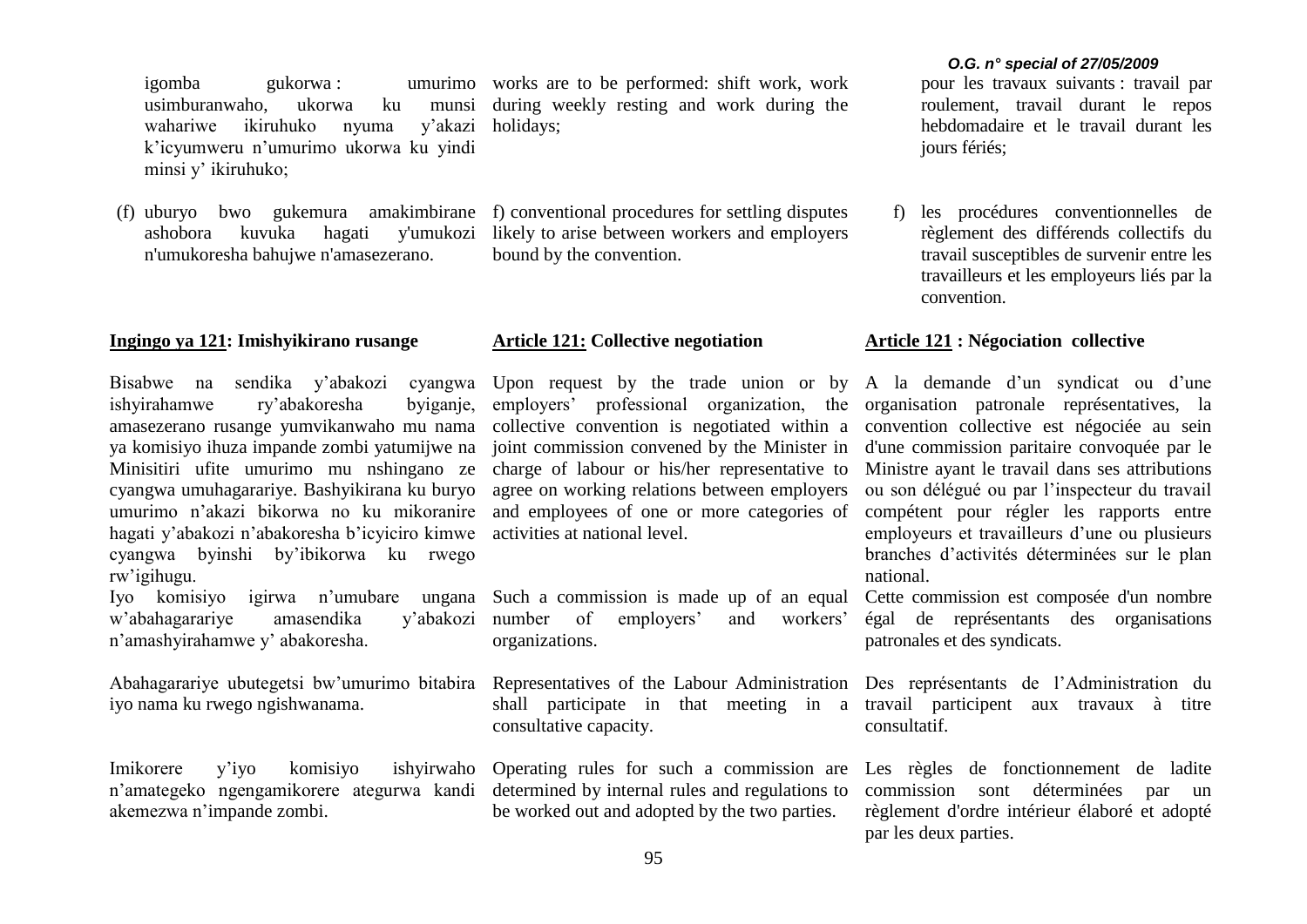**benshi**

Kuba sendika ihagarariye ku buryo bugaragara An order of the Minister in charge of Labour Le caractère représentatif d'une organisation abakozi bigenwa mu gihe cy'imyaka itatu (3) n'iteka rya Minisitiri ufite umurimo mu nshingano ze ashingiye:

- 1. ku byavuye mu matora y'abahagarariye abakozi;
- 2. ku kuba sendika y'abakozi ifite ubwigenge;
- 3. ku mubare w'abagize sendika wemezwa hakurikijwe uko imisanzu itangwa.

# **Ingingo ya 123: Ishyirahamwe rihagarariye Article 123: Employers' professional abakoresha benshi**

Kuba ishyirahamwe rihagarariye ku buryo bugaragara abakoresha benshi bigenwa mu gihe cy'imyaka itatu (3) n'Iteka rya Minisitiri ufite umurimo mu nshingano ze ashingiye:

- 1. ku byavuye mu matora y'abahagarariye abakoresha;
- 2. ko ishyirahamwe ry'abakoresha rifite ubwigenge;
- 3. ku umubare w'abagize ishyirahamwe

# **Ingingo ya 122: Sendika ihagarariye abakozi Article 122: Trade union representing a large number of workers**

shall allow a trade union to officially represent a large number of employees for a period of three (3) years basing of the following:

- 1. the results from election of those representives of workers;
- 2. the independence of the trade union;
- 3. the number of members of the trade union shall be approved following the amount of contributions paid.

# **Article 122 : Syndicat représentatif de la majorité des travailleurs**

syndicale de travailleurs est déterminé, pour une période de trois (3) ans, par arrêté du Ministre ayant le travail dans ses attributions, sur base ;

- 1. des résultats obtenus aux élections des délégués du personnel;
- 2. de l'indépendance du syndicat;
- 3. du nombre des membres effectifs de l'organisation professionnelle ou syndicale qui est évalué d'après la régularité dans le paiement des cotisations.

# **organization representing a big number of représentative de la majorité des employeurs employers Article 123 : Organisation patronale**

An order of the Minister in charge of Labour Le caractère représentatif d'une organisation shall determine official representation of a big number of employers by a professional trois (3) ans, par arrêté du Ministre ayant le organization for a period of three (3) years travail dans ses attributions, sur base ; basing of the following: patronale est déterminé, pour une période de

- 1° the results from election of those 1. des résultats des élections des représentants des employeurs;
- 2° the independence of the employers' 2. de l'indépendance de l'organisation professional organization; patronale;
- 3° the number of members of the 3. du nombre des membres effectifs de

representing employers;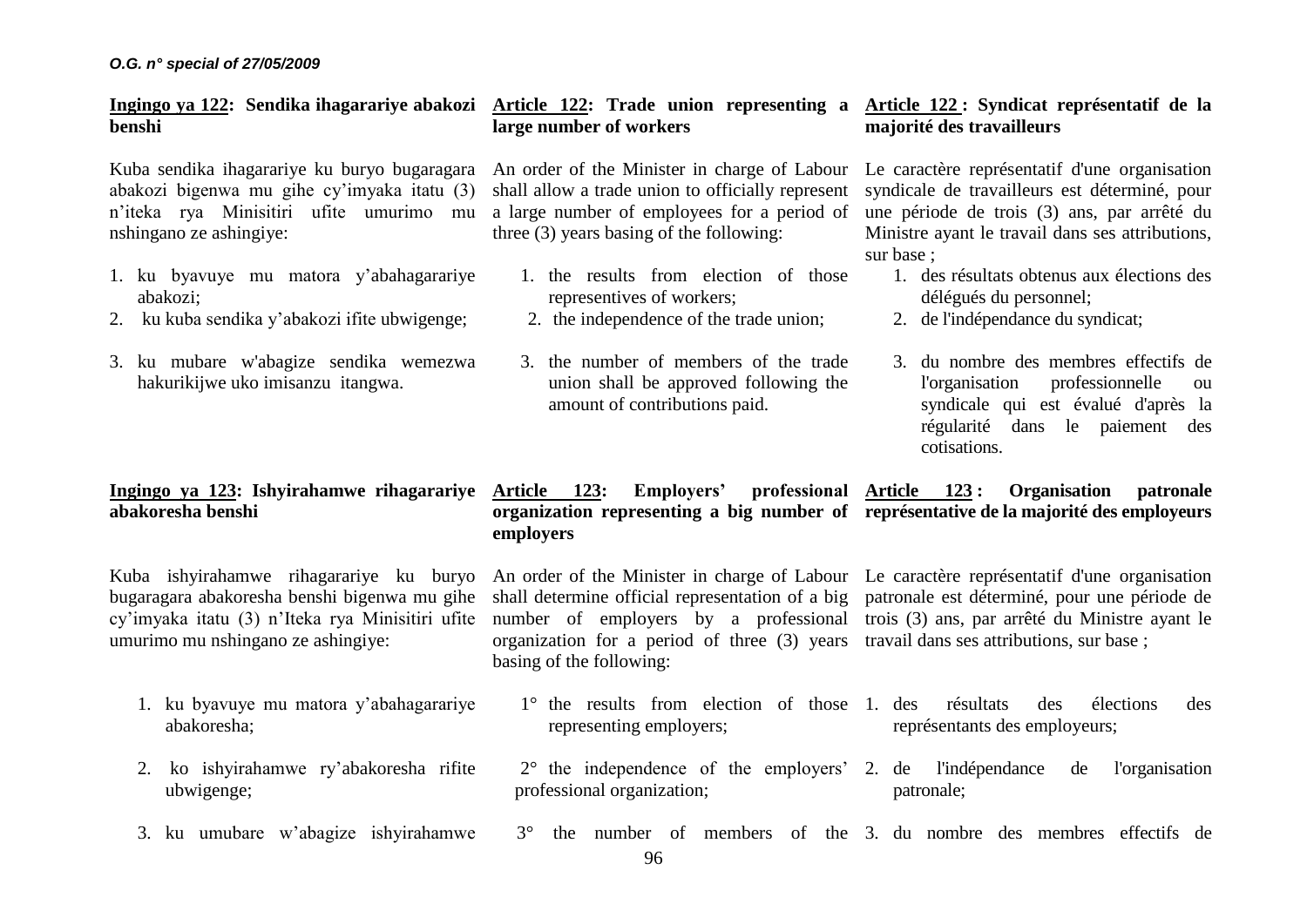ry'abakoresha wemezwa hakurikijwe uko imisanzu itangwa.

## **Ingingo ya 124**: **Igenzura ry'ibitabo**

Sendika cyangwa ishyirahamwe ry'abakoresha bisaba kwemererwa guhagararira abantu benshi bigomba kwemerera Ubuyobozi bushinzwe umurimo kugenzura ibitabo byanditsemo abanyamuryango n'iby'umutungo.

## **Ingingo ya 125: Ikurikizwa ry'amasezerano Article 125: Implementation of the labour rusange**

Amasezerano rusange ashobora gushyirwamo ibibereye umukozi kurusha ibiteganywa n'amategeko n'amabwiriza asanzwe akurikizwa, ariko ntashobora kunyuranya n'ingingo ndemyagihugu.

Umukoresha n'umukozi bahujwe n'amasezerano rusange ntibashobora kwemeranya, igihe bakora amasezerano y'akazi, ibinyuranyije cyangwa ibifite agaciro kari munsi y'ibiteganywa n'amasezerano rusange.

masezerano y'akazi, n'iyo yaba yarakozwe mbere y'ikurikizwa ry'amasezerano rusange, bigomba gusimburwa n'ibikubiye mu masezerano rusange. Ibisanzwe bikubiye mu masezerano y'akazi bibereye abakozi bigumaho.

employers' professional organization approved following the amount of contributions paid.

## **Article 124: Checking registers**

A trade union or an employers' professional organization requesting to officially represent a big number of workers or employers shall allow the Labour Administration to check the registers of their members and property.

# **collective convention**

A collective convention may include provisions that are more favourable for employee than those of laws and regulations in force. However, it may not contradict provisions to enforce law and order.

Employer and worker bound by a collective agreement can not agree, by way of contracts of employment, upon contrary or less favourable provisions than those of the collective convention.

Mu gihe byaba byarashyizwe muri amwe mu Should such provisions be included in some contracts of employment, even concluded before the collective convention came into effect, they must be replaced by provisions of the collective convention. Contractual provisions that are more favourable for the

#### *O.G. n° special of 27/05/2009*

l'organisation patronale qui est évalué d'après la régularité dans le paiement des cotisations.

### **Article 124 : Vérification des registres**

Toute organisation qui sollicite d'être reconnue comme la plus représentative doit autoriser l'Administration du Travail à prendre connaissance de ses registres d'inscription des adhérents ainsi que ses livres comptables.

# **Article 125 : Application de la convention collective**

La convention collective de travail peut contenir des dispositions plus favorables au travailleur que celles des lois et règlements en vigueur. Toutefois, elle ne peut pas déroger aux dispositions d'ordre public.

L'employeur et le travailleur liés par une convention ou accord collectif de travail ne peuvent pas convenir, par le moyen de contrat de travail, des dispositions contraires ou moins favorables que celles de la convention collective.

Dans le cas où de telles dispositions seraient insérées dans certains contrats de travail, même conclus antérieurement à l'entrée en vigueur de la convention ou accord collectif, elles doivent être considérées comme nulles et remplacées d'office par des dispositions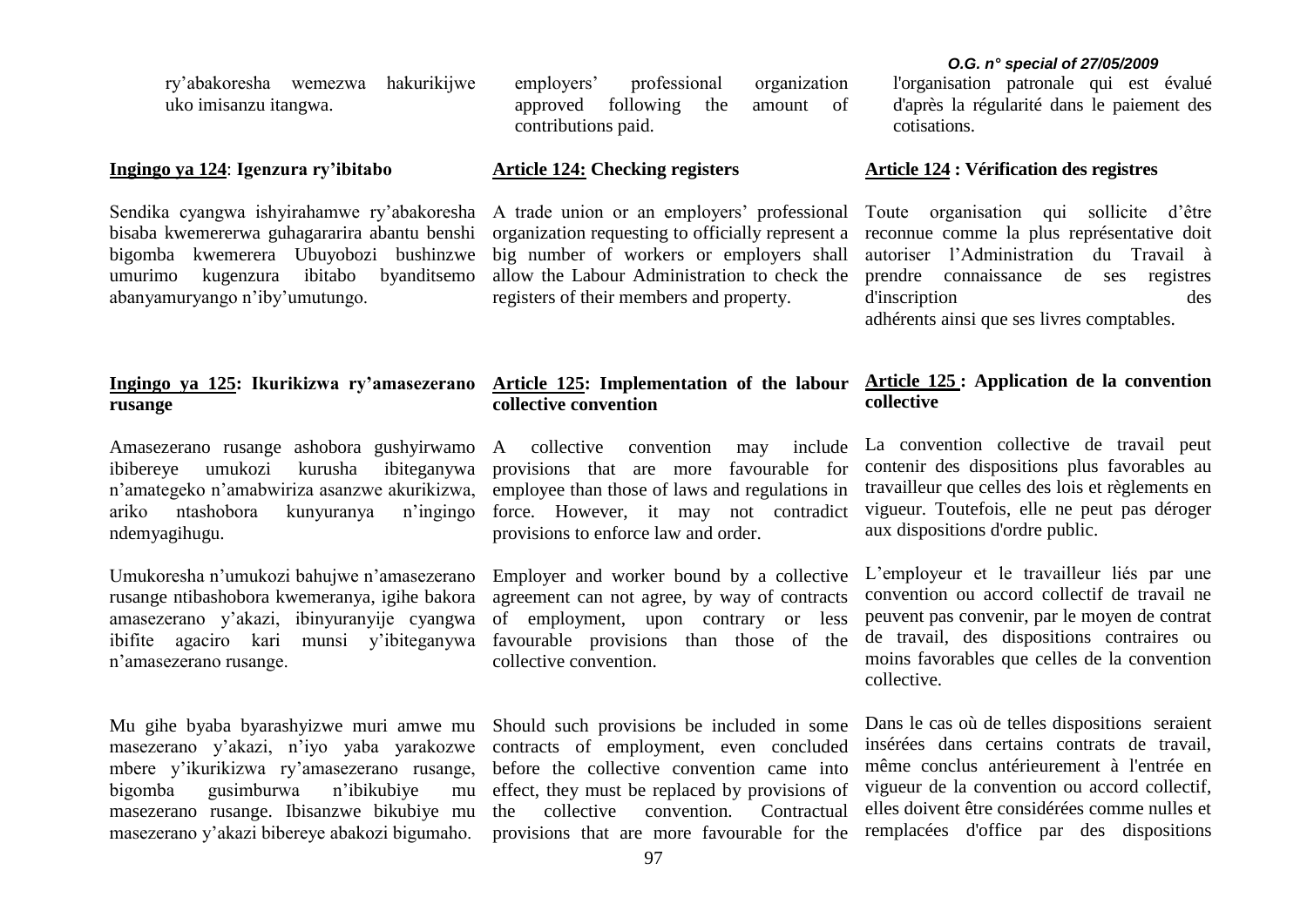workers remain granted.

Amasezerano rusange agomba guteganya uburyo bwihariye bwo gukemura amakimbirane yavuka mu ishyirwa mu bikorwa ryayo.

# **Ingingo ya 126: Abarebwa n'amasezerano rusange**

Urebwa n'amasezerano rusange uwayashyizeho umukono ubwe cyangwa uwari him/her who has personally signed the muri sendika y'abakozi cyangwa mu ishyirahamwe ry'abakoresha.

Amasezerano ahuza kandi sendika cyangwa The convention shall also bind the trade union ishyirahamwe ry'abakoresha byayemeye n'abandi babyiniiyemo igihe masezerano agikurikizwa.

appropriate procedure to settle disagreements likely to arise from their implementation.

# **convention**

Collective convention shall be binding on Est soumise aux obligations de la convention collective convention or him/her who joined the trade union or employers' professional organization.

or employers' professional organization which cyose avo agreed to it and those who joined them as long as the convention is still in force.

correspondantes de la convention ou accord collectif. Les dispositions contractuelles plus favorables au travailleur restent acquises.

Collective conventions shall allow for an Les conventions ou accords collectifs doivent prévoir une procédure appropriée de règlement des différends résultant de leur mise en exécution.

# **Article 126: Those bound by collective Article 126 : Ceux qui sont liés par une convention collective**

ou accord collectif toute personne qui l'a signée personnellement ou qui est membre d'une organisation syndicale des travailleurs ou d'une organisation d'employeurs.

Cette convention collective s'applique aussi à tout syndicat ou à une organisation patronale qui y a adhéré ainsi qu'à toute personne qui a adhéré à de telles organisations aussi longtemps que cette convention reste en vigueur.

# **Ingingo ya 127: Abarebwa n'amasezerano Article 127: Scope of application rusange n'imbibi zayo**

Amasezerano rusange agenga umurimo agomba Labour collective conventions shall determine kwerekana abo areba, ibyiciro by'imirimo those they apply to, the professional categories agenga n'imbibi z'aho afite agaciro.

they govern and the limits within which they remain valid.

# **Article 127: Champ d'application de la convention ou accord collectif**

Les conventions collectives de travail déterminent leur champ d'application, les catégories professionnelles auxquelles elles s'appliquent et leur limite.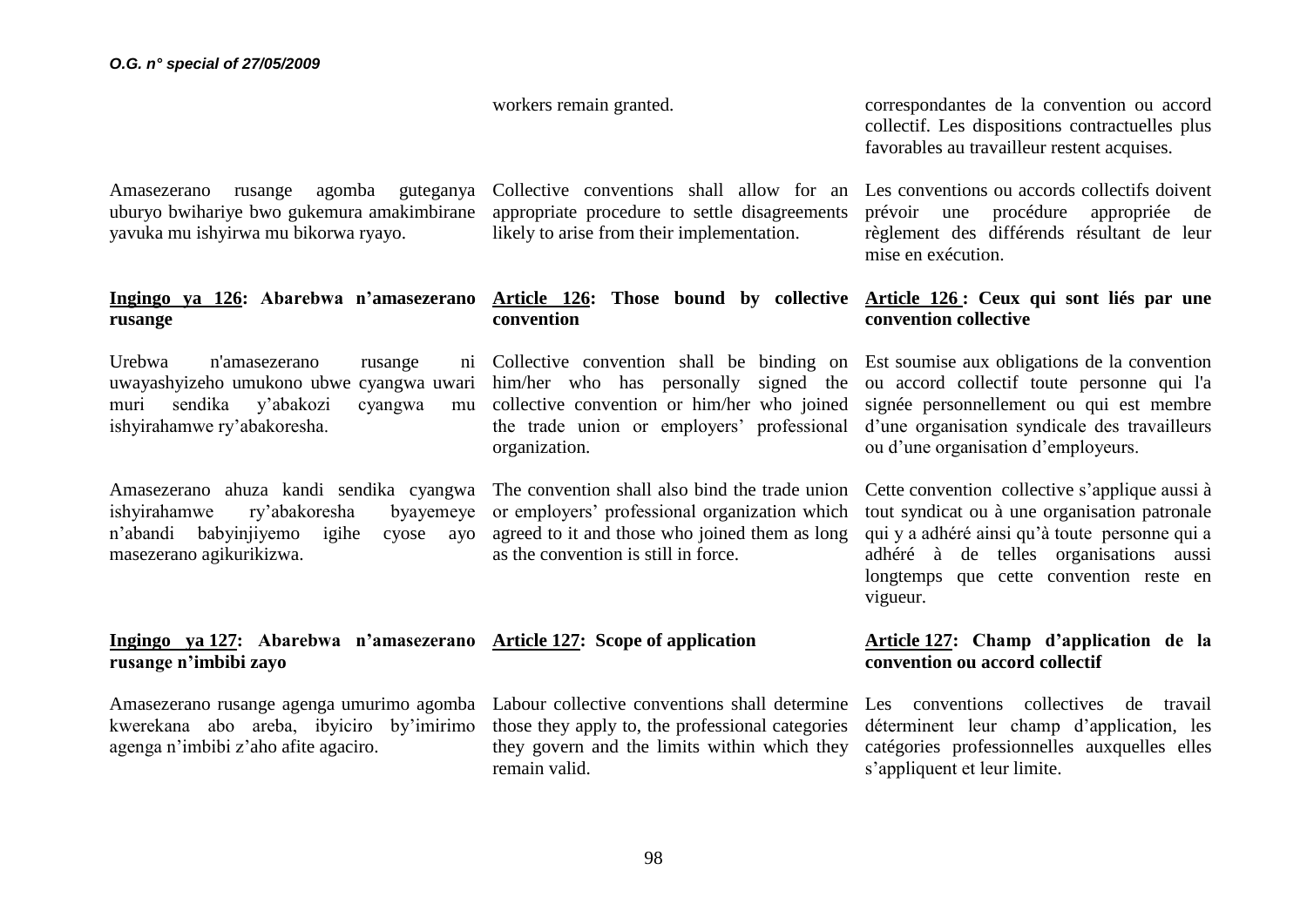#### *O.G. n° special of 27/05/2009* **Ingingo ya 128 : Igihe amasezerano rusange amara Article 128: Duration of the labour Article 128 : Durée de la convention ou collective convention accord collectif**

specified or unspecified period of time. Where

convention for a specified period that expires

for unspecified period.

Amasezerano rusange y'umurimo akorerwa igihe kizwi cyangwa kitazwi. Iyo nta ngingo zibivuguruza, amasezerano y'igihe kizwi agejeje ku mpera zayo akomeza gukurikizwa nk'aho ari ay'igihe kitazwi.

# **Ingingo ya 129: Iyandikwa ry'amasezerano rusange**

Amasezerano rusange y'umurimo amaze gusinywa agomba gushyikirizwa Ubwanditsi shall be deposited with the clerk of the court bw'urukiko rubifitiye ububasha rw'aho yasinyiwe kugira ngo yandikwe.

(5) z'umwimerere na rumwe mu mpande (5) original copies by one of the parties which collectif se fait en cinq (5) exemplaires zayagiranye rugahita ruhabwa icyemezo cy'uko shall immediately be furnished with yakiriwe.

# **Ingingo ya 130: Imenyekanisha ry'amasezerano rusange**

**Bitarenze iminsi irindwi (7)** y'akazi nyuma yo kugezwaho amasezerano rusange y'umurimo, Umwanditsi mukuru w'urukiko abimenyesha mu nyandiko yometseho kopi y'umwimerere y'ayo masezerano Minisitiri ufite umurimo mu nshingano ze, akagenera kopi Umugenzuzi

# **convention**

competent in labour related matters of the area of conclusion for registration.

Amasezerano rusange atangwa muri kopi eshanu Labour convention shall be submitted in five Le dépôt de la convention ou de l'accord acknowledgement of receipt.

# **convention**

w'umurimo wo mu karere yasinyiwemo ndetse of the area in which the convention was signed notification un exemplaire original de la submission, the Chief Registrar of the court, le dépôt, le Greffier en Chef donne shall notify in writing, with the original copy of notification au Ministre ayant le Travail dans the convention appended thereto, to the ses attributions et réserve copie à l'Inspecteur Minister having Labour within his/her du Travail du ressort du lieu de la conclusion attributions with a copy to the Labour Inspector de la convention, en joignant à cette

The labour collective convention shall be for a La convention ou accord collectif de travail there are no contrary provisions, the une durée indéterminée. A défaut de shall remain effective as if it was a convention l'accord à durée déterminée qui arrive à est conclu pour une durée déterminée ou pour stipulations contraires, la convention ou expiration continue à produire ses effets comme s'il s'agissait d'une convention à durée indéterminée.

# **Article 129: Registration of collective Article 129: Enregistrement de la convention collective**

After conclusion, labour collective convention La convention ou l'accord collectif de travail qui vient d'être conclu doit être déposé au greffe du tribunal compétent en matière du travail du lieu de sa conclusion pour enregistrement.

> originaux et chaque partie se fait délivrer immédiatement récépissé du dépôt.

# **Article 130: Notification of collective Article 130: Notification de la convention collective**

In seven (7) working days following the Dans les sept (7) jours ouvrables qui suivent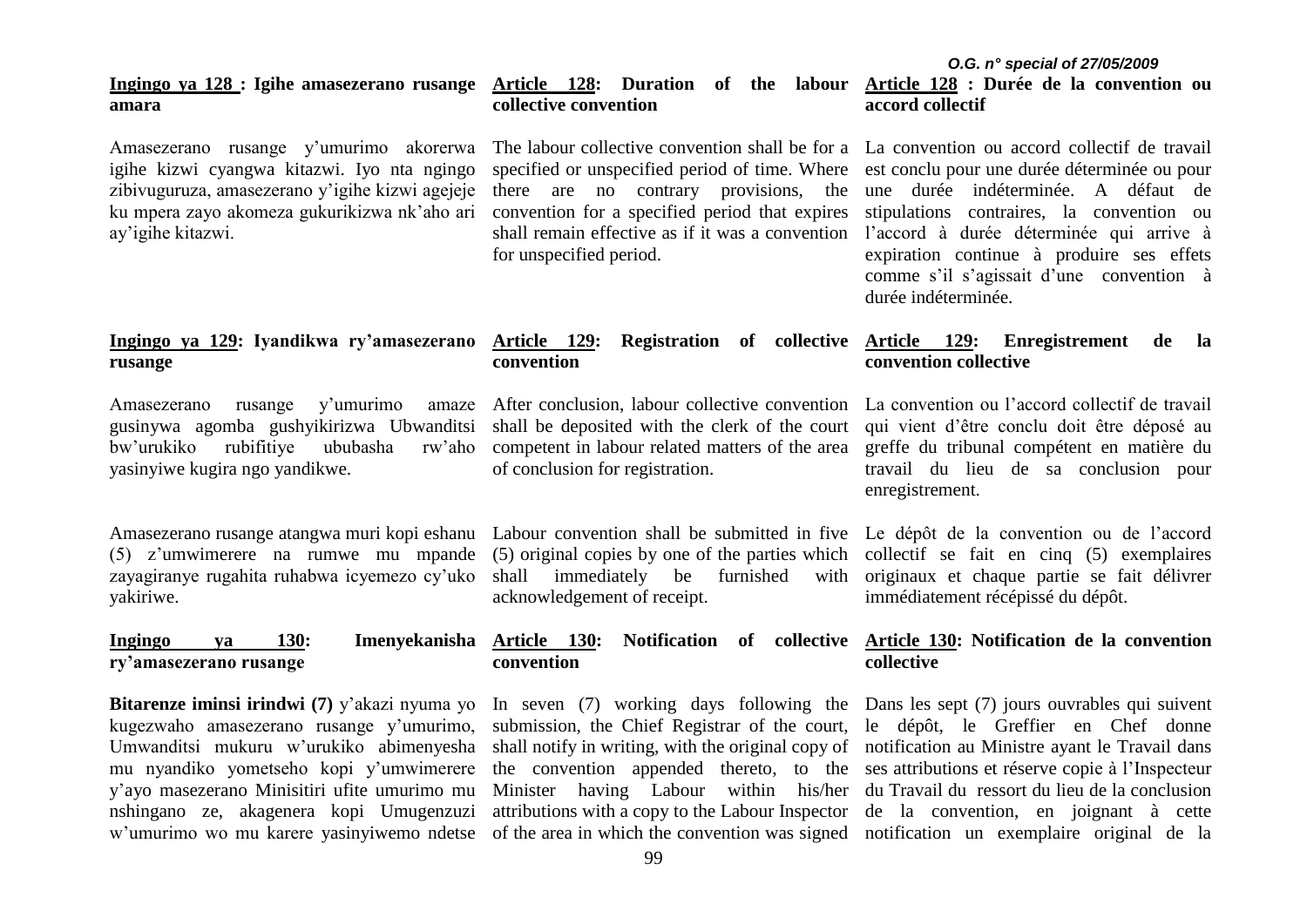n'impande zayashyizeho umukono.

Kopi imwe y'umwimerere ibikwa mu bwanditsi bw'urukiko.

## **Ingingo ya 131: Igihe amasezerano rusange atangira gukurikizwa**

Amasezerano rusange atangira gushyirwa mu Collective convention shall come into force bikorwa uhereye igihe cy'imenyekanisha kivugwa mu ngingo ya 130, keretse ayo this Law unless stipulated otherwise by the amasezerano abiteganya ukundi.

# **Ingingo ya 132: Kumanika amasezerano Article 132: Display of collective convention rusange**

Umukoresha urebwa n'amasezerano rusange The employer bound by a convention shall, agomba kuyamanika ahantu habigenewe kuva after its entry into force, display it in a place collectif doit, dès son entrée en vigueur, agitangira gushyirwa mu bikorwa.

Kopi y'amasezerano rusange igomba guhabwa A copy of the text of the collective convention intumwa z' abakozi n'abahagarariye amasendika bari mu kigo.

**Icyiciro cya kabiri: Kwagura amasezerano Section 2: Extension of collective convention rusange y'umurimo**

**Ingingo ya 133: Iyagurwa z'amasezerano rusange convention**

registry.

by the two parties.

# **Article 131: Commencement of collective Article 131: Entrée en vigueur de la convention**

within the period specified in Article 130 of convention.

established for that matter.

institution.

convention signée par les deux (2) parties.

One original copy shall be kept in the court Un exemplaire original est conservé au Greffe du Tribunal.

# **convention collective**

Sauf stipulation contraire des parties, une convention collective entre en vigueur dans les délais repris à l'article 130 de la présente loi.

# **Article 132 : Affichage de la convention collective**

L'employeur lié par une convention ou accord afficher la convention ou accord collectif en un endroit réservé à cet effet.

shall be given to the workers' delegates and representatives of the trade union within the Un exemplaire du texte de la convention ou accord collectif doit être remis aux délégués du personnel et aux délégués syndicaux de la section syndicale.

# **Section 2 : Extension de la convention ou accord collectif**

# **Article 133: Extension of the collective Article 133 : Extension de la convention collective**

Amasezerano rusange akurikizwa nibura na The collective convention applicable to at least La convention collective qui s'applique au bibiri bya gatatu (2/3) by'umubare w'abakozi two thirds (2/3) of the number of workers or moins aux deux tiers (2/3) des travailleurs ou cyangwa uw'abakoresha bahagarariye benshi employers representing the majority of the desemployeurs représentatifs de la catégorie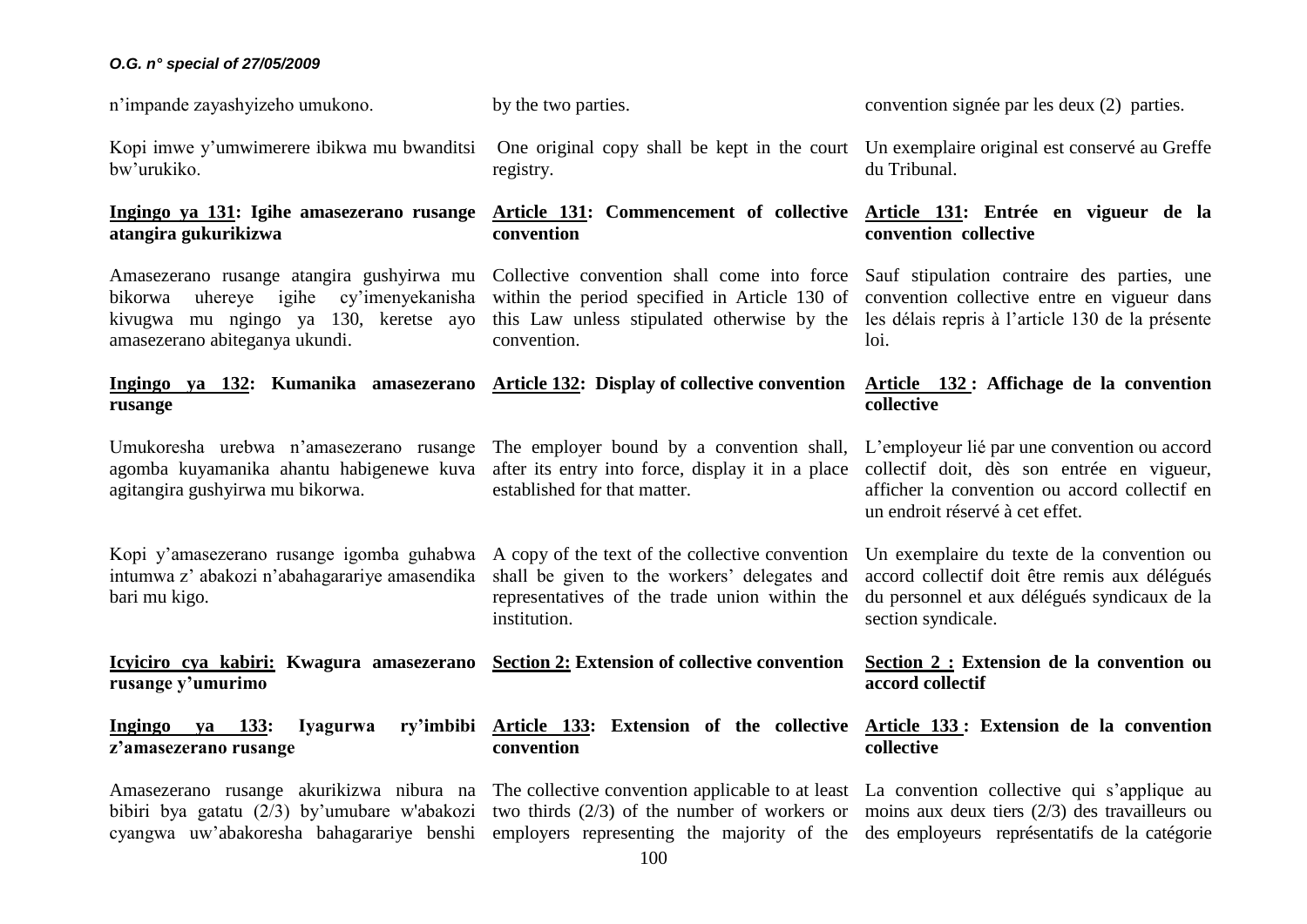kwagurwa.

Bisabwe na sendika cyangwa ishyirahamwe ry'abakoresha byiganje bireba, byarashyizeho umukono cyangwa bitarawushyizeho, cyangwa se bimuturutseho ubwe, Minisitiri ufite umurimo mu nshingano ze ashobora kwemeza ko ingingo zose cyangwa zimwe na zimwe z'amasezerano rusange zikurikizwa ku bakoresha n'abakozi bose b'akarere n'icyiciro cy'umurimo ayo masezerano yateganyirijwe gukurikizwamo.

# **Ingingo ya 134: Ikurikizwa ry'amasezerano Article 134: Application of the extended Article 134 : Force obligatoire de la rusange yaguye**

Amasezerano rusange yaguwe na Minisitiri ufite umurimo mu nshingano ze agomba gukurikizwa ku mukozi n'umukoresha wese uri mu murimo no mu karere ayo masezerano areba, hakurikijwe igihe n' uburyo bwateganijwe nayo.

**Icyiciro cya gatatu: Gukurwaho gusonerwa mu ishyirwa mu bikorwa ry'amasezerano rusange yaguye**

**Ingingo ya 135 : Gukuraho ukwagurwa mu Article 135: Request for exemption of Article 135 : Suppression de l'extension de ishyirwa mu bikorwa ry'amasezerano rusange yaguye**

Minisitiri ufite umurimo mu nshingano ze, abisabwe n'impande zirebwa n'icyo kibazo, cyangwa abyibwirije, ashobora gushyiraho iteka own initiative, institute an Order suppressing concernées ou de sa propre initiative, prendre rikuraho ukwagurwa kw'amasezerano rusange

b'urwego rw'umwuga ashyiriweho, ashobora category of profession may be subject to professionnelle peut faire l'objet d'extension. extension.

> trade union or employer's organizations, party to the convention or not, or upon his/her own initiative, the Minister having Labour within his/her attributions may decide that all or some of the provisions of a collective convention bind all employers and workers of the concerned area and professional category.

# **collective convention**

Minister having Labour within his/her étendue par le Ministre ayant le Travail dans attributions shall apply to any worker and employer within the concerned area and profession, in accordance with the period and procedure stipulated in the convention.

**Section 3: Suppression of and exemption from the application of extended collective convention** 

> **application of the extended collective l'application de la convention collective convention**

> proposal by the concerned parties or on his/her attributions peut, sur proposition des parties the extension of the collective convention or un Arrêté mettant fin à l'extension de la

> Upon request by the majority of the concerned A la demande d'un syndicat ou d'une organisation patronale représentatifs, partie ou non à la convention ou de sa propre initiative, le Ministre ayant le Travail dans ses attributions peut rendre obligatoires toutes ou certaines des dispositions d'une convention collective, à tous les employeurs et travailleurs compris dans le champ d'application professionnel et territorial de la convention.

# **convention collective étendue**

The collective convention extended by the Les dispositions d'une convention collective ses attributions s'imposent à tous les travailleurs et à tous les employeurs compris dans son champ d'application, conformément à la durée et les modalités qui y sont prévues.

> **Section 3 : Suppression et exemption à l'application d'une convention collective étendue**

# **étendue**

The Minister in charge of labour may, upon Le Ministre ayant le travail dans ses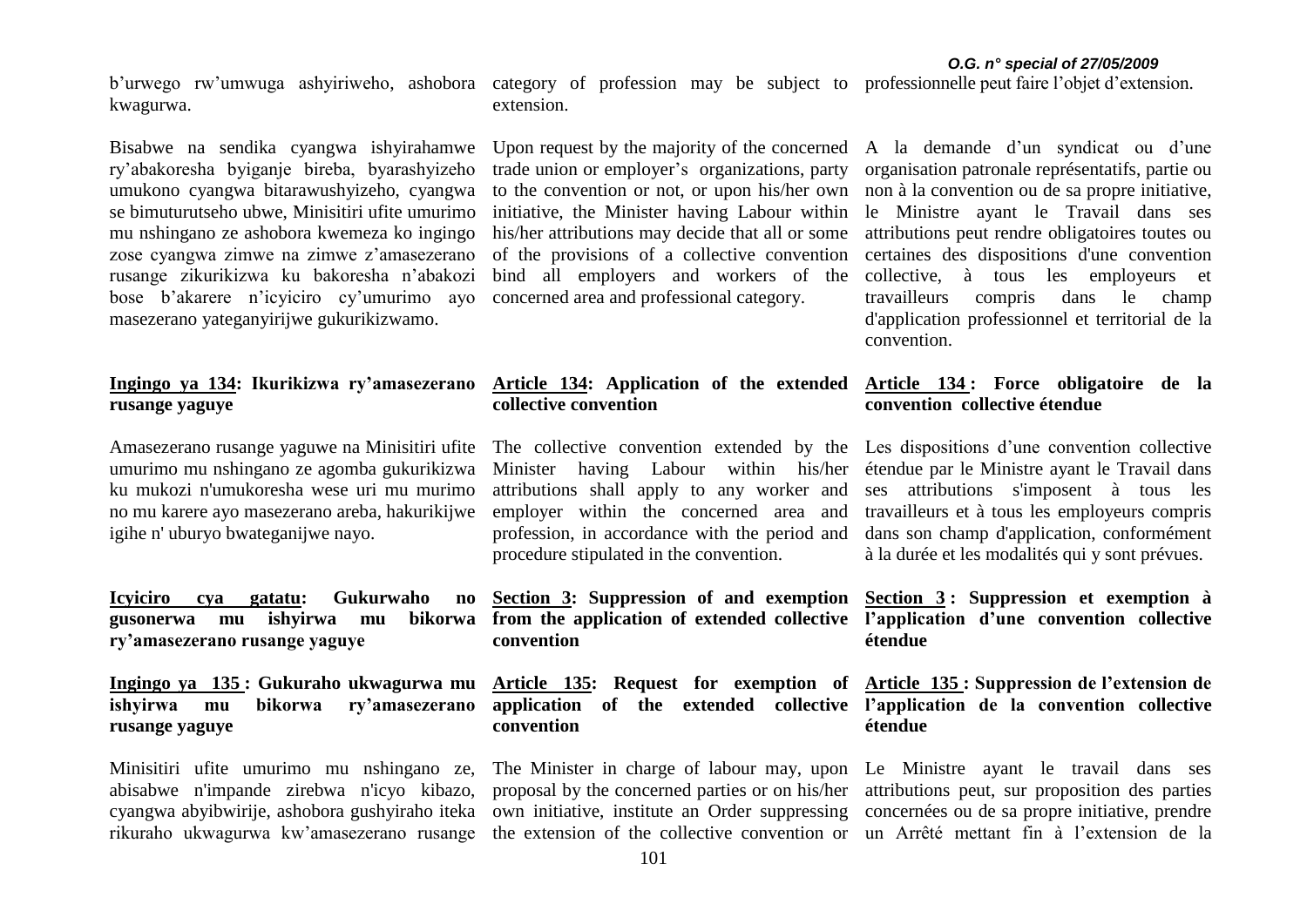cyangwa zimwe mu ngingo zayo.

some of its provisions.

convention collective ou à quelques unes de ses dispositions.

# **amasezerano rusange yaguye**

Buri wese urebwa n'ukwagurwa Every party bound by the application of the kw'amasezerano rusange ashobora gusaba extension of a collective convention may Minisitiri ufite umurimo mu nshingano ze ko request for exemption from this application to atayakurikiza yerekana n'impamvu abisaba. the Minister in charge of Labour indicating the Minisitiri amaze kumva ibitekerezo by'impande reasons thereof. The Minister shall have bireba, akaba ari we ufite uburenganzira bwo kubifataho icyemezo.

Minisitiri agomba kandi kugeza ku mpande zose The Minister shall also forward a copy zirebwa n'aya masezerano rusange kopi authorizing exemption for one of the parties to toutes les parties concernées une copie de y'ibaruwa yemerera rumwe mu mpande the concerned. kutayakurikiza.

# **application of the extended collective l'application de la convention collective convention**

extensive powers to take a decision after seeking opinions of the parties concerned.

# **Ingingo ya 136 : Gusaba kudakurikiza Article 136: Request for exemption of Article 136 : Demande d'exemption de étendue**

Toute partie concernée par l'application d'une convention collective étendue peut déposer une demande d'exemption de cette application auprès du Ministre ayant le travail dans ses attributions en indiquant les raisons justifiant cette exemption. Le Ministre dispose, après avoir entendu les avis des parties concernées, de pleins pouvoirs de décision.

Le Ministre doit également transmettre à l'exemption accordée à l'une des parties à la convention collective.

# **DU PERSONNEL**

# **personnel au sein de l'établissement**

Un règlement interne du personnel est obligatoire dans toutes les entreprises employant plus de dix (10) travailleurs. Il est rédigé en kinyarwanda et dans l'une des autres langues officielles.

#### **UMUTWE WA KABIRI: AMATEGEKO CHAPTER II: EMPLOYEES' INTERNAL CHAPITRE II : REGLEMENT INTERNE AGENGA ABAKOZI MU KIGO REGULATIONS**

# **Ingingo ya 137: Amategeko ngengamikorere Article 137: Internal rules and regulations Article 137: Règlement interne du mu kigo**

Amategeko ngengamikorere ni ngombwa mu bigo byose bikoresha abakozi barenze icumi (10). Ayo mategeko yandikwa mu Kinyarwanda no muri rumwe mu zindi ndimi zikoreshwa mu butegetsi.

Internal rules and regulations shall be required for every firm with more than ten (10) workers. These rules and regulations shall be written in Kinyarwanda and in one of the other official languages.

**within the firm** 

Mu bigo bifite amashami menshi, buri shami In institutions with several branches, specific Dans les entreprises comportant plusieurs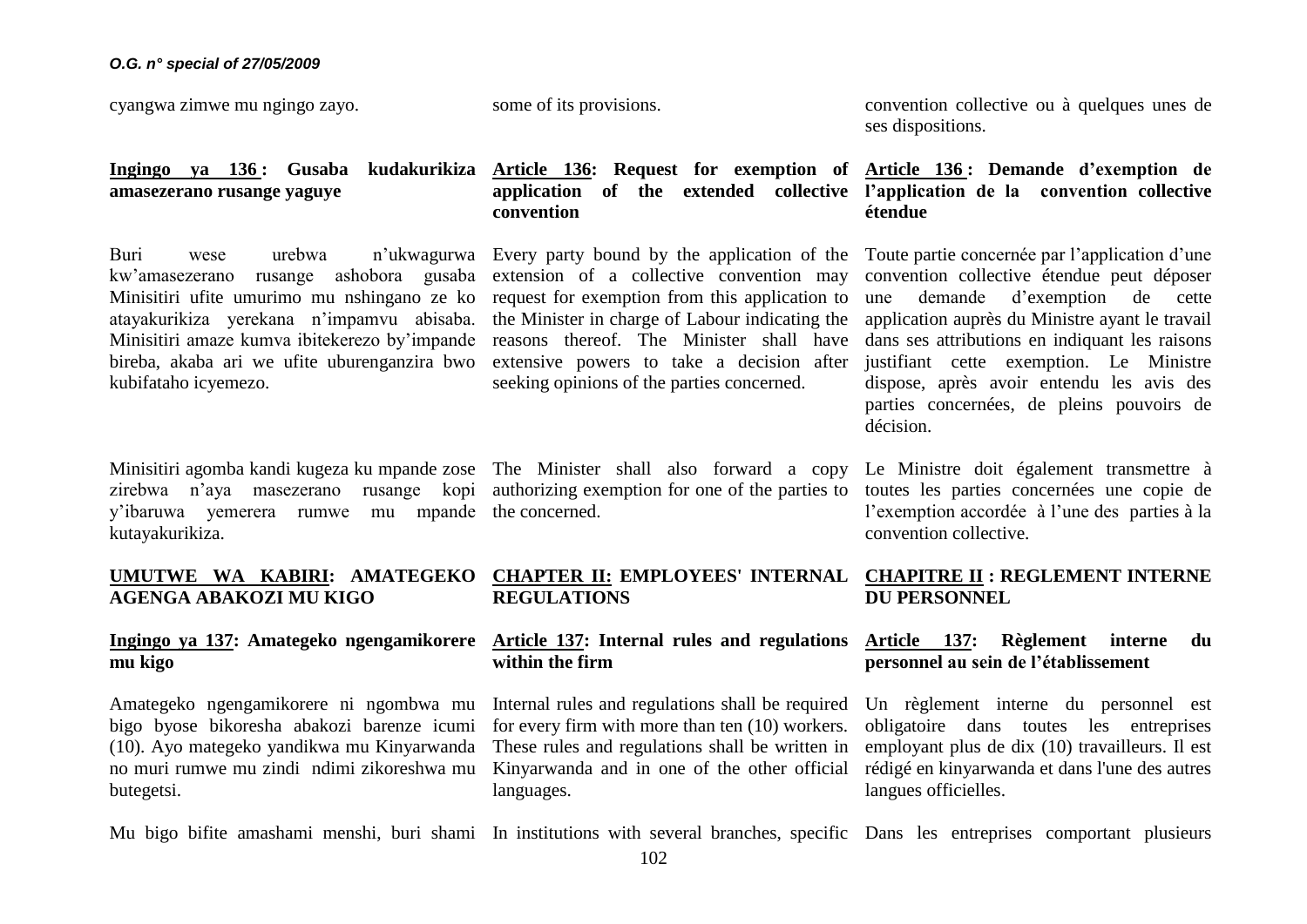rishobora gushyirirwaho ingingo zikubiyemo amabwiriza arigenga.

**ngengamikorere mu kigo**

Amategeko ngengamikorere mu kigo ashyirwaho n'Umuyobozi w'ikigo nyuma yo established by the firm manager after par le chef de l'entreprise après consultation kubiganiraho n'abahagarariye Iby'ingenzi muri ayo mategeko byerekeye muri content is mainly limited to rules relating to rusange uko akazi gakorwa, imyitwarire, technical organization of work, discipline, ibijyanye n'ubuzima n'umutekano ku kazi.

# **ngengamikorere mu kigo**

Amategeko ngengamikorere gukurikizwa iyo amaze kwemezwa no force after their approval and communication vigueur après avoir été approuvé et kumenyeshwa intumwa z'abakozi, akamanikwa to the workers' delegates and shall be communiqué aux délégués du personnel et mu mwanya wabugenewe, aho umukozi displayed in a suitable and easily accessible ashobora kuyabona nta nkomyi.

gihe.

zihariye governing provisions may be made for each branch.

# **regulations**

consultation with the workers' delegates. The des délégués du personnel. Son contenu est provisions concerning health and the security at workplace.

# **and regulations**

place.

be legible.

établissements, il peut être établi pour chaque établissement un règlement annexe comportant des dispositions particulières.

# **Ingingo ya 138: Ibikubiye mu mategeko Article 138: Content of internal rules and Article 138 : Contenu du règlement interne du personnel**

Internal rules and regulations shall be Le règlement interne du personnel est établi limité principalement aux règles relatives à l'organisation technique du travail, à la discipline, aux prescriptions concernant la santé et la sécurité au travail.

# **Ingingo ya 139 : Ikurikizwa ry'amategeko Article 139: Enforcement of internal rules Article 139: Entrée en vigueur du règlement interne du personnel**

Internal rules and regulations shall come into Le règlement interne du personnel entre en affiché à un endroit réservé à cet effet et aisément accessible aux travailleurs.

Ayo mategeko agomba kuba asomeka neza buri Such internal rules and regulations shall always Il doit être tenu constamment en bon état de lisibilité.

**TITRE IX : DIFFERENDS DU TRAVAIL**

## **INTERURO YA CYENDA: IMPAKA KU TITLE IX: LABOUR DISPUTES KAZI**

|                       |  |                   |  | UMUTWE WA MBERE: GUKEMURA CHAPTER ONE: LABOUR DISPUTES CHAPITRE PREMIER : REGLEMENT |
|-----------------------|--|-------------------|--|-------------------------------------------------------------------------------------|
| <b>IMPAKA KU KAZI</b> |  | <b>SETTLEMENT</b> |  | DES DIFFERENDS DU TRAVAIL                                                           |

**Icyiciro cya mbere: Impaka zihariye ku kazi**

**Section one: Individual labour disputes**

**Section première : Différend individuel du travail**

**Ingingo ya 140: Gukemura impaka zihariye Article 140: Settlement of individual labour Article 140: Règlement des différends**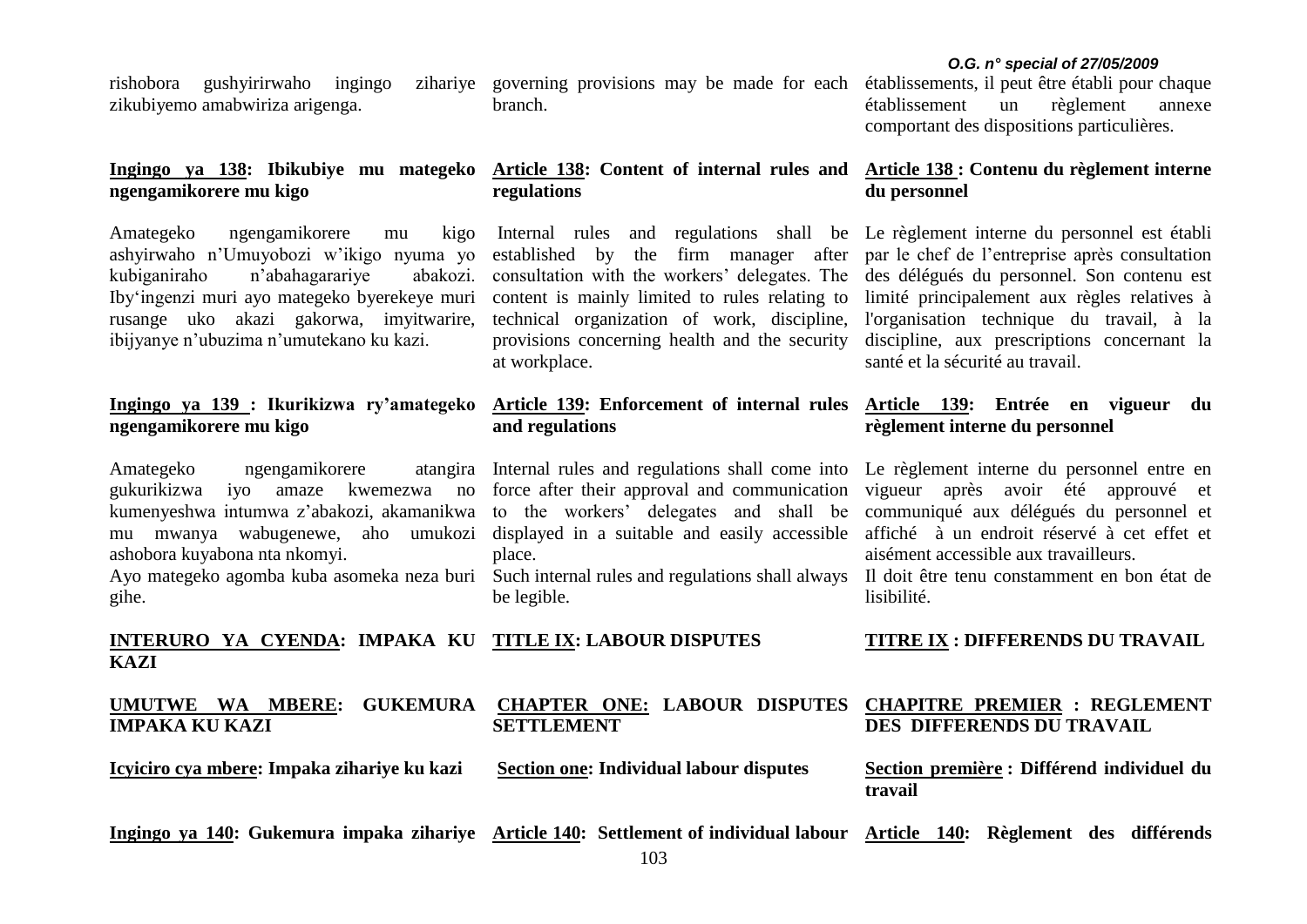#### **ku kazi**

Iyo havutse impaka zihariye ku kazi hagati y'umukozi n'umukoresha, uruhande bireba rubanza gusaba uhagarariye abakozi iyo ahari, gukemura ayo makimbirane ku bwumvikane.

Iyo intumwa z'abakozi zidashoboye gukemura Where the workers' delegates fail to settle the ayo makimbirane, uruhande rubimenyesha Umugenzuzi w'Umurimo rusaba matter to the Labour Inspector for an out-ofko yakemurwa ku bwumvikane.

gushyikirizwa urukiko rubifitiye ububasha.

Iyo kunyura mu nzego zivugwa muri iyi ngingo bitubahirijwe, urukiko rushobora icyemezo cyo kutakira ikirego.

**Ingingo ya 141: Ububasha bw'Umugenzuzi Article 141: Labour Inspector's powers to w'Umurimo mu gukemura impaka zihariye settle individual labour disputes ku kazi**

Iyo umugenzuzi w'umurimo asanze ngombwa ashobora:

- 1. gukora igenzura mu kigo ikibazo cyabereyemo;
- 2. kubaza umuntu wese ushobora kuba afite amakuru yerekeye impaka zishakirwa umuti.

**dispute** 

Should there be any individual labour dispute between a worker and an employer; the concerned party shall request the workers' delegate to settle it amicably.

bireba dispute, the concerned party shall refer the court settlement.

Iyo kumvikana bidashobotse, ikirego gishobora When conciliation efforts fail, the dispute may be taken before the competent court.

> When all the steps referred to above have not gone through, the court may declare the claim inadmissible.

Where necessary, the Labour Inspector may:

- 1. conduct inspection in the establishment where the dispute has arisen;
- 2. question any person likely to possess information relating to the dispute to be settled;

### **individuels du travail**

Lorsqu'il survient un différend individuel du travail entre le travailleur et l'employé, la partie intéressée doit d'abord demander aux délégués du personnel dans l'entreprise, là où il en existe, de tenter de régler le différend à l'amiable.

Lorsque les délégués du personnel ne parviennent pas à régler le différend, toute partie intéressée saisit l'Inspecteur du Travail d'une demande de tentative de conciliation à l'amiable.

En cas de non conciliation, le différend peut être porté devant la juridiction compétente.

Lorsque les organes visés au présent article n'ont pas été saisis, la juridiction peut déclarer la demande irrecevable.

# **Article 141: Pouvoirs de l'Inspecteur du Travail dans le règlement des différends individuels du travail**

L'Inspecteur du Travail s'il le juge necessaire peut :

- 1. procéder à l'inspection de l'entreprise où le différend s'est produit ;
- 2. interroger toute personne susceptible d'avoir des informations sur le differend à régler ;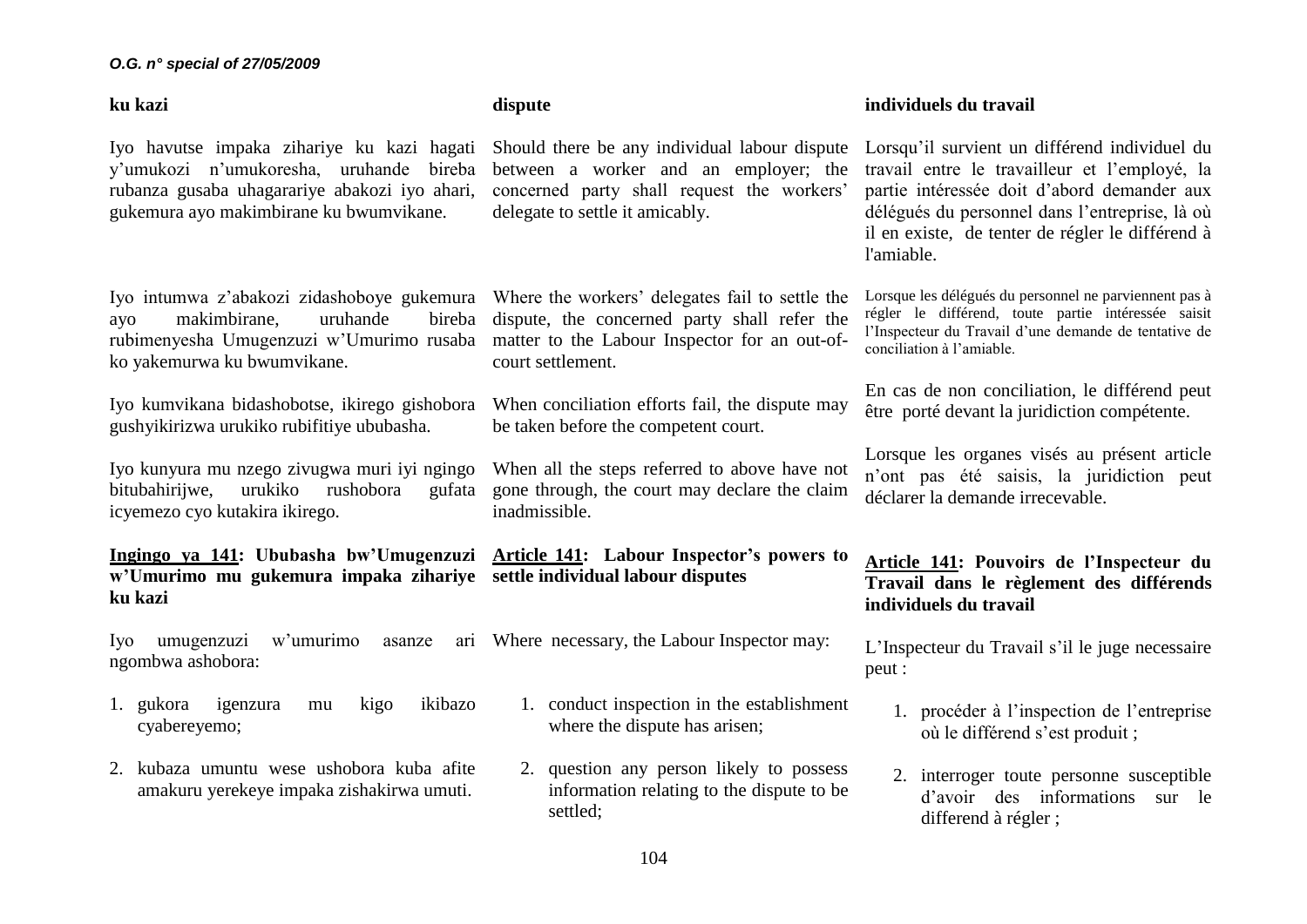- 3. gutumiza umuntu wese abona ko ashobora kugira icyo yunganira mu gukemura amakimbirane ku bwumvikane;
- 4. gusaba uwatumijwe nk'umutangabuhamya kurahira ko ibyo ari buvuge ari ukuri.

### **Ingingo ya 142: Ubuzime bw'ikirego**

Uburenganzira ku birego byose bituruka ku kutumvikana ku birebana n'amasezerano y'akazi yasinywe hagati y'impande zombi hakurikijwe iri tegeko bigira ubuzime nyuma y'imyaka ibiri years as of the beginning of the disagreement. (2) uhereye igihe ukutumvikana byatangiriye.

Icyo gihe kireka gukomeza kubarwa iyo The prescription period shall cease to be Ce délai est suspendu par une demande de habayeho gusaba guhuza impande zombi computed when the workers' delegate and the conciliation adressée au délégué du personnel bisabwe intumwa y'abakozi, Umugenzuzi Labour Inspector have requested for amicable ou à l'Inspection du Travail, ou action en w'umurimo cyangwa ikirego gishyikirijwe settlement or when the claim has been referred justice. urukiko.

**Icyiciro cya 2: Impaka rusange z'akazi**

# **Ingingo ya 143: Gukemura impaka rusange ku kazi**

Impaka rusange zivutse zigomba guhita Any collective labour dispute is immediately zimenyeshwa Umugenzuzi w'Umurimo notified by the parties to the competent Labour w'Akarere ikigo gikoreramo zifitanye ikibazo.

Iyo impaka zirenze Akarere kamwe, zihita When the dispute extends beyond one area, it is Lorsque le différend s'étend sur plus d'un zigezwa kuri Minisitiri ufite umurimo mu directly brought before the Minister having nshingano ze.

- 3. invite any person who can assist in settling the dispute amicably;
- 4. request invitee to take oath as to whether his/ her testimony shall be truth worthy;

# **Article 142: Prescription of claim**

Prescription for all claims arising from disagreement on employment contract between two parties under this Law shall be of two (2)

to a court.

**Section 2: Collective labour disputes**

# **Article 143: Settlement of collective labour disputes**

n'impande Inspector of the area.

labour within his/her attributions.

#### *O.G. n° special of 27/05/2009*

- 3. inviter toute personne pouvant donner assistance dans le règlement à l'amiable du différend ;
- 4. faire prêter serment sur l'honneur de sa déposition, toute personne invitée en qualité de témoin;

# **Article 142 : Prescription**

Toutes les actions découlant des contrats de travail conclus suivant les dispositions de la présente loi se prescrivent par deux (2) ans à compter de l'acte qui a donné naissance au litige.

### **Section 2 : Différends collectifs du travail**

# **Article 143: Règlement des différends collectifs de travail**

Tout différend collectif est immédiatement notifié par les parties à l'Inspecteur du Travail du ressort du lieu où l'entreprise a son siège.

district, il est directement soumis devant le Ministre ayant le Travail dans ses attributions.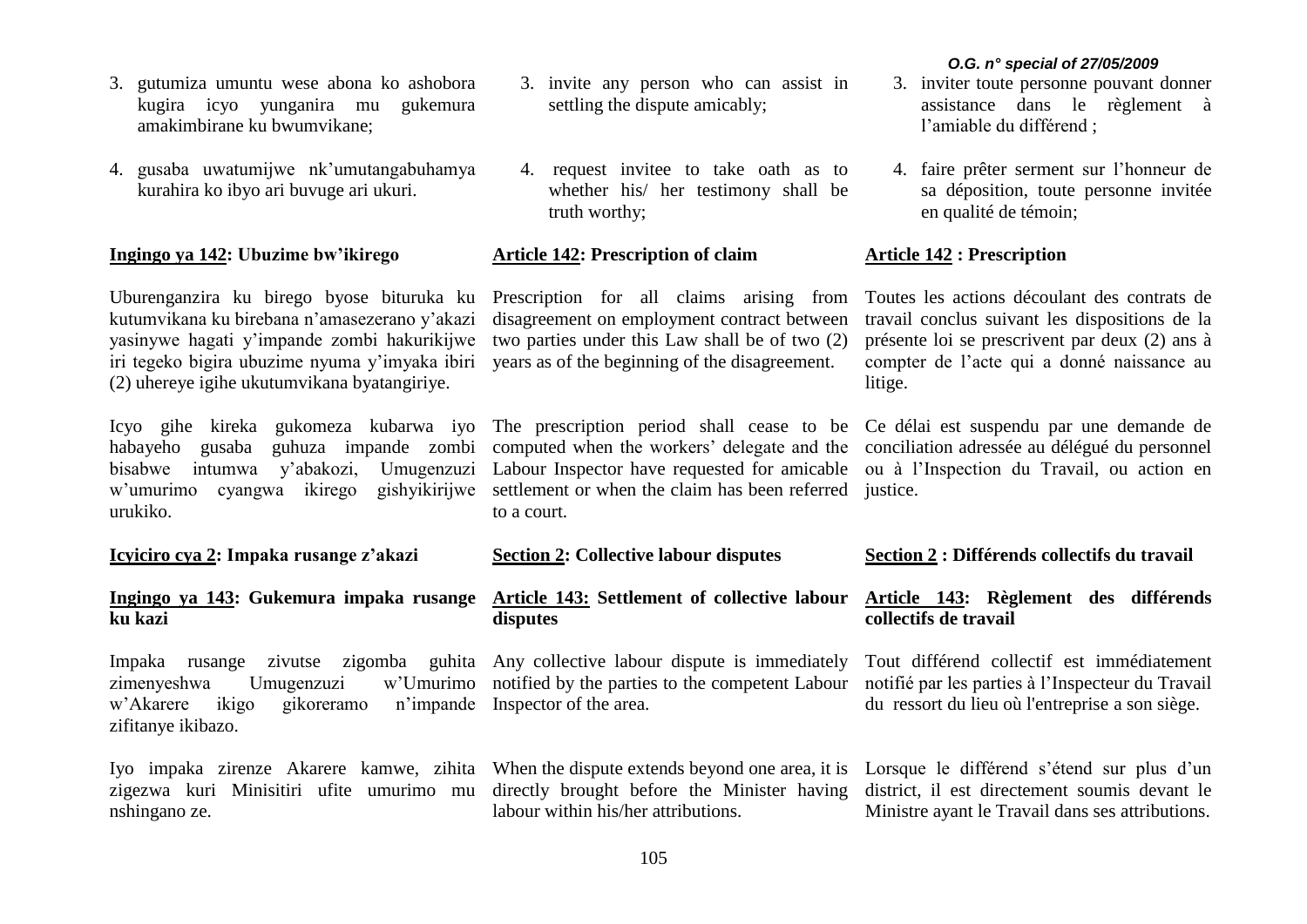Impande zombi zitumizwa n'Umugenzuzi The two parties are invited within seven (7) Les parties sont convoquées dans les sept (7) w'Umurimo cyangwa Minisitiri ufite umurimo mu nshingano ze mu minsi irindwi (7) kugira ngo zumvikane. Impande zombi zishobora guhagararirwa cyangwa kunganirwa.

Iyo uruhande rumwe rutitabye cyangwa ngo ruhagararirwe, Umugenzuzi w'Umurimo cyangwa Minisitiri ufite umurimo mu nshingano ze yongera kurutumiza mu gihe kitarenze iminsi itanu (5), rutakwitaba hagafatwa icyemezo.

Ubwumvikane bwo gukemura impaka bukorerwa inyandikomvugo isinywa n'impande zombi, buri ruhande rugahabwa kopi. Kopi y'umwimerere y'iyo nyandiko mvugo ishyikirizwa ubwanditsi bw'urukiko rubifitiye ububasha mu gihe kitarenze iminsi cumi n'itanu (15). Ubwo bwumvikane buba itegeko kandi bugatangira gukurikizwa ku munsi bugerejwe ku submission to the clerk of the competent court. bwanditsi bw'urukiko rubifitiye ububasha.

# **Ingingo ya 144: Kwitabaza nkemurampaka**

Iyo hatabayeho kumvikana, inyandiko mvugo yakozwe na Minisitiri ufite umurimo mu nshingano ze cyangwa Umugenzuzi w'Umurimo igezwa ku Nama y'Igihugu y'Umurimo ishyiraho komite nkemurampaka, kugira ngo ikemure amakimbirane rusange yavutse.

Impaka rusange zikemurwa ku buryo bukurikira: Collective labour dispute shall be settled as Le différend collectif est soumis à la follows:

> Minister having Labour within his/her can be represented or assisted.

represented, the Labour Inspector or the pas représentée, l'Inspecteur du Travail ou le Minister having Labour within his/her Ministre la convoque de nouveau dans un attributions invites it again within five (5) days, where this party fails to appear a decision shall défaut de comparution, il est procédé à la be taken.

Minutes of conciliation to settle a dispute shall Les accords de conciliation sont consignés be taken and signed by the two parties that dans un procès-verbal signé par les parties receive each a copy thereof. The original of the qui en reçoivent chacune un exemplaire. Une minutes shall be submitted to the clerk of the competent court in a period not exceeding 15 days. Such conciliation shall be mandatory and become enforceable on the day of its

# **Article 144: Referral to the arbitration Article 144 : Saisine du comité d'arbitrage committee**

prepared by the Minister having Labour within his/her attributions or the Labour Inspector are forwarded to the National Labour Council that these collective labour disputes.

procédure définie ci-après :

days by the Labour Inspector or by the jours par l'Inspecteur du Travail ou le cas attributions for conciliation. The two parties ses attributions pour conciliation. Elles échéant, par le Ministre ayant le Travail dans peuvent se faire représenter ou être assistées.

When a party doesn't appear or is not Lorsqu'une partie ne comparaît pas ou n'est délai qui ne dépasse pas cinq (5) jours. A prise d'une mesure qui s'impose.

> copie de ces accords est déposée au greffe de la juridiction compétente dans un délai ne dépassant pas quinze (15) jours. Ces accords ont force obligatoire et deviennent exécutoires au jour de leur dépôt au greffe de la juridiction compétente.

In case of non conciliation, the minutes En cas de non conciliation, un procès-verbal must set up an arbitration committee to resolve doit à cet effet constituer un comité dressé par le Ministre ayant le travail dans ses attributions ou l'Inspecteur du Travail est transmis au Conseil National du Travail qui d'arbitrage chargé de tenter encore une fois le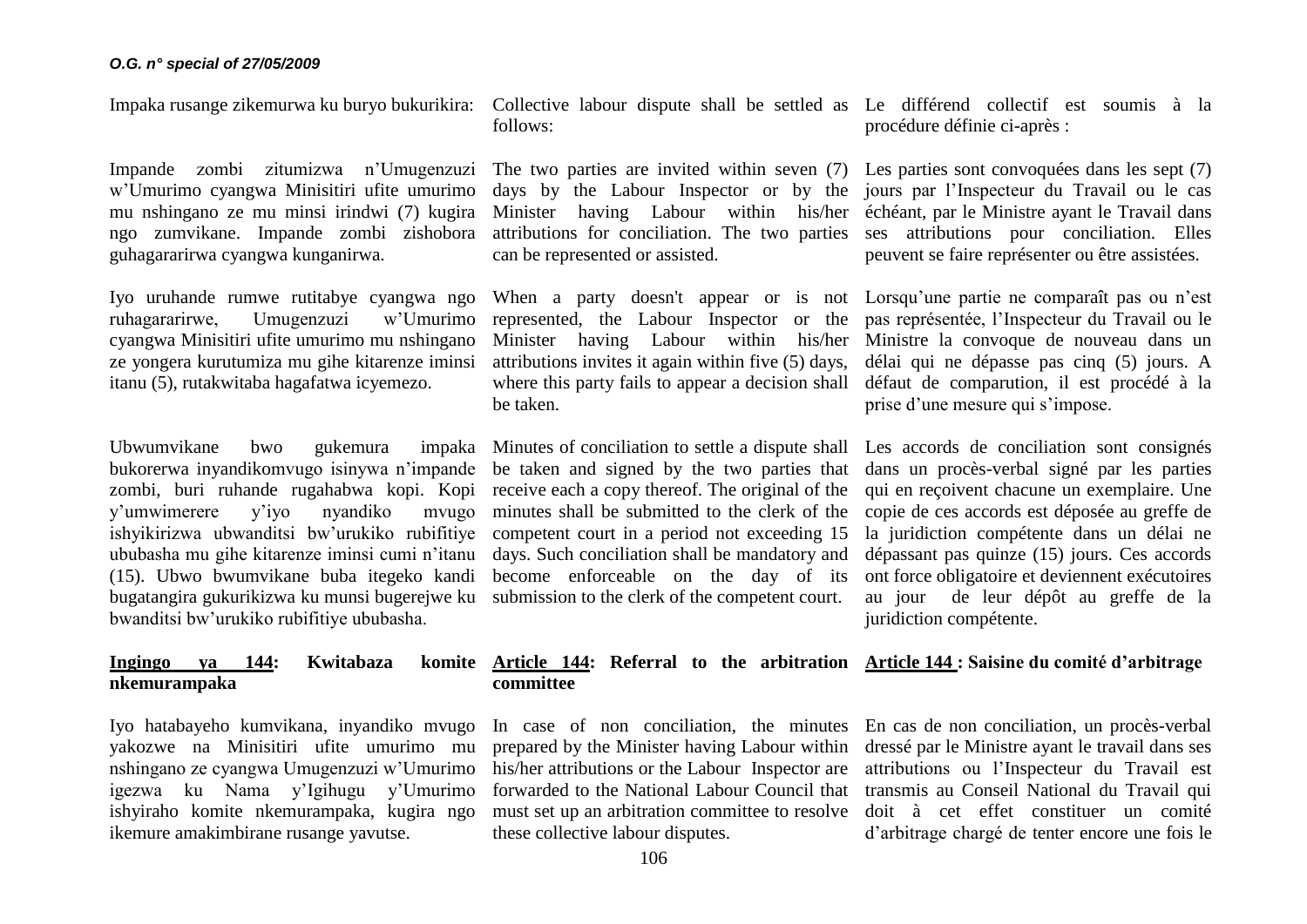#### **Ingingo ya 145: Imikorere ya komite Article 145: Functioning of the arbitration nkemurampaka committee**

**committee** 

Uburyo **bwo** gushyiraho komite nkemurampaka Modalities for the establishment and n'imikorere yayo bigenwa n'amabwiriza functioning of the arbitration committee are yihariye ashyirwaho n'Inama y'Umurimo.

# **nkemurampaka**

Komite nkemurampaka ifite ububasha bwo The arbitration committee has the power to ask Le comité d'arbitrage saisi a le pouvoir de gusaba umukoresha cyangwa abakozi bireba the concerned employer or employees for any amakuru yose bigaragara ko akenewe mu information likely to help in resolving the gukemura ikibazo cyavutse.

## **Ingingo ya 147: Ibyemezo bya komite Article 147: Decisions by the arbitration Article 147**: **Décisions du comité nkemurampaka**

Komite nkemurampaka ifata ibyemezo ku buryo bwigenga ishingiye ku mategeko n'amasezerano rusange ariho.

Iyo amategeko n'amasezerano rusange ntacyo abivugaho, ifata icyemezo nta kubogama ku mpaka zavutse.

# **Ingingo ya 148: Ishyirwa mu bikorwa ry'ibyemezo bya komite nkemurampaka**

determined by a particular regulation issued by the National Labour Council.

# **Ingingo ya 146: Ububasha bwa komite Article 146: Powers of the arbitration Article 146: Pouvoirs du comité committee**

dispute.

# **Article 145 : Fonctionnement du comité d'arbitrage**

Les modalités de mise en place et le fonctionnement du comité d'arbitrage sont déterminés par un règlement particulier adopté par le Conseil National du Travail.

# **d'arbitrage**

requérir l'employeur ou les travailleurs intéressés de lui fournir toutes les informations jugées nécessaires pour le règlement du différend survenu.

# **d'arbitrage**

to take decisions based on the existing laws and collective conventions.

In case of silence of law and collective En cas de silence de la loi et des conventions conventions, the committee shall decide in equity on the disputes.

# **arbitration committee**

Icyemezo cya komite nkemurampaka The decision of the arbitration committee La décision du comité d'arbitrage, notifiée kimenyeshejwe impande zombi na Minisitiri notified to the two parties by the Minister aux intéressés par le Ministre ayant le Travail

The arbitration committee shall be independent Le comité d'arbitrage statue souverainement sur les différends collectifs conformément aux lois, arrêtés et conventions collectives en vigueur.

> collectives, le comité statue en équité sur les différends survenus.

# **Article 148: Implementing decisions of the Article 148 : Exécution des décisions du comité d'arbitrage**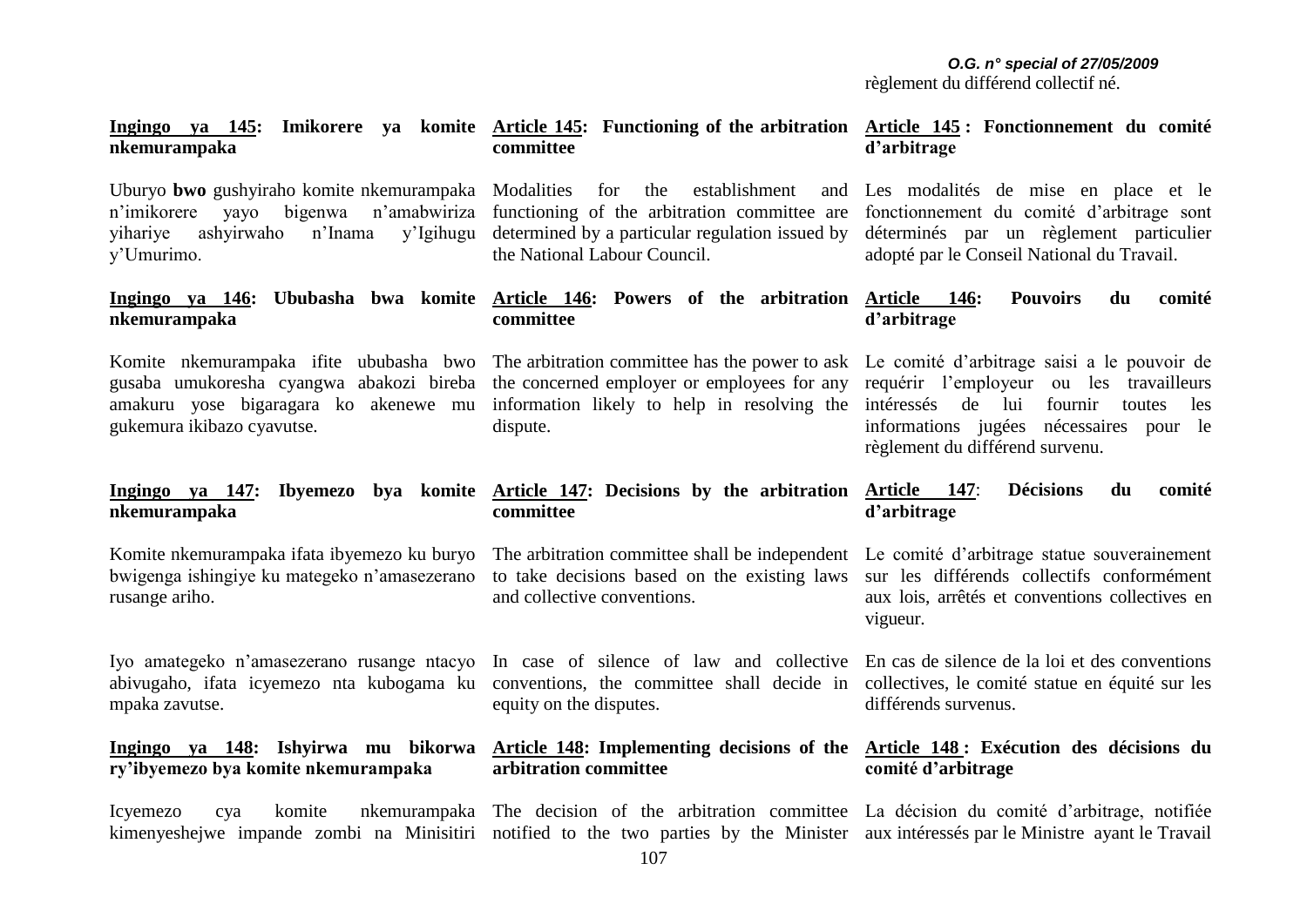Umugenzuzi w'Umurimo mu Karere, kigomba Labour Inspector of the area, shall be Travail du ressort, est immédiatement kubahirizwa ako kanya keretse igihe habayeho immediately enforceable save where there is exécutoire sauf appel ou opposition devant la kukijuririra cyangwa kugitambamira imbere appeal or opposition before the competent juridiction compétente qui est saisie par l'une y'urukiko rubifitiye ububasha ruregerw**a** na court of labour by any of the parties within des parties dans un délai de trente (30) jours rumwe mu mpande zombi mu gihe cy'iminsi thirty (30) days of the notification of the à compter de la notification de la décision. mirongo itatu (30) ibarwa uhereye igihe decision. icyemezo cyamenyesherejwe.

# **Ingingo ya 149: Isobanura ry'ingingo z'amasezerano rusange**

cyangwa urubanza rwaciwe byerekeye or adjudication relates to the interpretation of a gusobanura ingingo z'amasezerano rusange, clause of a collective convention, such a icyo cyemezo kimwe n'urubanza rwaciwe decision and court award shall have the same bihabwa agaciro k'amasezerano rusange.

# Ingingo ya 150: Imenyekanisha ry'ibyemezo Article 150: Notification of the decisions **byafashwe**

Inyandikomvugo y'ikemurampaka bwumvikane cyangwa icyemezo cya komite settlement or the decision of the arbitration nkemurampaka ku byerekeye impaka rusange, bishyikirizwa ubwanditsi bw'urukiko rufite ububasha hamwe n'ubugenzuzi bw'umurimo kandi ubishatse wese akabihabwa.

**Icyiciro** gufung

**Inging** guhaga **lock out** 

ufite umurimo mu nshingano ze cyangwa having Labour within his/her attributions or the dans ses attributions ou l'Inspecteur du

# **Article 149: Interpretation of collective Article 149 : Interprétation des conventions convention**

Iyo icyemezo cya komite nkemurampaka When the decision by the arbitration committee Lorsque la décision du comité d'arbitrage ou effects as those of a collective convention.

> committee on collective labour dispute shall be submitted to the office of the clerk of competent Court and to the labour inspectorate

with a copy to any party who so wishes.

# **Article 150 : Notification des décisions**

convention collective de travail.

le jugement rendu portent sur l'interprétation des clauses d'une convention collective, cette décision et ce jugement ont valeur d'une

**ou accords collectifs**

# **rendues**

A conciliation notice on amicable dispute L'acte constatant l'accord de conciliation ou celui constatant la conclusion du Comité d'arbitrage sur un conflit collectif du travail sont déposés au greffe de la juridiction compétente et au bureau de l'inspection du travail et toute personne intéressée peut en obtenir communication.

| o cya gatatu: Guhagarika imirimo no Section 3: Right to strike and lock out<br>a ikigo |                                                                                                          | Section 3 : Droit de grève et de lock-out |
|----------------------------------------------------------------------------------------|----------------------------------------------------------------------------------------------------------|-------------------------------------------|
| o ya 151: Uburenganzira<br>arika imirimo n'ubwo gufunga ikigo                          | bwo Article 151: Exercise of rights to strike and Article 151: Exercice du droit de grève et<br>lock out | de lock out                               |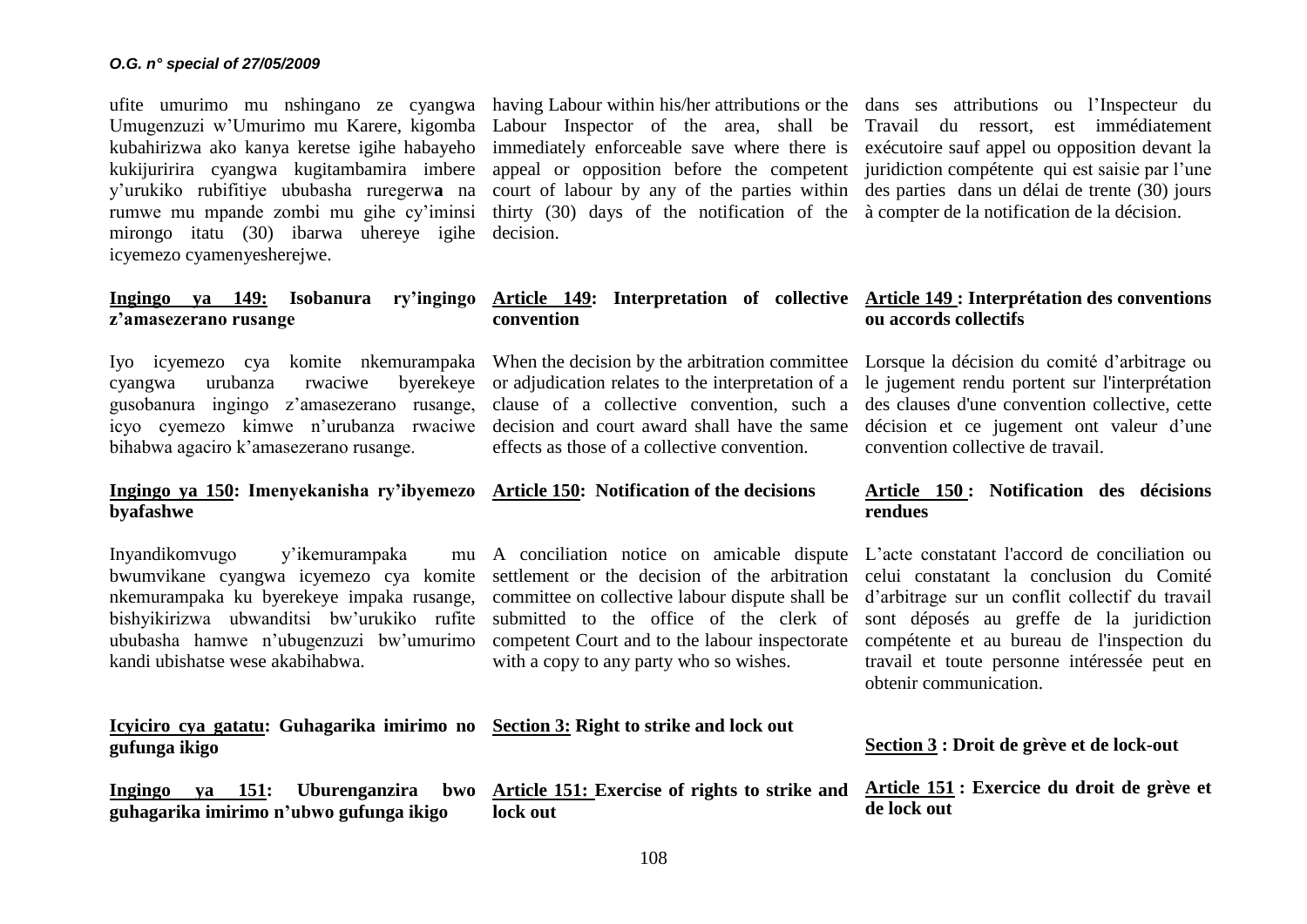|                                                                                                                                                                                                                                                                                                                        |                                                                                                                                                                                                                                                                           | O.G. n° special of 27/05/2009                                                                                                                                                                                                                                                                             |
|------------------------------------------------------------------------------------------------------------------------------------------------------------------------------------------------------------------------------------------------------------------------------------------------------------------------|---------------------------------------------------------------------------------------------------------------------------------------------------------------------------------------------------------------------------------------------------------------------------|-----------------------------------------------------------------------------------------------------------------------------------------------------------------------------------------------------------------------------------------------------------------------------------------------------------|
| Abakozi bafite uburenganzira bwo guhagarika Workers have the right to strike; likewise, Les travailleurs ont droit à la grève et les<br>imirimo, kimwe n'uko abakoresha bafite<br>uburenganzira bwo gufunga ikigo mu gihe<br>hubahirijwe ibikubiye muri iri tegeko.                                                    | employers have the right to lock out in the<br>event the provisions of this Law are complied<br>with.                                                                                                                                                                     | employeurs au lock-out dans les conditions<br>prévues par la présente loi.                                                                                                                                                                                                                                |
| Uko byagenda kose, birabujijwe guhagarika<br>imirimo ku bakozi no gufunga ikigo ku<br>mukoresha, mbere y'uko harangira inzira<br>kimwe<br>zateganyijwe<br>n'iri<br>tegeko,<br>$\rm no$<br>kutubahiriza umwanzuro w'ubwumvikane ku<br>mpaka rusange cyangwa urubanza rwaciwe<br>kandi rufite ingufu z'irangiza rubanza. | In any case, strike is forbidden for workers and<br>employers are not allowed to lock out before<br>the end of procedures fixed by this Law or<br>when in breach of a resolution of conciliation<br>on collective disputes or a court verdict while it<br>is enforceable. | Dans tous les cas, sont interdits toute grève<br>pour les travailleurs et tout lock-out pour<br>l'employeur avant l'épuisement des procédures<br>fixées par la présente loi, ou en violation d'un<br>accord de conciliation sur le différend collectif<br>ou d'un jugement ayant acquis force exécutoire. |
| Guhagarika imirimo ku bakozi cyangwa gufunga<br>ikigo ku mukoresha byemewe n'amategeko iyo:                                                                                                                                                                                                                            | A strike by workers or lock-out by employers<br>is legal when the other party has been given a<br>four day notice, or when:                                                                                                                                               | La grève des travailleurs ou le lock-out pour<br>l'employeur sont légaux moyennant un<br>préavis de quatre (4) jours donné à l'autre<br>partie ou lorsque:                                                                                                                                                |
| 1. hashize iminsi irenga cumi n'itanu (15) 1. the arbitration committee has exceeded 1. un délai de quinze (15) jours s'est écoulé<br>nkemurampaka<br>komite<br>umwanzuro wayo;                                                                                                                                        | itaratanga fifteen (15) days without taking decision;                                                                                                                                                                                                                     | sans que le comité d'arbitrage ait donné sa<br>conclusion;                                                                                                                                                                                                                                                |
| 2. hatubahirijwe umwanzuro w'ubwumvikane 2. the conciliation resolution on collective 2. l'accord de conciliation sur le différend<br>rwaciwe kandi rufite ingufu z'irangiza has not been implemented.<br>rubanza.                                                                                                     | ku mpaka rusange cyangwa urubanza dispute or the court award being enforceable,                                                                                                                                                                                           | collectif ou le jugement rendu ayant acquis<br>la force exécutoire n'ont pas été respectés.                                                                                                                                                                                                               |
| Uko byagenda kose, guhagarika imirimo In all cases, the strike or lock out shall be<br>cyangwa gufunga ikigo bigomba kubanzirizwa preceded by a four (4) day notice period.<br>n'integuza y'iminsi ine (4).                                                                                                            |                                                                                                                                                                                                                                                                           | Dans tous les cas, la grève ou le lock-out doit<br>être précédé par un préavis de quatre (4) jours.                                                                                                                                                                                                       |
| Ingingo ya 152: Kwemeza ko guhagarika Article 152:<br>imirimo cyangwa gufunga ikigo bidakurikije lock out<br>amategeko                                                                                                                                                                                                 |                                                                                                                                                                                                                                                                           | Decision on illegal strike or Article 152: Confirmation du caractère<br>illégal de la grève ou du lock-out                                                                                                                                                                                                |
| Urukiko rubifitiye ububasha ni rwo rwemeza<br>niba guhagarika imirimo cyangwa gufunga ikigo                                                                                                                                                                                                                            | The competent court shall decide whether the La juridiction compétente est seule habilitée à<br>strike or lock out is illegal.                                                                                                                                            | confirmer le caractère illégal de la grève ou du                                                                                                                                                                                                                                                          |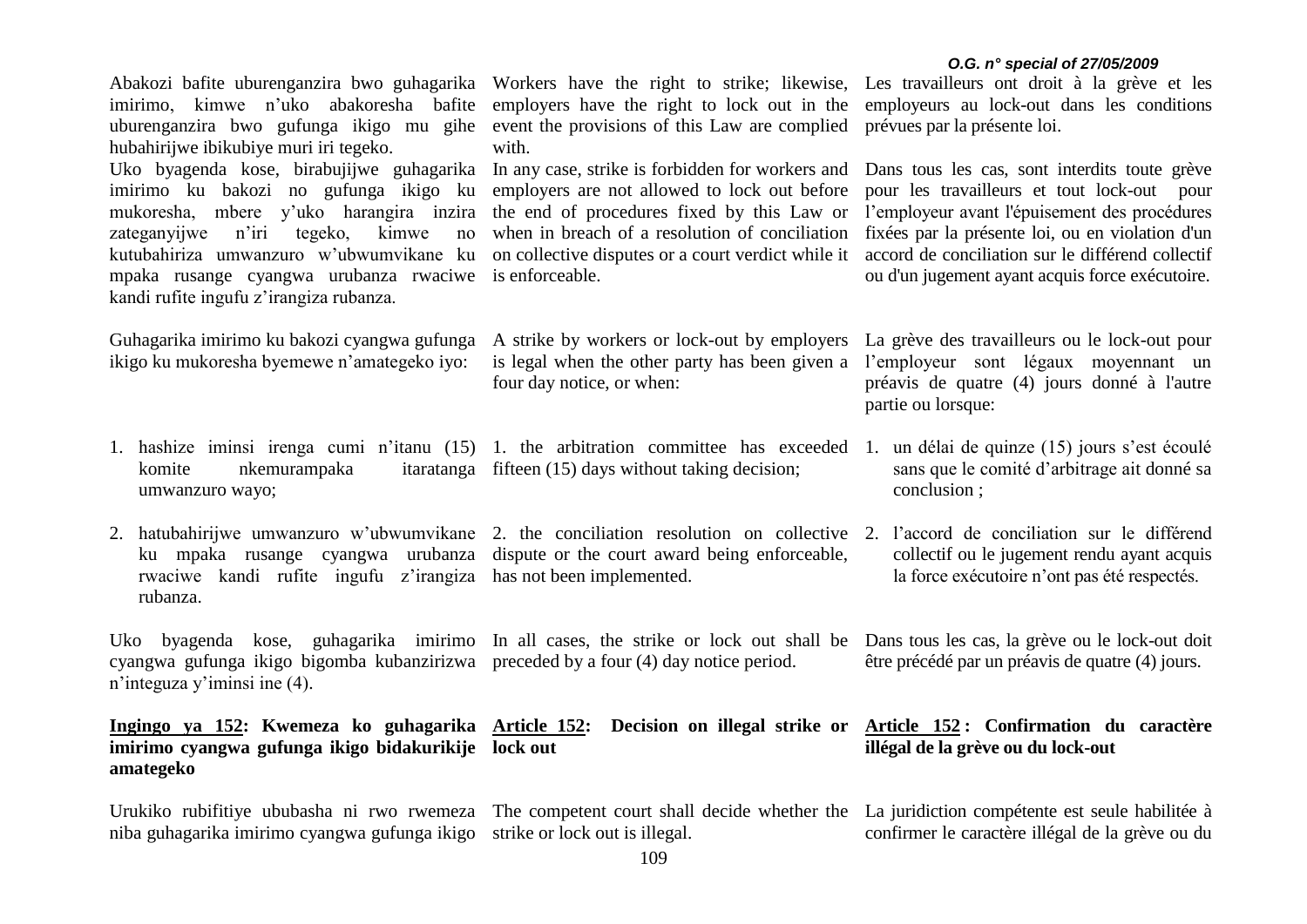#### *O.G. n° special of 27/05/2009*

bidakurikije amategeko.

lock-out.

#### **Ingingo ya 153: Ingaruka zo guhagarika Article 153: Consequences of illegal strike imirimo bitemewe n'amategeko**

Iyo bigaragaye ko uguhagarika imirimo Where it is established that the workers' strike kw'abakozi kudakurikije amategeko bishobora is illegal, the following consequences may kubagiraho ingaruka zikurikira:

**1.** kuriha ibintu n'ibikoresho byangijwe 1. compensation for the damages deliberately 1. la réparation des dommages causés aux bibaturutseho; caused to goods and equipment;

affect them:

**2.** gukurikiranwa imbere kw'abakozi bahagaritse imirimo, sendika, federations or union of workers which are impuzamasendika cyangwa rw'abakozi rwagize uruhare cyangwa those acts. rwivanze muri ibyo bikorwa. directly implicated or indirectly involved in

#### **Article 153 : Conséquences de la grève illégale**

La grève déclenchée illégalement par les travailleurs peut entraîner pour eux les conséquences suivantes:

biens et au matériel abîmés par eux ;

2. legal action against workers, trade union, 2. la poursuite en justice contre les travailleurs grévistes, de l'organisation syndicale, de la fédération ou de la confédération des travailleurs impliqués directement ou indirectement mêlés dans ces actes.

mois, du droit d'adjudication aux marchés

les travailleurs;

publics;

#### **Ingingo ya 154: Ingaruka zo gufunga ikigo Article 154: Consequences of illegal lock out Article 154: Conséquences du lock out illégal bitemewe n'amategeko**

Iyo bigaragaye ko umukoresha yafunze ikigo mu Where it is established that there has been Le lock-out illégalement décidé par buryo butemewe n'amategeko gutuma: bishobora illegal lock-out by employer, the latter may: l'employeur peut entraîner pour lui:

- 1. ategekwa guhembera yabahagaritseho; 1. be forced to pay workers for days they were 1. le paiement du salaire des jours chômés par forced out of work;
- 2. yamburwa, by'igihe cy'amezi atandatu (6), 2. be subject to withdrawal, for six months, of 2. la perte, pendant une période de six (6) uburenganzira ku mapiganwa y'imirimo ya the right to take part in public tenders; Leta;
- 3. izina rye rihanagurwa mu gitabo 3. be subject to removal of his/her name from 3. la radiation au registre de commerce en cas cy'ubucuruzi igihe akomeje kunangira the register of trade in case of persistent lock de persistance à poursuivre le lock-out.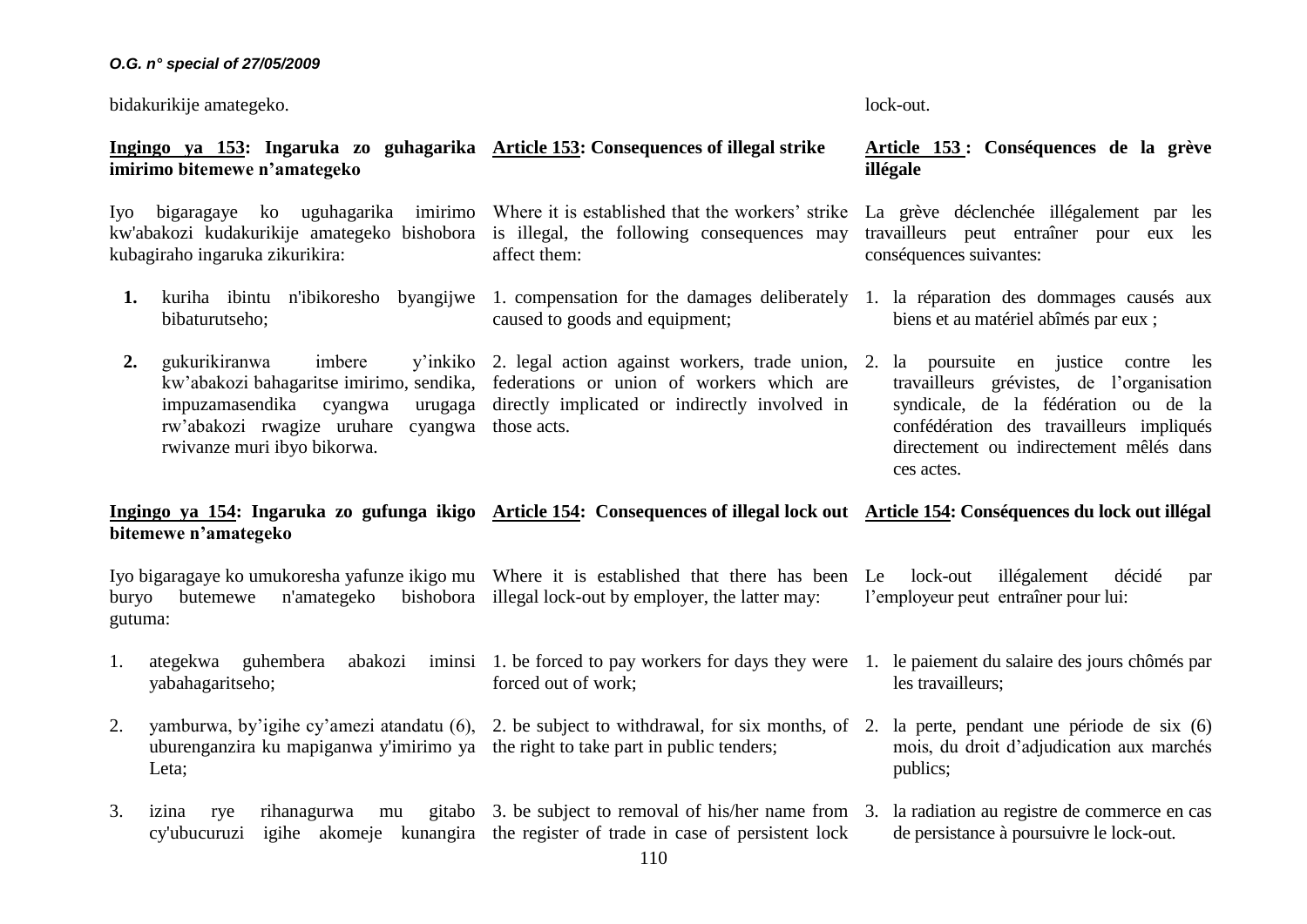agafunga ikigo.

**bikorwa bidahungabanywa**

#### out.

### **Ingingo ya 155: Uburyo bwo gukoresha Article 155: Exercising the right to strike in Article 155 : Exercice du droit de grève uburenganzira bwo guhagarika imirimo mu indispensable services**

**dans les services indispensables**

Gukoresha uburenganzira bwo guhagarika The exercise of the right to strike for L'exercice du droit de grève dans les services imirimo mu bikorwa bidahungabanywa bigomba indispensable services must follow the gukurikiza amategeko abigenga atuma akazi k'ibanze kerekeye umutekano w'abantu n'ibintu maintenance of the necessary minimum service byabo ukomeza kubahirizwa.

Iteka rya Minisitiri ufite umurimo mu nshingano An order of the Minister having labour in Un arrêté du Ministre ayant le travail dans ses ze rigena ibikorwa bidahungabanywa bitagomba guhagarara n'uburyo uburenganzira ku guhagarika imirimo bukoreshwa muri ibyo the terms and conditions of exercising the right droit de grève dans ces services. bikorwa.

procedures permitting for the security of people and their goods. indispensables doit suivre des procédures en la matière permettant le maintien du service

his/her attributions shall determine those indispensable services that should not stop and indispensables et les modalités d'exercice du to strike in these services.

attributions détermine les services

minimum nécessaire pour la sécurité des

personnes et des biens.

#### **INTERURO YA CUMI: Z'UMURIMO N'UBURYO BW'IGENZURA AND MEANS OF CONTROL INZEGO TITLE X: ADMINISTRATIVE ORGANS TITRE X: ORGANES ADMINISTRATIFS DU TRAVAIL ET MOYENS DE CONTROLE**

| <b>WA</b><br><b>MBERE:</b><br><b>UMUTWE</b>                                                                                                          | INZEGO CHAPTER<br>ONE:       | LABOUR CHAPITRE PREMIER : ORGANES       |
|------------------------------------------------------------------------------------------------------------------------------------------------------|------------------------------|-----------------------------------------|
| Z'UBUYOBOZI BW'UMURIMO                                                                                                                               | <b>ADMINISTRATIVE ORGANS</b> | <b>ADMINISTRATIFS DU TRAVAIL</b>        |
| Icyiciro cya mbere: Ubuyobozi bw'umurimo Section one: Labour Directorate and Social Section première: Administration<br>n'ubwiteganyirize bw'abakozi | <b>Security</b>              | du<br>travail et de la Sécurité Sociale |

#### **Ingingo ya 156: Ubuyobozi bw'umurimo**

Ubuyobozi bw'umurimo bushinzwe gutegura, gushyira mu bikorwa no kubahiriza politiki y'igihugu n'amategeko yerekeye umurimo kandi bubarizwa mu butegetsi bwite bwa Leta.

**Article 156: Labour Directorate**

Labour Directorate is an organ of public administration in charge of designing, carrying out and implementing the national policy and legislation governing employment.

#### **Article 156 : Administration du travail**

Being a Central Administration body, the En tant qu'organe de l'Administration centrale, l'Administration du travail est chargée d'élaborer, de mettre en œuvre et d'appliquer la politique nationale et la législation en matière d'emploi.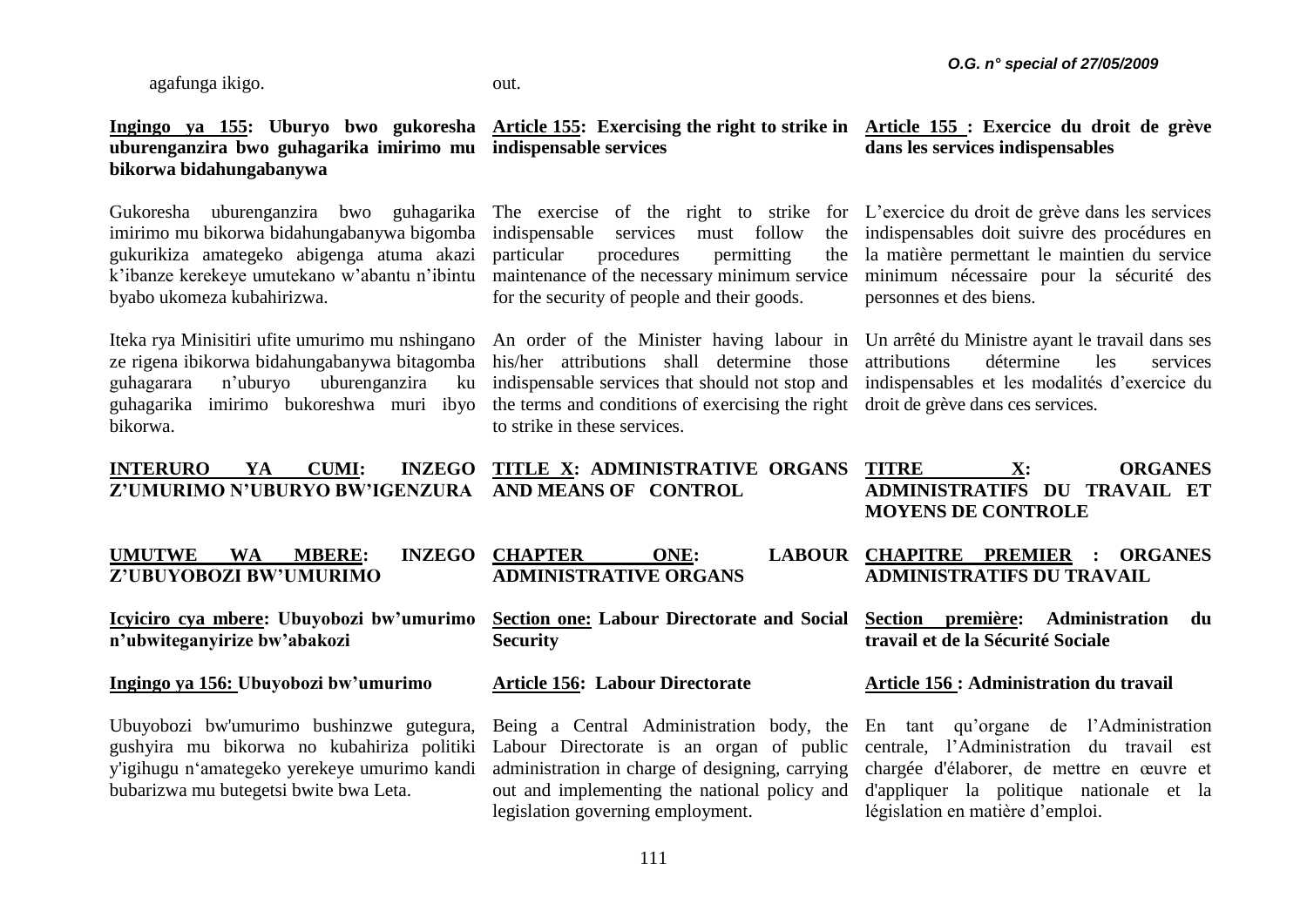#### **Ingingo ya 157 : Inshingano z'Ubugenzuzi Article 157: Mission of the Labour Article 157 : Mission de l'Inspection du bw'Umurimo Inspectorate Travail**

Ubugenzuzi bw'umurimo ni urwego rugengwa The labour inspectorate is an organ which is L'Inspection du travail est un service n'Ubuyobozi bw'Umurimo ku rwego rw'Igihugu. Rukorera ku rwego rw'Igihugu national level. It shall operate at national or Travail. Elle est operationnelle au niveau cyangwa urw'Akarere. Rushinzwe kureba district level. It is tasked with monitoring national ou au niveau de chaque District. Elle iyubahirizwa ry'amategeko agenga umurimo compliance with the labour code and the est chargée de veiller à l'application des n'ingingo z'amasezerano rusange awugenga provisions of collective conventions as well as n'amategeko yerekeye ubwiteganyirize social security laws. bw'abakozi.

Umugenzuzi w'umurimo agomba inyandikomvugo ku bikorwa byose binyuranye such activities that are contrary to the à constater par procès-verbal faisant foi n'ingingo z'amategeko agenga n'ubwiteganyirize bw'abakozi.

Afite na none inshingano zo kumenyekanisha no He /she or she has the mission to inform and kujya inama mu birebana n'amategeko agenga advise in matters relating to labour law. umurimo.

#### **Ingingo ya 158 : Ububasha bw'Umugenzuzi Article 158: Labour Inspector's powers w'umurimo**

Umugenzuzi w'umurimo iyo  $\alpha$ impapuro ziranga umurimo ashinzwe ashobora:

Where the Labour Inspector shows his/her office's documentary evidence, he/she may:

- 1. kwinjira mu kigo agenzura mu masaha 1) enter, during working hours whether at night 1. pénétrer librement de jour et de nuit y'akazi haba ku manywa cyangwa nijoro mu or during the day, any firm of his/her area for rwego rw'igenzura ry'umurimo; inspection;
- 2. gukora igenzura cyangwa iperereza asanze 2) to initiate any control or investigation 2. procéder à tout contrôle ou enquête jugés

dependent on the Labour Directorate at

umurimo provisions of the labour code and the social security.

dépendant de l'Administration Centrale du dispositions du code du travail et de ses arrêtés d'exécution, des stipulations des conventions collectives ainsi que des lois relatives à la sécurité sociale.

The Labour inspector shall draft a report on all A cet égard, l'inspecteur du travail est habilité jusqu'à preuve du contraire, les infractions aux dispositions des lois et règlements du travail et de la sécurité sociale.

> Il a également pour mission d'informer et de conseiller en matière relative à la régulation du travail.

#### **Article 158 : Pouvoirs de l'Inspecteur du Travail**

L'Inspecteur du travail, muni des pièces justificatives de sa fonction, a les pouvoirs suivants:

pendant les heures de travail dans tout établissement assujetti à son contrôle ;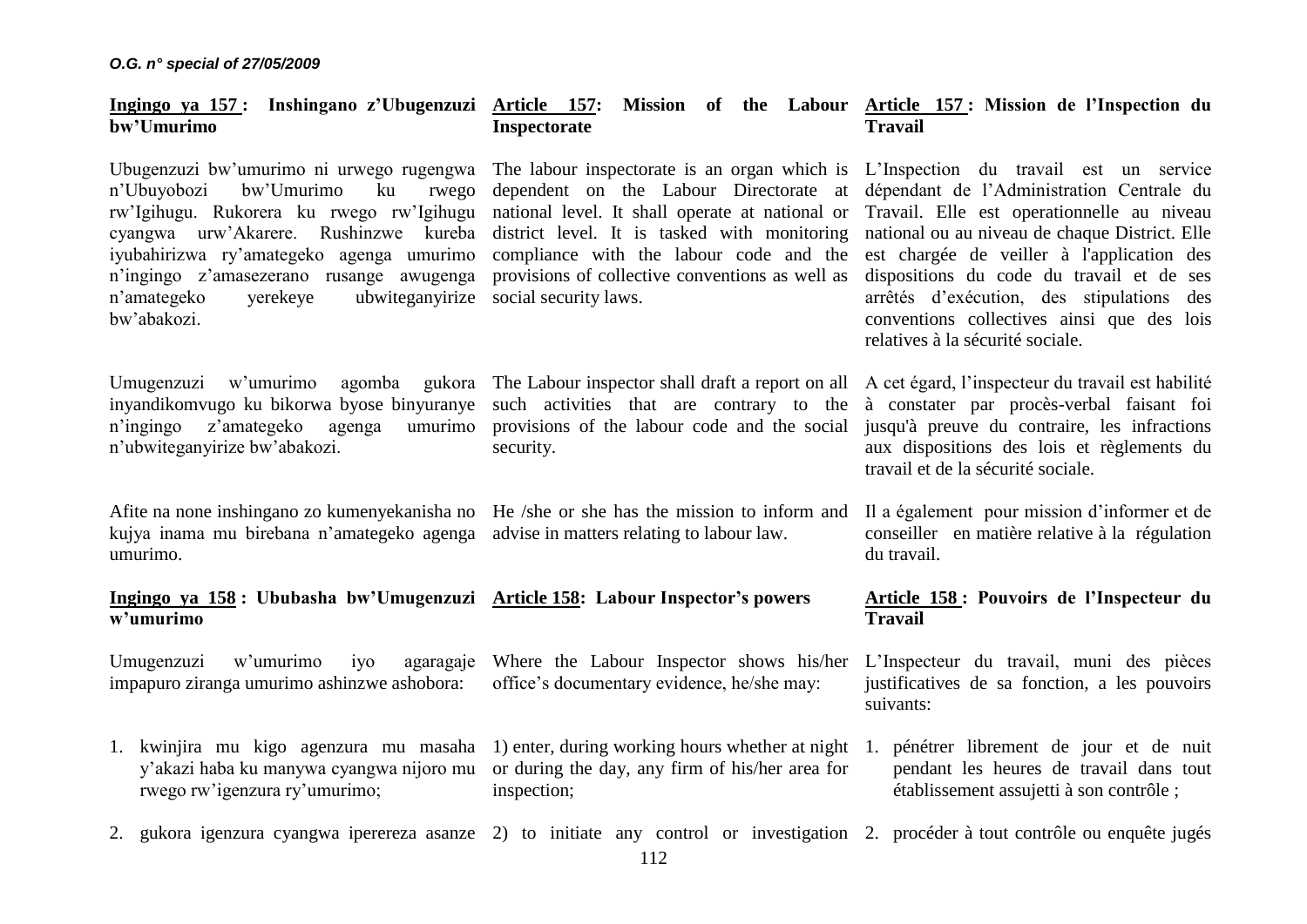ari ngombwa, akabikora agamije kumenya considered necessary to ensure that legal niba muri icyo kigo amategeko akurikizwa koko; cyane cyane yibanda ku bikurikira :

bari bonyine cyangwa hari abatangabuhamya, ku ngingo zose zerekeranye n'uko icyo kigo cyubahiriza regulations in force; amategeko n'amabwiriza biriho;

provisions are actually observed and particularly:

a) kubaza umukoresha cyangwa abakozi, (a) question, alone or before witnesses, an employer or workers on all issues relating to the institution's compliance with the laws and

- b) gusaba ko yerekwa ibitabo n'izindi (b) request to see whether the registers and nyandiko zuzuzwa ku bwateganijwe n'amategeko ahabwa kopi y'inyandiko akeneye igihe document upon request; azisabye;
- amatangazo ateganywa n'amategeko;
- fatizo by'ikigo, nyiracyo cyangwa umuhagarariye ahibereye, kugira ngo hakorwe isuzuma ry'imiterere yabyo.

Leta. Iyo bigaragaye ko ibyo bikoresho may be harmful to health, protection measures byahungabanya ubuzima hafatwa ingamba mu shall be taken. rwego rwo kuburengera.

umurimo. Umugenzuzi w'Umurimo Inspector shall be given a copy of any buryo other documents are kept in such a manner as provided for by the labour law. The Labour

c) gusaba ko mu kigo hamanikwa (c) order to display in the firm notices provided for by the law;

d) gufata no gutwara bimwe ku bikoresho-(d) take with him/her some of the substances of the firm in the presence of the employer or his/her representative for analysis of their nature. The expense deriving from this analysis is charged to Government.

*O.G. n° special of 27/05/2009*

nécessaires pour s'assurer que les dispositions légales sont effectivement observées et en particulier:

- a) interroger, seul ou en présence des témoins, l'employeur ou le personnel de l'entreprise sur toutes les matières relatives à l'application par cette dernière des dispositions légales et réglementaires en vigueur;
- b) demander communication de tous livres, registres et documents dont la tenue est prescrite par la législation du travail. L'inspecteur du Travail reçoit copie de tout document lorsqu'il en fait la demande ;
- c) exiger l'affichage dans l'entreprise des communiqués prévus par les dispositions légales;
- d) prélever en présence de l'employeur ou de son représentant et emporter après les avoir informés, aux fins d'analyses des échantillons des matières et substances utilisées ou manipulées. Les frais d'analyse sont supportés par l'Etat.

Amafaranga atangwa ku isuzuma yishyurwa na When it is established that these substances Lorsque l'analyse de ces matières ou substances révèle qu'elles peuvent être nocives, des mesures sont prises pour préserver la santé.

3. Kwegeranya, gusesengura no guteganya 3. collect, analyse and make forecasts for 3. regrouper, analyser et programmer des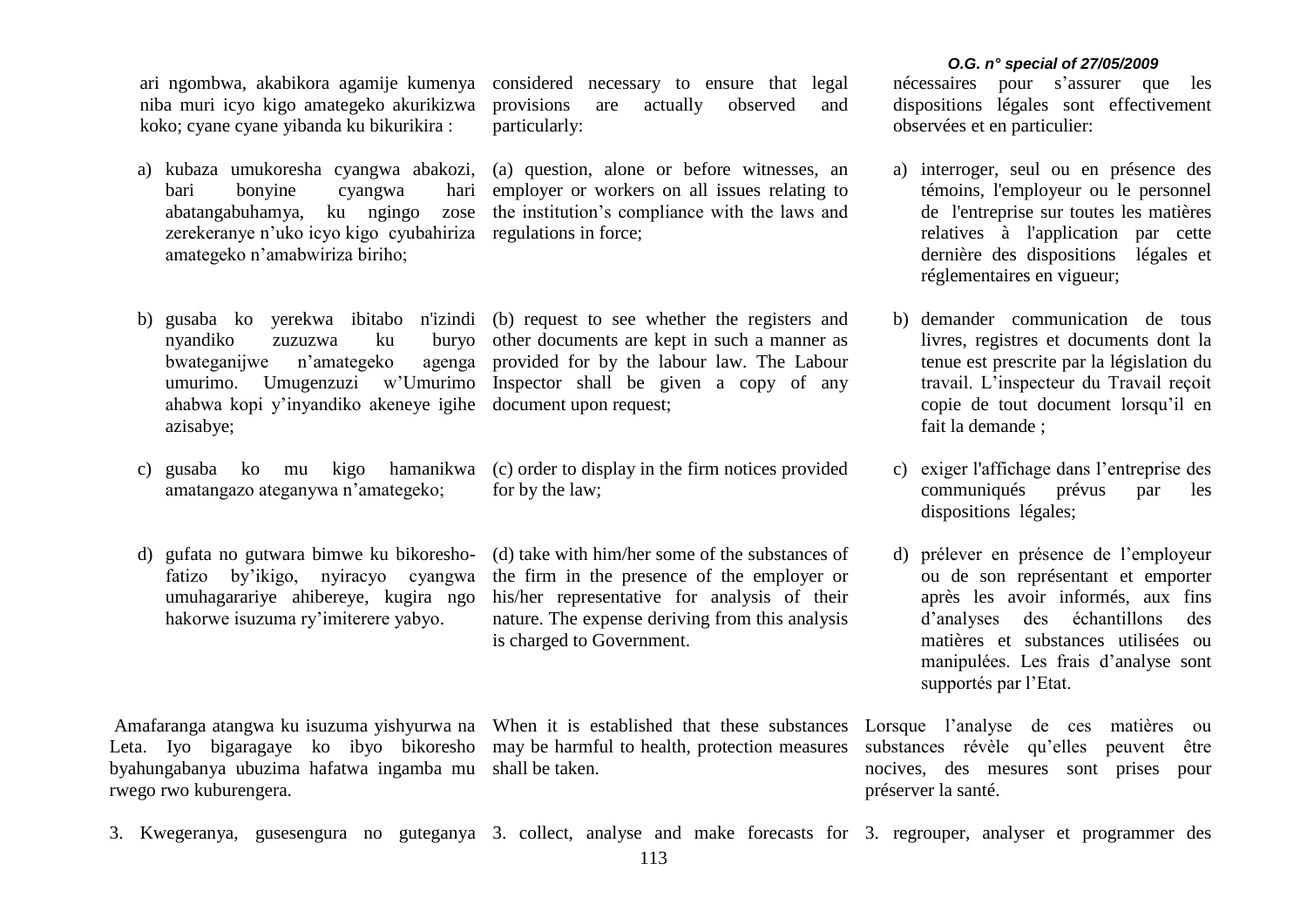imibare irebana n'umurimo mu karere labour statistics in his/her area. akoreramo. statistiques du travail dans son ressort.

**Ingingo ya 159 : Imikorere y'Umugenzuzi w'Umurimo Article 159: Functioning of Labour Article 159 : Fonctionnement de Inspector l'Inspecteur du Travail**

Iteka rya Minisitiri ufite umurimo mu nshingano ze rigena uburyo bw'imikorere y'Umugenzuzi w'Umurimo.

**Ingingo ya 160: Ububasha bw'Umuyobozi Article 160: Powers of the Labour Director Article 160: Pouvoirs du Directeur du w'umurimo ku byerekeye ubugenzuzi in relation to Labour Inspection bw'umurimo**

his/her attributions shall determine the modalities of the functioning of the Labour fonctionnement de l'Inspecteur du Travail. Inspector.

An order of the Minister holding Labour within L'arrêté du Ministre ayant le Travail dans ses attributions détermine les modalités de

# **Travail en matière d'Inspection du Travail**

Umuyobozi ufite ubuyobozi bw'umurimo mu nshingano ze ashobora gukoresha ububasha buhabwa umugenzuzi w'umurimo n'iri tegeko. The Director having Labour Administration in his/her attributions may exercise the powers assigned to the Labour Inspector by this Law. Le Directeur ayant l'Administration du travail dans ses attributions peut, exercer les pouvoirs et prérogatives dévolus à l'Inspecteur du Travail par la présente loi.

| Icyiciro cya kabiri: Intumwa z'abakozi                                                                                             | <b>Section 2: Workers' representatives</b>                                            | Section 2 : Délégués du personnel                                                                                  |
|------------------------------------------------------------------------------------------------------------------------------------|---------------------------------------------------------------------------------------|--------------------------------------------------------------------------------------------------------------------|
| z'intumwa<br>ya 161: Inshingano<br>Ingingo<br>z'abakozi                                                                            | Article 161:<br>Mission of the workers'<br>representatives                            | Article 161: Attributions des délégués du<br>personnel                                                             |
| Intumwa z'abakozi zitorwa mu bigo bifite nibura<br>abakozi icumi (10).                                                             | Workers' representatives are elected in firms<br>employing at least ten (10) workers. | Les délégués du personnel sont élus dans tous<br>les Etablissements employant au moins dix<br>$(10)$ travailleurs. |
| Izo ntumwa zifite inshingano zikurikira:                                                                                           | Those representatives have the following Ils ont pour mission de :<br>mission:        |                                                                                                                    |
| 1. kumenyesha<br>umukoresha<br>by'umukozi ku giti cye cyangwa bya collective claims relating to work;<br>rusange birebana n'akazi; | ibibazo 1. to inform the employer of individual and 1.                                | à l'employeur toutes les<br>présenter<br>réclamations individuelles ou collectives<br>en rapport avec le travail;  |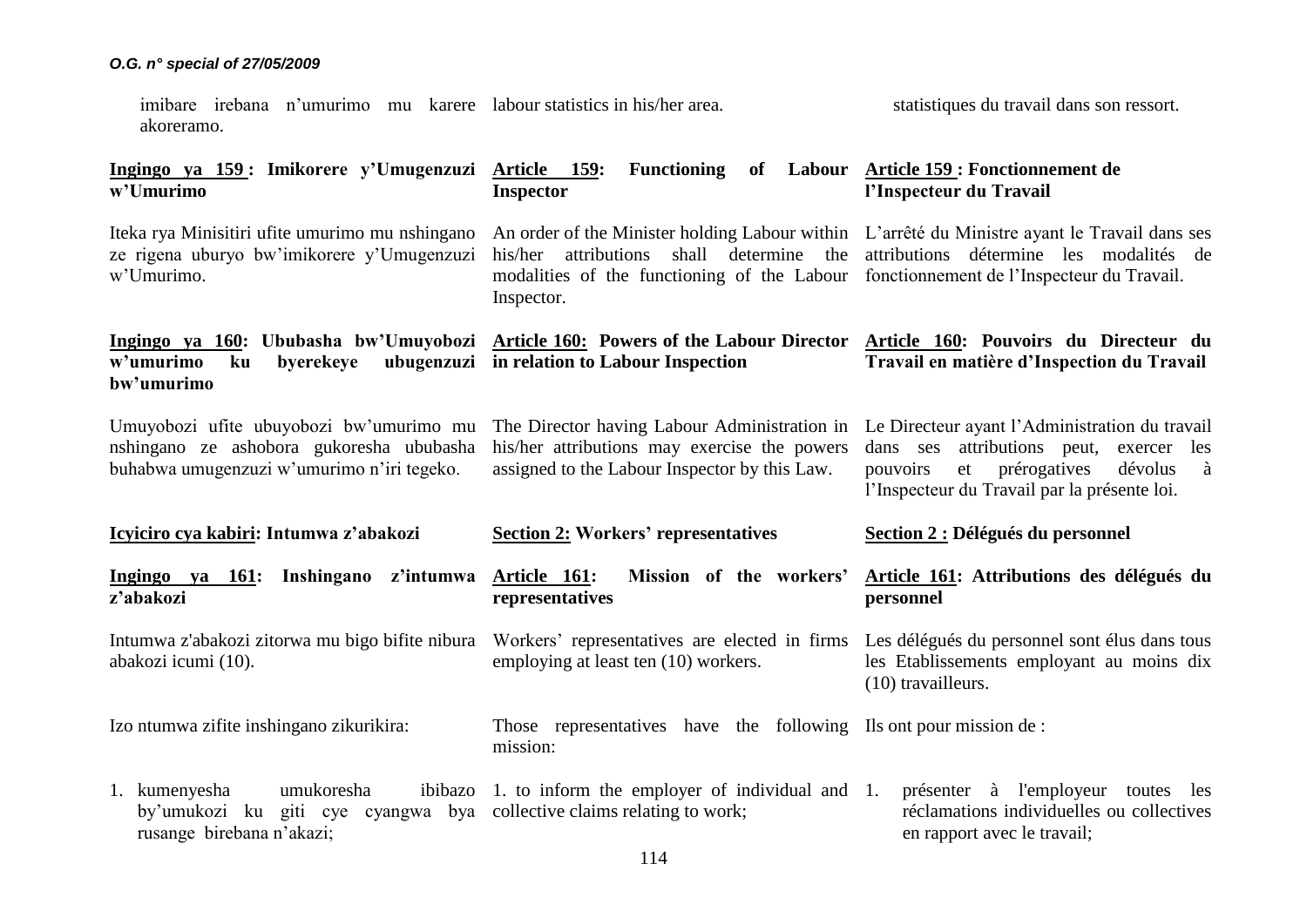- 2. kugeza ku bugenzuzi bw'umurimo ikirego 2. to submit to the labour inspectorate any ikurikizwa ry'amategeko;
- impanuka akurikizwa, no gutanga inama complied with and advise on compliance; zatuma yubahirizwa;
- 4. gutanga ibitekerezo ku byerekeye gahunda 4. to contribute ideas on the plan for staff umukoresha yagennye guhindura imiterere restructure the functioning of firm; n'imikorere y'ikigo;
- 5. kumenyesha umukoresha ibyakorwa byose 5. to communicate to the employer all useful n'umusaruro wiyongere.

Kuba hari intumwa z'abakozi na sendika mu kigo ntibibangamira uburenganzira umukozi afite bwo kwitangira ubwe ibibazo bye no kungura umukoresha inama ku migendekere y'akazi. Kuba hari intumwa z'abakozi na sendika mu kigo ntibibangamira kandi imikorere ya buri ruhande.

- cyangwa ikibazo cyose cyerekeye claim or any issue relating to application of the laws;
- 3. gukora ku buryo amategeko yerekeye 3. to ensure that laws relating to worker's ubuzima bw'umukozi kimwe no kumurinda health and protection against accidents are
	- yo kugabanya abakozi n'ibizashingirwaho, compression and criteria to be used due to job bitewe n'uko imirimo yabaye mike cyangwa shortage or that employer has planned to
	- kugira ngo akazi k'ikigo kagende neza suggestions aimed at the firm's better functioning and output improvement.

The existence of workers' delegates and trade L'existence des délégués du personnel et du union within a firm does not infringe on a worker's right to submit his/her own claims and advise employer on the smooth running of the work. The existence of workers' delegates and trade union within a firm does not infringe on the performance of each party.

#### *O.G. n° special of 27/05/2009*

- 2. saisir l'inspection du travail de toute plainte ou différend concernant l'application des prescriptions légales ou réglementaires;
- 3. veiller à l'application des prescriptions légales relatives à la santé et à la sécurité des travailleurs et proposer toutes mesures utiles à ce sujet;
- 4. donner leur avis sur les mesures et les conditions de licenciements envisagés par l'employeur en cas de compression du personnel pour motif de ralentissement d'activité ou de réorganisation de l'entreprise;
- 5. communiquer à l'employeur toutes suggestions utiles tendant à l'amélioration de l'organisation et du rendement de l'entreprise.

syndicat dans un établissement ne fait pas obstacle au droit qu'a un travailleur de présenter lui-même ses doléances et suggestions à l'employeur sur le bon déroulement du travail. L'existence des délégués du personnel et du syndicat dans un établissement ne fait pas obstacle à la performance de chaque de chaque partie.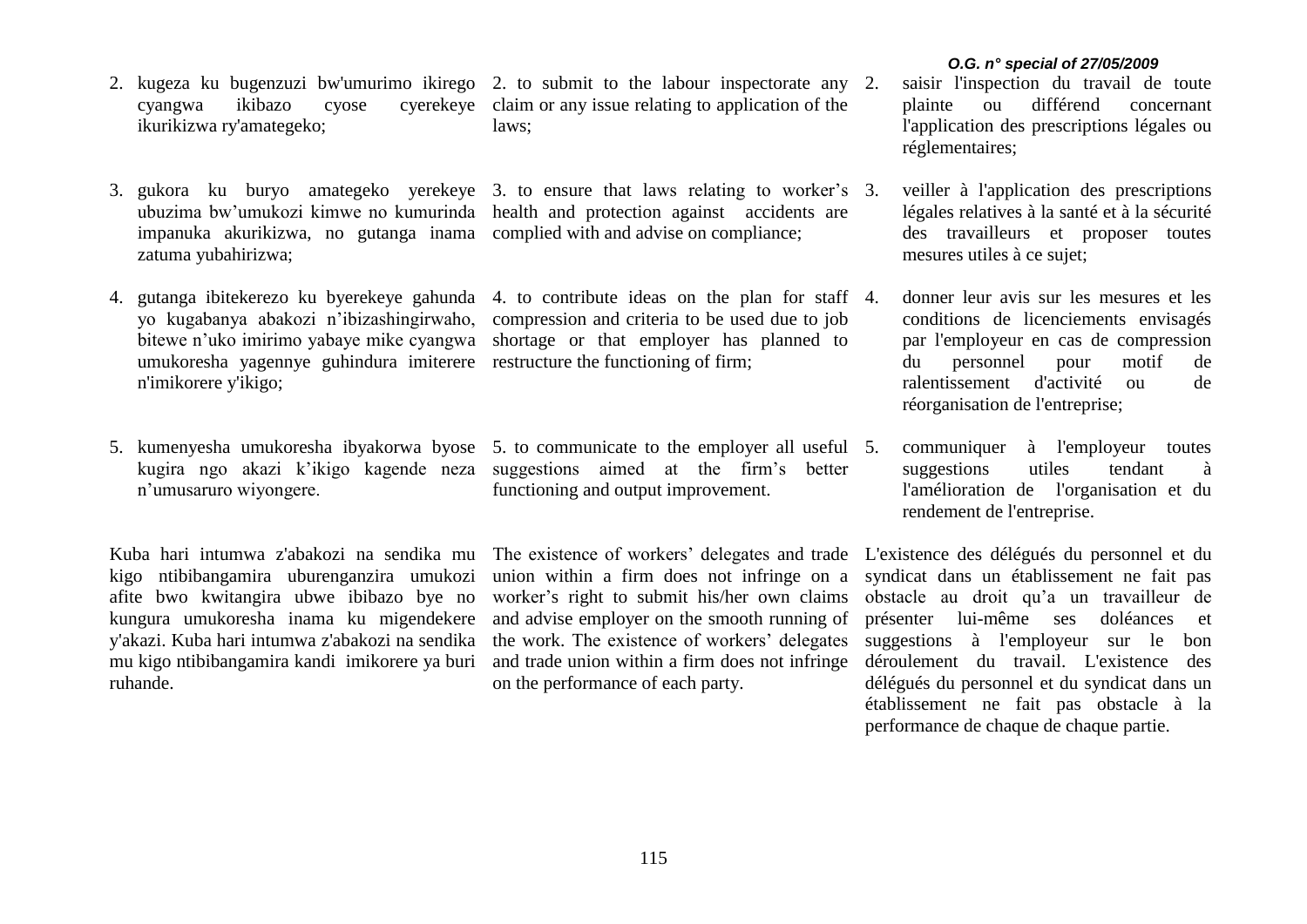*O.G. n° special of 27/05/2009*

| Ingingo<br>ya 162:<br>Amatora<br>y'intumwa<br>z'abakozi                                                                                                                                                                        | <b>Election</b><br><b>Article</b><br>162:<br>workers'representatives                                                                                                                                        | Article 162 : Election des délégués du<br>personnel                                                                                                                                       |
|--------------------------------------------------------------------------------------------------------------------------------------------------------------------------------------------------------------------------------|-------------------------------------------------------------------------------------------------------------------------------------------------------------------------------------------------------------|-------------------------------------------------------------------------------------------------------------------------------------------------------------------------------------------|
| Iteka rya Minisitiri ufite umurimo mu nshingano<br>ze rigena uburyo amatora y'intumwa z'abakozi<br>akorwamo n'uburyo zuzuza inshingano zazo.                                                                                   | An order of the Minister with Labour in his/<br>her attributions shall determine the modalities<br>of election workers' representatives and<br>fulfilment of their duties.                                  | Un arrêté du Ministre ayant le Travail dans<br>ses attributions détermine les modalités<br>d'élection des délegués du personnel et les<br>condition d'exercice de leur mission.           |
| Article 163: Inama y'Igihugu y'Umurimo                                                                                                                                                                                         | <b>Article 163: National Labour Council</b>                                                                                                                                                                 | Article 163: Conseil National du Travail                                                                                                                                                  |
| Hashyizweho Inama y'Igihugu y'Umurimo.<br>Iteka rya Minisitiri w'Intebe rigena inshingano,<br>imiterere n'imikorere byayo.                                                                                                     | A National Labour Council is hereby<br>established. An order of the Prime Minister<br>shall determine its mission, structure and<br>functioning.                                                            | Il est institué un Conseil National du Travail.<br>L'arrêté du Premier Ministre en determine la<br>mission, l'organisation et les modalites de son<br>fonctionnement.                     |
| <b>UMUTWE</b><br><b>UBURYO</b><br><b>WA</b><br><b>GATATU:</b><br><b>BW'IGENZURA RY'IBIGO</b>                                                                                                                                   | <b>CHAPTER</b><br>Ш:<br><b>MEANS</b><br><b>CONTROLLING FIRMS</b>                                                                                                                                            | OF CHAPITRE<br>III<br><b>MOYENS</b><br>DE<br><b>CONTROLE D'ETABLISSEMENTS</b>                                                                                                             |
| <b>Icviciro</b><br>mbere:<br>cya<br>ry'abakozi                                                                                                                                                                                 | Imenyekanisha Section one: Declaration of the workers                                                                                                                                                       | Section première : Déclaration de la main<br>d'œuvre                                                                                                                                      |
| Ingingo ya 164: Imenyekanisha ry'abakozi                                                                                                                                                                                       | <b>Article 164: Declaration of workers</b>                                                                                                                                                                  | Déclaration de la main<br><u>Article 164:</u><br>d'oeuvre                                                                                                                                 |
| mukoresha<br>ufite<br>abakozi<br>bakorera<br>Buri<br>umushahara agomba gukora imenyekanisha<br>ku makuru ajyanye n'imiterere<br>ry'ibanze<br>be<br>biro<br>by'ubugenzuzi<br>y'abakozi<br>mu<br>bw'umurimo mu karere akoreramo. | Any employer of the salaried manpower must<br>provide an initial declaration of information<br>relating to the situation of his/her workers to<br>the office of the labour inspectorate oh his/her<br>area. | Tout employeur de la main d'œuvre salariée<br>doit fournir une déclaration initiale relative à<br>la situation de la main d'œuvre de son service<br>à l'Inspection du Travail du ressort. |
| Ingingo ya 165: Igitabo cy'umukoresha                                                                                                                                                                                          | Article 165: Employer register                                                                                                                                                                              | Article 165:<br><b>Tenue</b><br>du registre<br>de<br>l'employeur                                                                                                                          |
| Umukoresha agomba kugira igitabo yandikamo The employer must keep a register of workers L'employeur doit tenir à jour le registre des                                                                                          |                                                                                                                                                                                                             |                                                                                                                                                                                           |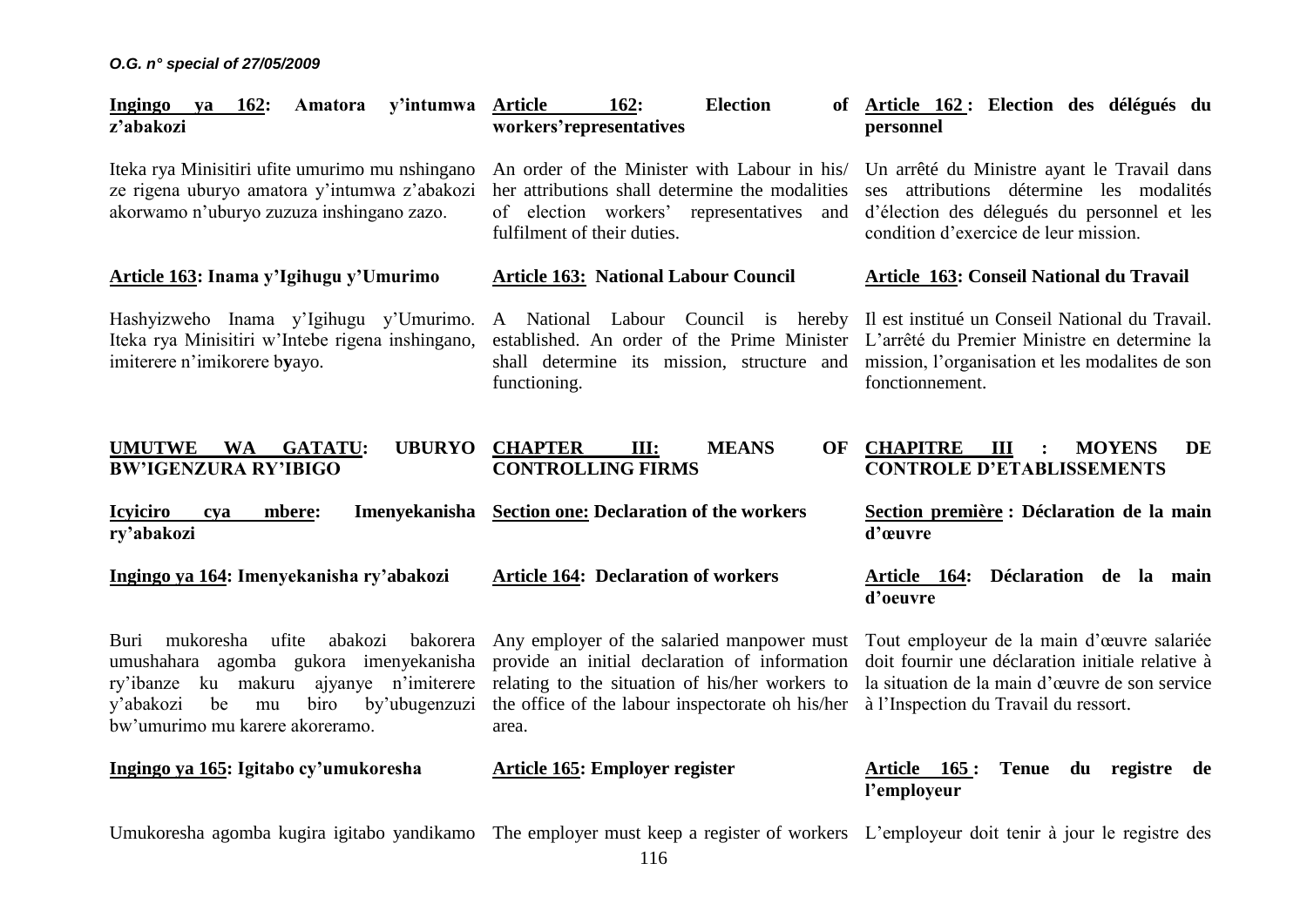abakozi yerekana buri gihe impinduka zabayeho indicating at any time the changes made and kandi kikaba gifite aho Umugenzunzi w'Umurimo yandika ibyo yabonye ku mukoresha n'inama yamugiriye.

#### **Ingingo ya 166: Uburyo bw'imenyekanisha**

Iteka rya Minisitiri ufite umurimo mu nshingano ze rigena uburyo bw'imenyekanisha ry'ikigo, iry'abakozi n'imiterere y'igitabo **c**y'umukoresha.

#### **INTERURO YA CUMI NA RIMWE: IBIHANO TITLE XI: PENALTIES**

## **gukoresha imirimo y'agahato**

Haseguriwe ibiteganywa mu cy'amategeko ahana mu Rwanda, ahanishwa Rwanda, any person found guilty of the igifungo kuva ku mezi atatu (3) kugeza ku myaka itanu (5) n'ihazabu y'amafaranga y'u Rwanda kuva ku bihumbi Magana atanu (500 000 frw) kugeza kuri miliyoni ebyiri (2 000 000 frw), cyangwa kimwe muri ibyo bihano, umuntu wese ugaragayeho icyaha kivugwa mu ngingo ya 8 y'iri tegeko.

**Ingingo ya 168: Ibihano bijyanye no gukoresha abana imirimo mibi.**

Haseguriwe ibiteganywa mu cy'amategeko ahana mu Rwanda, ahanishwa Rwanda, a person found guilty of the offence du Rwanda, quiconque se rend coupable des igifungo kuva ku mezi atandatu (6) kugeza ku referred to in article 72 of this Law, shall be infractions mentionnées à l'article 72 de la myaka makumyabiri (20)

space reserved for the pieces of observations and advice given by the Labour Inspector.

#### **Article 166: Modalities of declaration**

An order of the Minister having Labour in his/ her attributions shall determine modalities of declaration of enterprise, declaration of the workers and the nature of the register of the d'oeuvre, et de la tenue du registre de employer.

#### **TITRE XI: PENALITES**

l'employeur.

# **Ingingo ya 167: Ibihano bijyanye no Article 167: Penalties for forced labour**

gitabo Subject to the provisions of the Penal Code of offence referred to in article 8 of this Law shall be liable to an emprisonment from three (3) years to five (5) years or for a fine from five hundred thousand (RwF 500,000) to two million Rwandan Francs (RwF 2,000,000) or one of these penalties.

# **child labour**

liable to a term of imprisonment ranging from présente loi est puni d'un emprisonnement de

### **Article 167: Pénalités pour les travaux forcés**

Sous réserve des dispositions du Code pénal du Rwanda, quiconque se rend coupable de l'infraction mentionnée à l'article 8 de la présente loi est passible d'une peine d'emprisonnement de trois (3) mois à cinq (5) ans et d'une amende de cinq cent mille (500.000) à deux millions (2.000.000) de franc rwandais, ou de l'une de ces peines seulement.

#### **Article 168: Penalties for worst forms of Article 168: Pénalités pour les pires formes de travail des enfants**

Subject to the provisions of the Penal Code of Sous réserve des dispositions du Code pénal

#### *O.G. n° special of 27/05/2009*

travailleurs qui comporte la fascicule des observations et les conseils de l'Inspecteur du Travail.

Un arrêté du Ministre ayant le travail dans ses attributions fixe les modalités de déclaration d'une entreprise, de déclaration de la main

#### **Article 166: Modalités de déclaration**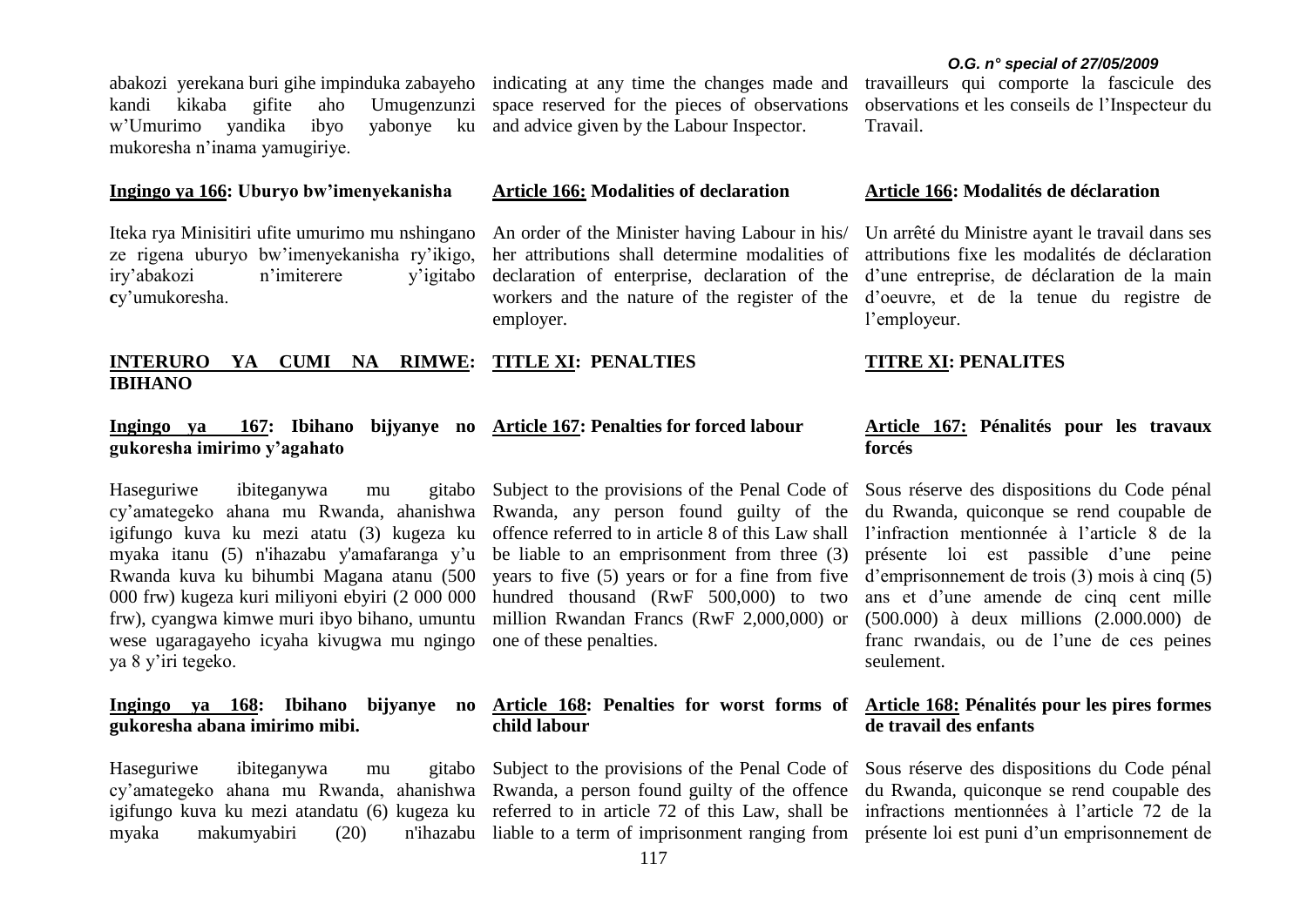magana atanu (500 000 frw) kugeza kuri of five hundred thousand (Rwf 500,000) to five miliyoni eshanu (5 000 000 frw), cyangwa million (Rwf 5,000,000) Rwandan francs or to kimwe muri ibyo bihano, umuntu wese one of these penalties. ugaragayeho icyaha kivugwa mu ngingo ya 72 y'iri tegeko.

#### **Ingingo ya 169: Ibihano rusange**

Haseguriwe ibiteganywa mu gitabo cy'amategeko ahana mu Rwanda, haseguriwe kandi ibivugwa mu ngingo ya 167 n'iya 168 z'iri tegeko, ahanishwa igifungo kitarenze amezi abiri (2) n'ihazabu y'amafaranga y'u Rwanda kuva ku bihumbi mirongo itanu( 50 000 frw) kugeza ku bihumbi magana atatu (300 000 frw), cyangwa kimwe muri ibyo bihano, umuntu wese utubahiriza ibiteganywa n'iri tegeko.

#### **INTERURO YA CUMI NA KABIRI: INGINGO Z'INZIBACYUHO N'IZISOZA**

#### **Ingingo ya 170 : Inzibacyuho**

Ingingo z'iri tegeko zireba amasezerano yose y'akazi agifite agaciro.

Ingingo yose y'amasezerano y'akazi inyuranye n'ingingo z'iri tegeko igomba kuba yahinduwe mu gihe cy'amezi atandatu (6) uhereye igihe iri tegeko ritangiriye gukurikizwa.

y'amafaranga y'u Rwanda kuva ku bihumbi six (6) months to twenty (20) years and a fine six (6) mois à vingt (20) ans et d'une amende

#### **Article 169: General penalties**

Subject to the provisions of the Penal Code of Rwanda and to those of Articles 167 and 168 of this Law, any person acting contrary to the provisions of this Law shall be liable to a term of imprisonment not exceeding two (2) months and a fine ranging from fifty thousand (Rwf 50,000) to three hundred thousand (RwF 300,000) Rwandan Francs, or to one of these penalties.

### **TITLE XII: TRANSITIONAL AND FINAL PROVISIONS**

#### **Article 170: Transitional provisions**

The provisions of this law are legally binding for all ongoing employment contracts.

Any clause of an ongoing employment contract contrary to the provisions of this Law must be modified within six (6) months as of the date on which this Law comes into force.

de cinq cent mille (500.000 frw) à cinq millions (5.000.000) de franc rwandais ou de l'une de ces peines seulement.

#### **Article 169 : Pénalités générales**

Sous réserve des dispositions du Code pénal du Rwanda et des dispositions des articles 167 et 168, de la présente loi, est passible d'une peine d'emprisonnement de deux (2) mois et d'une amende de cinquante mille (50.000) à trois cent mille (300.000) de francs rwandais, ou de l'une de ces peines seulement, quiconque ne respecte pas les dispositions de la présente loi.

### **TITRE XII: DISPOSITIONS TRANSITOIRES ET FINALES**

#### **Article 170: Dispositions transitoires**

Les dispositions de la présente loi sont de plein droit applicables aux contrats de travail en cours.

Toute clause d'un contrat de travail en cours contraire aux dispositions de la présente loi doit s'y conformer dans un délai de six (6) mois à compter de l'entrée en vigueur de la présente loi.

Iri tegeko ntirigomba gutuma amasezerano This Law shall not cause termination of La présente loi ne doit pas occasionner la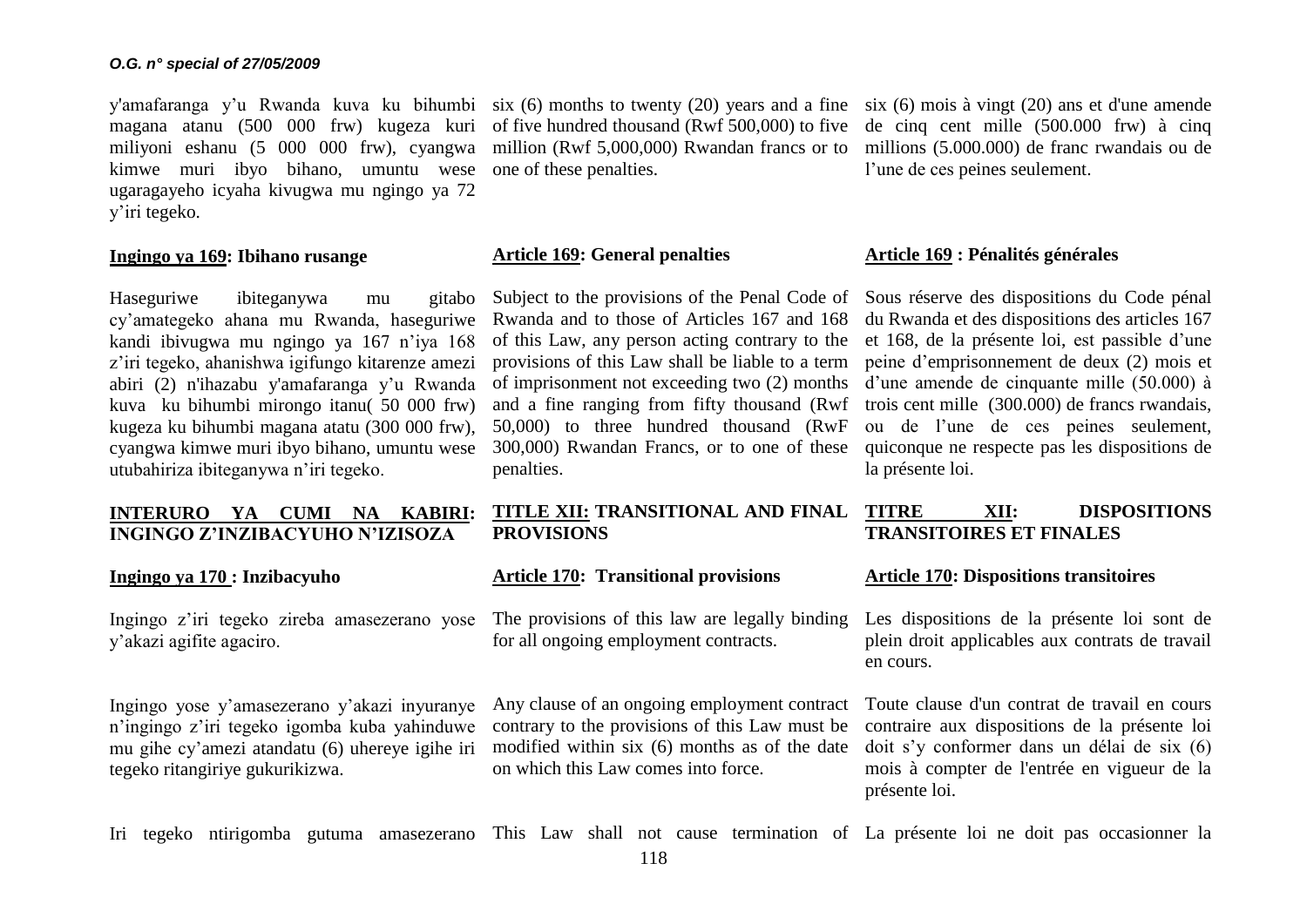y'akazi ariho aseswa.

ongoing employment contracts.

*O.G. n° special of 27/05/2009*

rupture des contrats de travail en cours.

| Ingingo ya 171: Ivanwaho ry'ingingo Article 171: Repealing of inconsistent Article 171: Disposition abrogatoire<br>zinyuranyije n'iri tegeko                                                            | provisions                                                                                                                                                                                                                                                                                   |                                                                                                                                         |
|---------------------------------------------------------------------------------------------------------------------------------------------------------------------------------------------------------|----------------------------------------------------------------------------------------------------------------------------------------------------------------------------------------------------------------------------------------------------------------------------------------------|-----------------------------------------------------------------------------------------------------------------------------------------|
| Itegeko n° 51/2001 ryo kuwa 30/12/2001<br>rishinga amategeko agenga umurimo kimwe n'<br>ingingo zose z'amategeko abanziriza iri kandi<br>zinyuranije na ryo bivanyweho.                                 | Law n° 51/2001 of the 30/12/2001 establishing La Loi n° 51/2001 du 30/12/2001 portant<br>the Labour Code and all other previous legal Code du Travail et toutes les autres<br>provisions inconsistent with this Law are dispositions légales antérieures contraires à la<br>hereby repealed. | présente loi sont abrogées.                                                                                                             |
| Ingingo ya 172: Itegurwa n'isuzumwa ry'iri Article 172: Drafting and consideration of Article 172: Initiation et examen de la<br>tegeko                                                                 | this Law                                                                                                                                                                                                                                                                                     | présente loi                                                                                                                            |
| Iri tegeko ryateguwe mu rurimi rw'igifaransa, This Law was prepared in French and was<br>kandi<br>ritorwa<br>risuzumwa<br>mu<br>rw'ikinyarwanda.                                                        | rurimi considered and adopted in Kinyarwanda.                                                                                                                                                                                                                                                | La présente loi a été initiée en Français,<br>examinée et adoptée en Kinyarwanda.                                                       |
| Ingingo ya 173: Igihe itegeko ritangirira Article 173: Commencement<br>gukurikizwa                                                                                                                      |                                                                                                                                                                                                                                                                                              | Article 173 : Entrée en vigueur                                                                                                         |
| Iri tegeko ritangira gukurikizwa ku munsi This Law shall come into force on the day of La présente loi entre en vigueur le jour de sa<br>ritangarijweho mu Igazeti ya Leta ya Repubulika<br>y'u Rwanda. | its publication in the Official Gazette of the publication au Journal Officiel de la<br>Republic of Rwanda.                                                                                                                                                                                  | République du Rwanda.                                                                                                                   |
| Kigali, kuwa 27/05/2009                                                                                                                                                                                 | Kigali, on 27/05/2009                                                                                                                                                                                                                                                                        | Kigali, le 27/05/2009                                                                                                                   |
| $(s\acute{e})$<br><b>KAGAME Paul</b><br>Perezida wa Repubulika<br>$(s\acute{e})$<br><b>MAKUZA Bernard</b><br>Minisitiri w'Intebe                                                                        | $(s\acute{e})$<br><b>KAGAME PAUL</b><br>The President of the Republic<br>$(s\acute{e})$<br><b>MAKUZA Bernard</b><br>The Prime Minister                                                                                                                                                       | $(s\acute{e})$<br><b>KAGAME Paul</b><br>Le Président de la République<br>$(s\acute{e})$<br><b>MAKUZA Bernard</b><br>Le Premier Ministre |
|                                                                                                                                                                                                         |                                                                                                                                                                                                                                                                                              |                                                                                                                                         |